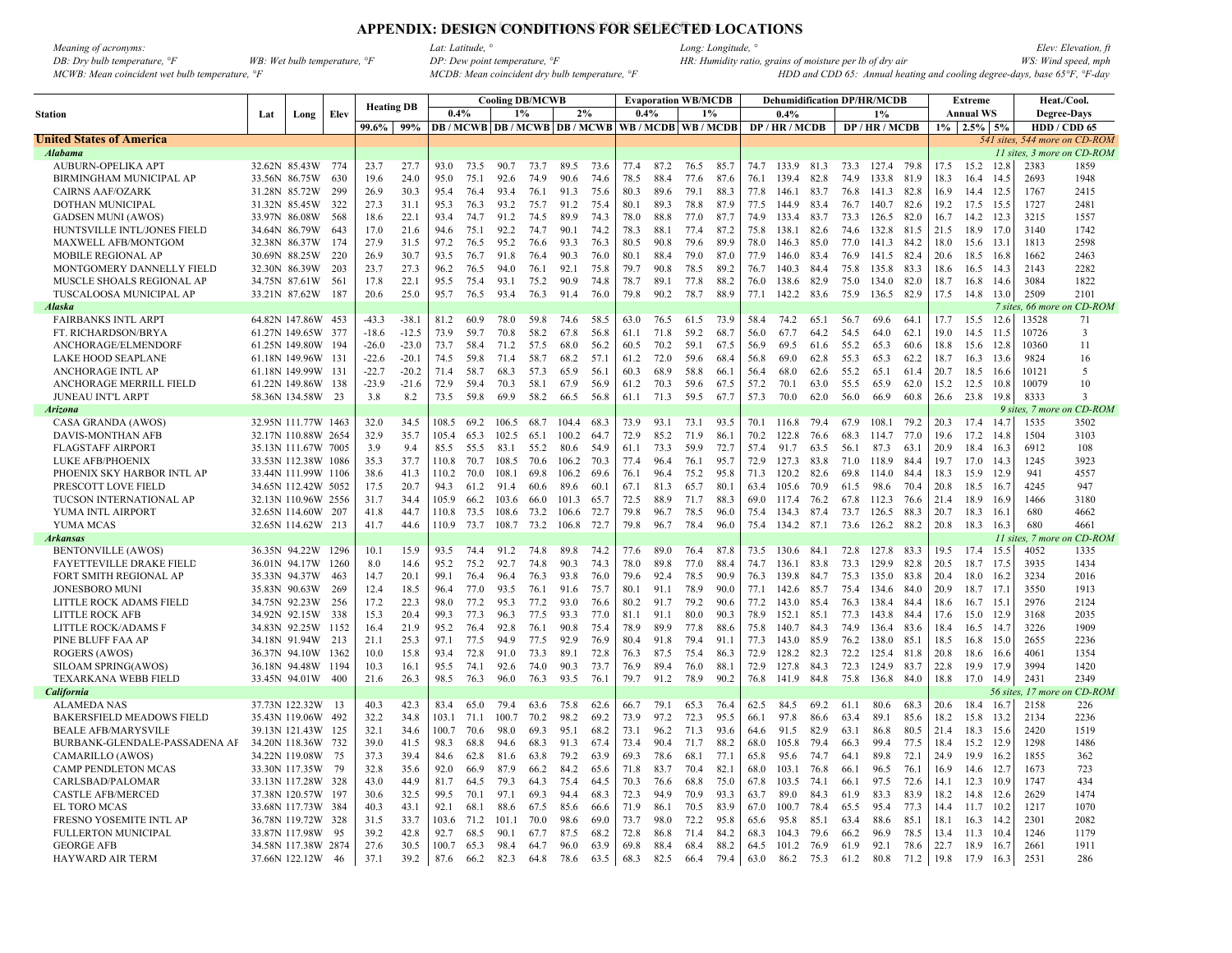| Meaning of acronyms:                           |                                       |
|------------------------------------------------|---------------------------------------|
| DB: Dry bulb temperature, $\mathcal{F}$        | WB: Wet bulb temperature, $\degree$ F |
| MCWB: Mean coincident wet bulb temperature. °F |                                       |

|                                    |               |                     |       | <b>Heating DB</b> |      |       |      | <b>Cooling DB/MCWB</b> |      |                                |      |      | Evaporation WB/MCDB |      |       |      | <b>Dehumidification DP/HR/MCDB</b> |      |      |            |      |       | Extreme          |         |                 | Heat./Cool.  |
|------------------------------------|---------------|---------------------|-------|-------------------|------|-------|------|------------------------|------|--------------------------------|------|------|---------------------|------|-------|------|------------------------------------|------|------|------------|------|-------|------------------|---------|-----------------|--------------|
| <b>Station</b>                     | Lat           | Long                | Elev  |                   |      | 0.4%  |      | 1%                     |      | 2%                             |      | 0.4% |                     |      | $1\%$ |      | 0.4%                               |      |      | 1%         |      |       | <b>Annual WS</b> |         |                 | Degree-Days  |
|                                    |               |                     |       | 99.6%             | 99%  |       |      |                        |      | <b>DB/MCWB DB/MCWB DB/MCWB</b> |      |      | WB/MCDB WB/MCDB     |      |       |      | DP/HR/MCDB                         |      |      | DP/HR/MCDB |      | $1\%$ | $2.5\%$ 5%       |         |                 | HDD / CDD 65 |
| <b>IMPERIAL</b>                    |               | 32.83N 115.58W      | $-56$ | 35.6              | 37.5 | 111.1 | 73.6 | 108.9                  | 73.3 | 107.3                          | 73.1 | 81.4 | 97.7                | 80.0 | 97.0  | 77.3 | 141.7                              | 88.6 | 75.2 | 131.9      | 89.3 | 25.9  | 21.8             | 18.7    | 953             | 4125         |
| JACK NORTHROP FLD H                |               | 33.92N 118.33W      | -69   | 44.7              | 45.6 | 85.9  | 62.1 | 82.1                   | 64.2 | 80.6                           | 64.1 | 70.2 | 78.8                | 68.9 | 77.0  | 66.4 | 97.5                               | 74.4 | 65.7 | 95.1       | 73.7 | 16.3  | 14.2 12.6        |         | 1182            | 709          |
| LANCASTER GEN WM FOX FIELD         |               | 34.74N 118.22W 2339 |       | 21.5              | 24.8 | 102.3 | 66.4 | 99.8                   | 65.0 | 97.3                           | 64.1 | 69.6 | 94.1                | 68.0 | 93.2  | 61.3 | 88.2                               | 80.5 | 58.3 | 79.3       | 81.1 | 29.7  | 27.4 25.3        |         | 2993            | 1766         |
| <b>LEMOORE REEVES NAS</b>          |               | 36.33N 119.95W 233  |       | 29.7              | 32.6 | 103.0 | 72.0 | 100.4                  | 71.2 | 98.1                           | 70.0 | 75.1 | 97.6                | 73.2 | 95.9  | 67.2 | 100.9                              | 89.1 | 64.8 | 92.7       | 86.9 | 19.0  | 16.4 13.8        |         | 2238            | 1828         |
| LIVERMORE MUNICIPAL                |               | 37.69N 121.82W 397  |       | 30.3              | 32.9 | 98.8  | 69.2 | 94.7                   | 67.2 | 90.9                           | 65.8 | 70.8 | 95.0                | 68.7 | 91.2  | 61.4 | 82.4                               | 80.5 | 59.5 | 77.1       | 75.0 | 19.6  | 18.0             | 16.4    | 2796            | 786          |
| LOMPOC (AWOS)                      |               | 34.67N 120.47W      | -89   | 32.4              | 35.2 | 81.4  | 61.1 | 77.2                   | 61.3 | 73.7                           | 60.6 | 65.6 | 75.4                | 64.1 | 73.6  | 61.5 | 81.8                               | 69.2 | 60.5 | 79.0       | 68.6 | 20.3  | 18.5 17.1        |         | 2815            | 55           |
| LONG BEACH DAUGHERTY FLD           |               | 33.83N 118.16W      | 39    | 41.2              | 43.5 | 91.2  | 67.9 | 87.6                   | 67.3 | 84.4                           | 66.4 | 72.5 | 83.8                | 71.0 | 81.6  | 69.1 | 107.1                              | 76.4 | 67.5 | 101.2      | 75.6 | 17.5  | 15.1 12.7        |         | 1193            | 1095         |
| <b>LOS ANGELES INTL ARPT</b>       |               | 33.94N 118.41W 325  |       | 44.4              | 46.5 | 83.7  | 643  | 80.4                   | 64.7 | 77.8                           | 64.7 | 70.2 | 78.0                | 69.0 | 76.1  | 67.4 | 102.0                              | 74.0 | 66.2 | 97.6       | 73.0 | 20.0  | 17.6             | 16.0    | 1284            | 617          |
| <b>MARCH AFB/RIVERSIDE</b>         |               | 33.88N 117.27W 1516 |       | 34.2              | 36.6 | 100.6 | 67.8 | 98.6                   | 67.2 | 95.4                           | 66.5 | 72.4 | 93.0                | 71.0 | 91.1  | 66.4 | 102.8                              | 774  | 64.3 | 95.5       | 76.2 | 17.9  | 15.0 12.8        |         | 1819            | 1599         |
| MCCLELLAN AFB                      |               | 38.67N 121.40W 82   |       | 31.7              | 34.4 | 101.9 | 70.1 | 99.1                   | 69.3 | 95.9                           | 68.0 | 72.3 | 97.4                | 70.7 | 95.1  | 63.3 | 87.4                               | 804  | 61.5 | 81.8       | 79.3 | 20.5  | 17.0 14.3        |         | 2347            | 1589         |
| MODESTO CITY-COUNTY AP             |               | 37.63N 120.95W      | - 98  | 31.0              | 33.6 | 101.1 | 70.7 | 98.2                   | 69.2 | 95.4                           | 67.8 | 72.5 | 96.8                | 70.8 | 94.3  | 63.3 | 87.5                               | 86.6 | 61.3 | 81.2       | 83.3 | 18.9  | 16.9             | 15.4    | 2452            | 1562         |
| <b>MONTEREY PENINSULA</b>          |               | 36.58N 121.85W 164  |       | 36.7              | 38.7 | 77.3  | 60.3 | 72.9                   | 59.4 | 70.4                           | 59.0 | 63.0 | 72.0                | 61.8 | 69.9  | 59.3 | 75.8                               | 64.5 | 574  | 70.7       | 63.5 | 17.0  | 15.0             | 12.8    | 3294            | 44           |
| MOUNTAIN VIEW MOFFETT FLD NAS      |               | 37.42N 122.05W 33   |       | 36.4              | 38.6 | 88.2  | 66.1 | 83.6                   | 64.9 | 80.6                           | 643  | 68.5 | 82.6                | 67.0 | 80.1  | 63.3 | 87.0                               | 74.8 | 61.6 | 82.0       | 72.4 | 18.8  | 17.0             | 15.2    | 2153            | 480          |
| NAPA CO. AIRPORT                   |               | 38.21N 122.28W 56   |       | 30.0              | 32.5 | 91.2  | 66.5 | 86.5                   | 65.3 | 82.1                           | 64.0 | 68.8 | 86.8                | 67.0 | 83.4  | 61.4 | 81.6                               | 75.9 | 60.6 | 79.1       | 74.3 | 21.3  | 19.1 17.6        |         | 3194            | 239          |
| NORTON AFB/SAN BERN                |               | 34.10N 117.23W 1158 |       | 33.9              | 36.5 | 102.9 | 69.7 | 100.2                  | 69.5 | 97.4                           | 68.8 | 74.5 | 95.1                | 73.0 | 93.6  | 68.1 | 107.7                              | 83.1 | 66.1 | 100.5      | 83.3 | 16.7  | 12.9             | 10.9    | 1652            | 1811         |
| OAKLAND METROPOLITAN ARPT          |               | 37.76N 122.22W      | -89   | 37.2              | 39.5 | 81.8  | 65.0 | 77.7                   | 64.1 | 74.3                           | 63.1 | 67.6 | 78.0                | 65.9 | 75.2  | 63.7 | 88.6                               | 70.9 | 62.3 | 84.3       | 69.2 | 23.1  | 19.5             | 18.1    | 2584            | 153          |
| <b>ONTARIO</b>                     |               | 34.07N 117.65W 997  |       | 36.0              | 38.9 | 100.6 | 70.9 | 97.8                   | 69.9 | 94.7                           | 69.1 | 74.7 | 93.6                | 73.1 | 91.8  | 69.5 | 112.7                              | 81.2 | 67.4 | 104.6      | 79.6 | 23.1  | 18.5             | 16.7    | 1460            | 1711         |
| PALM SPRINGS INTL                  |               | 33.83N 116.50W 476  |       | 42.7              | 44.7 | 111.2 | 72.5 | 109.0                  | 72.2 | 107.8                          | 72.0 | 79.7 | 99.9                | 78.0 | 98.5  | 73.4 | 126.3                              | 92.8 | 72.2 | 121.2      | 92.6 | 22.9  | 20.0             | 18.0    | 774             | 4287         |
| PALM SPRINGS THERMAL AP            |               | 33.63N 116.16W -118 |       | 31.0              | 34.2 | 111.3 | 73.2 | 108.9                  | 72.6 | 106.9                          | 72.2 | 80.0 | 97.8                | 78.5 | 97.6  | 75.0 | 130.9                              | 89.6 | 73.0 | 122.0      | 89.4 | 19.2  | 17.0             | 15.0    | 1100            | 3859         |
| POINT ARGUELLO                     |               | 34.57N 120.63W 112  |       | 45.6              | 47.6 | 71.2  | N/A  | 67.8                   | N/A  | 65.3                           | N/A  | N/A  | N/A                 | N/A  | N/A   | N/A  | N/A                                | N/A  | N/A  | N/A        | N/A  | 42.4  | 34.7 31.0        |         | 3308            | 21           |
| POINT MUGU NF                      |               | 34.12N 119.12W 13   |       | 38.9              | 41.2 | 82.0  | 61.9 | 78.7                   | 63.5 | 75.9                           | 63.8 | 70.1 | 76.1                | 68.6 | 74.5  | 68.0 | 103.0                              | 73.3 | 66.0 | 96.0       | 72.3 | 22.8  | 18.8             | 16.2    | 1915            | 260          |
| PORTERVILLE (AWOS)                 |               | 36.03N 119.07W 443  |       | 30.4              | 33.6 | 100.4 | 70.1 | 99.1                   | 69.3 | 96.9                           | 68.1 | 72.9 | 96.7                | 71.1 | 94.0  | 63.8 | 90.1                               | 86.8 | 62.6 | 86.3       | 85.1 | 12.8  | 11.3 10.4        |         | 2541            | 1654         |
| REDDING MUNICIPAL ARPT             |               | 40.52N 122.31W 502  |       | 28.4              | 30.8 | 105.9 | 69.3 | 102.4                  | 68.0 | 99.3                           | 66.7 | 72.0 | 97.5                | 70.4 | 95.5  | 64.1 | 91.3                               | 80.4 | 62.0 | 84.7       | 79.4 | 24.9  | 20.0             | 17.2    | 2715            | 1880         |
| RIVERSIDE MUNI                     |               | 33.95N 117.43W      | 840   | 36.0              | 37.2 | 99.8  | 70.3 | 97.4                   | 69.1 | 94.5                           | 68.3 | 73.5 | 93.8                | 71.9 | 91.6  | 66.3 | 99.8                               | 81.6 | 64.3 | 93.1       | 79.6 | 20.7  | 16.9             | 14.2    | 1622            | 1550         |
| <b>SACRAMENTO EXECUTIVE ARPT</b>   |               | 38.51N 121.49W 26   |       | 31.4              | 33.8 | 100.1 | 70.3 | 97.1                   | 68.9 | 93.8                           | 67.7 | 72.7 | 95.8                | 70.7 | 93.3  | 63.9 | 89.1                               | 84.3 | 61.8 | 82.5       | 80.5 | 20.4  | 18.3             | - 16.4  | 2539            | 1212         |
| SACRAMENTO MATHER AIRPORT          |               | 38.55N 121.29W      | -95   | 29.8              | 32.3 | 101.3 | 69.2 | 98.3                   | 68.0 | 94.8                           | 66.8 | 71.2 | 97.2                | 69.5 | 93.9  | 61.4 | 81.6                               | 77.3 | 60.1 | 77.7       | 76.7 | 20.4  | 16.9             | 13.7    | 2699            | 1251         |
| SACRAMENTO METROPOLITAN AP         |               | 38.70N 121.59W      | -33   | 31.5              | 34.0 | 100.4 | 70.7 | 97.9                   | 69.7 | 94.8                           | 68.5 | 73.2 | 96.7                | 71.4 | 94.1  | 64.3 | 90.2                               | 84.9 | 62.7 | 85.2       | 83.2 | 23.3  | 19.4 17.5        |         | 2389            | 1408         |
| SALINAS MUNICIPAL AP               |               | 36.66N 121.61W      | 79    | 33.8              | 36.2 | 82.9  | 62.8 | 78.7                   | 61.8 | 75.0                           | 61.0 | 65.5 | 77.8                | 64.1 | 75.0  | 61.2 | 81.0                               | 68.2 | 59.9 | 77.1       | 67.0 | 20.9  | 18.8             | 17.6    | 2720            | 114          |
| SAN DIEGO LINDBERGH FIELD          |               | 32.74N 117.17W 30   |       | 44.8              | 46.8 | 84.1  | 67.7 | 81.1                   | 67.5 | 78.7                           | 66.9 | 72.9 | 79.4                | 71.3 | 77.5  | 70.4 | 112.2                              | 77.1 | 68.9 | 106.2      | 75.6 | 17.6  | 15.9             | 13.9    | 1117            | 761          |
| <b>SAN DIEGO MIRAMAR NAS</b>       |               | 32.87N 117.15W 479  |       | 38.9              | 41.4 | 90.3  | 67.6 | 87.0                   | 67.1 | 83.8                           | 66.7 | 71.8 | 83.4                | 70.6 | 81.8  | 68.0 | 104.9                              | 76.4 | 66.4 | 98.9       | 75.2 | 14.6  | 12.4 10.9        |         | 1443            | 868          |
| SAN DIEGO NORTH ISLAND NAS         |               | 32.70N 117.20W      | -26   | 44.6              | 46.0 | 82.3  | 66.0 | 79.5                   | 66.5 | 77.3                           | 66.4 | 71.6 | 77.4                | 70.4 | 76.3  | 69.8 | 109.8                              | 75.9 | 68.0 | 103.1      | 74.3 | 18.8  | 16.5             | 14.5    | 1226            | 669          |
| <b>SAN DIEGO/BROWN FLD</b>         |               | 32.57N 116.98W      | 522   | 38.9              | 42.6 | 88.3  | 65.1 | 84.1                   | 65.3 | 81.5                           | 65.0 | 71.2 | 81.8                | 69.7 | 79.2  | 67.9 | 104.7                              | 75.8 | 66.1 | 98.2       | 74.0 | 16.4  | 13.3             | 12.2    | 1665            | 632          |
| <b>SAN DIEGO/MONTGOMER</b>         |               | 32.82N 117.13W 423  |       | 40.9              | 43.1 | 88.3  | 66.2 | 84.2                   | 65.7 | 81.7                           | 65.0 | 71.6 | 81.4                | 70.2 | 79.2  | 68.4 | 106.0                              | 75.8 | 66.6 | 99.3       | 74.5 | 15.9  | 13.3             | 12.2    | 1490            | 787          |
| SAN FRANCISCO INTL AP              |               | 37.62N 122.40W      | -20   | 38.8              | 40.8 | 83.0  | 63.0 | 78.3                   | 62.1 | 74.4                           | 61.2 | 65.4 | 78.2                | 64.0 | 74.9  | 61.0 | 80.3                               | 67.9 | 59.6 | 76.2       | 66.6 | 28.6  | 25.8 23.7        |         | 2708            | 142          |
| <b>SAN JOSE INTL AP</b>            |               | 37.36N 121.93W      | 49    | 35.7              | 37.8 | 92.3  | 66.9 | 88.6                   | 66.2 | 84.8                           | 65.1 | 69.5 | 87.2                | 68.1 | 84.4  | 63.1 | 86.5                               | 76.6 | 61.5 | 81.6       | 75.1 | 19.8  | 18.2             | 16.5    | 2033            | 717          |
| <b>SAN LUIS CO RGNL</b>            |               | 35.23N 120.63W 217  |       | 34.0              | 36.3 | 88.3  | 64.3 | 84.1                   | 63.3 | 81.1                           | 62.9 | 67.4 | 82.6                | 65.9 | 80.1  | 61.8 | 83.2                               | 71.2 | 60.7 | 79.8       | 70.2 | 25.7  | 23.1             | 19.9    | 2202            | 276          |
| SANTA BARBARA MUNICIPAL AP         |               | 34.43N 119.84W 20   |       | 34.7              | 36.8 | 82.9  | 64.1 | 79.6                   | 64.1 | 77.0                           | 63.5 | 68.8 | 77.3                | 67.4 | 75.6  | 65.5 | 94.3                               | 72.7 | 64.1 | 89.5       | 70.7 | 19.4  | 16.8             | 13.8    | 2209            | 219          |
| SANTA MARIA PUBLIC ARPT            |               | 34.92N 120.47W 240  |       | 32.2              | 34.7 | 84.2  | 62.8 | 80.2                   | 62.0 | 76.7                           | 61.1 | 66.3 | 78.7                | 64.7 | 76.4  | 61.5 | 82.4                               | 69.3 | 60.1 | 78.2       | 68.2 | 23.8  | 20.2 18.2        |         | 2731            | 116          |
| <b>SANTA ROSA (AWOS)</b>           |               | 38.51N 122.81W 148  |       | 29.7              | 31.8 | 95.3  | 67.1 | 91.0                   | 66.6 | 87.5                           | 65.3 | 69.8 | 91.0                | 68.0 | 87.9  | 61.1 | 80.8                               | 80.3 | 59.2 | 75.5       | 75.4 | 17.0  | 15.0             | 12.6    | 3005            | 377          |
| STOCKTON METROPOLITAN ARPT         |               | 37.89N 121.24W      | 26    | 30.5              | 32.7 | 100.8 | 70.3 | 97.9                   | 69.3 | 94.9                           | 68.4 | 73.4 | 96.1                | 71.0 | 94.4  | 65.3 | 93.5                               | 84.8 | 62.0 | 83.1       | 80.9 | 22.3  | 19.0             | 17.3    | 2505            | 1386         |
| <b>TRAVIS AFB/FAIRFLD</b>          |               | 38.27N 121.93W 59   |       | 31.8              | 34.4 | 98.8  | 67.6 | 95.0                   | 66.8 | 91.0                           | 65.7 | 70.3 | 93.2                | 68.5 | 90.4  | 62.1 | 83.6                               | 75.7 | 60.3 | 78.2       | 73.9 | 28.3  | 26.1             | 24.0    | 2496            | 985          |
| <b>TUSTIN MCAF</b>                 |               | 33.70N 117.83W      | -56   | 38.9              | 41.1 | 93.5  | 70.2 | 89.9                   | 69.2 | 86.8                           | 68.7 | 73.7 | 86.7                | 72.4 | 85.1  | 69.7 | 109.4                              | 79.2 | 68.0 | 102.9      | 79.1 | 17.0  | 13.4             | 11.8    | 1081            | 1225         |
| VISALIA MUNI (AWOS)                |               | 36.32N 119.40W 292  |       | 29.9              | 32.7 | 99.8  | 72.1 | 97.9                   | 71.0 | 95.2                           | 69.6 | 75.0 | 95.0                | 73.2 | 92.8  | 68.5 | 105.8                              | 85.8 | 66.0 | 96.7       | 84.2 | 14.7  | 12.3             | 10.8    | 2555            | 1558         |
| Colorado                           |               |                     |       |                   |      |       |      |                        |      |                                |      |      |                     |      |       |      |                                    |      |      |            |      |       |                  | 10 site | 15 more         | ı CD-ROM     |
| <b>BUCKLEY ANGB/DENVER</b>         |               | 39.72N 104.75W 5663 |       | $-0.2$            | 6.5  | 93.0  | 59.0 | 90.4                   | 58.8 | 87.8                           | 58.6 | 64.1 | 79.3                | 62.7 | 78.4  | 60.6 | 97.6                               | 66.7 | 58.5 | 90.6       | 66.5 | 23.4  | 19.4             | 16.8    | 5920            | 685          |
| COLORADO SPRINGS MUNI AP           |               | 38.81N 104.71W 6171 |       | $-0.7$            | 5.8  | 90.3  | 58.8 | 87.7                   | 58.5 | 84.9                           | 58.2 | 63.3 | 78.3                | 62.2 | 77.4  | 59.3 | 95.2                               | 65.6 | 57.9 | 90.2       | 65.4 | 27.7  | 24.4             | 20.6    | 6279            | 440          |
| <b>DENVER INTL AP</b>              |               | 39.83N 104.66W 5430 |       | 0.7               | 6.9  | 94.3  | 60.3 | 91.8                   | 60.0 | 89.2                           | 59.7 | 64.9 | 81.1                | 63.7 | 80.6  | 60.9 | 97.8                               | 67.8 | 59.3 | 92.3       | 67.4 | 26.7  | 23.3             | 19.6    | 5942            | 777          |
| DENVER STAPLETON INT'L ARPT        |               | 39.77N 104.87W 5285 |       | $-4.0$            | 3.3  | 93.5  | 60.6 | 90.8                   | 60.1 | 88.0                           | 59.7 | 64.6 | 81.8                | 63.5 | 80.5  | 60.2 | 94.9                               | 67.9 | 58.5 | 89.2       | 67.7 | 24.3  | 19.7             | 17.2    | 5908            | 707          |
| DENVER/CENTENNIAL                  |               | 39.57N 104.85W 5883 |       | $-1.8$            | 4.2  | 91.4  | 60.3 | 89.6                   | 59.9 | 86.3                           | 59.5 | 65.1 | 81.1                | 63.5 | 79.6  | 61.0 | 100.1                              | 68.4 | 58.8 | 92.4       | 67.8 | 24.8  | 21.3             | 18.7    | 6207            | 562          |
| <b>FORT COLLINS (AWOS)</b>         |               | 40.45N 105.02W 5016 |       | 0.1               | 6.4  | 93.5  | 60.5 | 90.8                   | 60.3 | 88.2                           | 60.0 | 64.8 | 82.3                | 63.6 | 82.0  | 59.9 | 92.8                               | 69.4 | 57.3 | 84.5       | 69.2 | 25.6  | 21.1 17.8        |         | 6212            | 609          |
| <b>FORT COLLINS(SAWRS)</b>         |               | 40.58N 105.08W 5003 |       | $-4.8$            | 2.9  | 89.8  | 61.2 | 87.2                   | 60.9 | 84.6                           | 60.8 | 66.0 | 80.7                | 64.4 | 79.6  | 61.2 | 97.2                               | 72.3 | 59.5 | 91.7       | 70.5 | 20.8  | 17.3 13.9        |         | 6285            | 493          |
| <b>GRAND JUNCTION WALKER FIELD</b> |               | 39.13N 108.54W 4839 |       | 6.0               | 11.7 | 97.4  | 61.9 | 94.8                   | 60.9 | 92.3                           | 60.1 | 65.5 | 85.4                | 64.4 | 83.9  | 60.9 | 95.9                               | 68.7 | 59.0 | 89.3       | 69.5 | 23.1  | 19.0             | 16.8    | 5369            | 1200         |
| GREELEY/WELD (AWOS)                |               | 40.43N 104.63W 4659 |       | $-5.5$            | 1.0  | 95.4  | 62.2 | 92.1                   | 62.0 | 89.8                           | 62.0 | 67.1 | 84.3                | 65.7 | 83.7  | 62.7 | 101.3                              | 72.6 | 60.7 | 94.5       | 71.6 | 27.7  | 23.4             | - 18.9  | 6510            | 613          |
| PUEBLO MEMORIAL AP                 |               | 38.29N 104.50W 4721 |       | $-2.0$            | 5.3  | 98.4  | 62.7 | 95.8                   | 62.4 | 93.0                           | 62.1 | 67.3 | 85.0                | 66.2 | 84.5  | 63.1 | 103.3                              | 70.2 | 61.6 | 97.7       | 69.6 | 28.8  | 24.8 20.5        |         | 5496            | 932          |
| <b>Connecticut</b>                 |               |                     |       |                   |      |       |      |                        |      |                                |      |      |                     |      |       |      |                                    |      |      |            |      |       |                  |         | 5 sites, 0 more | n CD-ROM     |
| BRIDGEPORT SIKORSKY MEMORIAL       | 41.18N 73.15W |                     | 16    | 10.7              | 15.4 | 87.4  | 73.3 | 84.5                   | 71.6 | 82.0                           | 70.4 | 76.0 | 83.0                | 74.8 | 80.8  | 73.8 | 125.8                              | 79.3 | 72.8 | 121.6      | 78.1 | 24.5  | 20.9             | 18.8    | 5290            | 814          |
| HARTFORD BRADLEY INTL AP           |               | 41.94N 72.68W       | - 180 | 3.1               | 8.0  | 91.5  | 73.5 | 88.4                   | 71.9 | 85.4                           | 70.3 | 76.3 | 86.7                | 74.7 | 83.8  | 73.2 | 124.0 80.4                         |      | 71.9 | 118.6 79.1 |      | 22.3  | 19.0             | 17.4    | 5992            | 739          |
|                                    |               |                     |       |                   |      |       |      |                        |      |                                |      |      |                     |      |       |      |                                    |      |      |            |      |       |                  |         |                 |              |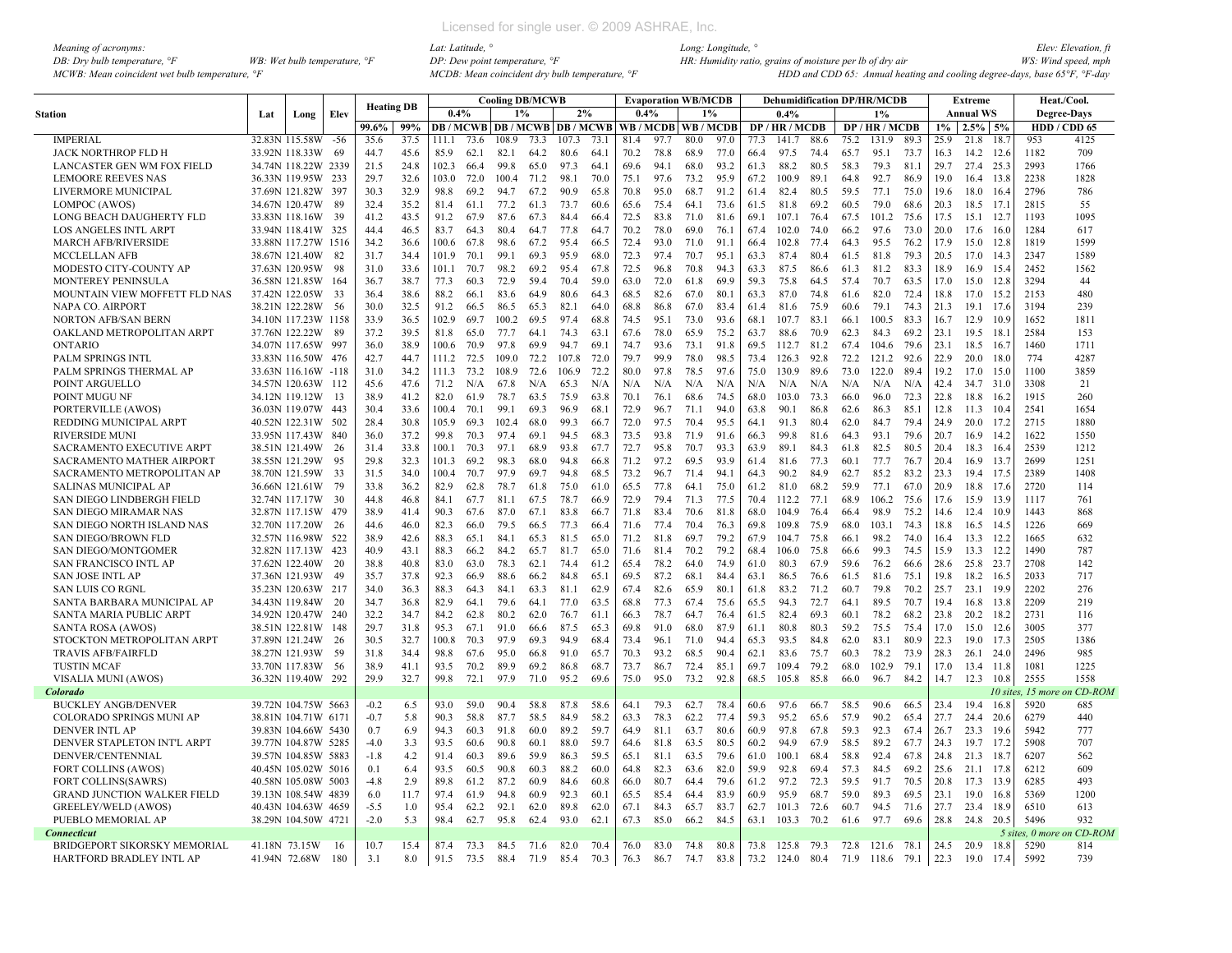| Meaning of acronyms:                                         |                                       |
|--------------------------------------------------------------|---------------------------------------|
| DB: Dry bulb temperature, $\mathcal{F}$                      | WB: Wet bulb temperature, $\degree$ F |
| $MCWB$ : Mean coincident wet bulb temperature. $\mathcal{F}$ |                                       |

|                                |     |               |      |                   |      |      |      |      | <b>Cooling DB/MCWB</b> |                                          |      |      |      | <b>Evaporation WB/MCDB</b> |                       |      | <b>Dehumidification DP/HR/MCDB</b> |      |      |                 |      |       | <b>Extreme</b>   |        |                   | Heat./Cool.        |
|--------------------------------|-----|---------------|------|-------------------|------|------|------|------|------------------------|------------------------------------------|------|------|------|----------------------------|-----------------------|------|------------------------------------|------|------|-----------------|------|-------|------------------|--------|-------------------|--------------------|
| <b>Station</b>                 | Lat | Long          | Elev | <b>Heating DB</b> |      | 0.4% |      |      | 1%                     | 2%                                       |      | 0.4% |      | 1%                         |                       |      | 0.4%                               |      |      | $1\%$           |      |       | <b>Annual WS</b> |        |                   | <b>Degree-Days</b> |
|                                |     |               |      | 99.6%             | 99%  |      |      |      |                        | <b>DB / MCWB   DB / MCWB   DB / MCWB</b> |      |      |      |                            | WB / MCDB   WB / MCDB |      | DP / HR / MCDB                     |      |      | DP / HR / MCDB  |      | $1\%$ | $2.5\%$ 5%       |        |                   | HDD / CDD 65       |
| HARTFORD BRAINARD FD           |     | 41.74N 72.65W | 20   | 6.4               | 10.6 | 90.5 | 73.4 | 87.8 | 72.7                   | 84.4                                     | 70.9 | 77.2 | 85.7 | 75.4                       | 83.0                  | 74.6 | 129.5                              | 81.3 | 72.9 | 122.3           | 80.0 | 20.0  | 18.5             | 17.1   | 5622              | 816                |
| OXFORD (AWOS)                  |     | 41.48N 73.13W | 728  | 3.1               | 8.7  | 87.7 | 72.6 | 83.8 | 70.9                   | 81.3                                     | 69.3 | 75.3 | 83.2 | 73.6                       | 80.2                  | 72.9 | 125.4                              | 78.7 | 72.0 | 121.7 77.6      |      | 19.7  | 17.2             | 15.0   | 6408              | 461                |
| <b>WILLIMANTIC (ASOS)</b>      |     | 41.73N 72.18W | 249  | 3.1               | 9.1  | 89.9 | 73.5 | 86.3 | 72.3                   | 83.6                                     | 71.0 | 76.2 | 85.2 | 74.7                       | 82.3                  | 73.2 | 124.4                              | 79.6 | 72.4 | 121.2 78.6      |      | 19.6  | 17.4             | 15.7   | 6029              | 596                |
| <b>Delaware</b>                |     |               |      |                   |      |      |      |      |                        |                                          |      |      |      |                            |                       |      |                                    |      |      |                 |      |       |                  |        | 2 sites, 1 more   | on CD-ROM          |
| <b>DOVER AFB</b>               |     | 39.13N 75.47W | 23   | 13.9              | 18.2 | 92.1 | 75.7 | 89.8 | 74.8                   | 86.9                                     | 74.0 | 78.6 | 87.0 | 77.5                       | 85.3                  | 76.5 | 138.5 82.6                         |      |      | 75.1 131.9 81.4 |      | 24.2  | 20.3             | 18.1   | 4517              | 1176               |
| WILMINGTON NEW CASTLE CNTY AP  |     | 39.67N 75.60W | 79   | 11.7              | 16.1 | 91.9 | 75.1 | 893  | 74.1                   | 86.7                                     | 73.1 | 78.0 | 87.3 | 76.8                       | 85.1                  | 75.4 | 133.6                              | 81.7 | 74.3 | 128.6           | 80.6 | 244   | 20.5             | 18.4   | 4786              | 1121               |
| <b>Florida</b>                 |     |               |      |                   |      |      |      |      |                        |                                          |      |      |      |                            |                       |      |                                    |      |      |                 |      |       |                  |        | 32 sites, 15 more | on CD-ROM          |
| <b>CECIL FIELD</b>             |     | 30.22N 81.87W | 89   | 29.8              | 33.5 | 96.3 | 76.5 | 94.4 | 76.1                   | 92.6                                     | 75.7 | 79.4 | 89.9 | 78.4                       | 88.8                  | 76.9 | 140.5                              | 82.9 | 75.7 | 134.9 82.3      |      | 18.7  | 16.6             | 14.6   | 1166              | 2824               |
| DAYTONA BEACH INTL AP          |     | 29.18N 81.06W | 43   | 34.7              | 38.8 | 92.7 | 76.9 | 90.8 | 76.9                   | 89.2                                     | 76.7 | 80.0 | 88.0 | 79.1                       | 87.1                  | 77.6 | 143.7                              | 83.8 | 76.9 | 140.3           | 83.2 | 20.3  | 18.1             | 16.4   | 772               | 2926               |
| FORT LAUDERDALE HOLLYWOOD INT  |     | 26.07N 80.15W | 10   | 46.7              | 51.1 | 91.8 | 78.4 | 90.6 | 78.3                   | 89.8                                     | 78.2 | 81.2 | 88.0 | 80.4                       | 87.2                  | 79.3 | 152.0                              | 84.8 | 78.6 | 148.4           | 84.4 | 22.4  | 19.8             | 18.2   | 142               | 4510               |
| <b>FORT MYERS PAGE FIELD</b>   |     | 26.59N 81.86W | 20   | 42.4              | 463  | 93.7 | 77.1 | 92.6 | 77.1                   | 91.3                                     | 77.0 | 80.4 | 88.3 | 79.8                       | 87.6                  | 78.6 | 148.5                              | 83.4 | 77.7 | 144.2           | 83.0 | 18.9  | 17.5             | 15.7   | 274               | 3908               |
| <b>GAINESVILLE REGIONAL AP</b> |     | 29.69N 82.27W | 164  | 29.7              | 33.4 | 93.5 | 76.5 | 92.0 | 76.3                   | 90.5                                     | 76.0 | 79.7 | 884  | 78.7                       | 87.3                  | 774  | 143.3                              | 83.1 | 76.5 | 138.9           | 82.3 | 18.5  | 16.6             | - 14.5 | 1159              | 2640               |
| <b>HOMESTEAD AFB</b>           |     | 25.48N 80.38W | 16   | 464               | 50.4 | 91.2 | 79.2 | 90.3 | 78.9                   | 89.5                                     | 78.7 | 81.5 | 87.2 | 80.9                       | 86.7                  | 80.5 | 158.4                              | 843  | 79.2 | 151.8           | 83.8 | 18.9  | 16.9             | 15.0   | 144               | 4240               |
| JACKSONVILLE INTL ARPT         |     | 30.49N 81.69W | 33   | 29.2              | 32.5 | 94.5 | 77.3 | 92.7 | 77.1                   | 90.9                                     | 76.7 | 80.1 | 89.6 | 79.2                       | 88.4                  | 77.5 | 143.2                              | 83.6 | 76.8 | 139.8           | 83.0 | 20.0  | 17.9             | 16.3   | 1316              | 2624               |
| <b>JACKSONVILLE NAS</b>        |     | 30.23N 81.68W | 23   | 32.2              | 36.3 | 95.5 | 77.2 | 93.3 | 76.5                   | 91.5                                     | 76.1 | 80.5 | 88.5 | 79.5                       | 88.0                  | 78.8 | 149.7                              | 83.8 | 77.3 | 142.3           | 83.2 | 20.4  | 18.0             | 16.1   | 1013              | 3086               |
| JACKSONVILLE/CRAIG             |     | 30.34N 81.52W | 43   | 31.6              | 35.4 | 93.4 | 77.4 | 91.3 | 77.0                   | 90.0                                     | 76.9 | 80.3 | 88.5 | 79.4                       | 87.4                  | 78.3 | 147.3                              | 83.8 | 77.2 | 141.9           | 83.1 | 18.9  | 17.4             | 15.7   | 1240              | 2570               |
| MACDILL AFB/TAMPA              |     | 27.85N 82.52W | 26   | 40.3              | 44.3 | 93.1 | 77.1 | 91.6 | 76.8                   | 90.7                                     | 76.8 | 80.9 | 87.2 | 80.0                       | 87.0                  | 79.2 | 151.9                              | 83.5 | 78.1 | 146.2           | 83.3 | 18.7  | 16.6             | -14.7  | 479               | 3644               |
| <b>MAYPORT NS</b>              |     | 30.40N 81.42W | 13   | 34.4              | 38.6 | 94.5 | 77.5 | 92.1 | 77.6                   | 90.3                                     | 77.3 | 81.0 | 88.9 | 80.0                       | 88.1                  | 79.0 | 150.6                              | 85.1 | 77.7 | 144.2           | 84.6 | 20.1  | 17.8             | 15.9   | 1012              | 3030               |
| MELBOURNE REGIONAL AP          |     | 28.10N 80.65W | 26   | 39.0              | 43.4 | 92.6 | 78.6 | 90.8 | 78.4                   | 89.7                                     | 78.3 | 81.6 | 88.4 | 80.6                       | 87.5                  | 79.7 | 154.1                              | 85.4 | 78.8 | 149.7           | 84.8 | 20.9  | 19.0             | 17.9   | 450               | 3516               |
| MIAMI INTL AP                  |     | 25.82N 80.30W | 30   | 47.7              | 51.7 | 91.8 | 77.6 | 90.7 | 77.5                   | 89.7                                     | 77.4 | 80.2 | 86.8 | 79.5                       | 86.8                  | 78.4 | 147.4                              | 83.5 | 77.5 | 143.0           | 83.2 | 20.6  | 18.7             | 17.1   | 130               | 4458               |
| MIAMI/KENDALL-TAMIA            |     | 25.65N 80.43W | 10   | 45.4              | 49.0 | 92.4 | 77.8 | 91.2 | 77.6                   | 90.3                                     | 77.5 | 80.3 | 87.7 | 79.5                       | 87.2                  | 78.9 | 149.8                              | 83.1 | 77.4 | 142.7           | 82.8 | 20.6  | 18.8             | - 17.6 | 172               | 4082               |
| <b>NAPLES MUNICIPAL</b>        |     | 26.15N 81.78W | 23   | 43.8              | 47.4 | 90.9 | 77.4 | 90.2 | 77.4                   | 89.3                                     | 77.4 | 80.3 | 87.1 | 79.5                       | 86.7                  | 78.5 | 147.8                              | 83.6 | 77.4 | 142.6           | 83.4 | 18.8  | 16.8             | 14.8   | 279               | 3686               |
| NASA SHUTTLE FCLTY             |     | 28.62N 80.72W | 10   | 38.4              | 42.4 | 91.9 | 78.0 | 90.4 | 77.8                   | 89.2                                     | 77.6 | 80.5 | 87.5 | 79.8                       | 86.7                  | 79.0 | 150.7                              | 83.9 | 77.7 | 144.1           | 83.2 | 19.0  | 16.9             | 15.0   | 552               | 3150               |
| <b>OCALA MUNI (AWOS)</b>       |     | 29.17N 82.22W | 89   | 29.7              | 34.0 | 93.2 | 75.2 | 91.5 | 75.2                   | 90.6                                     | 75.0 | 78.7 | 87.6 | 78.0                       | 87.2                  | 76.2 | 137.5                              | 82.5 | 75.2 | 132.8           | 81.9 | 17.8  | 15.0             | 12.5   | 1035              | 2745               |
| ORLANDO EXECUTIVE AP           |     | 28.55N 81.33W | 112  | 40.0              | 44.2 | 93.6 | 76.0 | 92.6 | 75.9                   | 91.1                                     | 75.8 | 79.7 | 87.0 | 78.8                       | 86.2                  | 78.2 | 147.0                              | 82.3 | 77.1 | 141.7 81.6      |      | 19.0  | 17.6             | 15.8   | 477               | 3564               |
| ORLANDO INTL ARPT              |     | 28.43N 81.33W | 105  | 37.7              | 41.9 | 93.7 | 76.5 | 92.4 | 76.3                   | 91.1                                     | 76.1 | 79.6 | 87.6 | 78.8                       | 86.8                  | 77.6 | 143.9                              | 81.9 | 76.9 | 140.8           | 81.5 | 20.1  | 18.1             | 16.4   | 544               | 3379               |
| ORLANDO SANFORD AIRPORT        |     | 28.78N 81.24W | -56  | 38.6              | 42.3 | 94.9 | 75.4 | 93.0 | 75.1                   | 91.2                                     | 75.0 | 78.4 | 88.3 | 77.9                       | 87.4                  | 75.4 | 133.4                              | 82.0 | 75.1 | 132.1           | 81.9 | 20.4  | 18.2             | 16.2   | 615               | 3259               |
| PANAMA CITY BAY CO             |     | 30.20N 85.68W | 20   | 32.1              | 36.0 | 92.7 | 76.8 | 91.0 | 76.9                   | 90.2                                     | 76.8 | 81.5 | 86.9 | 80.3                       | 86.4                  | 80.6 | 158.8                              | 84.6 | 79.0 | 150.6           | 83.7 | 18.8  | 16.8             | 15.2   | 1203              | 2848               |
| PENSACOLA FOREST SHERMAN NAS   |     | 30.35N 87.32W | 30   | 28.3              | 32.2 | 93.2 | 78.5 | 91.4 | 78.1                   | 90.1                                     | 77.7 | 81.8 | 88.4 | 80.5                       | 87.6                  | 79.9 | 155.5                              | 85.4 | 78.8 | 149.7           | 84.7 | 23.5  | 19.4             | 17.5   | 1488              | 2614               |
| PENSACOLA REGIONAL AP          |     | 30.47N 87.19W | 118  | 29.5              | 33.3 | 93.7 | 77.7 | 91.6 | 77.3                   | 90.0                                     | 77.0 | 81.0 | 88.4 | 80.0                       | 87.3                  | 79.1 | 151.8                              | 84.5 | 78.0 | 146.1           | 83.5 | 20.0  | 18.1             | 16.5   | 1470              | 2628               |
| <b>SARASOTA BRADENTON</b>      |     | 27.38N 82.55W | 33   | 39.3              | 43.8 | 92.2 | 79.2 | 91.0 | 79.0                   | 90.3                                     | 78.8 | 82.7 | 88.8 | 81.5                       | 88.0                  | 81.2 | 162.4                              | 86.5 | 79.7 | 154.5           | 85.4 | 21.7  | 18.7             | 17.0   | 450               | 3421               |
| <b>SOUTHWEST FLORIDA I</b>     |     | 26.53N 81.75W | 30   | 41.2              | 45.4 | 93.8 | 76.9 | 92.7 | 76.9                   | 91.2                                     | 76.9 | 80.5 | 87.8 | 79.8                       | 87.3                  | 79.1 | 151.0                              | 83.0 | 78.0 | 145.8           | 82.7 | 20.7  | 18.4             | 16.6   | 298               | 3782               |
| ST PETERSBURG CLEAR            |     | 27.90N 82.68W | 10   | 42.6              | 45.8 | 93.2 | 78.8 | 91.6 | 78.2                   | 90.5                                     | 78.0 | 82.1 | 88.6 | 81.2                       | 87.6                  | 80.5 | 158.2                              | 84.9 | 79.4 | 152.6           | 84.5 | 20.9  | 18.8             | 17.4   | 425               | 3788               |
| TALLAHASSEE REGIONAL AF        |     | 30.39N 84.35W | 69   | 25.4              | 28.9 | 95.5 | 76.6 | 93.5 | 76.1                   | 91.9                                     | 75.7 | 79.7 | 89.3 | 78.9                       | 88.1                  | 77.4 | 142.9                              | 82.8 | 76.5 | 138.5           | 82.2 | 17.9  | 16.0             | 13.6   | 1534              | 2563               |
| TAMPA INTERNATIONAL AP         |     | 27.96N 82.54W | 10   | 38.4              | 42.5 | 92.4 | 77.4 | 91.3 | 77.3                   | 90.3                                     | 77.2 | 80.5 | 87.9 | 79.9                       | 87.6                  | 78.4 | 147.7                              | 84.8 | 77.5 | 143.2           | 84.0 | 18.1  | 16.2             | 14.2   | 528               | 3517               |
| <b>TYNDALL AFB</b>             |     | 30.07N 85.58W | 23   | 31.9              | 36.1 | 91.2 | 78.5 | 90.1 | 78.5                   | 88.6                                     | 78.1 | 82.2 | 87.5 | 81.1                       | 86.6                  | 80.7 | 159.7                              | 85.7 | 79.4 | 152.7           | 84.7 | 19.8  | 17.7             | 15.7   | 1267              | 2646               |
| <b>VENICE PIER</b>             |     | 27.07N 82.45W | 16   | 42.3              | 46.2 | 87.6 | N/A  | 86.5 | N/A                    | 85.9                                     | N/A  | N/A  | N/A  | N/A                        | N/A                   | N/A  | N/A                                | N/A  | N/A  | N/A             | N/A  | 28.2  | 23.8             | 19.7   | 473               | 2939               |
| VERO BEACH MUNICIPAL ARPT      |     | 27.66N 80.42W | 30   | 38.9              | 43.1 | 91.7 | 77.7 | 90.5 | 77.7                   | 89.5                                     | 77.7 | 80.3 | 88.0 | 79.5                       | 87.4                  | 78.3 | 146.9                              | 84.4 | 77.3 | 142.0           | 83.9 | 20.2  | 18.5             | 17.1   | 416               | 3465               |
| WEST PALM BEACH INTL ARPT      |     | 26.69N 80.10W | 20   | 44.2              | 48.3 | 91.4 | 77.6 | 90.2 | 77.7                   | 89.2                                     | 77.6 | 80.1 | 87.7 | 79.4                       | 87.1                  | 78.0 | 145.5                              | 83.6 | 77.3 | 142.1           | 83.4 | 23.1  | 20.1             | 18.5   | 218               | 4044               |
| Georgia                        |     |               |      |                   |      |      |      |      |                        |                                          |      |      |      |                            |                       |      |                                    |      |      |                 |      |       |                  |        | 19 sites, 2 more  | ו CD-ROM           |
| ALBANY DOUGHERTY COUNTY AP     |     | 31.54N 84.19W | 194  | 26.4              | 29.7 | 96.7 | 76.5 | 94.5 | 76.1                   | 92.6                                     | 75.6 | 79.7 | 90.4 | 78.6                       | 89.0                  | 77.2 | 142.3                              | 83.4 | 75.9 | 136.5 82.3      |      | 18.6  | 16.8             | 14.8   | 1763              | 2510               |
| ATHENS BEN EPPS AP             |     | 33.95N 83.33W | 801  | 21.8              | 26.1 | 95.2 | 75.1 | 92.7 | 74.6                   | 90.4                                     | 74.1 | 78.1 | 89.5 | 77.1                       | 87.8                  | 75.0 | 135.4                              | 82.4 | 74.0 | 130.8           | 81.2 | 18.4  | 16.5             | 14.5   | 2762              | 1789               |
| ATLANTA (NEXRAD)               |     | 33.37N 84.55W | 971  | 19.1              | 23.2 | 92.8 | 73.6 | 90.7 | 73.8                   | 89.6                                     | 73.7 | 77.4 | 87.5 | 76.4                       | 85.8                  | 74.8 | 135.1                              | 80.9 | 73.3 | 128.4           | 79.1 | 17.6  | 15.2             | 12.5   | 3045              | 1481               |
| ATLANTA HARTSFIELD INTL AP     |     | 33.64N 84.43W | 1027 | 20.7              | 25.8 | 93.8 | 74.3 | 91.5 | 74.0                   | 89.3                                     | 73.4 | 77.2 | 88.2 | 76.2                       | 86.5                  | 74.2 | 132.7                              | 81.2 | 73.3 | 128.4           | 80.1 | 22.0  | 19.2             | 17.3   | 2694              | 1841               |
| <b>AUGUSTA BUSH FIELD</b>      |     | 33.37N 81.97W | 148  | 22.2              | 25.8 | 97.1 | 76.2 | 94.7 | 76.0                   | 92.4                                     | 75.5 | 79.4 | 91.1 | 78.3                       | 89.4                  | 76.4 | 138.6                              | 83.4 | 75.4 | 134.0           | 82.5 | 18.8  | 16.6             | - 14.5 | 2411              | 2063               |
| <b>AUGUSTA\DANIEL FLD</b>      |     | 33.47N 82.03W | 420  | 27.5              | 29.9 | 96.8 | 74.7 | 93.1 | 73.7                   | 91.1                                     | 73.7 | 77.8 | 89.2 | 77.1                       | 88.0                  | 75.0 | 133.2                              | 81.0 | 73.4 | 126.3           | 79.8 | 16.8  | 14.8             | 12.6   | 2102              | 2256               |
| COLUMBUS METROPOLITAN ARPT     |     | 32.52N 84.94W | 394  | 25.1              | 28.9 | 96.3 | 75.1 | 94.1 | 74.8                   | 92.1                                     | 74.4 | 78.3 | 89.6 | 77.5                       | 88.1                  | 75.5 | 135.3                              | 82.0 | 74.7 | 131.7           | 81.3 | 18.2  | 16.3             | 14.3   | 2071              | 2330               |
| <b>DEKALB PEACHTREE</b>        |     | 33.87N 84.30W | 1027 | 22.6              | 26.8 | 93.3 | 73.5 | 91.2 | 73.5                   | 90.1                                     | 73.1 | 77.1 | 88.2 | 76.2                       | 86.5                  | 73.4 | 129.2                              | 79.3 | 73.1 | 127.7           | 79.0 | 18.3  | 16.2             | 13.7   | 2797              | 1794               |
| <b>DOBBINS AFB/MARIETT</b>     |     | 33.92N 84.52W | 1083 | 19.5              | 25.0 | 93.5 | 74.0 | 91.0 | 73.8                   | 89.0                                     | 73.3 | 77.0 | 87.7 | 75.9                       | 86.3                  | 73.9 | 131.7                              | 81.0 | 73.0 | 127.4           | 79.9 | 18.7  | $16.3$ 14.0      |        | 2892              | 1728               |
| <b>FORT BENNING</b>            |     | 32.33N 85.00W | 289  | 23.0              | 26.6 | 96.7 | 75.9 | 94.3 | 75.7                   | 92.1                                     | 75.3 | 79.9 | 89.9 | 78.6                       | 88.6                  | 77.3 | 143.4                              | 83.8 | 76.1 | 137.6           | 82.5 | 16.6  | 13.8 11.8        |        | 2254              | 2108               |
| <b>FULTON CO ARPT BROW</b>     |     | 33.77N 84.52W | 863  | 19.8              | 24.9 | 93.6 | 74.7 | 91.4 | 74.4                   | 89.9                                     | 73.8 | 77.5 | 88.8 | 76.6                       | 87.2                  | 74.3 | 132.4                              | 81.9 | 73.3 | 127.9           | 81.0 | 18.0  | 15.8             | 13.8   | 2871              | 1698               |
| <b>GAINESVILLE\LEE GIL</b>     |     | 34.27N 83.83W | 1276 | 23.0              | 27.1 | 91.3 | 73.9 | 90.3 | 73.7                   | 88.2                                     | 73.0 | 76.7 | 86.9 | 75.5                       | 84.7                  | 73.4 | 130.2                              | 79.5 | 72.8 | 127.8           | 79.0 | 19.1  | 17.1             | 15.4   | 2968              | 1591               |
| <b>HUNTER AAF</b>              |     | 32.00N 81.13W | 43   | 28.0              | 31.8 | 95.4 | 77.4 | 93.3 | 76.9                   | 91.2                                     | 76.6 | 81.1 | 88.4 | 79.9                       | 88.0                  | 79.2 | 151.9                              | 83.7 | 77.6 | 143.5           | 83.0 | 18.8  | 16.6             | - 14.4 | 1644              | 2540               |
| MACON MIDDLE GA REGIONAL AP    |     | 32.69N 83.65W | 361  | 23.5              | 27.4 | 96.7 | 75.8 | 94.3 | 75.5                   | 92.2                                     | 75.1 | 79.1 | 90.5 | 78.1                       | 89.0                  | 76.1 | 138.4                              | 83.6 | 75.2 | 134.2           | 82.4 | 18.2  | 16.2             | 13.9   | 2229              | 2189               |
| MOODY AFB/VALDOSTA             |     | 30.97N 83.20W | 233  | 29.9              | 33.7 | 95.7 | 76.5 | 93.7 | 76.2                   | 92.1                                     | 75.9 | 79.9 | 90.6 | 78.8                       | 89.1                  | 77.1 | 142.3                              | 84.4 | 76.1 | 137.5           | 83.4 | 16.2  | 13.6             | 12.1   | 1402              | 2666               |
| ROME R B RUSSELL AP            |     | 34.35N 85.16W | 643  | 17.2              | 22.1 | 96.4 | 74.7 | 93.3 | 74.3                   | 91.1                                     | 74.0 | 78.1 | 89.8 | 77.2                       | 88.8                  | 74.9 | 134.1                              | 83.2 | 73.5 | 127.8           | 82.2 | 15.1  | 12.6             | 10.9   | 3104              | 1726               |
| SAVANNAH INTL AP               |     | 32.12N 81.20W | 52   | 27.1              | 30.6 | 95.5 | 77.3 | 93.3 | 76.9                   | 91.4                                     | 76.3 | 80.2 | 89.6 | 79.2                       | 88.2                  | 77.9 | 145.3 83.4                         |      |      | 77.0 140.8      | 82.6 | 18.8  | 16.9             | 15.4   | 1753              | 2439               |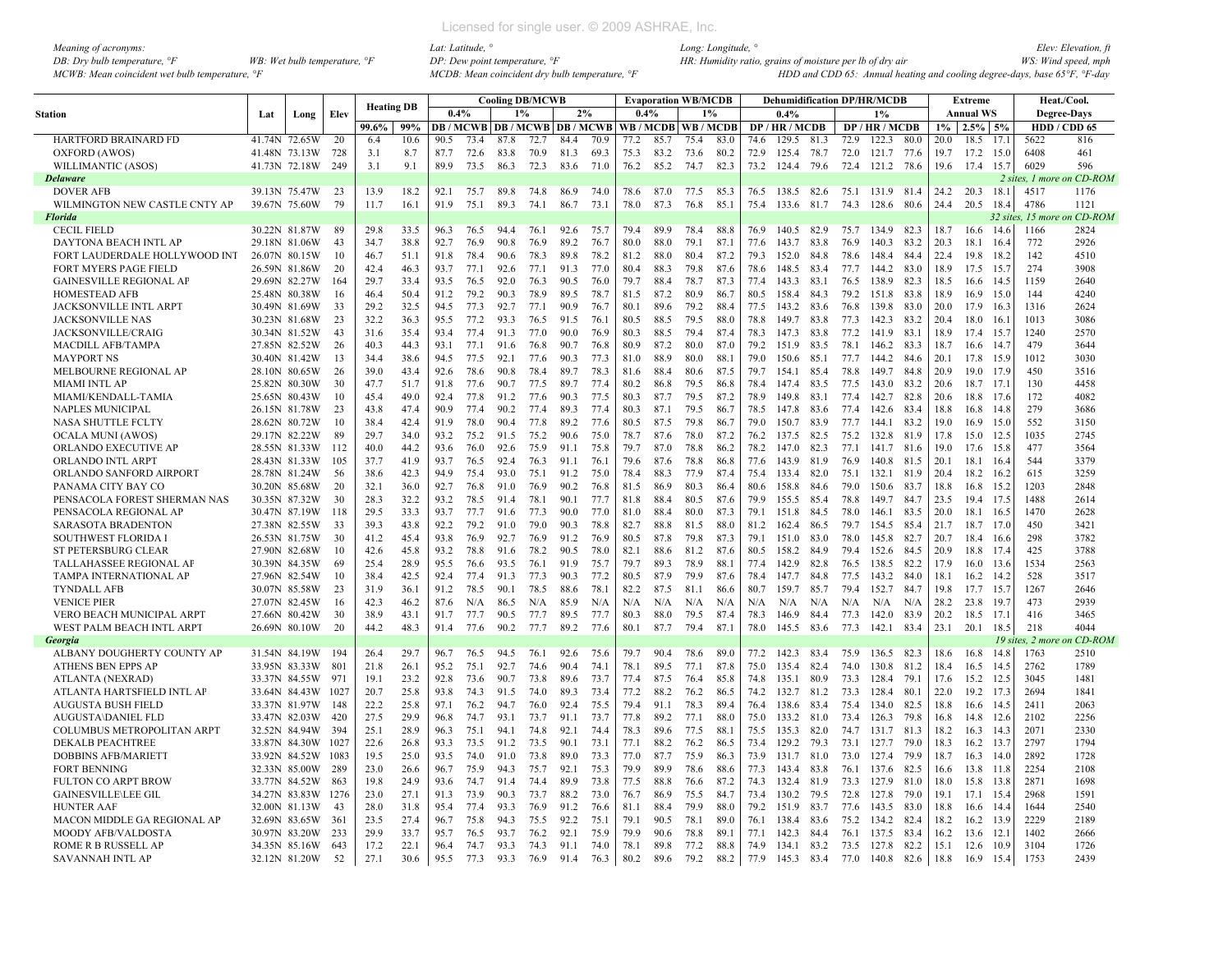| Meaning of acronyms:                           |                                       |
|------------------------------------------------|---------------------------------------|
| DB: Dry bulb temperature, $\degree$ F          | WB: Wet bulb temperature, $\degree$ F |
| MCWB: Mean coincident wet bulb temperature, °F |                                       |

|                               |     |                     |               |                   |        |       |      |      | <b>Cooling DB/MCWB</b>                   |      |      |      |      | <b>Evaporation WB/MCDB</b> |      |      | <b>Dehumidification DP/HR/MCDB</b> |      |      |            |      |       | <b>Extreme</b>   |           |                    | Heat./Cool.                |
|-------------------------------|-----|---------------------|---------------|-------------------|--------|-------|------|------|------------------------------------------|------|------|------|------|----------------------------|------|------|------------------------------------|------|------|------------|------|-------|------------------|-----------|--------------------|----------------------------|
|                               |     |                     |               | <b>Heating DB</b> |        | 0.4%  |      |      | 1%                                       | 2%   |      | 0.4% |      | 1%                         |      |      | 0.4%                               |      |      | 1%         |      |       | <b>Annual WS</b> |           | <b>Degree-Days</b> |                            |
| Station                       | Lat | Long                | Elev          |                   |        |       |      |      |                                          |      |      |      |      |                            |      |      |                                    |      |      |            |      |       |                  |           |                    |                            |
|                               |     |                     |               | 99.6%             | 99%    |       |      |      | <b>DB</b> / MCWB   DB / MCWB   DB / MCWB |      |      |      |      | WB / MCDB   WB / MCDB      |      |      | DP/HR/MCDB                         |      |      | DP/HR/MCDB |      | $1\%$ | 2.5%             | 5%        |                    | HDD / CDD 65               |
| VALDOSTA WB AIRPORT           |     | 30.78N 83.28W       | 197           | 27.5              | 30.9   | 95.4  | 77.4 | 93.4 | 76.6                                     | 91.8 | 76.1 | 80.4 | 89.8 | 79.3                       | 88.6 | 78.3 | 148.0                              | 83.4 | 77.1 | 142.2      | 82.5 | 17.1  | 14.9             | 13.1      | 1509               | 2532                       |
| <b>WARNER ROBINS AFB</b>      |     | 32.63N 83.60W       | 302           | 25.0              | 28.2   | 97.3  | 76.1 | 94.9 | 76.0                                     | 92.8 | 75.3 | 79.8 | 90.9 | 78.5                       | 89.5 | 76.9 | 141.6                              | 84.5 | 75.5 | 135.0      | 82.9 | 19.0  | 16.5 13.9        |           | 2135               | 2246                       |
| Hawaii                        |     |                     |               |                   |        |       |      |      |                                          |      |      |      |      |                            |      |      |                                    |      |      |            |      |       |                  |           |                    | 4 sites, 4 more on CD-ROM  |
| <b>BARBERS POINT NAS</b>      |     | 21.30N 158.07W      | -33           | 59.4              | 61.6   | 90.9  | 73.0 | 89.9 | 73.0                                     | 88.8 | 72.8 | 77.6 | 85.7 | 76.5                       | 85.1 | 75.2 | 132.3                              | 82.7 | 73.7 | 125.4      | 82.1 | 19.6  | 17.8             | 16.3      | $\Omega$           | 4418                       |
| HILO INTERNATIONAL AP         |     | 19.72N 155.05W      | 36            | 61.5              | 62.7   | 85.6  | 74.1 | 84.6 | 73.9                                     | 83.8 | 73.7 | 76.7 | 82.1 | 76.0                       | 81.5 | 75.1 | 131.9                              | 79.2 | 74.2 | 127.8      | 78.6 | 17.6  | 15.8             | 13.5      | $\Omega$           | 3258                       |
| HONOLULU INTL ARPT            |     | 21.33N 157.94W      | <sup>16</sup> | 61.2              | 63.3   | 89.9  | 74.0 | 89.1 | 73.6                                     | 88.2 | 73.4 | 77.2 | 84.8 | 76.3                       | 84.2 | 75.0 | 131.3                              | 81.3 | 73.9 | 126.3      | 80.6 | 21.8  | 20.0             | 18.7      |                    | 4649                       |
| KANEOHE BAY MCAS              |     | 21.45N 157.77W      | -20           | 64.3              | 66.2   | 85.3  | 74.6 | 84.3 | 74.2                                     | 83.6 | 73.9 | 77.4 | 82.2 | 76.4                       | 81.7 | 75.6 | 133.9                              | 80.5 | 74.6 | 129.7      | 80.1 | 19.3  | 17.6             | 16.2      | $\mathbf{0}$       | 4297                       |
| Idaho                         |     |                     |               |                   |        |       |      |      |                                          |      |      |      |      |                            |      |      |                                    |      |      |            |      |       |                  |           | 7 sites, 7 more    | on CD-ROM                  |
| <b>BOISE AIR TERMINAL</b>     |     | 43.57N 116.22W 2867 |               | 2.7               | 10.5   | 98.1  | 64.2 | 95.0 | 63.1                                     | 91.9 | 62.1 | 66.3 | 91.7 | 65.0                       | 90.0 | 57.8 | 79.4                               | 72.2 | 55.5 | 72.8       | 72.3 | 21.8  | 19.0             | 17.1      | 5658               | 890                        |
| CALDWELL (AWOS)               |     | 43.63N 116.63W 2428 |               | 11.6              | 16.4   | 97.0  | 66.4 | 93.1 | 65.0                                     | 90.4 | 63.9 | 68.3 | 92.1 | 66.7                       | 89.8 | 60.6 | 86.5                               | 77.5 | 57.1 | 76.1       | 77.3 | 21.4  | 18.8             | 16.6      | 5698               | 638                        |
| <b>COEUR D'ALENE(AWOS)</b>    |     | 47.77N 116.82W 2320 |               | 6.7               | 11.6   | 91.4  | 62.8 | 88.5 | 62.3                                     | 84.2 | 60.8 | 65.6 | 86.3 | 63.9                       | 83.8 | 57.4 | 76.6                               | 70.9 | 55.4 | 71.2       | 69.6 | 22.4  | 18.9             | 16.8      | 6892               | 286                        |
| IDAHO FALLS FANNING FIELD     |     | 43.52N 112.07W 4744 |               | $-8.7$            | $-2.4$ | 91.7  | 61.4 | 89.4 | 60.8                                     | 86.3 | 59.8 | 64.9 | 83.6 | 63.2                       | 82.2 | 58.9 | 88.5                               | 70.9 | 56.6 | 81.5       | 69.2 | 27.2  | 24.3             | 20.7      | 7825               | 275                        |
| <b>JOSLIN FLD MAGIC VA</b>    |     | 42.48N 114.48W 4255 |               | 9.4               | 12.4   | 94.5  | 63.8 | 91.1 | 63.1                                     | 89.6 | 62.7 | 66.9 | 89.6 | 65.3                       | 86.8 | 59.2 | 88.1                               | 75.8 | 56.9 | 80.9       | 74.7 | 27.5  | 24.4             | 20.8      | 6157               | 700                        |
| LEWISTON NEZ PERCE CNTY AP    |     | 46.38N 117.01W 1437 |               | 10.2              | 17.5   | 97.8  | 65.4 | 94.3 | 64.5                                     | 90.7 | 63.3 | 67.7 | 92.1 | 66.0                       | 89.8 | 59.6 | 80.3                               | 72.8 | 57.3 | 73.9       | 72.0 | 20.6  | 17.6             | 14.8      | 5124               | 814                        |
| POCATELLO REGIONAL AP         |     | 42.92N 112.57W 4478 |               | $-4.9$            | 1.3    | 94.4  | 61.8 | 91.3 | 61.1                                     | 88.3 | 60.2 | 65.4 | 86.5 | 63.7                       | 84.4 | 58.9 | 87.7                               | 71.2 | 56.3 | 79.7       | 70.6 | 28.1  | 25.0 21.9        |           | 7035               | 419                        |
| <b>Illinois</b>               |     |                     |               |                   |        |       |      |      |                                          |      |      |      |      |                            |      |      |                                    |      |      |            |      |       |                  |           |                    | 14 sites, 6 more on CD-ROM |
| <b>AURORA MUNICIPAL</b>       |     | 41.77N 88.47W       | 705           | $-2.0$            | 1.4    | 90.8  | 74.4 | 88.4 | 73.5                                     | 85.7 | 71.8 | 77.7 | 87.2 | 75.9                       | 84.3 | 74.8 | 133.9                              | 83.2 | 73.0 | 125.6      | 80.9 | 25.9  | 22.8             | 19.8      | 6403               | 711                        |
| CAHOKIA/ST. LOUIS             |     | 38.57N 90.15W       | 413           | 9.5               | 14.2   | 93.5  | 77.3 | 91.4 | 76.4                                     | 90.3 | 76.0 | 80.4 | 90.3 | 78.8                       | 89.1 | 77.5 | 145.1                              | 85.1 | 75.3 | 134.9      | 83.9 | 20.6  | 18.4             | 16.5      | 4452               | 1396                       |
| CHICAGO MIDWAY AP             |     | 41.79N 87.75W       | 617           | $-1.6$            | 4.3    | 92.1  | 74.9 | 89.6 | 73.3                                     | 86.5 | 71.9 | 78.0 | 88.3 | 76.2                       | 85.4 | 75.0 | 134.1                              | 84.3 | 73.0 | 125.5      | 82.2 | 24.4  | 21.2             | 19.2      | 5930               | 1022                       |
| CHICAGO OHARE INTL AP         |     | 41.99N 87.91W       | 673           | $-4.0$            | 2.2    | 91.9  | 74.6 | 89.0 | 73.4                                     | 86.1 | 71.9 | 77.9 | 88.2 | 76.1                       | 85.2 | 74.9 | 134.2                              | 84.1 | 73.2 | 126.3      | 81.9 | 24.8  | 21.1             | 19.2      | 6311               | 842                        |
| <b>DECATUR</b>                |     | 39.83N 88.87W       | 699           | $-0.4$            | 4.6    | 93.0  | 76.7 | 90.5 | 75.7                                     | 88.2 | 74.3 | 79.3 | 89.6 | 77.7                       | 87.7 | 76.2 | 140.2                              | 85.8 | 74.7 | 133.4 84.1 |      | 24.8  | 21.7             | 19.7      | 5529               | 1065                       |
| <b>GLENVIEW NAS</b>           |     | 42.08N 87.82W       | 653           | $-4.6$            | 2.1    | 93.2  | 75.0 | 89.8 | 73.1                                     | 86.7 | 71.6 | 77.7 | 89.9 | 75.8                       | 86.4 | 73.9 | 129.6                              | 84.9 | 72.2 | 122.1      | 83.2 | 21.0  | 18.7             | 16.7      | 6227               | 902                        |
| MOLINE QUAD CITY INTL AP      |     | 41.47N 90.52W       | 594           | $-6.2$            | 0.0    | 93.5  | 76.3 | 90.6 | 75.1                                     | 87.7 | 73.5 | 79.1 | 89.7 | 77.4                       | 87.5 | 76.1 | 139.5                              | 85.3 | 74.4 | 131.7 83.1 |      | 24.6  | 20.7 18.7        |           | 6141               | 999                        |
| PEORIA GREATER PEORIA AP      |     | 40.67N 89.68W       | -663          | $-3.6$            | 2.3    | 92.7  | 76.5 | 90.1 | 75.3                                     | 87.4 | 73.8 | 79.3 | 89.0 | 77.7                       | 87.0 | 76.5 | 141.4                              | 85.0 | 74.9 | 133.9      | 83.2 | 23.8  | 20.2             | 18.3      | 5809               | 1035                       |
| QUINCY MUNI BALDWIN FLD       |     | 39.94N 91.19W       | 768           | $-2.0$            | 3.3    | 93.3  | 76.4 | 90.4 | 75.3                                     | 87.8 | 74.2 | 78.6 | 89.1 | 77.4                       | 87.8 | 75.6 | 137.8                              | 84.7 | 74.2 | 131.4 83.2 |      | 24.7  | 21.0             | 19.2      | 5552               | 1100                       |
| ROCKFORD GREATER ROCKFORD AP  |     | 42.20N 89.09W       | 745           | $-8.4$            | $-1.7$ | 91.5  | 75.0 | 88.5 | 73.7                                     | 85.8 | 72.0 | 78.2 | 87.8 | 76.3                       | 85.0 | 75.3 | 136.5                              | 84.0 | 73.5 | 128.1      | 82.0 | 24.6  | 21.0             | 19.2      | 6694               | 779                        |
| <b>SCOTT AFB/BELLEVILL</b>    |     | 38.55N 89.85W       | 443           | 4.5               | 10.3   | 95.1  | 77.4 | 92.7 | 76.6                                     | 90.4 | 75.6 | 80.2 | 90.4 | 78.8                       | 88.9 | 77.3 | 144.6                              | 85.7 | 75.8 | 137.4 84.1 |      | 21.5  | 18.8             | - 16.7    | 4638               | 1428                       |
| SPRINGFIELD CAPITAL AP        |     | 39.85N 89.68W       | 614           | $-2.1$            | 4.6    | 92.9  | 76.7 | 90.5 | 75.6                                     | 88.1 | 74.2 | 79.4 | 89.7 | 77.9                       | 87.5 | 76.4 | 140.9                              | 85.9 | 74.9 | 134.0      | 84.0 | 24.9  | 21.8             | 19.5      | 5429               | 1135                       |
| UNIV OF ILLINOIS WI           |     | 40.03N 88.27W       | 774           | $-1.0$            | 4.4    | 92.5  | 76.4 | 90.1 | 75.4                                     | 87.7 | 74.4 | 79.8 | 89.1 | 77.9                       | 86.7 | 77.1 | 145.0                              | 86.3 | 75.1 | 135.8      | 83.5 | 27.4  | 24.6             | 22.0      | 5657               | 1010                       |
| W. CHICAGO/DU PAGE            |     | 41.92N 88.25W       | 758           | $-5.4$            | 0.6    | 90.5  | 74.9 | 88.1 | 73.8                                     | 85.1 | 72.0 | 78.3 | 87.3 | 76.4                       | 84.7 | 75.3 | 136.5                              | 84.4 | 73.4 | 127.6      | 81.6 | 24.5  | 21.0             | 19.0      | 6511               | 736                        |
| Indiana                       |     |                     |               |                   |        |       |      |      |                                          |      |      |      |      |                            |      |      |                                    |      |      |            |      |       |                  |           | 8 sites. 1 more    | m CD-ROM                   |
| <b>EVANSVILLE REGIONAL AP</b> |     | 38.04N 87.54W       | 387           | 5.6               | 12.1   | 93.9  | 76.2 | 91.6 | 75.7                                     | 89.5 | 74.9 | 79.4 | 89.8 | 78.1                       | 88.1 | 76.4 | 139.9                              | 85.2 | 75.3 | 134.4 83.6 |      | 20.7  | 18.5             | 16.6      | 4449               | 1410                       |
| <b>FORT WAYNE INTL AP</b>     |     | 41.01N 85.21W       | 827           | $-2.6$            | 3.8    | 91.1  | 74.4 | 88.4 | 73.1                                     | 85.7 | 71.7 | 77.6 | 87.0 | 75.9                       | 84.1 | 74.8 | 134.5                              | 82.8 | 73.2 | 127.4      | 80.9 | 24.6  | 20.8             | 18.8      | 6011               | 831                        |
| <b>GRISSOM ARB</b>            |     | 40.65N 86.15W       | 830           | $-3.9$            | 3.4    | 92.4  | 75.8 | 89.4 | 74.8                                     | 86.7 | 72.9 | 79.2 | 89.0 | 77.3                       | 85.9 | 76.3 | 141.8                              | 85.5 | 74.5 | 133.2      | 83.1 | 24.9  | 20.6             | 18.4      | 5761               | 1025                       |
| INDIANAPOLIS INTL AP          |     | 39.71N 86.27W       | 807           | $-0.5$            | 6.4    | 91.1  | 75.3 | 88.6 | 74.4                                     | 86.3 | 73.1 | 78.2 | 87.6 | 76.9                       | 85.5 | 75.4 | 137.1                              | 83.4 | 74.1 | 131.2 82.1 |      | 24.5  | 20.8             | 18.7      | 5322               | 1055                       |
| LAFAYETTE PURDUE UNIV AP      |     | 40.41N 86.94W       | 636           | $-2.3$            | 4.2    | 92.4  | 75.6 | 90.0 | 74.6                                     | 87.5 | 73.2 | 78.8 | 88.7 | 77.2                       | 86.3 | 75.9 | 138.6                              | 84.8 | 74.4 | 131.8      | 82.9 | 23.1  | 20.0             | 18.3      | 5577               | 1003                       |
| <b>MONROE CO</b>              |     | 39.13N 86.62W       | 866           | 4.8               | 10.2   | 90.6  | 76.0 | 89.6 | 76.1                                     | 87.5 | 74.7 | 78.9 | 86.7 | 77.6                       | 86.0 | 76.7 | 143.8                              | 83.7 | 74.9 | 135.1      | 82.3 | 19.5  | 17.5             | 15.8      | 4936               | 1009                       |
| SOUTH BEND MICHIANA RGNL AP   |     | 41.71N 86.33W       | 774           | $-1.5$            | 4.5    | 90.9  | 74.3 | 88.1 | 72.7                                     | 85.3 | 71.3 | 77.4 | 86.8 | 75.6                       | 84.0 | 74.6 | 133.2                              | 83.3 | 72.9 | 125.7      | 81.0 | 24.1  | 20.5             | 18.6      | 6188               | 810                        |
| <b>TERRE HAUTE/HULMAN</b>     |     | 39.45N 87.32W       | 574           | $-0.3$            | 6.6    | 92.1  | 76.6 | 90.1 | 75.9                                     | 87.8 | 74.6 | 79.6 | 88.9 | 78.0                       | 86.9 | 76.9 | 143.2                              | 85.4 | 75.2 | 134.9      | 83.5 | 22.8  | 19.5             | 17.9      | 5194               | 1085                       |
| Iowa                          |     |                     |               |                   |        |       |      |      |                                          |      |      |      |      |                            |      |      |                                    |      |      |            |      |       |                  | 9 sites   | $19$ more          | n CD-ROM                   |
| <b>AMES MUNI ARPT</b>         |     | 42.00N 93.62W       | 955           | $-5.8$            | 0.5    | 90.5  | 76.1 | 88.3 | 74.9                                     | 85.6 | 73.8 | 79.2 | 87.4 | 77.3                       | 85.6 | 76.8 | 144.5                              | 84.9 | 74.8 | 134.9 82.7 |      | 26.5  | 23.6             | 20.2      | 6388               | 794                        |
| ANKENY REGIONAL ARP           |     | 41.68N 93.55W       | 902           | $-5.4$            | 0.4    | 94.9  | 75.2 | 91.1 | 74.4                                     | 88.3 | 73.2 | 77.8 | 89.1 | 76.4                       | 87.2 | 74.6 | 133.9                              | 84.0 | 73.0 | 126.8      | 82.7 | 20.7  | 18.4             | 16.5      | 5954               | 1063                       |
| <b>BOONE MUNI</b>             |     | 42.05N 93.85W       | 1161          | $-5.8$            | 0.4    | 91.3  | 77.8 | 89.8 | 76.7                                     | 86.2 | 74.4 | 81.0 | 89.0 | 78.9                       | 86.1 | 79.0 | 157.4                              | 86.2 | 76.8 | 146.1      | 84.6 | 26.4  | 23.5             | 20.3      | 6328               | 894                        |
| CEDAR RAPIDS MUNICIPAL AP     |     | 41.88N 91.71W       | 873           | $-9.6$            | $-3.9$ | 91.6  | 76.0 | 88.6 | 74.6                                     | 85.7 | 73.0 | 78.6 | 87.4 | 77.0                       | 85.6 | 76.2 | 141.4                              | 84.3 | 74.3 | 132.2      | 82.2 | 26.3  | 23.2 20.2        |           | 6703               | 807                        |
| DAVENPORT NEXRAD              |     | 41.62N 90.58W       | 850           | $-3.4$            | 1.3    | 90.3  | 76.2 | 88.1 | 75.4                                     | 84.4 | 73.1 | 78.5 | 87.0 | 77.1                       | 85.2 | 75.4 | 137.5                              | 83.5 | 74.5 | 133.2 82.7 |      | 26.4  | 23.6 20.4        |           | 6188               | 808                        |
| DES MOINES INTL AP            |     | 41.54N 93.67W       | 965           | $-6.9$            | $-1.6$ | 93.4  | 76.2 | 90.2 | 75.0                                     | 87.3 | 73.5 | 78.4 | 88.9 | 77.1                       | 87.3 | 75.4 | 138.1                              | 84.7 | 73.9 | 131.1      | 83.4 | 25.6  | 22.5             | 19.6      | 6240               | 1041                       |
| <b>DUBUQUE REGIONAL AP</b>    |     | 42.40N 90.70W       | 1079          | $-8.2$            | $-2.6$ | 89.3  | 74.8 | 86.3 | 73.3                                     | 83.5 | 71.2 | 77.6 | 86.0 | 75.5                       | 83.1 | 75.1 | 137.3                              | 83.1 | 73.2 | 128.3      | 80.6 | 25.6  | 22.8             | 19.9      | 6988               | 649                        |
| SIOUX CITY SIOUX GATEWAY AP   |     | 42.39N 96.38W 1102  |               | $-8.8$            | $-3.6$ | 93.4  | 75.2 | 90.4 | 74.4                                     | 87.7 | 73.0 | 78.6 | 88.6 | 77.1                       | 87.2 | 75.9 | 140.9                              | 84.9 | 73.9 | 131.6 83.6 |      | 28.7  | 25.4             | 22.7      | 6721               | 921                        |
| WATERLOO MUNICIPAL AP         |     | 42.55N 92.40W       | 879           | $-12.7$           | $-6.3$ | 91.8  | 75.5 | 88.8 | 73.8                                     | 86.1 | 72.4 | 78.5 | 87.8 | 76.7                       | 85.5 | 75.9 | 140.0                              | 84.4 | 74.0 | 130.9      | 82.2 | 26.2  | 23.5             | 20.2      | 7032               | 786                        |
| Kansas                        |     |                     |               |                   |        |       |      |      |                                          |      |      |      |      |                            |      |      |                                    |      |      |            |      |       |                  | 10 sites. |                    | 16 more on CD-ROM          |
| FT RILEY/MARSHALL A           |     | 39.05N 96.77W       | 1063          | $-1.4$            | 6.0    | 99.6  | 75.0 | 96.3 | 74.6                                     | 93.2 | 74.3 | 78.4 | 91.6 | 77.2                       | 90.6 | 74.8 | 135.7                              | 86.0 | 73.2 | 128.4 84.4 |      | 20.7  | 18.3             | 16.2      | 5051               | 1518                       |
| <b>LAWRENCE MUNI ARPT</b>     |     | 39.00N 95.22W       | 833           | 5.1               | 9.9    | 99.1  | 76.9 | 95.3 | 76.3                                     | 91.3 | 75.4 | 80.0 | 92.2 | 78.4                       | 90.7 | 76.7 | 143.5                              | 87.2 | 74.9 | 135.0      | 85.4 | 25.0  | 21.6             | 19.1      | 4801               | 1466                       |
| <b>MANHATTAN RGNL</b>         |     | 39.13N 96.67W       | 1083          | 2.5               | 8.8    | 99.9  | 75.6 | 97.2 | 75.7                                     | 93.0 | 74.8 | 78.6 | 93.1 | 77.7                       | 91.9 | 74.9 | 136.3                              | 85.5 | 73.2 | 128.7      | 83.7 | 24.2  | 20.6             | 18.4      | 5081               | 1456                       |
| MCCONNELL AFB                 |     | 37.62N 97.27W       | 1358          | 5.2               | 11.6   | 99.9  | 73.2 | 97.0 | 73.4                                     | 93.5 | 73.1 | 77.5 | 90.6 | 76.4                       | 89.2 | 74.2 | 134.5                              | 82.5 | 72.8 | 128.0      | 81.9 | 26.4  | 23.6             | -20.6     | 4347               | 1726                       |
| OLATHE/JOHNSON CO.            |     | 38.85N 94.73W       | 1096          | 5.2               | 9.8    | 96.7  | 76.4 | 92.6 | 75.9                                     | 90.2 | 75.3 | 79.0 | 90.0 | 77.9                       | 89.0 | 75.3 | 138.4                              | 85.4 | 74.6 | 135.0      | 84.4 | 23.4  | 20.2             | 18.3      | 4678               | 1405                       |
| <b>SALINA MUNICIPAL AP</b>    |     | 38.81N 97.66W 1283  |               | 0.9               | 7.4    | 101.3 | 73.9 | 98.2 | 73.7                                     | 94.9 | 73.3 | 77.4 | 92.5 | 76.3                       | 90.9 |      | 73.2 129.6 84.2                    |      |      | 72.2 125.0 | 83.1 | 27.6  | 24.8             | 22.2      | 4847               | 1661                       |
| <b>TOPEKA FORBES FIELD</b>    |     | 38.95N 95.66W       | 1079          | 10                | 7.1    | 96.7  | 74.8 | 93.0 | 74.4                                     | 90.3 | 74.0 | 78.3 | 899  | 77.0                       | 88.5 | 74.9 | 136.4 85.1                         |      | 73.3 | 129.0      | 83.3 | 25.4  | 23.4             | 20.4      | 4992               | 1325                       |
|                               |     |                     |               |                   |        |       |      |      |                                          |      |      |      |      |                            |      |      |                                    |      |      |            |      |       |                  |           |                    |                            |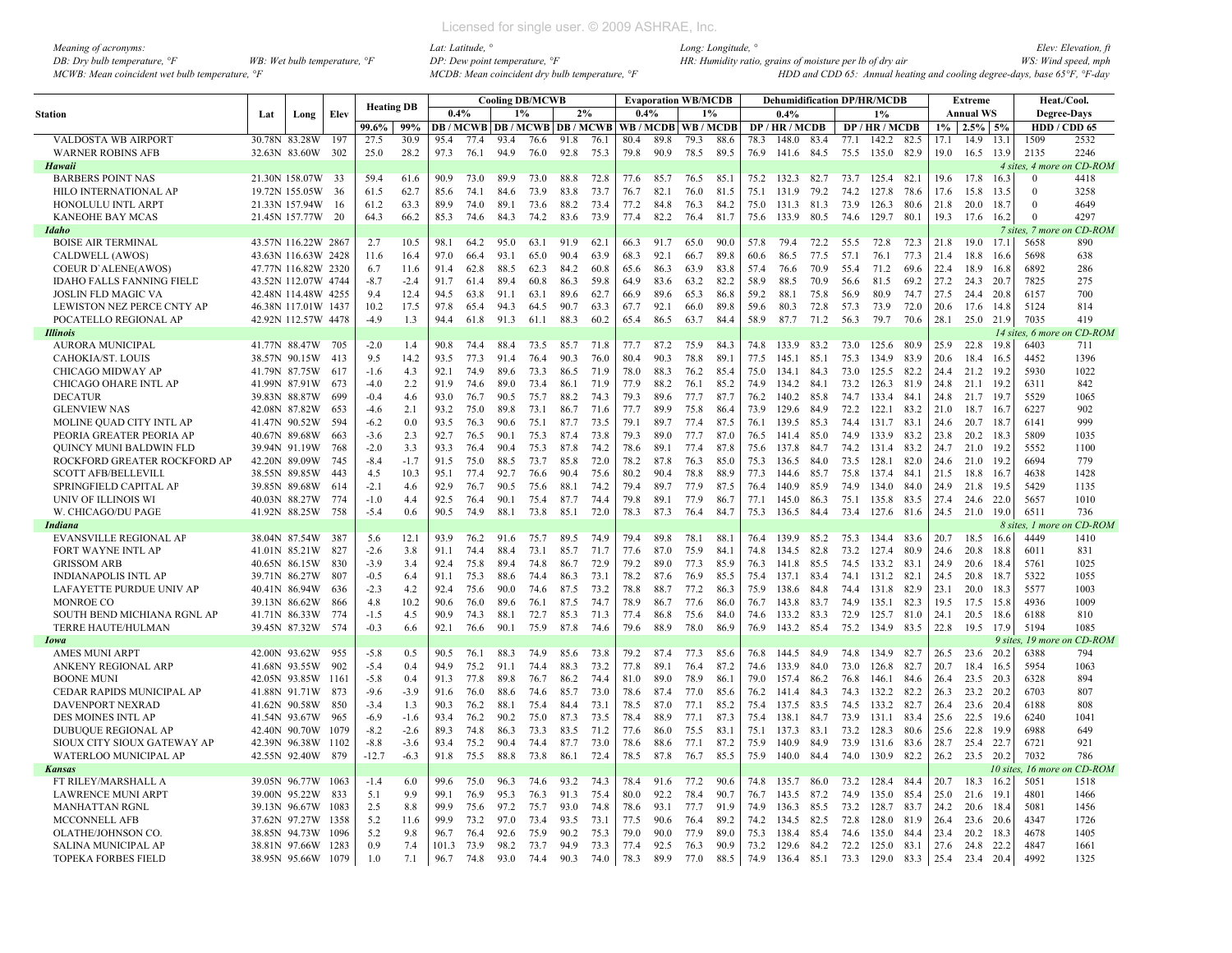| Meaning of acronyms:                           |                                         |
|------------------------------------------------|-----------------------------------------|
| DB: Dry bulb temperature, $\mathcal{F}$        | WB: Wet bulb temperature, $\mathcal{F}$ |
| MCWB: Mean coincident wet bulb temperature, °F |                                         |

|                                     |               |               |              | <b>Heating DB</b> |        |       |      |       | <b>Cooling DB/MCWB</b> |      |      |                                                | <b>Evaporation WB/MCDB</b> |      |       |      |            |              |      | <b>Dehumidification DP/HR/MCDB</b> |       |       | <b>Extreme</b>   |                  | Heat./Cool.        |           |
|-------------------------------------|---------------|---------------|--------------|-------------------|--------|-------|------|-------|------------------------|------|------|------------------------------------------------|----------------------------|------|-------|------|------------|--------------|------|------------------------------------|-------|-------|------------------|------------------|--------------------|-----------|
| <b>Station</b>                      | Lat           | Long          | Elev         |                   |        | 0.4%  |      | $1\%$ |                        | 2%   |      | 0.4%                                           |                            |      | $1\%$ |      | 0.4%       |              |      | $1\%$                              |       |       | <b>Annual WS</b> |                  | <b>Degree-Days</b> |           |
|                                     |               |               |              | 99.6%             | 99%    |       |      |       |                        |      |      | <b>DB/MCWB DB/MCWB DB/MCWB WB/MCDB WB/MCDB</b> |                            |      |       |      | DP/HR/MCDB |              |      | DP/HR/MCDB                         |       | $1\%$ | $2.5\%$ 5%       |                  | HDD / CDD 65       |           |
| TOPEKA MUNICIPAL AP                 | 39.07N        | 95.63W        | 886          | 0.6               | 6.7    | 97.1  | 75.8 | 94.1  | 75.8                   | 91.2 | 75.0 | 78.9                                           | 91.1                       | 77.7 | 89.9  | 75.5 | 138.0      | 86.1         | 74.2 | 132.0                              | 84.6  | 23.8  | 20.3             | 18.4             | 4983               | 1418      |
| WICHITA MID-CONTINENT AP            |               | 37.65N 97.43W | 1339         | 4.0               | 10.5   | 100.4 | 73.3 | 97.2  | 73.4                   | 94.0 | 73.3 | 77.4                                           | 90.2                       | 76.3 | 89.5  | 74.0 | 133.5 83.3 |              | 72.7 | 127.6                              | 81.8  | 28.0  | 25.4             | 23.2             | 4564               | 1678      |
| WICHITA/COL. JABARA                 | 37.75N 97.22W |               | 1421         | 6.9               | 11.5   | 99.7  | 73.8 | 97.1  | 74.0                   | 92.8 | 73.7 | 77.3                                           | 90.9                       | 76.3 | 89.6  | 73.2 | 130.1      | 83.2         | 72.5 | 126.9                              | 82.3  | 27.3  | 24.8             | 22.1             | 4443               | 1578      |
| Kentucky                            |               |               |              |                   |        |       |      |       |                        |      |      |                                                |                            |      |       |      |            |              |      |                                    |       |       |                  |                  | 8 sites, 5 more    | n CD-ROM  |
| BOWLING GREEN WARREN CO AP          |               | 36.98N 86.44W | 538          | 8.5               | 15.1   | 93.2  | 75.5 | 90.8  | 75.4                   | 88.8 | 74.7 | 78.4                                           | 88.6                       | 77.4 | 87.2  | 75.5 | 136.1      | 83.6         | 74.5 | 131.5 82.4                         |       | 20.1  | 18.3             | 16.6             | 4137               | 1349      |
| CINCINNATI NORTHERN KY AP           |               | 39.04N 84.67W | 883          | 3.1               | 10.3   | 91.4  | 74.5 | 88.9  | 73.7                   | 86.5 | 72.5 | 77.3                                           | 87.1                       | 76.0 | 85.0  | 74.4 | 132.9      | 82.3         | 73.2 | 127.4                              | 80.8  | 22.3  | 19.2             | 17.4             | 4985               | 1079      |
| <b>FORT CAMPBELL (AAF)</b>          |               | 36.67N 87.50W | 568          | 9.9               | 16.0   | 94.4  | 76.6 | 92.0  | 76.1                   | 90.2 | 75.5 | 79.8                                           | 89.3                       | 78.5 | 87.9  | 77.2 | 144.8      | 84.1         | 75.7 | 137.5                              | 83.2  | 19.0  | 16.8             | 14.8             | 3817               | 1600      |
| <b>HENDERSON CITY</b>               |               | 37.82N 87.68W | 384          | 7.3               | 14.9   | 92.9  | 76.6 | 90.9  | 76.2                   | 89.8 | 75.6 | 79.4                                           | 90.0                       | 78.0 | 88.3  | 76.4 | 139.9      | 86.6         | 74.7 | 132.0                              | 85.1  | 21.0  | 18.7             | - 16.6           | 4419               | 1342      |
| <b>LEXINGTON BLUEGRASS AP</b>       |               | 38.04N 84.61W | 988          | 6.0               | 12.7   | 91.7  | 73.9 | 89.3  | 73.7                   | 87.0 | 72.8 | 77.3                                           | 87.3                       | 76.0 | 85.4  | 74.2 | 132.6      | 82.6         | 73.1 | 127.5                              | 81.1  | 20.1  | 17.9             | 16.2             | 4572               | 1175      |
| LOUISVILLE BOWMAN FIELD             |               | 38.23N 85.66W | 558          | 7.1               | 13.6   | 93.3  | 75.3 | 91.0  | 74.9                   | 88.9 | 74.0 | 78.4                                           | 88.6                       | 77.3 | 87.3  | 75.4 | 135.9      | 83.2         | 74.3 | 131.0 82.4                         |       | 18.9  | 17.3 15.0        |                  | 4258               | 1390      |
| LOUISVILLE STANDIFORD FIELD         |               | 38.18N 85.73W | 489          | 8.0               | 14.5   | 93.4  | 75.7 | 91.2  | 75.3                   | 89.0 | 74.3 | 78.7                                           | 89.1                       | 77.5 | 87.6  | 75.8 | 137.3      | 84.7         | 74.5 | 131.2                              | -83.1 | 21.0  | 18.8             | 16.9             | 4168               | 1496      |
| SOMERSET(AWOS)                      | 38.00N 84.60W |               | 928          | 13.6              | 18.6   | 94.7  | 74.9 | 92.1  | 74.5                   | 90.3 | 73.9 | 78.1                                           | 91.0                       | 76.8 | 88.9  | 73.4 | 128.7      | 84.7         | 72.8 | 125.9                              | 83.7  | 17.9  | 15.3             | 12.5             | 3784               | 1457      |
| Louisiana                           |               |               |              |                   |        |       |      |       |                        |      |      |                                                |                            |      |       |      |            |              |      |                                    |       |       |                  |                  | 12 sites, 5 mor    | ı CD-ROM  |
| ALEXANDRIA ESLER REGIONAL AP        |               | 31.40N 92.30W | 118          | 26.5              | 28.3   | 97.3  | 76.8 | 94.8  | 77.3                   | 92.8 | 77.0 | 80.4                                           | 89.3                       | 79.6 | 89.2  | 78.4 | 148.1      | 83.6         | 77.2 | 142.4 83.3                         |       | 16.5  | 13.9             | 12.2             | 2005               | 2412      |
| ALEXANDRIA INTERNATIONAL            | 31.33N 92.55W |               | 89           | 26.7              | 29.7   | 96.6  | 77.5 | 93.6  | 77.2                   | 92.2 | 77.0 | 80.8                                           | 89.6                       | 79.8 | 89.4  | 78.8 | 150.1      | 84.8         | 77.3 | 142.4                              | 84.3  | 18.5  | 16.2             | 13.7             | 1836               | 2568      |
| <b>BARKSDALE AFB</b>                | 32.50N 93.67W |               | 177          | 22.5              | 26.8   | 97.3  | 76.3 | 94.9  | 76.3                   | 92.8 | 76.3 | 79.8                                           | 90.2                       | 78.8 | 89.3  | 77.2 | 142.5      | 83.7         | 76.1 | 137.4                              | 83.0  | 19.0  | 16.9             | 14.7             | 2287               | 2321      |
| <b>BATON ROUGE RYAN ARPT</b>        |               | 30.54N 91.15W | 75           | 27.6              | 31.1   | 94.2  | 77.5 | 92.8  | 77.2                   | 91.3 | 76.8 | 80.3                                           | 89.0                       | 79.6 | 88.1  | 78.2 | 147.1      | 83.8         | 77.4 | 142.9                              | 83.1  | 18.7  | 16.8 15.2        |                  | 1610               | 2653      |
| LAFAYETTE REGIONAL AF               | 30.21N 91.99W |               | 43           | 28.6              | 32.4   | 94.2  | 77.9 | 92.7  | 77.7                   | 91.2 | 77.3 | 80.7                                           | 89.0                       | 80.1 | 88.4  | 78.8 | 149.9      | 83.9         | 77.8 | 144.8                              | 83.4  | 20.5  | 18.4 16.6        |                  | 1496               | 2763      |
| LAKE CHARLES REGIONAL ARPT          | 30.13N 93.23W |               | 10           | 29.6              | 33.1   | 94.1  | 77.8 | 92.5  | 77.8                   | 91.0 | 77.7 | 81.4                                           | 88.6                       | 80.4 | 87.6  | 79.4 | 152.7      | 84.4         | 78.6 | 148.6                              | 83.8  | 20.7  | 18.6             | 16.8             | 1469               | 2770      |
| MONROE REGIONAL AP                  |               | 32.51N 92.04W | 82           | 23.6              | 27.2   | 96.9  | 78.1 | 94.6  | 77.7                   | 92.8 | 77.3 | 81.1                                           | 91.1                       | 80.2 | 90.2  | 78.5 | 148.4      | 85.7         | 77.4 | 143.2                              | 84.8  | 18.9  | 17.1             | 15.0             | 2238               | 2422      |
| NEW ORLEANS ALVIN CALLENDER F       | 29.83N 90.03W |               | $\mathbf{0}$ | 30.1              | 33.8   | 92.5  | 78.4 | 91.1  | 78.1                   | 90.0 | 77.8 | 82.1                                           | 87.5                       | 80.8 | 86.7  | 80.5 | 158.4      | 84.7         | 79.3 | 151.9                              | 83.9  | 17.7  | $15.7$ 13.       |                  | 1423               | 2619      |
| NEW ORLEANS INTL ARPT               | 29.99N 90.25W |               | 20           | 31.5              | 35.4   | 93.6  | 78.1 | 91.9  | 77.7                   | 90.5 | 77.4 | 80.7                                           | 88.7                       | 80.1 | 87.9  | 78.7 | 148.9      | 84.4         | 78.0 | 145.5                              | 83.8  | 20.6  | 18.6             | - 16.9           | 1318               | 2846      |
| NEW ORLEANS LAKEFRONT AP            | 30.04N 90.03W |               | 10           | 35.6              | 38.8   | 93.4  | 78.7 | 92.0  | 78.3                   | 90.7 | 77.9 | 81.4                                           | 89.5                       | 80.5 | 88.3  | 79.3 | 152.0      | 85.5         | 78.6 | 148.7                              | 85.0  | 24.0  | 20.4             | - 18.5           | 1110               | 3213      |
| SHREVEPORT DOWNTOWN                 | 32.54N 93.74W |               | 180          | 27.0              | 29.8   | 99.3  | 76.5 | 96.9  | 76.4                   | 94.0 | 76.2 | 79.5                                           | 91.5                       | 78.8 | 90.3  | 76.6 | 139.7      | 83.4         | 75.5 | 134.6                              | 83.0  | 18.7  | 16.7             | - 14.8           | 2094               | 2652      |
| SHREVEPORT REGIONAL ARPT            |               | 32.45N 93.82W | 259          | 23.8              | 27.7   | 97.8  | 76.3 | 95.4  | 76.4                   | 93.4 | 76.2 | 79.4                                           | 91.1                       | 78.7 | 90.0  | 76.4 | 139.1 83.3 |              | 75.8 | 136.1                              | 83.0  | 19.6  | 17.7             | - 16.1           | 2156               | 2493      |
| Maine                               |               |               |              |                   |        |       |      |       |                        |      |      |                                                |                            |      |       |      |            |              |      |                                    |       |       |                  |                  | 5 sites, 13 more   | n CD-ROM  |
| <b>AUBURN-LEWISTON</b>              |               | 44.05N 70.28W | 289          | $-6.8$            | $-0.8$ | 87.9  | 70.5 | 83.7  | 69.1                   | 81.1 | 67.3 | 73.5                                           | 83.2                       | 71.3 | 80.   | 70.4 | 112.9 78.5 |              | 68.3 | 105.2 76.4                         |       | 20.9  | 18.5             | 16.4             | 7672               | 307       |
| <b>BANGOR INTERNATIONAL AP</b>      |               | 44.81N 68.82W | 194          | $-7.4$            | $-2.2$ | 87.8  | 70.9 | 84.2  | 69.1                   | 81.2 | 67.1 | 73.3                                           | 83.2                       | 71.3 | 80.8  | 70.1 | 111.6      | 78.4         | 68.2 | 104.2 75.6                         |       | 23.5  | 19.6             | 17.9             | 7673               | 359       |
| <b>BRUNSWICK NAS</b>                |               | 43.90N 69.93W | 75           | $-2.5$            | 1.8    | 86.4  | 70.7 | 83.1  | 68.9                   | 80.5 | 67.3 | 73.5                                           | 82.6                       | 71.5 | 79.8  | 70.4 | 112.3 78.0 |              | 68.9 | 106.5 75.9                         |       | 22.2  | 18.9             | 16.9             | 7194               | 375       |
| PORTLAND INTL JETPORT               |               | 43.64N 70.30W | 62           | $-0.3$            | 4.2    | 86.8  | 71.0 | 83.5  | 69.7                   | 80.4 | 67.9 | 73.9                                           | 83.0                       | 72.0 | 80.0  | 70.8 | 113.9 78.6 |              | 69.2 | 107.7 76.3                         |       | 23.2  | 19.6 17.7        |                  | 7082               | 365       |
| <b>SANFORD MUNI (AWOS)</b>          |               | 43.40N 70.72W | 243          | $-6.8$            | $-0.2$ | 88.4  | 70.2 | 84.5  | 68.8                   | 81.9 | 67.4 | 73.7                                           | 84.1                       | 71.7 | 81.6  | 70.4 | 113.0      | 78.3         | 68.3 | 104.9 77.1                         |       | 20.9  | 18.4             | - 16.1           | 7541               | 334       |
| <b>Maryland</b>                     |               |               |              |                   |        |       |      |       |                        |      |      |                                                |                            |      |       |      |            |              |      |                                    |       |       |                  |                  | 3 sites, 2 more    | n CD-ROM  |
| <b>ANDREWS AFB</b>                  |               | 38.82N 76.87W | 282          | 13.9              | 18.2   | 94.0  | 75.2 | 91.0  | 74.3                   | 88.4 | 73.2 | 78.2                                           | 88.6                       | 76.8 | 86.4  | 75.2 | 133.7 82.2 |              | 73.9 | 127.6 80.9                         |       | 23.5  | 19.9             | 17.6             | 4421               | 1241      |
| BALTIMORE BLT-WASHNGTN INT'L        |               | 39.17N 76.68W | 154          | 12.9              | 17.3   | 93.9  | 74.9 | 91.2  | 74.2                   | 88.5 | 73.1 | 78.1                                           | 88.6                       | 76.8 | 86.5  | 75.3 | 133.3      | 82.1         | 74.1 | 127.9                              | 80.8  | 22.4  | 19.2             | 17.3             | 4567               | 1228      |
| <b>THOMAS POINT</b>                 |               | 38.90N 76.43W | 39           | 17.3              | 21.1   | 86.7  | N/A  | 84.8  | N/A                    | 83.0 | N/A  | N/A                                            | N/A                        | N/A  | N/A   | N/A  | N/A        | N/A          | N/A  | N/A                                | N/A   | 38.6  | 32.2             | 26.8             | 4203               | 1216      |
| <b>Massachusetts</b>                |               |               |              |                   |        |       |      |       |                        |      |      |                                                |                            |      |       |      |            |              |      |                                    |       |       |                  |                  | 12 sites, 1 more   | CD-ROM    |
| <b>BARNSTABLE MUNI BOA</b>          |               | 41.67N 70.27W | -56          | 9.6               | 14.0   | 84.0  | 73.5 | 81.3  | 71.4                   | 79.2 | 70.2 | 75.8                                           | 81.6                       | 74.3 | 78.7  | 73.4 | 124.3 77.6 |              | 72.8 | 121.9 76.9                         |       | 24.8  | 21.3             | 19.2             | 5928               | 487       |
| <b>BOSTON LOGAN INT'L ARPT</b>      |               | 42.36N 71.01W | 30           | 7.4               | 12.4   | 90.8  | 73.3 | 87.6  | 71.9                   | 84.4 | 70.4 | 76.2                                           | 86.3                       | 74.6 | 83.4  | 73.1 | 122.9      | 81.1         | 71.6 | 116.9                              | 79.1  | 26.8  | 24.1             | 20.8             | 5621               | 750       |
| <b>BUZZARDS BAY</b>                 |               | 41.38N 71.03W | 56           | 11.9              | 16.7   | 75.6  | N/A  | 74.1  | N/A                    | 72.7 | N/A  | N/A                                            | N/A                        | N/A  | N/A   | N/A  | N/A        | N/A          | N/A  | N/A                                | N/A   | 44.3  | 38.6             | 34.1             | 5566               | 281       |
| <b>CHATHAM MUNI ARPT</b>            |               | 41.68N 70.00W | 62           | 10.4              | 16.4   | 81.8  | 72.1 | 79.4  | 70.9                   | 77.1 | 70.1 | 75.0                                           | 79.7                       | 73.7 | 77.5  | 73.2 | 123.6      | 77.5         | 72.5 | 120.5                              | 76.4  | 23.3  | 19.9             | 17.6             | 5671               | 428       |
| <b>LAWRENCE MUNI</b>                |               | 42.72N 71.12W | 151          | 2.8               | 9.3    | 90.2  | 73.6 | 87.8  | 72.5                   | 83.8 | 71.2 | 76.0                                           | 85.2                       | 74.7 | 82.9  | 73.0 | 123.3      | 79.7         | 72.3 | 120.1                              | 79.2  | 20.2  | 17.9             | 16.0             | 6092               | 636       |
| <b>MARTHAS VINEYARD</b>             |               | 41.40N 70.62W | 69           | 8.9               | 12.4   | 82.4  | 71.8 | 81.0  | 70.9                   | 78.8 | 69.8 | 75.0                                           | 80.3                       | 73.6 | 77.8  | 73.1 | 123.2 77.7 |              | 72.4 | 120.3                              | 76.4  | 26.1  | 23.5 20.4        |                  | 5938               | 395       |
| NEW BEDFORD RGNL                    | 41.67N 70.95W |               | 82           | 7.4               | 11.9   | 88.1  | 73.1 | 83.9  | 71.4                   | 81.5 | 69.8 | 75.7                                           | 83.5                       | 74.3 | 80.4  | 73.1 | 123.4 78.6 |              | 72.4 | 120.5                              | 77.7  | 23.2  | 20.0 18.0        |                  | 5837               | 553       |
| NORWOOD MEMORIAL                    |               | 42.18N 71.18W | 49           | 2.6               | 8.8    | 90.4  | 74.3 | 87.9  | 73.4                   | 84.0 | 71.7 | 77.1                                           | 86.5                       | 75.4 | 83.2  | 73.5 | 124.8      | 79.6         | 72.9 | 122.2                              | 79.0  | 20.5  | 18.2             | 16.3             | 6222               | 574       |
| <b>OTIS ANGB</b>                    |               | 41.65N 70.52W | 131          | 8.3               | 13.0   | 84.6  | 72.1 | 81.8  | 71.1                   | 79.3 | 69.9 | 75.6                                           | 81.0                       | 74.1 | 78.7  | 73.6 | 125.5 77.5 |              | 72.6 | 121.3 76.6                         |       | 27.2  | 24.2 20.6        |                  | 5849               | 474       |
| PLYMOUTH MUNICIPAL                  | 41.92N 70.73W |               | 148          | 4.6               | 9.7    | 88.4  | 73.1 | 84.2  | 71.7                   | 81.8 | 70.0 | 76.0                                           | 84.2                       | 74.5 | 81.0  | 73.3 | 124.3      | 78.7         | 72.5 | 120.9                              | 77.8  | 23.3  | 19.8             | 17.8             | 6217               | 517       |
| <b>SOUTH WEYMOUTH NAS</b>           |               | 42.15N 70.93W | 161          | 5.9               | 10.4   | 91.2  | 73.8 | 87.7  | 72.3                   | 84.7 | 70.7 | 76.9                                           | 86.8                       | 74.9 | 83.8  | 74.1 | 127.9      | 81.9         | 72.2 | 119.7                              | 79.4  | 18.5  | 16.5             | 14.5             | 5832               | 646       |
|                                     | 42.27N 71.88W |               | 1017         | 1.6               | 6.2    |       | 71.3 | 83.1  | 69.9                   | 80.5 | 68.3 | 74.2                                           | 81.9                       | 72.5 | 79.5  |      | 121.7      | 78.1         | 70.1 | 115.2 76.3                         |       | 25.8  | 22.7             | 19.6             | 6707               | 453       |
| WORCESTER REGIONAL ARPT             |               |               |              |                   |        | 85.7  |      |       |                        |      |      |                                                |                            |      |       | 71.7 |            |              |      |                                    |       |       |                  |                  | $27$ moi           | $CD$ -ROM |
| Michigan<br>DETROIT CITY AIRPORT    |               | 42.41N 83.01W | 627          | 4.1               | 8.9    | 90.8  | 73.7 | 88.3  | 72.3                   | 85.7 | 70.9 | 76.9                                           | 86.5                       | 74.9 | 84.1  | 73.6 | 127.9 82.3 |              | 72.0 | 121.3 80.6                         |       | 20.4  | 18.6             | 15 sites<br>17.3 | 5984               | 898       |
| DETROIT METROPOLITAN ARPT           |               | 42.22N 83.35W | 663          | 14                | 6.7    | 90.3  | 73.8 | 874   | 72.5                   | 84.7 | 71.0 | 76.9                                           | 864                        | 75.0 | 83.5  | 73.8 | 129.1      | 82.5         | 72.2 | 122.3                              | 80.3  | 25.6  | 22.6             |                  | 6183               | 775       |
| DETROIT WILLOW RUN AP               |               |               | 715          | 0.8               |        | 90.4  | 74.5 | 87.9  | 72.7                   | 84.5 | 70.9 | 77.1                                           |                            | 75.2 | 83.9  |      | 129.1      | 81.9         | 72.4 | 123.2                              | 80.3  | 24.6  | 21.6             | 19.7             | 6393               | 680       |
|                                     |               | 42.23N 83.53W |              |                   | 6.1    |       |      |       |                        |      | 70.4 |                                                | 87.1                       | 74.7 | 83.0  | 73.7 |            |              | 71.9 |                                    |       |       |                  | 19.0             |                    |           |
| FLINT BISHOP INTL ARPT              |               | 42.97N 83.75W | 768          | $-1.0$<br>1.4     | 3.7    | 89.4  | 73.9 | 86.6  | 72.2                   | 83.9 |      | 76.5                                           | 85.4                       | 74.5 |       | 73.6 | 128.6      | 82.1<br>81.6 | 71.9 | 121.3                              | 79.6  | 24.2  | 20.6 18.7        |                  | 6759               | 591       |
| <b>GRAND RAPIDS KENT COUNTY INT</b> |               | 42.88N 85.52W | 804          |                   | 6.1    | 89.3  | 73.5 | 86.4  | 71.8                   | 83.7 | 70.2 | 76.5                                           | 85.4                       |      | 82.6  | 73.6 | 128.8      |              |      | 121.3                              | 79.4  | 24.8  | 21.0 19.0        |                  | 6687               | 626       |
| <b>GROSSE ISLE ARPT</b>             |               | 42.10N 83.15W | 577          | 7.3               | 10.4   | 89.8  | 74.5 | 86.1  | 73.9                   | 83.5 | 72.7 | 78.2                                           | 84.5                       | 76.5 | 82.9  | 75.5 | 136.3      | 81.2         | 74.6 | 132.4                              | 80.5  | 20.8  | 18.6             | - 16.7           | 5784               | 861       |
| HOLLAND/TULIP CITY                  |               | 42.75N 86.10W | 689          | 7.4               | 10.2   | 88.3  | 74.1 | 84.4  | 72.2                   | 82.2 | 70.6 | 76.5                                           | 84.6                       | 74.8 | 82.2  | 73.3 | 126.9      | 81.2         | 72.4 | 123.0                              | 79.6  | 25.9  | 22.5             | 19.5             | 6298               | 582       |
| JACKSON REYNOLDS FIELD              |               | 42.26N 84.46W | 1020         | $-1.0$            | 4.5    | 88.5  | 73.7 | 85.9  | 72.3                   | 83.3 | 70.8 | 76.6                                           | 84.9                       | 74.8 | 82.7  | 73.8 | 130.8 81.8 |              | 72.2 | 123.6 79.8                         |       | 20.3  | 18.5             | 17.3             | 6670               | 576       |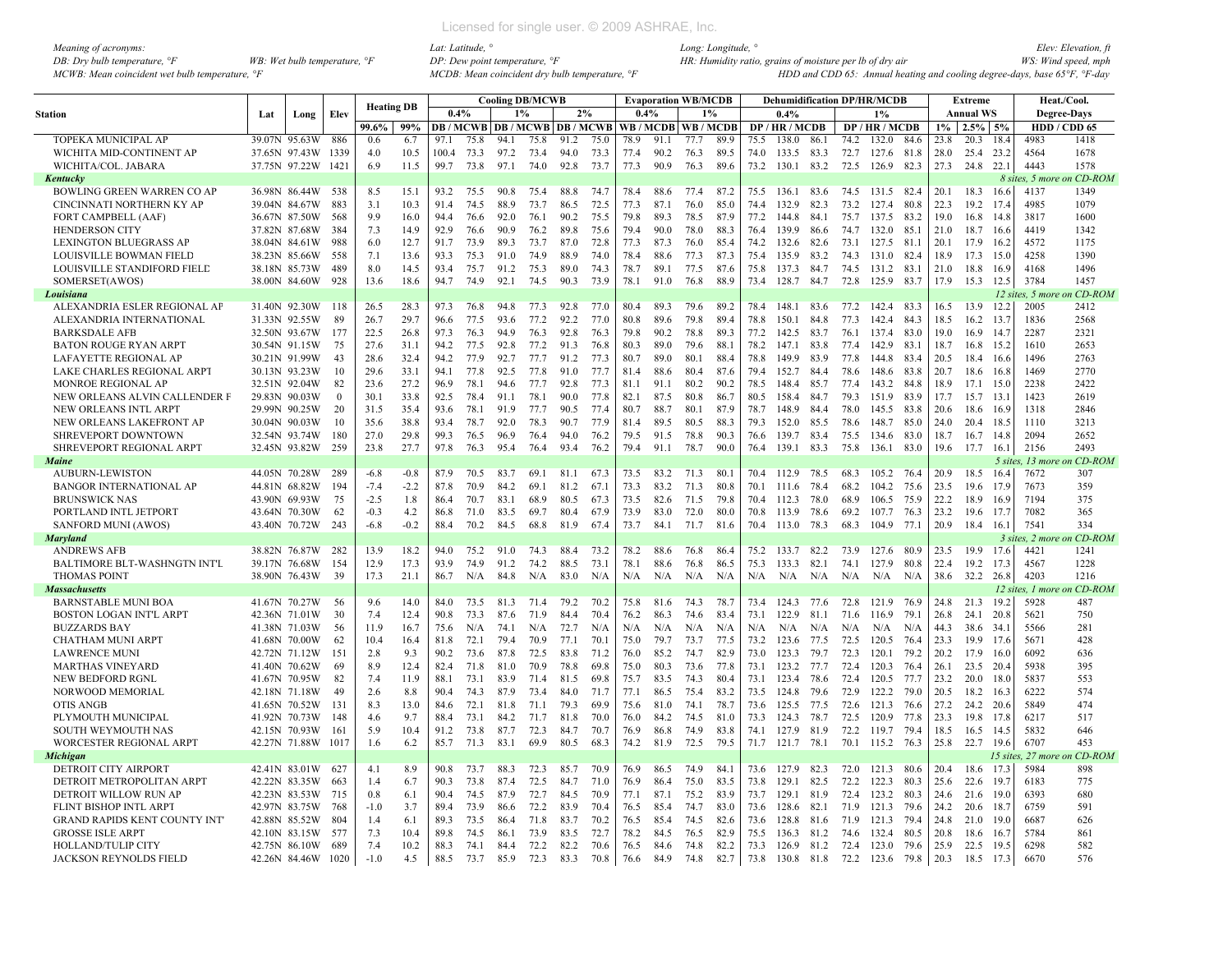| Meaning of acronyms:                           |                                         |
|------------------------------------------------|-----------------------------------------|
| DB: Dry bulb temperature, $\mathcal{F}$        | WB: Wet bulb temperature, $\mathcal{F}$ |
| MCWB: Mean coincident wet bulb temperature, °F |                                         |

|                                                         |               |                                |             | <b>Heating DB</b> |                  |              |              | <b>Cooling DB/MCWB</b> |              |                                |              |              | <b>Evaporation WB/MCDB</b> |              |              |              | <b>Dehumidification DP/HR/MCDB</b> |              |              |                 |              |              | Extreme                |              |                         | Heat./Cool.          |
|---------------------------------------------------------|---------------|--------------------------------|-------------|-------------------|------------------|--------------|--------------|------------------------|--------------|--------------------------------|--------------|--------------|----------------------------|--------------|--------------|--------------|------------------------------------|--------------|--------------|-----------------|--------------|--------------|------------------------|--------------|-------------------------|----------------------|
| <b>Station</b>                                          | Lat           | Long                           | Elev        |                   |                  | 0.4%         |              | $1\%$                  |              | 2%                             |              | 0.4%         |                            | 1%           |              |              | 0.4%                               |              |              | 1%              |              |              | <b>Annual WS</b>       |              |                         | <b>Degree-Days</b>   |
|                                                         |               |                                |             | 99.6%             | 99%              |              |              |                        |              | <b>DB/MCWB DB/MCWB DB/MCWB</b> |              |              | WB/MCDB                    | WB/MCDB      |              |              | DP/HR/MCDB                         |              |              | DP/HR/MCDB      |              | $1\%$        | $2.5\%$ 5%             |              |                         | HDD / CDD 65         |
| KALAMAZOO BATTLE CR                                     |               | 42.23N 85.55W                  | 896         | 3.0               | 9.0              | 90.1         | 73.4         | 87.8                   | 72.3         | 83.9                           | 70.8         | 76.2         | 85.1                       | 74.6         | 83.0         | 73.0         | 126.7                              | 81.4         | 72.2         | 123.0           | 80.2         | 21.7         | 19.0                   | 17.3         | 6198                    | 707                  |
| LANSING CAPITAL CITY ARPT                               |               | 42.78N 84.58W                  | 873         | $-2.5$            | 3.1              | 89.4         | 73.6         | 86.5                   | 72.1         | 83.7                           | 70.3         | 76.4         | 85.4                       | 74.6         | 82.9         | 73.5         | 128.7 81.4                         |              | 71.8         | 121.5           | 79.5         | 24.7         | 20.8 18.8              |              | 6889                    | 570                  |
| MUSKEGON COUNTY ARPT                                    |               | 43.17N 86.24W                  | 633         | 4.0               | 8.5              | 86.2         | 72.6         | 83.8                   | 71.1         | 81.6                           | 69.7         | 75.6         | 82.6                       | 74.1         | 80.5         | 73.3         | 126.8                              | 80.1         | 71.7         | 120.1           | 78.3         | 25.6         | 23.2 20.1              |              | 6704                    | 517                  |
| <b>OAKLAND CO INTL</b>                                  |               | 42.67N 83.42W                  | 1004        | 1.1               | 5.5              | 89.6         | 73.6         | 86.2                   | 71.6         | 83.5                           | 70.1         | 75.6         | 85.3                       | 73.7         | 82.5         | 72.5         | 125.1                              | 81.1         | 71.2         | 119.6           | 79.2         | 24.5         | 20.9 18.9              |              | 6634                    | 627                  |
| SAGINAW TRI CITY INTL AP                                |               | 43.53N 84.08W                  | 669         | 0 <sub>0</sub>    | 3.6              | 899          | 73.6         | 86.5                   | 71.8         | 83.7                           | 70.4         | 76.4         | 85.8                       | 74.5         | 83.1         | 73.4         | 127.3                              | 81.7         | 71.8         | 120.4           | 79.7         | 24.2         | 20.7 18.9              |              | 6968                    | 565                  |
| <b>SELFRIDGE ANGB</b>                                   |               | 42.62N 82.83W                  | 581         | 2.7               | 7.0              | 90.3         | 74 2         | 874                    | 72.7         | 84.2                           | 71.0         | 76.9         | 86.3                       | 74.9         | 833          | 73.7         | 128.2                              | 82.2         | 72.3         | 122.1           | 80.2         | 21.0         | 18.8                   | 16.9         | 6433                    | 672                  |
| <b>ST.CLAIR COUNTY INT</b>                              |               | 42.92N 82.53W                  | 650         | 0.6               | 5.4              | 90.3         | 74.1         | 86.3                   | 71.6         | 83.7                           | 70.5         | 76.4         | 85.6                       | 74.4         | 82.5         | 73.2         | 126.4                              | 80.4         | 72.2         | 122.0           | 79.2         | 18.7         | 16.6                   | 14.7         | 6638                    | 498                  |
| <b>Minnesota</b>                                        |               |                                |             |                   |                  |              |              |                        |              |                                |              |              |                            |              |              |              |                                    |              |              |                 |              |              |                        | 11 sites.    | 51 more                 | CD-ROM               |
| DULUTH HARBOR (CGS)                                     |               | 46.77N 92.08W                  | 610         | $-12.1$           | $-7.6$           | 86.1         | 72.5         | 82.2                   | 70.3         | 79.3                           | 68.2         | 76.6         | 83.4                       | 73.9         | 80.3         | 74.6         | 132.6                              | 80.1         | 72.3         | 122.1 77.6      |              | 27.7         | 24.5 21.0              |              | 8554                    | 318                  |
| DULUTH INTERNATIONAL ARPT                               |               | 46.84N 92.19W                  | 1417        | $-19.5$           | $-13.7$          | 84.5         | 69.9         | 81.2                   | 67.5         | 78.3                           | 65.6         | 72.7         | 81.4                       | 70.3         | 78.4         | 69.6         | 114.8                              | 78.3         | 67.4         | 106.0           | 75.6         | 24.8         | 21.0                   | 19.2         | 9425                    | 209                  |
| <b>FLYING CLOUD</b>                                     |               | 44.82N 93.45W                  | 928         | $-8.6$            | $-4.0$           | 90.8         | 74.5         | 88.3                   | 73.6         | 84.4                           | 71.4         | 77.9         | 87.3                       | 75.8         | 84.5         | 74.9         | 135.4                              | 84.0         | 72.8         | 125.8           | 81.6         | 22.2         | 19.3                   | 17.5         | 7207                    | 794                  |
| MANKATO(AWOS)                                           |               | 44.22N 93.92W                  | 1020        | $-13.2$           | $-8.1$           | 89.8         | 73.4         | 86.2                   | 71.5         | 82.4                           | 69.4         | 76.7         | 84.8                       | 74.4         | 82.9         | 73.5         | 129.5                              | 81.7         | 71.9         | 122.3           | 80.5         | 26.7         | 23.9 20.7              |              | 7689                    | 598                  |
| MINNEAPOLIS/BLAINE                                      |               | 45.15N 93.22W                  | 912         | $-8.7$            | $-4.1$           | 90.3         | 74.9         | 87.8                   | 73.7         | 83.9                           | 71.7         | 78.2         | 86.3                       | 75.9         | 83.7         | 75.3         | 137.0                              | 83.2         | 73.1         | 127.2           | 80.7         | 23.0         | 19.6 17.7              |              | 7464                    | 632                  |
| MINNEAPOLIS/CRYSTAL                                     |               | 45.07N 93.35W<br>44.88N 93.23W | 869<br>837  | $-8.6$<br>$-13.4$ | $-3.7$<br>$-7.6$ | 90.6<br>91.0 | 73.9<br>73.5 | 88.1                   | 72.7<br>72.3 | 84.2<br>85.0                   | 70.7<br>70.5 | 77.1<br>76.9 | 87.1<br>87.5               | 74.9<br>74.9 | 83.9<br>84.3 | 73.3<br>73.5 | 127.8<br>128.8                     | 83.0<br>83.5 | 72.2<br>71.7 | 123.0<br>121.0  | 81.6<br>81.4 | 21.5<br>24.8 | 19.0 17.2<br>21.9 19.6 |              | 7430<br>7565            | 689                  |
| MINNEAPOLIS-ST PAUL INT'L ARF                           |               | 43.90N 92.49W                  | 1319        | $-15.2$           | $-9.2$           | 88.2         | 73.6         | 87.9<br>85.1           | 72.0         | 82.3                           | 70.3         | 76.8         | 84.6                       | 74.6         | 81.9         | 74.3         | 134.6                              | 81.8         | 72.2         | 125.1           | 79.6         |              | 26.3 24.0              |              | 7975                    | 751<br>512           |
| ROCHESTER INTERNATIONAL ARPT                            |               |                                |             | $-9.3$            |                  |              |              |                        |              |                                |              |              |                            |              |              |              |                                    |              |              |                 |              | 28.9         |                        |              |                         |                      |
| <b>SOUTH ST PAUL MUNI</b>                               |               | 44.85N 93.15W                  | 820         |                   | $-5.7$           | 90.7         | 73.5         | 88.1                   | 72.5         | 84.3                           | 70.4         | 77.4         | 85.9                       | 75.2         | 83.2         | 74.9         | 134.7                              | 82.7         | 72.6         | 124.6           | 80.0         | 18.3         | 16.2                   | 13.9         | 7416                    | 725                  |
| ST CLOUD REGIONAL ARPT                                  |               | 45.55N 94.05W                  | 1024        | $-19.3$           | $-12.9$          | 90.0         | 72.9         | 86.5                   | 71.2         | 83.5                           | 69.          | 76.5         | 86.4                       | 74.5         | 84.0         | 73.4         | 128.9                              | 82.4         | 71.2         | 119.5           | 80.4         | 22.7         | 19.3                   | 17.5         | 8520                    | 473                  |
| ST PAUL DOWNTOWN AP                                     |               | 44.93N 93.05W                  | 712         | $-12.0$           | $-7.6$           | 90.4         | 74.7         | 87.5                   | 73.2         | 83.7                           | 71.          | 77.3         | 86.6                       | 75.1         | 83.8         | 74.4         | 132.1                              | 83.1         | 72.3         | 123.0           | 80.9         | 22.9         | 20.0                   | 18.3         | 7529                    | 669                  |
| <b>Mississippi</b><br><b>HATTIESBURG LAUREL</b>         |               | 31.47N 89.33W                  | 305         | 25.3              | 28.0             | 95.8         | 75.8         | 93.1                   | 75.0         | 91.2                           | 74.8         | 78.4         | 90.0                       | 77.7         | 88.9         | 75.2         | 133.8                              | 83.0         | 74.6         | 130.8 82.5      |              | 15.4         | 12.8                   | 11.3         | 6 sites. 5 more<br>2043 | $CD$ -ROM<br>2292    |
|                                                         |               |                                |             | 22.0              |                  |              |              | 93.6                   |              |                                |              |              |                            | 78.8         |              |              |                                    | 834          |              |                 |              |              |                        |              |                         |                      |
| JACKSON INTERNATIONAL AP<br><b>KEESLER AFB/BILOXI</b>   |               | 32.32N 90.08W<br>30.42N 88.92W | 331<br>26   | 30.3              | 25.8<br>34.9     | 95.6<br>93.5 | 76.7<br>80.2 | 91.5                   | 76.3<br>79.4 | 91.9<br>90.3                   | 76.2<br>79.0 | 79.8<br>83.5 | 90.2<br>90.3               | 82.2         | 88.8<br>88.4 | 77.2<br>81.6 | 143.2<br>164.7                     | 87.3         | 76.3<br>80.9 | 138.9<br>160.4  | 82.7<br>86.4 | 18.9<br>17.6 | 16.9<br>15.4           | 15.1<br>13.4 | 2311<br>1425            | 2265<br>2757         |
| <b>MERIDIAN KEY FIELD</b>                               |               | 32.33N 88.75W                  | 312         | 21.9              | 25.8             | 95.7         | 76.2         | 93.5                   | 76.1         | 91.8                           | 75.9         | 79.6         | 89.6                       | 78.6         | 88.5         | 77.1         | 142.5                              | 83.6         | 76.0         | 137.6           | 82.7         | 18.4         | 16.5                   | 14.8         | 2320                    | 2149                 |
|                                                         |               |                                |             | 20.8              | 25.5             | 97.2         | 77.1         | 95.0                   |              | 92.9                           |              |              |                            | 79.1         | 90.4         |              |                                    |              |              |                 | 84.5         |              |                        |              | 2357                    | 2229                 |
| <b>MERIDIAN NAAS</b>                                    |               | 32.55N 88.57W                  | 318<br>-361 | 18.3              | 22.7             |              | 76.0         | 93.5                   | 76.6         | 91.5                           | 76.1         | 80.3<br>79.1 | 91.5<br>89.6               | 78.2         |              | 77.3         | 143.7<br>139.3                     | 86.0         | 75.9         | 137.0           | 82.7         | 15.4<br>18.9 | 12.7                   | - 11.1       | 2929                    | 1969                 |
| TUPELO C D LEMONS ARPT<br><b>Missouri</b>               |               | 34.26N 88.77W                  |             |                   |                  | 95.9         |              |                        | 75.6         |                                | 75.5         |              |                            |              | 88.6         | 76.3         |                                    | 83.6         | 75.4         | 134.7           |              |              | 16.9                   | 15.4         | 9 sites, 7 mor          | CD-ROM               |
|                                                         |               |                                | -35         |                   |                  |              | 77.4         | 92.5                   |              | 90.4                           | 76.2         |              | 90.5                       | 78.9         | 89.0         |              |                                    |              |              |                 | 84.6         | 21.2         | 19.1                   |              | 4211                    |                      |
| CAPE GIRARDEAU MUNICIPAL AP                             |               | 37.23N 89.57W<br>38.82N 92.22W | 899         | 7.4<br>1.3        | 13.8<br>7.1      | 94.8         | 76.1         | 91.6                   | 76.9<br>75.9 | 89.0                           | 74.9         | 80.3<br>79.1 | 89.4                       | 77.7         | 88.1         | 77.4         | 144.4<br>141.7                     | 86.3<br>85.3 | 76.0<br>74.8 | 137.6<br>134.6  | 83.7         |              | 20.6                   | 17.6         | 4990                    | 1541<br>1234         |
| COLUMBIA REGIONAL AIRPORT                               |               |                                | 548         | 7.4               | 12.2             | 94.7         |              | 91.4                   |              | 90.2                           |              | 79.4         | 89.1                       | 77.9         | 88.4         | 76.2         |                                    | 84.7         |              |                 | 82.8         | 24.2<br>20.9 |                        | - 18.6       | 4514                    |                      |
| <b>JEFFERSON CITY MEM</b><br><b>JOPLIN MUNICIPAL AP</b> |               | 38.58N 92.15W<br>37.15N 94.50W | 984         | 5.8               | 12.3             | 95.2<br>96.6 | 76.4<br>75.6 | 93.9                   | 75.4<br>75.6 | 91.3                           | 75.0<br>74.9 | 78.5         | 90.4                       | 77.6         | 89.5         | 76.8<br>75.3 | 142.7<br>137.6                     | 85.2         | 74.9<br>74.1 | 133.5<br>132.1  | 84.2         | 24.6         | 18.5<br>21.0 19.0      | 16.4         | 4080                    | 1380<br>1648         |
| KANSAS CITY DOWNTOWN AP                                 |               | 39.12N 94.59W                  | 751         | 2.6               | 8.6              | 97.2         | 76.0         | 94.0                   | 75.8         | 91.3                           | 75.2         | 79.7         | 91.4                       | 78.3         | 89.6         | 76.5         | 141.9                              | 86.7         | 75.0         | 134.8           | 85.4         | 22.6         | 19.7                   | -18.4        | 4593                    | 1657                 |
| KANSAS CITY INT'L ARPT                                  |               | 39.30N 94.72W                  | 1024        | $-0.1$            | 5.4              | 96.2         | 76.3         | 92.7                   | 75.8         | 89.9                           | 75.0         | 79.5         | 90.3                       | 78.0         | 88.9         | 76.5         | 143.4                              | 86.3         | 74.8         | 135.6           | 84.7         | 25.8         | 23.2 20.1              |              | 5104                    | 1356                 |
| SPRINGFIELD REGIONAL ARPT                               |               | 37.24N 93.39W                  | 1270        | 4.3               | 10.9             | 95.0         | 74.5         | 92.1                   | 74.4         | 89.5                           | 74.1         | 77.6         | 88.9                       | 76.7         | 87.7         | 74.4         | 134.9                              | 83.5         | 73.3         | 129.8           | 82.3         | 22.8         | 19.9                   | 18.2         | 4459                    | 1366                 |
| ST LOUIS LAMBERT INT'L ARPT                             |               | 38.75N 90.37W                  | 709         | 4.1               | 10.2             | 95.6         | 76.8         | 93.1                   | 76.1         | 90.7                           | 75.0         | 79.4         | 90.8                       | 78.2         | 89.2         | 76.3         | 140.9                              | 85.5         | 75.0         | 135.0           | 84.6         | 24.1         | 20.3                   | 18.3         | 4504                    | 1631                 |
| ST LOUIS SPIRIT OF ST LOUIS A                           | 38.66N 90.66W |                                | 463         | 5.1               | 10.8             | 95.2         | 77.2         | 92.7                   | 76.3         | 90.3                           | 75.3         | 79.9         | 90.8                       | 78.4         | 89.0         | 76.9         | 142.4                              | 86.2         | 75.2         | 134.5           | 84.3         | 20.7         | 18.6                   | 16.8         | 4668                    | 1377                 |
| <b>Montana</b>                                          |               |                                |             |                   |                  |              |              |                        |              |                                |              |              |                            |              |              |              |                                    |              |              |                 |              |              |                        |              | 7 sites, 11 more        | $CD$ -ROM            |
| BILLINGS LOGAN INT'L ARPT                               |               | 45.81N 108.54W 3570            |             | $-11.6$           | $-5.5$           | 94.9         | 63.0         | 91.4                   | 62.1         | 88.0                           | 61.4         | 66.4         | 85.4                       | 64.7         | 83.9         | 60.3         | 89.3                               | 72.1         | 58.2         | 82.7            | 70.9         | 26.8         | 24.2 20.8              |              | 6779                    | 636                  |
| <b>BOZEMAN GALLATIN FIELD</b>                           |               | 45.79N 111.15W 4449            |             | $-18.1$           | $-9.7$           | 91.3         | 61.4         | 88.0                   | 60.4         | 84.4                           | 59.4         | 64.4         | 82.6                       | 62.6         | 81.2         | 58.7         | 87.1                               | 69.7         | 56.3         | 79.7            | 68.1         | 20.7         | 18.0                   | 15.1         | 8372                    | 212                  |
| <b>BUTTE BERT MOONEY ARPT</b>                           |               | 45.95N 112.51W 5535            |             | $-20.4$           | $-11.6$          | 87.8         | 57.9         | 84.4                   | 56.8         | 81.5                           | 56.1         | 60.7         | 79.0                       | 59.2         | 77.5         | 55.1         | 79.4                               | 63.2         | 52.8         | 73.0            | 62.4         | 23.0         | 19.5                   | 17.7         | 9209                    | 76                   |
| <b>GREAT FALLS</b>                                      |               | 47.45N 111.38W 3707            |             | $-12.5$           | $-6.4$           | 90.5         | 60.6         | 86.9                   | 59.6         | 83.6                           | 58.9         | 63.6         | 83.0                       | 61.9         | 80.7         | 57.4         | 80.7                               | 66.2         | 55.4         | 75.1            | 67.2         | N/A          | $N/A$ $N/A$            |              | 7699                    | 311                  |
| <b>GREAT FALLS INTL ARPT</b>                            |               | 47.47N 111.38W 3658            |             | $-17.7$           | $-11.2$          | 92.1         | 61.3         | 88.6                   | 60.3         | 85.1                           | 59.6         | 64.3         | 84.6                       | 62.5         | 82.2         | 57.9         | 82.2                               | 67.5         | 55.9         | 76.3            | 67.1         | 31.3         | 27.5 24.8              |              | 7560                    | 328                  |
| <b>MALMSTROM AFB</b>                                    |               | 47.52N 111.18W 3465            |             | $-16.9$           | $-10.3$          | 92.9         | 62.3         | 89.7                   | 61.6         | 86.0                           | 60.7         | 65.4         | 85.7                       | 63.6         | 83.7         | 58.5         | 83.3                               | 70.7         | 56.4         | 77.0            | 68.9         | 29.0         | 26.1 22.9              |              | 7013                    | 423                  |
| MISSOULA INTERNATIONAL AP                               |               | 46.92N 114.09W 3189            |             | $-6.0$            | 1.8              | 92.5         | 62.3         | 89.3                   | 61.7         | 85.7                           | 60.7         | 65.4         | 84.9                       | 63.7         | 82.9         | 59.4         | 85.1                               | 69.3         | 57.1         | 78.4            | 68.4         | 21.6         | 18.9                   | 16.8         | 7484                    | 294                  |
| Nebraska                                                |               |                                |             |                   |                  |              |              |                        |              |                                |              |              |                            |              |              |              |                                    |              |              |                 |              |              |                        | 5 sites.     | $16$ more               | CD-ROM               |
| <b>GRAND ISLAND CENTRAL NE REGIO</b>                    |               | 40.96N 98.31W 1857             |             | $-6.1$            | $-0.1$           | 96.2         | 73.8         | 93.0                   | 73.0         | 89.8                           | 71.9         | 77.3         | 89.2                       | 75.6         | 87.9         | 73.8         | 135.2                              | 83.7         | 72.1         | 127.2 81.9      |              | 28.3         | 25.2                   | 22.6         | 6164                    | 1046                 |
| LINCOLN MUNICIPAL ARPT                                  |               | 40.83N 96.76W 1188             |             | $-5.4$            | 0.3              | 97.2         | 75.1         | 93.7                   | 74.3         | 90.7                           | 73.5         | 78.2         | 90.8                       | 76.9         | 89.1         | 74.8         | 136.1                              | 85.1         | 73.3         | 129.2           | 83.6         | 26.9         | 24.2 20.8              |              | 5993                    | 1184                 |
| OFFUTT AFB/BELLEVUE                                     |               | 41.12N 95.92W                  | 1047        | $-3.2$            | 1.5              | 95.0         | 76.8         | 91.3                   | 75.5         | 88.8                           | 74.2         | 79.5         | 89.8                       | 77.8         | 87.8         | 76.8         | 145.2                              | 85.3         | 75.0         | 136.4           | 83.7         | 24.4         | 20.4                   | 18.0         | 5832                    | 1178                 |
| <b>OMAHA EPPLEY AIRFIELD</b>                            |               | 41.31N 95.90W                  | -981        | $-6.3$            | $-0.7$           | 95.0         | 76.1         | 91.8                   | 75.0         | 88.9                           | 73.6         | 79.0         | 89.7                       | 77.3         | 87.8         | 76.0         | 141.0                              | 85.5         | 74.2         | 132.6           | 83.7         | 25.9         | 23.2 20.0              |              | 6127                    | 1109                 |
| <b>OMAHA WSFO</b>                                       |               | 41.37N 96.02W 1309             |             | $-7.8$            | $-1.6$           | 93.4         | 74.9         | 90.6                   | 74.4         | 87.7                           | 72.8         | 77.4         | 88.7                       | 76.0         | 86.9         | 74.1         | 133.8                              | 84.0         | 72.6         | 126.7           | 82.8         | 23.5         | 19.6 18.0              |              | 6193                    | 1055                 |
| Nevada                                                  |               |                                |             |                   |                  |              |              |                        |              |                                |              |              |                            |              |              |              |                                    |              |              |                 |              |              |                        |              | 3 sites, 9 mor          | <i><b>CD-ROM</b></i> |
| LAS VEGAS MCCARRAN INTL AP                              |               | 36.08N 115.16W 2182            |             | 30.5              | 33.3             | 108.3        | 68.1         | 106.1                  | 67.5         | 103.7                          | 66.5         | 72.6         | 96.3                       | 71.2         | 94.7         | 66.4         | 105.3                              | 79.9         | 63.9         | 96.5            | 82.6         | 26.9         | 24.0                   | 20.4         | 2105                    | 3348                 |
| <b>NELLIS AFB</b>                                       |               | 36.23N 115.03W 1880            |             | 28.2              | 31.5             | 109.2        | 67.6         | 107.3                  | 67.1         | 104.7                          | 66.2         | 72.5         | 95.0                       | 71.2         | 95.0         | 66.3         | 104.1                              | 80.2         | 63.6         | 94.5            | 83.6         | 26.2         | 22.9                   | 19.4         | 2128                    | 3343                 |
| RENO TAHOE INTERNATIONAL AP                             |               | 39.48N 119.77W 4400            |             | 11.9              | 17.0             | 95.7         | 61.9         | 93.1                   | 60.7         | 90.6                           | 59.6         | 64.0         | 89.2                       | 62.4         | 87.6         | 55.7         | 77.7                               | 70.4         | 52.5         | 69.0            | 70.2         | 25.9 21.7    |                        | 18.9         | 5201                    | 695                  |
| <b>New Hampshire</b>                                    |               |                                |             |                   |                  |              |              |                        |              |                                |              |              |                            |              |              |              |                                    |              |              |                 |              |              |                        |              | 4 sites, 6 more         | n CD-ROM             |
| CONCORD MUNICIPAL ARPT                                  |               | 43.20N 71.50W                  | 348         | $-4.8$            | 0.4              | 89.8         | 71.3         | 86.9                   | 69.9         | 84.0                           | 68.7         | 74.7         | 84.7                       | 72.9         | 82.0         | 71.7         | 118.7 78.5                         |              | 70.1         | 112.2 77.0      |              | 20.9         | 18.6                   | 16.6         | 7180                    | 461                  |
| JAFFREY MUNICIPAL                                       |               | 42.80N 72.00W                  | 1040        | $-3.8$            | 1.1              | 86.4         | 70.0         | 83.6                   | 69.2         | 81.2                           | 67.4         | 73.2         | 81.3                       | 71.9         | 79.2         |              | 71.8 122.0 77.0                    |              |              | 70.1 115.1 75.3 |              | 16.5         | 14.1                   | 12.3         | 7307                    | 362                  |
|                                                         |               |                                |             |                   |                  |              |              |                        |              |                                |              |              |                            |              |              |              |                                    |              |              |                 |              |              |                        |              |                         |                      |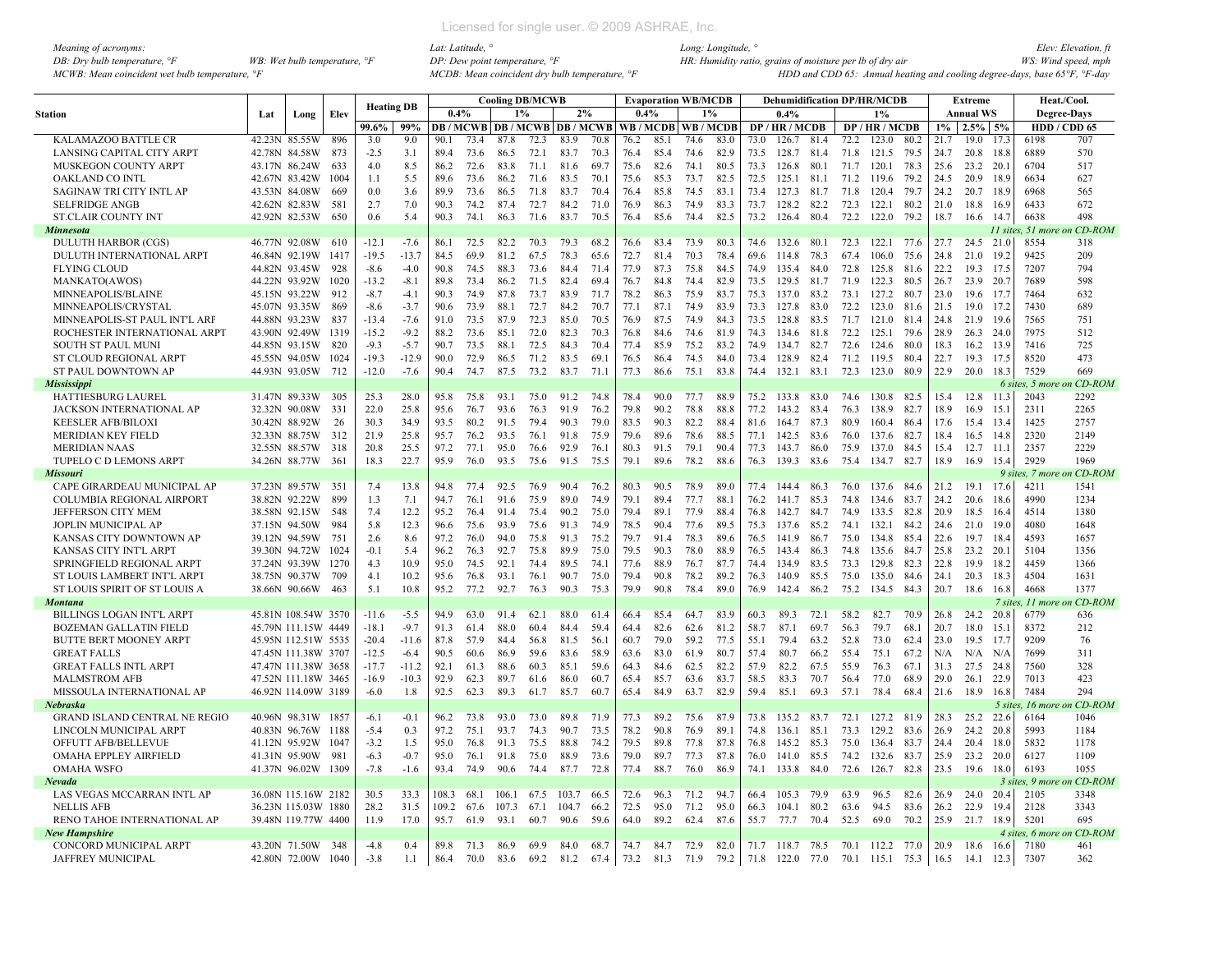| Meaning of acronyms:                           |                                         |
|------------------------------------------------|-----------------------------------------|
| DB: Dry bulb temperature, $\mathcal{F}$        | WB: Wet bulb temperature, $\mathcal{F}$ |
| MCWB: Mean coincident wet bulb temperature, °F |                                         |

|                                      |     |                     |                | <b>Heating DB</b> |        |       |      |      | <b>Cooling DB/MCWB</b> |                                |      |      |      | <b>Evaporation WB/MCDB</b> |      |      | <b>Dehumidification DP/HR/MCDB</b> |      |      |                      |      |       | <b>Extreme</b>   |        |                    | Heat./Cool.               |
|--------------------------------------|-----|---------------------|----------------|-------------------|--------|-------|------|------|------------------------|--------------------------------|------|------|------|----------------------------|------|------|------------------------------------|------|------|----------------------|------|-------|------------------|--------|--------------------|---------------------------|
| Station                              | Lat | Long                | Elev           |                   |        | 0.4%  |      | 1%   |                        | 2%                             |      | 0.4% |      | 1%                         |      |      | 0.4%                               |      |      | 1%                   |      |       | <b>Annual WS</b> |        | <b>Degree-Days</b> |                           |
|                                      |     |                     |                | 99.6%             | 99%    |       |      |      |                        | <b>DB/MCWB DB/MCWB DB/MCWB</b> |      |      |      | WB / MCDB   WB / MCDB      |      |      | DP / HR / MCDB                     |      |      | DP / HR / MCDB       |      | $1\%$ | $2.5\%$ 5%       |        |                    | HDD / CDD 65              |
| <b>MANCHESTER AIRPORT</b>            |     | 42.93N 71.44W       | 233            | 1.0               | 6.7    | 91.2  | 72.1 | 88.6 | 70.8                   | 85.8                           | 69.7 | 75.8 | 86.4 | 74.1                       | 83.4 | 72.5 | 121.4                              | 80.6 | 71.5 | 117.3                | 79.1 | 19.0  | 17.7             | 15.5   | 6212               | 739                       |
| PEASE INTL TRADEPOR                  |     | 43.08N 70.82W       | 102            | 2.6               | 7.7    | 89.3  | 72.7 | 85.9 | 71.1                   | 82.4                           | 69.5 | 75.5 | 84.5 | 73.5                       | 82.0 | 72.5 | 120.8                              | 80.4 | 71.0 | 114.7 78.3           |      | 22.6  | 19.4             | 17.2   | 6442               | 534                       |
| <b>New Jersey</b>                    |     |                     |                |                   |        |       |      |      |                        |                                |      |      |      |                            |      |      |                                    |      |      |                      |      |       |                  |        |                    | 7 sites. 1 more on CD-ROM |
| ATLANTIC CITY INTL AP                |     | 39.46N 74.46W       | 66             | 9.9               | 14.9   | 92.3  | 75.0 | 89.4 | 74.0                   | 86.4                           | 72.8 | 77.9 | 87.5 | 76.6                       | 85.0 | 75.2 | 132.4                              | 81.8 | 74.1 | 127.8 80.6           |      | 24.8  | 21.1             | 18.8   | 4950               | 995                       |
| BELMAR-FARMINGDALE                   |     | 40.18N 74.13W       | 85             | 10.7              | 15.7   | 90.7  | 73.6 | 88.1 | 72.5                   | 84.3                           | 71.0 | 76.4 | 86.5 | 74.8                       | 83.8 | 73.1 | 123.3                              | 80.9 | 72.2 | 119.4                | 80.1 | 25.4  | 22.1             | 19.4   | 5118               | 867                       |
| <b>MCGUIRE AFB</b>                   |     | 40.02N 74.60W       | 148            | 10.3              | 15.1   | 92.9  | 75.7 | 90.3 | 74.7                   | 87.8                           | 73.4 | 78.8 | 87.8 | 77.2                       | 86.3 | 76.5 | 139.1                              | 83.3 | 74.6 | 130.1                | 81.8 | 23.3  | 19.8             | 17.6   | 4897               | 1074                      |
| MILLVILLE MUNICIPAL AF               |     | 39.37N 75.08W       | 75             | 10.3              | 15.3   | 91.9  | 74.9 | 89.5 | 74.1                   | 86.9                           | 73.0 | 78.0 | 87.1 | 76.7                       | 85.0 | 75.4 | 133.3 81.4                         |      | 74.3 | 128.7 80.4           |      | 19.8  | 18.2             | 16.6   | 4860               | 1052                      |
| NEWARK INTERNATIONAL ARPT            |     | 40.72N 74.17W       | 30             | 11.0              | 15.5   | 94.0  | 74.9 | 91.0 | 73.5                   | 88.2                           | 72.2 | 77.7 | 88.8 | 76.3                       | 85.9 | 74.7 | 130.1                              | 82.0 | 73.5 | 124.7 80.8           |      | 25.0  | 21.9             | 19.4   | 4710               | 1242                      |
| <b>TETERBORO AIRPORT</b>             |     | 40.85N 74.06W       | $\overline{7}$ | 9.9               | 14.5   | 92.4  | 75.1 | 89.7 | 74.0                   | 86.8                           | 72.4 | 78.0 | 88.0 | 76.3                       | 85.5 | 75.1 | 131.8                              | 82.8 | 73.4 | 124.2 80.5           |      | 20.6  | 18.7             | 17.3   | 5055               | 1002                      |
| TRENTON MERCER COUNTY AP             |     | 40.28N 74.81W 213   |                | 9.8               | 14.1   | 92.6  | 74.4 | 89.9 | 73.7                   | 87.2                           | 72.6 | 77.5 | 88.9 | 76.0                       | 85.7 | 73.7 | 126.6                              | 81.9 | 72.9 | 123.0                | 81.1 | 23.5  | 20.0             | 18.4   | 5144               | 987                       |
| <b>New Mexico</b>                    |     |                     |                |                   |        |       |      |      |                        |                                |      |      |      |                            |      |      |                                    |      |      |                      |      |       |                  |        | 8 sites, 6 mor     | CD-ROM                    |
| ALAMOGORDO WHITE SA                  |     | 32.83N 105.98W 4308 |                | 21.1              | 25.1   | 100.0 | 64.0 | 98.8 | 64.1                   | 96.6                           | 64.5 | 71.4 | 87.3 | 70.0                       | 85.6 | 66.4 | 114.2                              | 76.2 | 65.7 | 111.6 76.2           |      | 21.5  | 18.4             | 16.1   | 2833               | 1960                      |
| ALBUQUERQUE INTL ARPT                |     | 35.04N 106.62W 5315 |                | 17.7              | 21.2   | 95.2  | 60.3 | 92.9 | 60.1                   | 90.6                           | 60.0 | 65.3 | 82.5 | 64.5                       | 81.3 | 61.5 | 99.6                               | 67.7 | 60.3 | 95.3                 | 68.4 | 28.2  | 24.8             | 20.7   | 4069               | 1348                      |
| <b>CANNON AFB/CLOVIS</b>             |     | 34.38N 103.32W 4295 |                | 11.8              | 17.4   | 97.4  | 63.6 | 94.9 | 63.8                   | 92.2                           | 64.2 | 70.4 | 83.2 | 69.2                       | 82.6 | 67.7 | 119.5                              | 73.0 | 65.8 | 111.7                | 73.0 | 27.9  | 24.6 21.1        |        | 3839               | 1372                      |
| <b>CLOVIS MUNI (AWOS)</b>            |     | 34.43N 103.08W 4213 |                | 13.8              | 18.0   | 97.1  | 63.9 | 93.4 | 63.5                   | 91.2                           | 63.6 | 69.4 | 84.1 | 68.3                       | 83.6 | 65.5 | 110.4                              | 74.0 | 63.9 | 104.3                | 72.5 | 31.7  | 27.2 24.3        |        | 4091               | 1190                      |
| <b>FARMINGTON FOUR CORNERS REGL</b>  |     | 36.74N 108.23W 5502 |                | 7.5               | 12.3   | 94.9  | 60.2 | 92.3 | 59.7                   | 90.0                           | 59.5 | 65.3 | 82.4 | 64.2                       | 81.4 | 61.2 | 99.4                               | 68.1 | 59.3 | 92.8                 | 68.5 | 24.7  | 21.4 18.5        |        | 5369               | 892                       |
| <b>HOLLOMAN AFB</b>                  |     | 32.85N 106.10W 4094 |                | 19.0              | 22.5   | 99.1  | 63.2 | 96.6 | 63.0                   | 93.9                           | 63.0 | 68.7 | 86.4 | 67.8                       | 85.3 | 64.3 | 105.3 71.7                         |      | 63.1 | 100.7 71.8           |      | 22.9  | 19.0             | 16.4   | 3257               | 1681                      |
| ROSWELL INDUSTRIAL AIR PARK          |     | 33.31N 104.54W 3668 |                | 16.3              | 20.8   | 99.8  | 65.3 | 97.4 | 65.2                   | 95.2                           | 64.9 | 70.6 | 87.0 | 69.5                       | 86.4 | 66.8 | 113.0 74.1                         |      | 65.5 | 107.9 73.7           |      | 25.0  | 20.5             | 18.1   | 3169               | 1869                      |
| <b>WHITE SANDS</b>                   |     | 32.38N 106.48W 4081 |                | 18.4              | 22.5   | 99.0  | 63.7 | 96.5 | 63.9                   | 94.2                           | 63.8 | 69.8 | 87.4 | 68.9                       | 86.1 | 65.9 | 111.3                              | 72.1 | 64.6 | 106.4 72.3           |      | 18.7  | 16.2             | 13.3   | 2946               | 1811                      |
| New York                             |     |                     |                |                   |        |       |      |      |                        |                                |      |      |      |                            |      |      |                                    |      |      |                      |      |       |                  |        | 19 sites, 8 more   | CD-ROM                    |
| ALBANY COUNTY AP                     |     | 42.75N 73.80W       | 292            | $-1.9$            | 2.9    | 89.0  | 73.0 | 86.1 | 71.4                   | 83.4                           | 70.2 | 75.8 | 84.8 | 74.2                       | 82.2 | 73.0 | 123.8                              | 80.5 | 71.5 | 117.7 78.6           |      | 23.9  | 20.4             | 18.5   | 6608               | 592                       |
| <b>AMBROSE LIGHT</b>                 |     | 40.45N 73.80W       | 69             | 13.6              | 17.7   | 83.8  | N/A  | 80.8 | N/A                    | 78.4                           | N/A  | N/A  | N/A  | N/A                        | N/A  | N/A  | N/A                                | N/A  | N/A  | N/A                  | N/A  | 42.5  | 36.9             | 33.3   | 4941               | 688                       |
| BINGHAMTON EDWIN A LINK FIELD        |     | 42.21N 75.98W       | 1637           | $-1.0$            | 3.6    | 85.5  | 70.0 | 82.5 | 68.4                   | 80.0                           | 67.1 | 72.7 | 80.9 | 71.1                       | 78.6 | 70.1 | 117.8                              | 76.6 | 68.6 | 111.7 74.9           |      | 21.5  | 19.2             | 17.7   | 7105               | 400                       |
| BUFFALO NIAGARA INTL AP              |     | 42.94N 78.74W       | 705            | 2.7               | 6.7    | 86.5  | 71.2 | 84.0 | 70.0                   | 81.6                           | 68.8 | 74.8 | 82.1 | 73.2                       | 80.1 | 72.4 | 123.0                              | 79.1 | 70.7 | 115.9 77.6           |      | 28.1  | 24.9             | 21.5   | 6538               | 558                       |
| ELMIRA CORNING REGIONAL AP           |     | 42.16N 76.89W       | 955            | $-1.8$            | 3.3    | 89.9  | 72.4 | 86.5 | 70.3                   | 83.7                           | 69.2 | 75.2 | 84.9 | 73.3                       | 82.3 | 72.2 | 123.7 80.3                         |      | 70.4 | 116.1 77.9           |      | 20.5  | 18.5             | 16.7   | 6777               | 476                       |
| <b>GRIFFISS AFB</b>                  |     | 43.23N 75.40W       | 518            | $-6.0$            | $-0.2$ | 88.7  | 72.0 | 85.6 | 70.0                   | 82.8                           | 68.9 | 74.8 | 84.4 | 72.9                       | 81.6 | 71.7 | 119.5 80.3                         |      | 69.9 | 112.3 78.0           |      | 22.1  | 18.8             | -16.4  | 7081               | 460                       |
| ISLIP LONG ISL MACARTHUR AP          |     | 40.79N 73.10W       | 108            | 10.6              | 15.1   | 88.4  | 73.4 | 85.6 | 72.1                   | 82.7                           | 70.9 | 76.7 | 83.6 | 75.3                       | 81.2 | 74.6 | 130.0                              | 79.7 | 73.3 | 124.5                | 78.2 | 23.7  | 20.2             | 18.5   | 5306               | 795                       |
| <b>JAMESTOWN (AWOS)</b>              |     | 42.15N 79.27W 1722  |                | 1.0               | 5.1    | 82.4  | 69.7 | 81.0 | 68.7                   | 78.6                           | 66.9 | 72.4 | 80.0 | 70.5                       | 77.6 | 70.1 | 118.1                              | 77.7 | 68.0 | 109.8                | 75.2 | 21.5  | 18.9             | 17.3   | 7177               | 289                       |
| NEW YORK J F KENNEDY INT'L AR        |     | 40.66N 73.80W       | 23             | 12.8              | 17.2   | 89.7  | 73.5 | 86.5 | 72.2                   | 83.7                           | 71.4 | 77.0 | 84.3 | 75.8                       | 81.9 | 74.9 | 130.8                              | 80.5 | 73.7 | 125.7 79.0           |      | 27.3  | 24.6 21.4        |        | 4828               | 978                       |
| NEW YORK LAGUARDIA ARPT              |     | 40.78N 73.88W       | 30             | 12.6              | 17.3   | 92.2  | 74.4 | 89.3 | 73.0                   | 86.6                           | 71.9 | 77.2 | 87.2 | 75.9                       | 84.6 | 74.3 | 128.5                              | 81.0 | 73.2 | 123.3                | 80.1 | 27.3  | 24.7 21.7        |        | 4603               | 1210                      |
| NEWBURGH/STEWART                     |     | 41.50N 74.10W       | 581            | 3.5               | 9.0    | 89.8  | 72.5 | 86.3 | 71.7                   | 83.8                           | 70.2 | 76.0 | 84.6 | 74.3                       | 82.6 | 73.2 | 126.2                              | 80.7 | 71.9 | 120.7                | 79.1 | 24.4  | 20.6             | 18.7   | 5935               | 685                       |
| NIAGARA FALLS AF                     |     | 43.11N 78.95W       | 587            | 2.5               | 6.7    | 87.9  | 72.8 | 85.1 | 71.2                   | 82.5                           | 69.7 | 75.5 | 83.9 | 73.9                       | 81.5 | 72.9 | 124.7 80.3                         |      | 71.6 | 119.1 78.4           |      | 26.2  | 23.3 20.1        |        | 6589               | 589                       |
| PLATTSBURGH AFB                      |     | 44.65N 73.47W       | 236            | $-9.6$            | $-5.1$ | 86.5  | 71.3 | 83.2 | 69.5                   | 80.3                           | 68.2 | 74.1 | 82.3 | 72.2                       | 80.0 |      | 71.4 117.0                         | 79.0 | 69.5 | 109.5 76.6           |      | 20.6  | 18.4 16.3        |        | 7823               | 360                       |
| POUGHKEEPSIE DUTCHESS CO AP          |     | 41.63N 73.88W       | 161            | 0.5               | 6.0    | 91.4  | 74.0 | 88.5 | 72.7                   | 85.5                           | 71.3 | 76.8 | 87.4 | 75.1                       | 84.6 | 73.3 | 124.6                              | 82.2 | 72.1 | 119.6                | 80.7 | 18.4  | 16.8             | 14.3   | 6212               | 678                       |
| <b>REPUBLIC</b>                      |     | 40.72N 73.40W       | 85             | 11.9              | 17.6   | 90.2  | 74.1 | 87.5 | 73.3                   | 83.7                           | 71.4 | 77.0 | 85.0 | 75.6                       | 82.4 | 74.8 | 130.8                              | 80.2 | 73.2 | 123.8                | 78.3 | 24.9  | 23.0             | 19.5   | 5036               | 915                       |
| ROCHESTER GREATER ROCHESTER I        |     | 43.12N 77.68W       | 554            | 2.1               | 6.0    | 88.4  | 73.1 | 85.4 | 71.2                   | 82.7                           | 69.7 | 75.5 | 84.5 | 73.6                       | 81.7 | 72.5 | 123.0                              | 80.7 | 70.9 | 116.2                | 78.3 | 25.2  | 21.5             | - 19.0 | 6579               | 549                       |
| SYRACUSE HANCOCK INT'L ARPT          |     | 43.11N 76.10W       | 417            | $-2.7$            | 2.9    | 88.9  | 73.0 | 86.0 | 71.2                   | 83.3                           | 69.9 | 75.4 | 84.8 | 73.7                       | 82.2 | 72.4 | 121.9                              | 80.5 | 70.8 | 115.1                | 78.5 | 24.2  | 20.4             | 18.4   | 6635               | 566                       |
| UTICA ONEIDA COUNTY AP               |     | 43.15N 75.38W       | 745            | $-5.0$            | 0.8    | 87.5  | 72.3 | 84.5 | 70.5                   | 82.0                           | 69.0 | 74.9 | 83.2 | 73.1                       | 81.0 | 72.3 | 123.1                              | 79.0 | 70.5 | 115.3                | 77.4 | 20.7  | 18.7             | 17.3   | 7051               | 478                       |
| WHITE PLAINS WESTCHESTER CO A        |     | 41.07N 73.71W 397   |                | 7.7               | 12.1   | 90.0  | 74.2 | 86.6 | 72.4                   | 83.8                           | 70.9 | 76.6 | 85.4 | 75.0                       | 82.7 | 73.5 | 126.5 79.8                         |      |      | 72.7 122.9 78.8      |      | 20.4  | 18.0             | 15.8   | 5563               | 755                       |
| <b>North Carolina</b>                |     |                     |                |                   |        |       |      |      |                        |                                |      |      |      |                            |      |      |                                    |      |      |                      |      |       |                  |        | 15 sites, 8 moi    | CD-ROM                    |
| ASHEVILLE REGIONAL ARPT              |     | 35.43N 82.54W       | 2169           | 13.6              | 18.6   | 88.1  | 71.6 | 85.8 | 70.9                   | 83.6                           | 70.2 | 74.2 | 83.3 | 73.1                       | 81.7 | 71.6 | 126.5                              | 77.6 | 70.4 | 121.5                | 76.4 | 23.2  | 19.6             | 17.7   | 4148               | 829                       |
| CHARLOTTE DOUGLAS INTL ARPT          |     | 35.21N 80.94W       | 768            | 20.5              | 24.6   | 94.1  | 74.6 | 91.7 | 74.2                   | 89.5                           | 73.4 | 77.1 | 88.4 | 76.1                       | 86.7 | 74.0 | 130.7                              | 80.8 | 73.1 | 126.7                | 79.9 | 18.7  | 16.6             | 14.6   | 3081               | 1669                      |
| <b>FAYETTEVILLE RGNL G</b>           |     | 34.98N 78.88W       | 194            | 21.4              | 25.6   | 95.5  | 76.6 | 93.1 | 75.6                   | 90.9                           | 75.1 | 79.3 | 90.0 | 78.3                       | 88.3 | 76.8 | 140.5                              | 82.7 | 75.5 | 134.3 81.6           |      | 19.8  | 17.5             | 15.3   | 2769               | 1918                      |
| <b>FORT BRAGG/SIMMONS</b>            |     | 35.13N 78.93W       | 305            | 21.7              | 26.0   | 96.6  | 76.3 | 94.0 | 75.7                   | 91.3                           | 75.0 | 79.2 | 90.4 | 78.1                       | 88.8 | 76.4 | 139.2                              | 83.5 | 75.2 | 133.8                | 82.7 | 17.8  | 14.9             | 12.7   | 2760               | 2007                      |
| <b>GREENSBORO PIEDMONT TRIAD INT</b> |     | 36.10N 79.94W       | 886            | 17.1              | 21.7   | 92.2  | 74.7 | 89.9 | 73.9                   | 87.8                           | 73.1 | 76.9 | 87.6 | 75.7                       | 85.7 | 73.7 | 129.9                              | 81.1 | 72.8 | 125.9                | 80.0 | 19.3  | 17.2             | 15.4   | 3667               | 1367                      |
| HICKORY REGIONAL AP                  |     | 35.74N 81.39W 1188  |                | 18.9              | 23.3   | 92.5  | 72.9 | 90.1 | 72.9                   | 87.9                           | 72.2 | 76.2 | 86.1 | 75.2                       | 84.7 | 73.4 | 129.7 79.6                         |      | 72.4 | 125.2 78.6           |      | 17.6  | 14.9             | 13.1   | 3497               | 1354                      |
| <b>JACKSONVILLE (AWOS)</b>           |     | 34.83N 77.62W       | 95             | 20.0              | 24.7   | 93.5  | 76.6 | 91.3 | 75.7                   | 90.0                           | 75.1 | 79.0 | 90.6 | 77.8                       | 88.2 | 75.4 | 133.5 84.2                         |      | 74.8 | 130.7                | 83.4 | 20.0  | 17.6 15.6        |        | 2994               | 1677                      |
| NEW RIVER MCAF                       |     | 34.70N 77.43W       | 26             | 22.9              | 26.8   | 93.2  | 78.1 | 91.1 | 77.5                   | 89.2                           | 76.7 | 80.5 | 89.3 | 79.4                       | 87.9 | 78.5 | 148.3                              | 85.3 | 77.0 | 140.7 84.0           |      | 19.8  | 17.5             | 15.6   | 2500               | 1950                      |
| PITT GREENVILLE ARP                  |     | 35.63N 77.40W       | 26             | 20.9              | 24.9   | 95.2  | 76.9 | 93.1 | 75.5                   | 91.1                           | 74.9 | 79.2 | 92.6 | 77.7                       | 89.6 | 75.2 | 132.4                              | 85.0 | 73.7 | 125.8                | 82.9 | 18.8  | 16.5             | 14.2   | 2873               | 1938                      |
| POPE AFB                             |     | 35.17N 79.02W       | 217            | 21.2              | 25.2   | 97.0  | 76.4 | 94.3 | 75.7                   | 91.6                           | 75.1 | 79.5 | 89.4 | 78.3                       | 88.2 | 77.2 | 142.6                              | 82.8 | 75.5 | 134.5 81.9           |      | 18.4  | 16.0 13.5        |        | 2813               | 2016                      |
| RALEIGH DURHAM INTERNATIONAL         |     | 35.87N 78.79W       | 436            | 18.8              | 23.1   | 94.1  | 75.9 | 91.7 | 75.6                   | 89.4                           | 74.5 | 78.3 | 89.3 | 77.3                       | 87.7 | 75.3 | 134.8                              | 82.5 | 74.3 | 130.3 81.4           |      | 18.9  | 16.8             | - 15.1 | 3322               | 1579                      |
| RICHMOND INTERNATIONAL AP            |     | 37.51N 77.32W       | 164            | 16.8              | 20.8   | 94.8  | 76.0 | 92.3 | 75.4                   | 89.8                           | 74.4 | 78.6 | 89.4 | 77.6                       | 87.9 | 75.9 | 136.3                              | 83.2 | 74.8 | 131.0                | 81.8 | 20.7  | 18.5             | 16.7   | 3760               | 1489                      |
| <b>SEYMOUR-JOHNSON AFB</b>           |     | 35.33N 77.97W       | 108            | 21.7              | 26.2   | 96.5  | 76.9 | 93.5 | 76.1                   | 91.1                           | 75.6 | 79.8 | 90.1 | 78.6                       | 88.4 | 77.2 | 142.1                              | 83.5 | 76.0 | 136.5                | 82.4 | 18.3  | 16.0             | 13.8   | 2717               | 1956                      |
| WILMINGTON INTERNATIONAL ARPT        |     | 34.27N 77.91W       | 39             | 24.0              | 27.6   | 93.3  | 78.4 | 91.0 | 77.5                   | 89.0                           | 76.7 | 80.3 | 89.0 | 79.3                       | 87.5 | 78.2 | 146.5 84.5                         |      | 77.1 | 141.4 83.2           |      | 20.7  | 18.5             | 16.8   | 2388               | 1987                      |
| WINSTON-SALEM REYNOLDS AP            |     | 36.13N 80.22W       | 971            | 18.2              | 22.8   | 92.4  | 74.5 | 90.3 | 73.9                   | 88.1                           | 73.1 | 76.9 | 86.8 | 75.7                       | 85.3 | 73.9 | 130.9 81.1                         |      |      | 72.8 125.9 80.2 18.7 |      |       | 16.9             | 14.4   | 3455               | 1429                      |
|                                      |     |                     |                |                   |        |       |      |      |                        |                                |      |      |      |                            |      |      |                                    |      |      |                      |      |       |                  |        |                    |                           |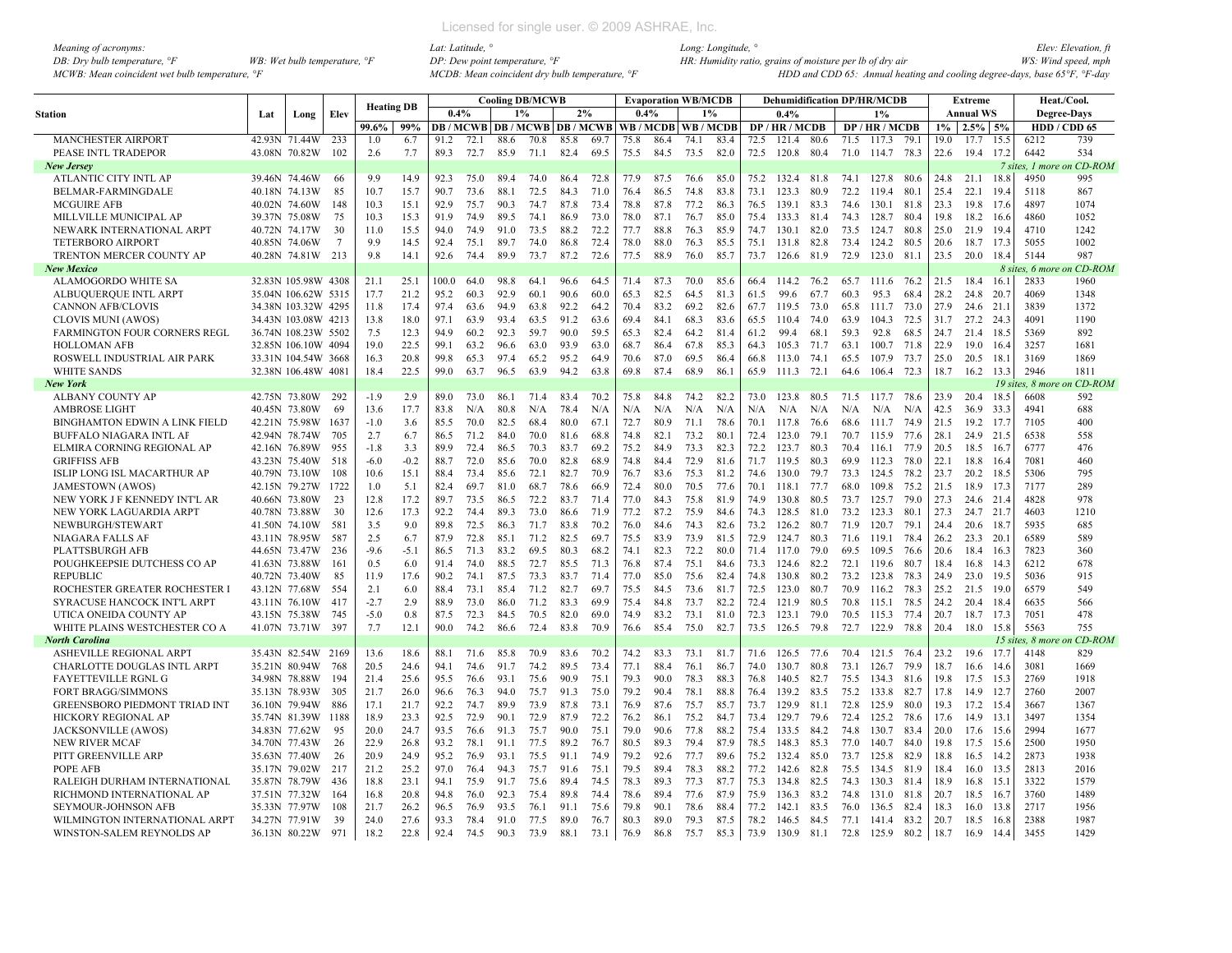| Meaning of acronyms:                           |                                         |  |
|------------------------------------------------|-----------------------------------------|--|
| DB: Dry bulb temperature, $\mathcal{F}$        | WB: Wet bulb temperature, $\mathcal{F}$ |  |
| MCWB: Mean coincident wet bulb temperature, °F |                                         |  |

|                                      |     |                                |      |                   |            |              |              |       | <b>Cooling DB/MCWB</b>         |      |      |      |              | <b>Evaporation WB/MCDB</b> |              |              | <b>Dehumidification DP/HR/MCDB</b> |              |              |                 |      |              | <b>Extreme</b>   |        | Heat./Cool.              |                           |
|--------------------------------------|-----|--------------------------------|------|-------------------|------------|--------------|--------------|-------|--------------------------------|------|------|------|--------------|----------------------------|--------------|--------------|------------------------------------|--------------|--------------|-----------------|------|--------------|------------------|--------|--------------------------|---------------------------|
| Station                              | Lat | Long                           | Elev | <b>Heating DB</b> |            | 0.4%         |              | 1%    |                                |      | 2%   | 0.4% |              | 1%                         |              |              | 0.4%                               |              |              | $1\%$           |      |              | <b>Annual WS</b> |        | <b>Degree-Days</b>       |                           |
|                                      |     |                                |      | 99.6%             | 99%        |              |              |       | <b>DB/MCWB DB/MCWB DB/MCWB</b> |      |      |      |              | WB / MCDB   WB / MCDB      |              |              | DP/HR/MCDB                         |              |              | DP / HR / MCDB  |      |              | $1\%$ 2.5% 5%    |        | HDD / CDD 65             |                           |
| <b>North Dakota</b>                  |     |                                |      |                   |            |              |              |       |                                |      |      |      |              |                            |              |              |                                    |              |              |                 |      |              |                  |        |                          | 6 sites, 6 more on CD-ROM |
| <b>BISMARCK MUNICIPAL ARPT</b>       |     | 46.77N 100.75W 1660            |      | $-20.0$           | $-13.9$    | 93.9         | 69.4         | 90.3  | 68.6                           | 86.8 | 67.4 | 74.3 | 85.8         | 71.9                       | 84.5         | 70.7         | 120.4 81.4                         |              | 68.0         | 109.3 78.3      |      | 27.3         | 24.4             | 20.8   | 8471                     | 539                       |
| <b>FARGO HECTOR INTERNATIONAL AP</b> |     | 46.93N 96.81W                  | 899  | $-20.4$           | $-15.2$    | 91.0         | 72.1         | 87.7  | 70.3                           | 84.7 | 68.8 | 75.4 | 85.4         | 73.4                       | 83.6         | 72.4         | 123.9                              | 81.8         | 70.0         | 113.9           | 80.1 | 28.3         | 25.4             | 23.1   | 8793                     | 553                       |
| <b>GRAND FORKS AFB</b>               |     | 47.97N 97.40W                  | -906 | $-20.4$           | $-15.8$    | 90.8         | 71.3         | 87.7  | 70.1                           | 84.2 | 68.3 | 76.2 | 84.4         | 73.6                       | 82.5         | 73.4         | 128.4                              | 80.0         | 71.4         | 119.9           | 78.8 | 28.3         | 25.3             | 22.2   | 9167                     | 477                       |
| <b>GRAND FORKS INTERNATIONAL AP</b>  |     | 47.95N 97.18W                  | 833  | $-22.2$           | $-17.2$    | 90.0         | 71.0         | 86.6  | 69.4                           | 83.7 | 68.0 | 75.0 | 84.7         | 72.7                       | 82.5         | 71.8         | 121.0                              | 81.2         | 69.4         | 111.3           | 78.9 | 26.9         | 24.2             | 20.9   | 9310                     | 434                       |
| <b>MINOT AFB</b>                     |     | 48.42N 101.35W 1631            |      | $-22.2$           | $-17.3$    | 93.2         | 68.6         | 89.3  | 67.8                           | 85.6 | 66.5 | 73.1 | 86.3         | 70.8                       | 83.5         | 69.4         | 114.9                              | 79.9         | 66.4         | 103.2           | 77.1 | 28.9         | 25.9             | 22.6   | 9097                     | 433                       |
| <b>MINOT FAA AP</b>                  |     | 48.26N 101.28W 1713            |      | $-19.9$           | $-15.0$    | 91.4         | 68.9         | 88.0  | 68.1                           | 84.3 | 66.2 | 73.6 | 84.4         | 71.2                       | 82.1         | 70.3         | 118.8                              | 79.8         | 67.7         | 108.6           | 77.5 | 27.5         | 24.7 21.4        |        | 8763                     | 450                       |
| <b>Ohio</b>                          |     |                                |      |                   |            |              |              |       |                                |      |      |      |              |                            |              |              |                                    |              |              |                 |      |              |                  |        | 13 sites, 2 moi          | n CD-ROM                  |
| AKRON AKRON-CANTON REG AP            |     | 40.92N 81.44W 1237             |      | 1.8               | 7.1        | 88.7         | 72.9         | 85.9  | 71.7                           | 83.3 | 70.2 | 75.4 | 84.6         | 73.9                       | 82.3         | 72.7         | 126.9                              | 80.3         | 71.3         | 120.8 78.3      |      | 23.4         | 19.8             | 18.    | 6044                     | 676                       |
| CINCINNATI MUNICIPAL AP LUNKI        |     | 39.10N 84.42W                  | 499  | 6.3               | 12.4       | 92.8         | 74.9         | 90.2  | 74.4                           | 87.9 | 73.2 | 77.9 | 88.0         | 76.7                       | 86.2         | 75.1         | 134.1                              | 82.5         | 73.8         | 128.2           | 81.1 | 20.2         | 18.3             | 16.6   | 4754                     | 1151                      |
| <b>CLEVELAND HOPKINS INTL AF</b>     |     | 41.41N 81.85W                  | 804  | 2.5               | 8.5        | 89.4         | 73.9         | 86.7  | 72.5                           | 84.1 | 71.1 | 76.3 | 85.6         | 74.7                       | 83.1         | 73.3         | 127.4                              | 81.4         | 71.9         | 121.6           | 79.6 | 24.7         | 21.0             | 19.0   | 5904                     | 743                       |
| COLUMBUS PORT COLUMBUS INTL A        |     | 39.99N 82.88W                  | 817  | 3.2               | 9.1        | 91.1         | 73.8         | 88.7  | 72.8                           | 86.3 | 71.6 | 76.7 | 86.8         | 75.2                       | 84.5         | 73.6         | 129.0                              | 81.2         | 72.3         | 123.4           | 80.2 | 21.9         | 18.9             | 16.9   | 5322                     | 971                       |
| DAYTON INTERNATIONAL AIRPORT         |     | 39.91N 84.22W                  | 1004 | 0.6               | 6.9        | 90.3         | 73.6         | 87.9  | 72.8                           | 85.4 | 71.3 | 76.5 | 86.2         | 75.1                       | 84.0         | 73.4         | 128.8                              | 81.8         | 72.2         | 123.6           | 80.4 | 24.4         | 20.7             | 18.7   | 5549                     | 924                       |
| <b>FINDLAY AIRPORT</b>               |     | 41.01N 83.67W                  | 814  | $-0.4$            | 5.6        | 90.4         | 73.5         | 87.8  | 72.6                           | 84.8 | 70.8 | 76.8 | 86.2         | 75.0                       | 83.3         | 73.7         | 129.5                              | 82.1         | 72.3         | 123.1           | 80.1 | 24.4         | 20.7             | 18.8   | 5994                     | 777                       |
| <b>LANCASTER\FAIRFIEI</b>            |     | 39.75N 82.65W                  | 866  | 3.1               | 9.9        | 90.5         | 74.0         | 88.3  | 73.5                           | 85.6 | 71.9 | 76.8 | 86.6         | 75.4                       | 84.0         | 73.3         | 127.8                              | 80.9         | 72.5         | 124.6           | 80.1 | 20.2         | 17.9             | -16.1  | 5474                     | 776                       |
| MANSFIELD LAHM MUNICIPAL ARPT        |     | 40.82N 82.52W                  | 1312 | 0.1               | 5.7        | 88.0         | 73.0         | 85.5  | 71.7                           | 83.1 | 70.4 | 75.8 | 84.6         | 74.3                       | 82.5         | 73.1         | 129.0                              | 80.8         | 71.7         | 122.8           | 79.3 | 24.6         | 21.1             | 19.    | 6150                     | 659                       |
| OHIO STATE UNIVERSI                  |     | 40.07N 83.07W                  | 928  | 6.9               | 11.7       | 90.4         | 73.7         | 88.2  | 73.1                           | 85.3 | 71.9 | 76.4 | 86.1         | 75.1                       | 83.8         | 73.0         | 126.9                              | 81.1         | 72.3         | 123.9           | 80.1 | 21.6         | 19.0 17.2        |        | 5343                     | 899                       |
| RICKENBACKER ANGB                    |     | 39.82N 82.93W                  | 755  | 4.3               | 10.3       | 92.5         | 75.7         | 90.1  | 74.9                           | 87.7 | 73.9 | 79.8 | 86.7         | 77.7                       | 86.1         | 78.5         | 152.4                              | 84.2         | 75.1         | 135.6           | 81.3 | 22.1         | 18.9             | 16.8   | 5172                     | 1028                      |
| <b>TOLEDO EXPRESS AIRPORT</b>        |     | 41.59N 83.80W                  | 692  | $-0.3$            | 5.3        | 91.2         | 74.2         | 88.4  | 72.7                           | 85.7 | 71.4 | 77.2 | 86.9         | 75.4                       | 84.2         | 74.2         | 131.0                              | 82.9         | 72.7         | 124.2 80.7      |      | 24.3         | 20.6 18.6        |        | 6156                     | 773                       |
| WRIGHT-PATERSON AFB                  |     | 39.83N 84.05W                  | 820  | 1.4               | 8.5        | 91.3         | 74.5         | 89.2  | 73.6                           | 86.4 | 72.2 | 77.5 | 87.1         | 75.9                       | 85.0         | 74.8         | 134.3 82.5                         |              | 73.0         | 126.4           | 80.8 | 21.5         | 18.8             | 16.8   | 5381                     | 974                       |
| YOUNGSTOWN REGIONAL AIRPORT          |     | 41.25N 80.67W                  | 1188 | 1.8               | 7.1        | 88.5         | 72.7         | 85.8  | 71.1                           | 83.4 | 69.7 | 75.1 | 84.7         | 73.5                       | 82.1         | 72.1         | 124.3 79.6                         |              | 70.7         | 118.1           | 77.7 | 21.9         | 19.0             | 17.4   | 6218                     | 577                       |
| <b>Oklahoma</b>                      |     |                                |      |                   |            |              |              |       |                                |      |      |      |              |                            |              |              |                                    |              |              |                 |      |              |                  |        | 9 sites, 6 more          | n CD-ROM                  |
| <b>FORT SILL</b>                     |     | 34.65N 98.40W 1211             |      | 12.6              | 18.9       | 100.5        | 72.8         | 98.2  | 73.0                           | 95.5 | 73.2 | 77.4 | 90.6         | 76.4                       | 89.6         | 74.1         | 133.1                              | 82.6         | 72.8         | 127.3 81.7      |      | 24.8         | 21.2             | 19.2   | 3268                     | 2111                      |
| <b>LAWTON MUNICIPAL</b>              |     | 34.57N 98.42W 1109             |      | 17.9              | 20.8       | 102.4        | 73.4         | 100.2 | 73.7                           | 98.9 | 73.8 | 78.1 | 92.9         | 77.2                       | 91.6         | 73.4         | 129.4                              | 83.9         | 72.9         | 127.2           | 83.3 | 26.0         | 23.1             | 20.    | 3163                     | 2248                      |
| OKLAHOMA CITY WILL ROGERS WOR        |     | 35.39N 97.60W                  | 1306 | 11.4              | 17.4       | 99.5         | 74.1         | 96.8  | 74.1                           | 94.0 | 73.8 | 77.7 | 90.8         | 76.7                       | 89.9         | 74.1         | 133.6                              | 83.7         | 73.0         | 128.7           | 82.4 | 27.2         | 24.7             | 22.2   | 3516                     | 1926                      |
| OKLAHOMA CITY/WILEY                  |     | 35.53N 97.65W                  | 1299 | 12.1              | 17.9       | 99.5         | 73.8         | 97.2  | 73.9                           | 94.2 | 73.7 | 77.4 | 91.1         | 76.4                       | 89.9         | 73.4         | 130.2                              | 83.4         | 72.6         | 126.7           | 82.5 | 26.4         | 24.1             | 21.3   | 3493                     | 2045                      |
| STILLWATER RGNL                      |     | 36.15N 97.08W                  | 1010 | 13.6              | 18.2       | 101.8        | 75.0         | 99.2  | 75.3                           | 96.6 | 75.2 | 79.0 | 93.4         | 77.9                       | 92.2         | 75.1         | 136.8                              | 85.7         | 73.4         | 128.8           | 83.8 | 24.6         | 21.5             | 19.5   | 3571                     | 1982                      |
| <b>TINKER AFB</b>                    |     | 35.42N 97.38W                  | 1260 | 12.1              | 17.9       | 99.3         | 73.6         | 96.7  | 74.0                           | 93.6 | 73.9 | 78.2 | 90.8         | 77.1                       | 89.8         | 74.8         | 136.8                              | 84.8         | 73.3         | 129.8           | 82.9 | 25.5         | 22.7 20.0        |        | 3407                     | 1971                      |
| TULSA INTERNATIONAL AIRPORT          |     | 36.20N 95.89W                  | 676  | 10.9              | 16.8       | 99.4         | 75.8         | 96.8  | 76.0                           | 94.2 | 75.6 | 79.2 | 92.3         | 78.1                       | 91.2         | 75.5         | 136.9                              | 85.4         | 74.4         | 131.9           | 84.5 | 24.5         | 21.0             | 19.2   | 3494                     | 2060                      |
| TULSA/LLOYD JONES                    |     | 36.03N 95.98W                  | 633  | 15.8              | 18.8       | 100.1        | 76.5         | 98.8  | 76.8                           | 95.4 | 76.7 | 79.6 | 94.3         | 78.5                       | 92.7         | 75.4         | 136.1                              | 85.5         | 74.8         | 133.5           | 85.1 | 19.8         | 17.8             | 16.1   | 3481                     | 2004                      |
| <b>VANCE AFB</b>                     |     | 36.33N 97.92W                  | 1339 | 6.5               | 13.1       | 100.6        | 73.5         | 98.6  | 73.5                           | 95.5 | 73.7 | 77.4 | 91.8         | 76.4                       | 90.9         | 73.4         | 130.7 83.2                         |              | 72.4         | 126.2 82.6      |      | 26.7         | 23.9             | 20.7   | 3996                     | 1903                      |
| <b>Oregon</b>                        |     |                                |      |                   |            |              |              |       |                                |      |      |      |              |                            |              |              |                                    |              |              |                 |      |              |                  |        | 9 sites, 12 more         | n CD-ROM                  |
| <b>AURORA STATE</b>                  |     | 45.25N 122.77W 197             |      | 27.5              | 29.7       | 91.2         | 67.2         | 88.2  | 67.1                           | 83.9 | 65.8 | 70.2 | 85.6         | 68.4                       | 83.8         | 64.0         | 90.0                               | 76.5         | 63.1         | 87.2            | 74.1 | 18.2         | 15.9             | 12.9   | 4333                     | 385                       |
| <b>CORVALLIS MUNI</b>                |     | 44.48N 123.28W                 | 253  | 25.0              | 27.7       | 92.9         | 66.7         | 89.8  | 65.7                           | 85.7 | 64.1 | 68.4 | 89.5         | 66.8                       | 86.9         | 60.6         | 79.9                               | 77.8         | 57.4         | 71.0            | 74.6 | 19.7         | 17.7             | 15.9   | 4204                     | 412                       |
| EUGENE MAHLON SWEET ARPT             |     | 44.13N 123.21W 374             |      | 22.4              | 26.3       | 91.4         | 66.6         | 87.6  | 65.5                           | 83.9 | 64.4 | 68.7 | 87.2         | 67.0                       | 84.5         | 62.0         | 84.3                               | 74.5         | 60.2         | 79.0            | 72.1 | 19.6         | 17.5             | 15.9   | 4676                     | 259                       |
| MC MINNVILLE MUNI                    |     | 45.18N 123.13W                 | 167  | 27.6              | 29.8       | 91.4         | 65.8         | 89.5  | 66.1                           | 84.1 | 64.6 | 68.5 | 87.4         | 66.9                       | 85.5         | 61.5         | 82.0                               | 72.2         | 60.7         | 79.7            | 71.7 | 20.9         | 18.0             | 15.8   | 4559                     | 300                       |
| MEDFORD ROGUE VALLEY INTL AP         |     | 42.39N 122.87W 1329            |      | 22.9              | 25.7       | 98.9         | 67.2         | 95.3  | 65.9                           | 91.9 | 64.7 | 69.0 | 94.0         | 67.5                       | 91.4         | 60.4         | 82.4                               | 74.5         | 58.6         | 77.1            | 73.9 | 18.4         | 15.5             | 12.5   | 4323                     | 790                       |
| PORTLAND INTERNATIONAL AP            |     | 45.59N 122.60W                 | -108 | 23.9              | 28.6       | 91.2         | 67.5         | 87.1  | 66.5                           | 83.4 | 65.3 | 69.4 | 87.0         | 67.8                       | 84.5         | 62.9         | 86.1                               | 75.2         | 61.4         | 81.6            | 73.1 | 23.8         | 19.8             | 17.6   | 4222                     | 423                       |
| PORTLAND/HILLSBORO                   |     | 45.53N 122.95W 203             |      | 21.8              | 26.6       | 91.8         | 68.1         | 88.1  | 67.1                           | 83.9 | 65.6 | 70.5 | 87.9         | 68.3                       | 85.1         | 63.8         | 89.2                               | 77.3         | 61.8         | 83.0            | 74.1 | 18.9         | 17.1             | 14.6   | 4750                     | 280                       |
| REDMOND ROBERTS FIELD                |     | 44.25N 121.15W 3084            |      | 5.4               | 11.9       | 92.8         | 61.9         | 89.9  | 61.0                           | 86.5 | 59.7 | 63.8 | 88.4         | 62.2                       | 85.9         | 54.8         | 71.7                               | 67.4         | 53.0         | 66.9            | 67.0 | 20.6         | 18.5             | 16.7   | 6540                     | 229                       |
|                                      |     | 44.91N 123.00W 200             |      | 21.9              | 26.2       | 92.0         | 67.0         | 87.9  | 65.8                           | 84.1 | 64.6 | 68.7 | 88.2         | 67.1                       | 85.0         | 61.4         | 82.0                               | 73.9         | 59.8         | 77.4            | 72.6 | 20.8         | 18.3             | 16.3   | 4576                     | 292                       |
| <b>SALEM MCNARY FIELD</b>            |     |                                |      |                   |            |              |              |       |                                |      |      |      |              |                            |              |              |                                    |              |              |                 |      |              |                  |        |                          | n CD-ROM                  |
| Pennsylvania                         |     | 40.65N 75.45W                  | 384  | 7.0               | 11.5       |              | 73.8         | 88.2  | 72.5                           | 85.6 | 71.3 |      | 86.3         | 75.2                       | 83.8         | 73.8         | 127.8                              | 81.1         | 72.5         | 122.0           | 79.7 | 24.2         |                  | 18.1   | $14$ sites, 5 mo<br>5564 | 828                       |
| ALLENTOWN LEHIGH VALLEY INTL         |     |                                |      |                   |            | 91.0         |              |       |                                | 83.0 |      | 76.7 |              |                            |              |              |                                    |              |              |                 |      |              | 20.3             |        |                          |                           |
| ALTOONA BLAIR CO ARPT                |     | 40.30N 78.32W<br>40.78N 79.95W | 1470 | 4.7<br>3.1        | 9.6<br>8.9 | 88.5<br>88.0 | 72.0<br>72.4 | 85.7  | 70.7                           | 82.1 | 69.6 | 74.7 | 83.9<br>83.5 | 73.2<br>73.0               | 82.0<br>81.7 | 72.0<br>72.1 | 125.0                              | 79.6<br>79.8 | 70.3<br>70.4 | 118.0           | 77.7 | 21.9<br>17.8 | 18.8             | 17.2   | 5959<br>6098             | 617                       |
| <b>BUTLER CO. (AWOS)</b>             |     |                                | 1247 |                   |            |              |              | 84.4  | 70.6                           |      | 69.1 | 74.6 |              |                            |              |              | 124.6                              |              |              | 117.1           | 77.3 |              | 15.3             | 12.9   |                          | 535                       |
| ERIE INTERNATIONAL AP                |     | 42.08N 80.18W                  | 738  | 5.2               | 9.7        | 86.4         | 72.9         | 84.0  | 71.6                           | 81.7 | 70.7 | 75.3 | 82.6         | 73.8                       | 81.0         | 72.8         | 125.2                              | 80.5         | 71.3         | 118.7           | 78.6 | 24.7         | 21.7             | 19.5   | 6092                     | 643                       |
| HARRISBURG CAPITAL CITY ARPT         |     | 40.22N 76.85W                  | 348  | 8.7               | 13.3       | 92.4         | 73.8         | 89.6  | 72.5                           | 86.7 | 71.5 | 76.5 | 86.8         | 75.2                       | 84.5         | 73.4         | 125.7                              | 80.4         | 72.4         | 121.5           | 79.4 | 20.5         | 18.4             | 16.6   | 5228                     | 990                       |
| MIDDLETOWN HARRISBURG INTL AP        |     | 40.19N 76.76W                  | 312  | 10.7              | 14.8       | 92.6         | 74.8         | 89.8  | 73.9                           | 87.0 | 72.6 | 78.0 | 87.7         | 76.4                       | 85.4         | 75.2         | 133.6                              | 82.9         | 73.5         | 126.1           | 81.0 | 25.3         | 22.9             | 19.0   | 5035                     | 1114                      |
| PHILADELPHIA INTERNATIONAL AF        |     | 39.87N 75.23W                  | 30   | 12.6              | 16.9       | 93.2         | 75.4         | 90.6  | 74.5                           | 88.0 | 73.0 | 78.3 | 88.5         | 77.0                       | 86.3         | 75.4         | 133.4                              | 82.5         | 74.3         | 128.2 81.4      |      | 24.4         | 20.6             | 18.5   | 4579                     | 1273                      |
| PHILADELPHIA NE PHILADELPHIA         |     | 40.08N 75.01W                  | 118  | 11.0              | 15.6       | 93.1         | 75.7         | 90.4  | 74.6                           | 88.1 | 73.4 | 78.7 | 88.8         | 77.0                       | 86.8         | 75.6         | 134.6                              | 83.3         | 74.0         | 127.4           | 81.4 | 21.1         | 18.7             | - 17.3 | 4822                     | 1132                      |
| PITTSBURGH ALLEGHENY CO AP           |     | 40.36N 79.92W                  | 1273 | 4.3               | 9.8        | 89.9         | 72.5         | 87.4  | 71.1                           | 84.6 | 69.8 | 75.2 | 84.9         | 73.7                       | 83.1         | 72.3         | 125.4                              | 79.9         | 70.9         | 119.5           | 78.4 | 20.3         | 18.5             | 17.0   | 5356                     | 875                       |
| PITTSBURGH INTERNATIONAL AP          |     | 40.50N 80.23W                  | 1204 | 3.7               | 9.4        | 89.5         | 72.5         | 86.6  | 71.1                           | 84.2 | 69.8 | 75.2 | 84.8         | 73.7                       | 82.6         | 72.2         | 124.7                              | 79.9         | 70.8         | 118.8           | 78.3 | 23.4         | 19.7 17.8        |        | 5624                     | 751                       |
| <b>READING SPAATZ FIELD</b>          |     | 40.37N 75.96W                  | 354  | 94                | 13.4       | 92.4         | 74.1         | 89.6  | 73.0                           | 86.5 | 72.0 | 77.2 | 87.5         | 75.5                       | 84.6         | 73.7         | 127.0                              | 82.3         | 72.7         | 122.7           | 80.8 | 22.6         | 19.2 17.9        |        | 5191                     | 946                       |
| <b>WASHINGTON (AWOS)</b>             |     | 40.13N 80.28W                  | 1184 | 2.7               | 8.8        | 88.4         | 71.1         | 85.4  | 69.8                           | 82.8 | 68.7 | 73.5 | 83.0         | 72.1                       | 82.1         | 70.4         | 117.0                              | 79.1         | 69.6         | 113.5           | 77.8 | 19.5         | 17.1             | 14.8   | 5988                     | 542                       |
| WILKES-BARRE SCRANTON INTL AP        |     | 41.34N 75.73W                  | 961  | 3.5               | 8.3        | 88.9         | 72.1         | 86.0  | 70.6                           | 83.3 | 69.1 | 75.0 | 84.0         | 73.3                       | 81.6         | 72.2         | 123.5 79.3                         |              | 70.7         | 117.3 77.6      |      | 20.3         | 18.2             | 16.5   | 6105                     | 625                       |
| <b>WILLOW GROVE NAS</b>              |     | 40.20N 75.15W                  | 361  | 10.2              | 14.4       | 92.7         | 75.0         | 90.0  | 73.8                           | 87.4 | 72.6 | 77.7 | 88.6         | 76.3                       | 86.1         |              | 74.5 130.7 83.2                    |              |              | 73.1 124.6 81.7 |      | 18.3         | 15.9             | 13.5   | 4959                     | 1059                      |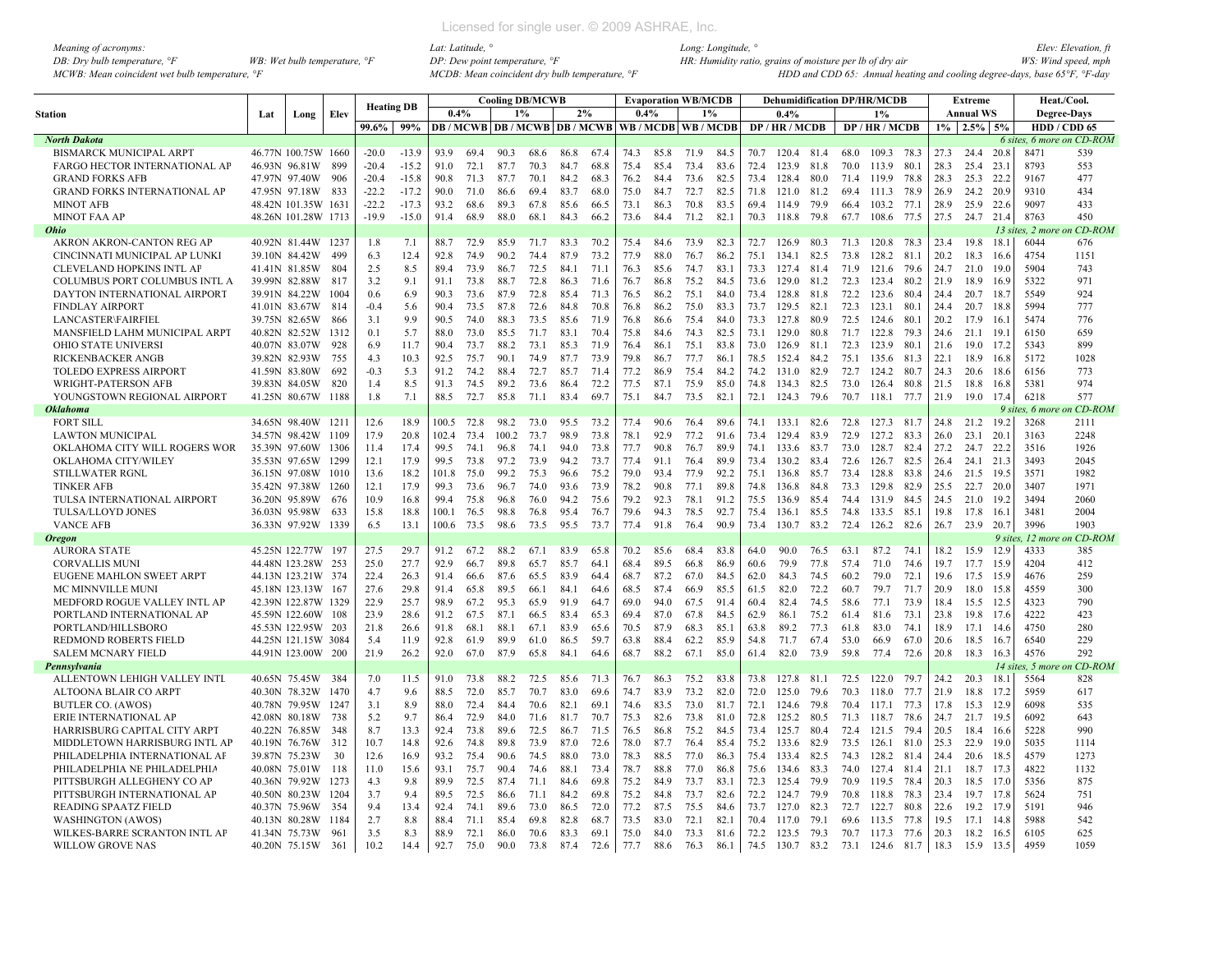| Meaning of acronyms:                           |                                         | Lat: Latitude, °                                             | Long: Longitude, $\degree$                                                | Elev: Elevation, fi |
|------------------------------------------------|-----------------------------------------|--------------------------------------------------------------|---------------------------------------------------------------------------|---------------------|
| DB: Dry bulb temperature, $\mathcal{F}$        | WB: Wet bulb temperature, $\mathcal{F}$ | $DP: Dew$ point temperature, $\mathcal{P}F$                  | HR: Humidity ratio, grains of moisture per lb of dry air                  | WS: Wind speed, mph |
| MCWB: Mean coincident wet bulb temperature, °F |                                         | $MCDB$ : Mean coincident dry bulb temperature, $\mathcal{F}$ | HDD and CDD 65: Annual heating and cooling degree-days, base 65°F, °F-day |                     |

|                                                         |     |                                |             | <b>Heating DB</b> |              |               |              |              | <b>Cooling DB/MCWB</b> |                                                           |              |              | <b>Evaporation WB/MCDB</b> |              |              |              |                     |              |              | <b>Dehumidification DP/HR/MCDB</b> |              |              | <b>Extreme</b>    |              | Heat./Cool.      |                           |
|---------------------------------------------------------|-----|--------------------------------|-------------|-------------------|--------------|---------------|--------------|--------------|------------------------|-----------------------------------------------------------|--------------|--------------|----------------------------|--------------|--------------|--------------|---------------------|--------------|--------------|------------------------------------|--------------|--------------|-------------------|--------------|------------------|---------------------------|
| Station                                                 | Lat | Long                           | Elev        |                   |              | 0.4%          |              |              | $1\%$                  | 2%                                                        |              | 0.4%         |                            |              | $1\%$        |              | 0.4%                |              |              | 1%                                 |              |              | <b>Annual WS</b>  |              | Degree-Days      |                           |
|                                                         |     |                                |             | 99.6%             | 99%          |               |              |              |                        | DB / MCWB   DB / MCWB   DB / MCWB   WB / MCDB   WB / MCDB |              |              |                            |              |              |              | DP / HR / MCDB      |              |              | DP / HR / MCDB                     |              |              | $1\%$ 2.5% 5%     |              | HDD / CDD 65     |                           |
| <b>Rhode Island</b>                                     |     |                                |             |                   |              |               |              |              |                        |                                                           |              |              |                            |              |              |              |                     |              |              |                                    |              |              |                   |              |                  | 2 sites, 1 more on CD-ROM |
| PAWTUCKET (AWOS)                                        |     | 41.92N 71.50W                  | -440        | 3.1               | 8.9          | 88.1          | 72.6         | 84.0         | 70.8                   | 81.6                                                      | 69.          | 75.2         | 84.1                       | 73.4         | 81.1         | 72.4         | 122.0 80.3          |              | 71.1         | 116.5 78.6                         |              | 19.5         | 17.2              | 15.1         | 6267             | 488                       |
| PROVIDENCE T F GREEN STATE AR                           |     | 41.72N 71.43W                  | -62         | 7.2               | 11.9         | 90.1          | 73.3         | 86.7         | 71.7                   | 83.8                                                      | 70.4         | 76.5         | 85.2                       | 74.9         | 82.0         | 73.9         | 126.6               | 80.3         | 72.6         | 121.2                              | 78.6         | 24.4         | 20.7              | 18.8         | 5591             | 729                       |
| <b>South Carolina</b>                                   |     |                                |             |                   |              |               |              |              |                        |                                                           |              |              |                            |              |              |              |                     |              |              |                                    |              |              |                   |              | 6 sites, 3 more  | n CD-ROM                  |
| <b>CHARLESTON INTL ARPT</b>                             |     | 32.90N 80.04W                  | 49          | 26.9              | 30.4         | 94.3          | 78.2         | 92.1         | 77.6                   | 90.2                                                      | 77.0         | 80.5         | 89.1                       | 79.7         | 87.9         | 78.5         | 148.2 84.1          |              |              | 77.5 143.1 83.3                    |              | 20.3         | 18.2              | 16.5         | 1889             | 2328                      |
| <b>COLUMBIA METRO ARPT</b>                              |     | 33.94N 81.12W                  | -226        | 22.0              | 25.9         | 97.0          | 75.4         | 94.5         | 75.1                   | 92.3                                                      | 74.6         | 78.4         | 90.0                       | 77.6         | 88.7         | 75.6         | 135.2 82.0          |              | 74.7         | 131.0                              | 81.2         | 19.1         | 17.0              | 15.3         | 2529             | 2108                      |
| <b>FLORENCE REGIONAL AP</b>                             |     | 34.19N 79.73W                  | 151         | 23.4              | 26.9         | 95.9          | 76.9         | 93.4         | 76.2                   | 91.2                                                      | 75.6         | 79.5         | 90.4                       | 78.4         | 88.7         | 76.9         | 140.7               | 83.9         | 75.5         | 134.4                              | 82.3         | 19.1         | 17.6              | 15.7         | 2432             | 2063                      |
| <b>FOLLY ISLAND</b>                                     |     | 32.68N 79.88W                  | -16         | 31.6              | 34.9         | 87.6          | N/A          | 86.2         | N/A                    | 85.1                                                      | N/A          | N/A          | N/A                        | N/A          | N/A          | N/A          | N/A                 | N/A          | N/A          | N/A                                | N/A          | 34.1         | 26.7              | 23.3         | 1902             | 2113                      |
| <b>GREER GREENV'L-SPARTANBRG AP</b>                     |     | 34.90N 82.22W                  | 971         | 20.5              | 24.7         | 94.0          | 74.1         | 91.4         | 73.9                   | 89.1                                                      | 73.2         | 77.0         | 88.2                       | 76.0         | 86.3         | 74.0         | 131.4               | 80.3         | 73.1         | 127.4                              | 79.6         | 19.5         | 17.6              | 15.9         | 3123             | 1561                      |
| <b>SHAW AFB/SUMTER</b>                                  |     | 33.97N 80.47W                  | 243         | 24.2              | 27.5         | 95.4          | 75.3         | 92.9         | 75.1                   | 90.6                                                      | 74.7         | 78.5         | 89.0                       | 77.6         | 87.7         | 75.7         | 135.6 82.1          |              | 75.0         | 132.3 81.4                         |              | 18.9         | 16.7              | 14.7         | 2474             | 1962                      |
| <b>South Dakota</b>                                     |     |                                |             |                   |              |               |              |              |                        |                                                           |              |              |                            |              |              |              |                     |              |              |                                    |              |              |                   |              | 3 sites, 11 more | CD-ROM                    |
| <b>ELLSWORTH AFB</b>                                    |     | 44.15N 103.10W 3215            |             | $-9.2$            | $-3.6$       | 96.5          | 65.9         | 92.3         | 65.4                   | 88.8                                                      | 64.7         | 70.9         | 86.1                       | 69.1         | 84.6         | 66.1         | 108.6               | 77.9         | 64.0         | 100.7 75.5                         |              | 34.3         | 28.7              | 25.0         | 6999             | 696                       |
| RAPID CITY REGIONAL ARPT                                |     | 44.05N 103.05W 3169            |             | $-10.5$           | $-4.6$       | 96.9          | 65.9         | 92.8         | 65.6                   | 89.3                                                      | 64.9         | 71.0         | 85.8                       | 69.3         | 84.9         | 66.5         | 109.8               | 78.2         | 64.4         | 102.0                              | 76.1         | 34.7         | 30.0              | 26.1         | 7027             | 678                       |
| <b>SIOUX FALLS FOSS FIELD</b>                           |     | 43.58N 96.75W 1427             |             | $-13.7$           | $-8.4$       | 92.8          | 74.0         | 89.4         | 73.3                   | 86.3                                                      | 71.5         | 77.4         | 87.6                       | 75.5         | 85.8         | 74.5         | 135.9               | 83.6         | 72.4         | 126.5 81.8                         |              | 27.6         | 24.6 21.2         |              | 7524             | 753                       |
| <b>Tennessee</b>                                        |     |                                |             |                   |              |               |              |              |                        |                                                           |              |              |                            |              |              |              |                     |              |              |                                    |              |              |                   |              | 7 sites, 2 more  | on CD-ROM                 |
| <b>BRISTOL TRI CITY AIRPORT</b>                         |     | 36.48N 82.40W 1526             |             | 11.4              | 16.9         | 89.8          | 72.2         | 87.5         | 71.7                   | 85.4                                                      | 71.1         | 75.0         | 84.9                       | 74.0         | 83.5         | 72.2         | 126.1               | 79.0         | 71.1         | 121.5 77.8                         |              | 18.9         | 16.5              | 14.0         | 4234             | 996                       |
| CHATTANOOGA LOVELL FIELD AF                             |     | 35.03N 85.20W                  | -689        | 17.7              | 22.3         | 94.5          | 75.0         | 92.1         | 74.6                   | 89.9                                                      | 73.9         | 77.8         | 88.9                       | 76.8         | 87.4         | 74.9         | 134.1 81.4          |              | 73.8         | 129.3                              | 80.5         | 17.9         | 16.0              | 13.7         | 3197             | 1680                      |
| JACKSON MCKELLAR-SIPES REGL A                           |     | 35.59N 88.92W                  | 423         | 13.5              | 18.7         | 94.7          | 76.9         | 92.6         | 76.6                   | 90.6                                                      | 76.0         | 79.7         | 90.5                       | 78.5         | 89.0         | 76.7         | 141.3 85.3          |              | 75.4         | 135.4 84.0                         |              | 19.6         | 18.0              | 16.2         | 3439             | 1728                      |
| KNOXVILLE MCGHEE TYSON AP                               |     | 35.82N 83.99W                  | 981         | 15.0              | 20.2         | 92.6          | 74.3         | 90.2         | 73.9                   | 88.1                                                      | 73.2         | 77.1         | 87.7                       | 76.0         | 86.0         | 74.0         | 131.5 81.6          |              | 73.0         | 127.1                              | 80.5         | 20.2         | 17.5              | 15.2         | 3614             | 1451                      |
| MEMPHIS INTERNATIONAL AP                                |     | 35.06N 89.99W                  | 331         | 17.0              | 21.7         | 96.0          | 77.3         | 93.9         | 76.9                   | 92.1                                                      | 76.4         | 80.2         | 91.1                       | 79.2         | 89.9         | 77.3         | 143.6               | 85.8         | 76.2         | 138.5                              | 84.9         | 20.3         | 18.3              | 16.6         | 2935             | 2214                      |
| MILLINGTON MUNI ARP                                     |     | 35.35N 89.87W                  | 322         | 14.0              | 19.6         | 97.3          | 77.8         | 95.0         | 76.5                   | 92.8                                                      | 76.0         | 80.4         | 92.4                       | 78.9         | 90.8         | 77.1         | 142.7 87.1          |              | 75.3         | 134.4 85.1                         |              | 18.6         | 16.4              | 14.2         | 3185             | 2047                      |
| NASHVILLE INTERNATIONAL AP                              |     | 36.12N 86.69W                  | 604         | 12.9              | 18.2         | 94.4          | 75.0         | 92.1         | 74.8                   | 90.0                                                      | 74.1         | 78.2         | 88.7                       | 77.2         | 87.7         | 75.3         | 135.5 82.7          |              | 74.1         | 130.3 81.7                         |              | 19.9         | 17.8              | 16.0         | 3542             | 1683                      |
| <b>Texas</b>                                            |     |                                |             |                   |              |               |              |              |                        |                                                           |              |              |                            |              |              |              |                     |              |              |                                    |              |              |                   |              | 51 sites, 18 mor | on CD-ROM                 |
| <b>ABILENE DYESS AFB</b>                                |     | 32.43N 99.85W 1788             |             | 16.2              | 22.2         | 101.4         | 72.1         | 99.2         | 72.1                   | 96.9                                                      | 71.9         | 77.0         | 90.9                       | 75.7         | 90.0         | 73.4         | 132.7 81.3          |              | 72.3         | 127.7 80.7                         |              | 24.0         | 20.5              | 18.5         | 2599             | 2560                      |
| <b>ABILENE REGIONAL AP</b>                              |     | 32.41N 99.68W 1791             |             | 17.9              | 23.3         | 99.3          | 70.7         | 97.2         | 70.6                   | 95.1                                                      | 70.7         | 75.4         | 89.0                       | 74.4         | 88.1         | 71.8         | 125.9               | 80.1         | 70.8         | 121.4 79.4                         |              | 25.9         | 23.7              | - 20.6       | 2537             | 2402                      |
| AMARILLO INTERNATIONAL AP                               |     | 35.22N 101.71W 3606            |             | 7.2               | 13.7         | 97.3          | 66.2         | 94.8         | 66.2                   | 92.3                                                      | 66.2         | 71.1         | 86.1                       | 70.0         | 85.3         | 67.2         | 114.3 75.2          |              | 65.9         | 109.4 74.4                         |              | 28.8         | 26.1 24.0         |              | 4198             | 1369                      |
| <b>AUSTIN/BERGSTROM</b>                                 |     | 30.18N 97.68W                  | 495         | 25.2              | 29.6         | 99.7          | 75.0         | 97.8         | 75.1                   | 95.9                                                      | 75.4         | 79.1         | 89.9                       | 78.3         | 89.0         | 76.8         | 142.0 81.8          |              | 75.9         | 137.8 81.1                         |              | 20.9         | 18.8              | 16.9         | 1654             | 2989                      |
| BROWNSVILLE S PADRE ISL INTL                            |     | 25.91N 97.43W                  | 23          | 36.4              | 40.8         | 95.5          | 77.7         | 94.4         | 77.7                   | 93.2                                                      | 77.7         | 80.7         | 87.9                       | 80.2         | 87.6         | 79.2         | 151.6               | 83.0         | 78.4         | 147.6                              | 82.7         | 26.2         | 23.8              | 20.7         | 565              | 3991                      |
| <b>CAMP MABRY</b>                                       |     | 30.32N 97.77W                  | 659         | 26.7              | 31.3         | 99.4          | 74.4         | 97.5         | 74.5                   | 95.5                                                      | 74.7         | 78.5         | 88.9                       | 77.8         | 88.2         | 76.3         | 140.7 81.0          |              | 75.4         | 136.5                              | 80.4         | 20.2         | 18.0              | 16.3         | 1545             | 3054                      |
| <b>COLLEGE STATION EASTERWOOD FL</b>                    |     | 30.59N 96.36W                  | 328         | 26.0              | 30.3         | 99.2          | 76.1         | 97.1         | 75.9                   | 95.1                                                      | 75.9         | 79.9         | 90.9                       | 78.8         | 89.3         | 77.3         | 143.7 83.2          |              | 76.5         | 139.7                              | 82.4         | 20.0         | 18.2 16.6         |              | 1628             | 2976                      |
| <b>CORPUS CHRISTI INTL ARPT</b>                         |     | 27.77N 97.51W                  | 43          | 32.6              | 37.1         | 95.8          | 77.8         | 94.3         | 77.8                   | 93.0                                                      | 77.7         | 80.9         | 894                        | 80.3         | 88.5         | 79.0         | 150.6               | 83.4         | 78.3         | 147.2 83.0                         |              | 26.9         | 24.7 22.6         |              | 891              | 3493                      |
| <b>CORPUS CHRISTI NAS</b>                               |     | 27.70N 97.28W                  | 20          | 35.6              | 40.0         | 93.2          | 79.1         | 92.1         | 79.1                   | 91.1                                                      | 79.0         | 82.3         | 88.5                       | 81.5         | 88.1         | 81.1         | 161.7               | 85.0         | 79.5         | 153.0                              | 84.6         | 24.8         | 22.0              | 19.8         | 736              | 3798                      |
| DALLAS HENSLEY FIELD NAS                                |     | 32.73N 96.97W                  | 495         | 18.5              | 25.6         | 99.7          | 75.3         | 97.7         | 75.1                   | 95.5                                                      | 74.8         | 78.6         | 91.9                       | 77.6         | 91.4         | 75.1         | 134.0               | 85.3         | 73.8         | 128.3                              | 83.8         | 20.8         | 18.9              | 17.3         | 2252             | 2733                      |
| <b>DALLAS LOVE FIELD</b>                                |     | 32.85N 96.85W                  | 489         | 21.6              | 27.4         | 100.3         | 75.6         | 98.7         | 75.6                   | 96.7                                                      | 75.4         | 79.5         | 92.7                       | 78.3         | 91.4         | 76.2         | 139.2 85.2          |              | 74.9         | 133.4                              | 83.9         | 21.9         | 19.7 18.2         |              | 2105             | 2924                      |
| DALLAS/REDBIRD ARPT                                     |     | 32.68N 96.87W                  | 659         | 26.5              | 28.1         | 100.2         | 74.9         | 99.0         | 74.9                   | 96.9                                                      | 74.7         | 78.4         | 91.9                       | 77.6         | 90.8         | 75.1         | 135.0               | 82.4         | 73.5         | 127.6 81.3                         |              | 22.6         | 19.5              | 17.7         | 2109             | 2744                      |
| DALLAS-FORT WORTH INTL AP                               |     | 32.90N 97.04W                  | 597         | 20.3              | 25.8         | 100.4         | 74.5         | 98.4         | 74.6                   | 96.2                                                      | 74.8         | 78.6         | 91.4                       | 77.8         | 90.7         | 75.4         | 136.1               | 83.7         | 74.4         | 131.3                              | 82.8         | 26.1         | 23.7              | 20.6         | 2275             | 2719                      |
| DEL RIO INTERNATIONAL AP                                |     | 29.37N 100.92W 1027            |             | 30.7              | 34.2         | 101.5         | 72.3         | 99.4         | 72.3                   | 97.6                                                      | 72.2         | 77.5         | 89.5                       | 76.6         | 88.8         | 74.6         | 134.5 81.5          |              | 73.4         | 129.0                              | 81.2         | 20.6         | 18.4              | - 16.6       | 1274             | 3450                      |
| DRAUGHON MILLER CEN                                     |     | 31.15N 97.40W                  | - 699       | 24.9              | 28.3         | 99.5          | 74.1         | 97.5         | 74.2                   | 95.5                                                      | 74.3         | 78.0         | 90.6                       | 77.2         | 89.8         | 74.9         | 134.2 81.3          |              | 73.5         | 127.9                              | 80.6         | 24.8         | 22.2              | 19.8         | 1954             | 2728                      |
| EL PASO INTERNATIONAL AP                                |     | 31.81N 106.38W 3917            |             | 22.6              | 26.4         | 100.6         | 64.6         | 98.3         | 64.3                   | 96.0                                                      | 64.2         | 70.3<br>77.7 | 86.1                       | 69.3         | 85.3         | 66.9         | 114.7 73.0          |              | 65.6         | 109.5                              | 73.1         | 25.4         | 20.8              | - 18.1       | 2466             | 2314                      |
| <b>FORT HOOD/GRAY AAF</b><br><b>FORT WORTH ALLIANCE</b> |     | 31.07N 97.83W<br>32.98N 97.32W | 1024<br>741 | 23.7<br>21.5      | 28.2<br>26.6 | 99.9<br>101.6 | 73.4<br>74.5 | 98.1<br>99.4 | 73.3<br>74.7           | 95.8<br>97.2                                              | 73.5<br>74.5 | 78.4         | 90.0<br>92.4               | 76.9<br>77.5 | 89.1<br>91.3 | 75.0<br>75.0 | 136.4<br>134.7 83.7 | 81.0         | 73.6<br>73.4 | 130.2<br>127.8                     | 80.1<br>82.1 | 22.0<br>24.0 | 19.4<br>21.1 19.2 | 17.8         | 1870<br>2376     | 2817<br>2623              |
| <b>FORT WORTH MEACHAM</b>                               |     | 32.82N 97.36W                  | 705         | 19.9              | 25.3         | 100.9         | 74.6         | 99.0         | 74.8                   | 96.8                                                      | 74.6         | 78.5         | 91.8                       | 77.6         | 91.2         | 75.2         | 135.6 84.0          |              | 74.1         | 130.4 82.7                         |              | 21.8         | 19.7              | 18.3         | 2261             | 2759                      |
| <b>FORT WORTH NAS</b>                                   |     | 32.77N 97.44W                  | 650         | 18.8              | 25.5         | 100.2         | 75.0         | 98.3         | 75.2                   | 96.2                                                      | 75.2         | 79.3         | 92.3                       | 78.2         | 91.3         | 75.9         | 138.9               | 84.6         | 74.8         | 133.4                              | 83.8         | 23.5         | 20.3              | 18.5         | 2259             | 2722                      |
|                                                         |     |                                |             | 33.0              | 37.2         |               |              |              |                        | 89.9                                                      |              |              |                            | 80.9         |              |              |                     |              |              |                                    |              |              |                   |              | 1094             |                           |
| <b>GALVESTON/SCHOLES</b>                                |     | 29.27N 94.86W                  | 10          | 26.5              | 28.4         | 91.4<br>99.1  | 78.7<br>72.8 | 90.6<br>97.0 | 78.6<br>72.8           |                                                           | 78.6<br>72.9 | 81.5         | 86.7<br>88.4               |              | 86.5         | 80.8<br>73.4 | 159.8               | 84.1         | 79.3<br>73.0 | 152.1                              | 84.4         | 25.6         | 22.4              | 20.0         | 1938             | 3203                      |
| <b>GEORGETOWN (AWOS)</b>                                |     | 30.68N 97.68W                  | 787         |                   | 40.7         |               | 77.8         |              | 77.7                   | 94.7                                                      |              | 76.9         |                            | 76.1<br>80.4 | 87.6<br>89.8 | 79.3         | 127.9               | 79.7<br>83.7 | 78.8         | 126.1                              | 79.7         | 21.0         | 18.9              | 17.2         | 559              | 2704                      |
| HARLINGEN RIO GRANDE VALLEY I                           |     | 26.23N 97.65W                  | 36          | 36.6              | 32.9         | 98.8          |              | 97.2         |                        | 95.9                                                      | 77.7         | 81.3         | 91.0<br>89.0               | 79.3         |              | 77.9         | 152.5               | 82.9         | 77.2         | 149.5<br>142.2 82.5                | 83.4         | 27.8<br>19.2 | 24.9 23.3         |              | 1414             | 4099                      |
| HOUSTON BUSH INTERCONTINENTAL                           |     | 29.99N 95.36W                  | 105<br>46   | 29.1<br>31.3      | 35.7         | 96.8          | 76.6<br>77.6 | 95.0<br>93.3 | 76.6<br>77.5           | 93.3<br>91.9                                              | 76.6<br>77.2 | 80.1<br>80.5 | 89.0                       | 80.0         | 88.2<br>88.3 | 78.7         | 145.7<br>149.4      | 83.5         | 77.8         | 144.9                              | 83.0         | 20.9         | 17.5              | 16.1         | 1204             | 3001                      |
| HOUSTON WILLIAM P HOBBY AP<br>HOUSTON/D.W. HOOKS        |     | 29.65N 95.28W<br>30.07N 95.55W | 151         | 30.2              | 34.0         | 95.1<br>98.7  | 76.0         | 95.3         | 76.7                   | 93.0                                                      | 76.6         | 80.3         | 88.2                       | 79.5         | 87.7         | 79.1         | 151.8               | 82.6         | 77.4         | 143.5 82.4                         |              | 17.6         | 19.0<br>15.9      | 17.6<br>13.7 | 1395             | 3103<br>2969              |
| HOUSTON/ELLINGTON                                       |     | 29.60N 95.17W                  | 39          | 32.0              | 36.1         | 96.1          | 78.3         | 94.4         | 78.4                   | 92.8                                                      | 78.3         | 82.0         | 88.6                       | 81.2         | 88.0         | 81.0         | 161.1               | 84.1         | 79.4         | 152.5                              | 83.5         | 19.8         | 18.0              | 16.2         | 1216             | 3156                      |
| <b>KELLY AFB</b>                                        |     | 29.38N 98.58W                  | 682         | 28.4              | 32.7         | 100.2         | 74.4         | 98.7         | 74.3                   | 96.6                                                      | 74.3         | 79.4         | 86.8                       | 78.5         | 86.7         | 78.1         | 149.8 81.4          |              | 76.9         | 143.7                              | 81.0         | 19.9         | 17.8              | 15.9         | 1380             | 3285                      |
| KILLEEN MUNI (AWOS)                                     |     | 31.08N 97.68W                  | 846         | 25.9              | 29.6         | 99.5          | 74.2         | 97.5         | 74.2                   | 95.4                                                      | 74.5         | 77.9         | 91.7                       | 77.1         | 90.7         | 74.0         | 131.1               | 82.8         | 73.2         | 127.3                              | 82.3         | 22.0         | 19.7              | 18.2         | 1870             | 2827                      |
| <b>LAREDO INTL AIRPORT</b>                              |     | 27.55N 99.47W                  | 509         | 33.9              | 37.7         | 102.5         | 73.9         | 100.9        | 73.9                   | 99.5                                                      | 74.0         | 79.0         | 91.7                       | 78.2         | 90.7         | 75.9         | 137.9               | 82.5         | 75.2         | 134.6                              | 82.0         | 24.7         | 22.2 20.1         |              | 861              | 4238                      |
| <b>LAUGHLIN AFB</b>                                     |     | 29.37N 100.78W 1073            |             | 29.4              | 33.6         | 104.2         | 72.2         | 101.7        | 72.8                   | 99.4                                                      | 72.7         | 78.4         | 91.0                       | 77.3         | 90.5         | 75.3         | 138.1               | 83.1         | 73.7         | 130.9                              | 82.4         | 22.1         | 19.2              | - 17.4       | 1262             | 3522                      |
|                                                         |     | 32.39N 94.71W                  | 374         | 21.6              | 27.0         | 99.1          | 75.2         | 96.5         | 75.5                   | 93.4                                                      | 75.2         | 79.0         | 90.1                       | 78.2         | 89.2         | 76.1         | 138.4               | 82.5         | 75.3         | 134.5 82.0                         |              | 19.4         | 17.4              | 15.6         | 2108             | 2496                      |
| LONGVIEW GREGG COUNTY AP<br>LUBBOCK INTERNATIONAL AP    |     | 33.67N 101.82W 3241            |             | 13.3              | 18.8         | 98.8          | 67.0         | 96.3         | 67.4                   | 93.9                                                      | 67.5         | 73.1         | 87.5                       | 71.9         | 86.4         | 69.3         | 121.7 77.0          |              | 68.2         | 116.8                              | 76.2         | 28.9         | 25.9              | 23.4         | 3343             | 1829                      |
| LUFKIN ANGELINA CO                                      |     | 31.23N 94.75W 315              |             | 25.4              | 29.2         | 97.5          | 76.6         | 95.2         | 76.7                   | 93.3                                                      | 76.4         | 80.0         | 90.3                       | 79.2         | 89.3         | 77.4         | 144.1 82.8          |              | 76.8         | 141.4 82.5                         |              | 17.8         | 16.1              | 14.4         | 1886             | 2580                      |
|                                                         |     |                                |             |                   |              |               |              |              |                        |                                                           |              |              |                            |              |              |              |                     |              |              |                                    |              |              |                   |              |                  |                           |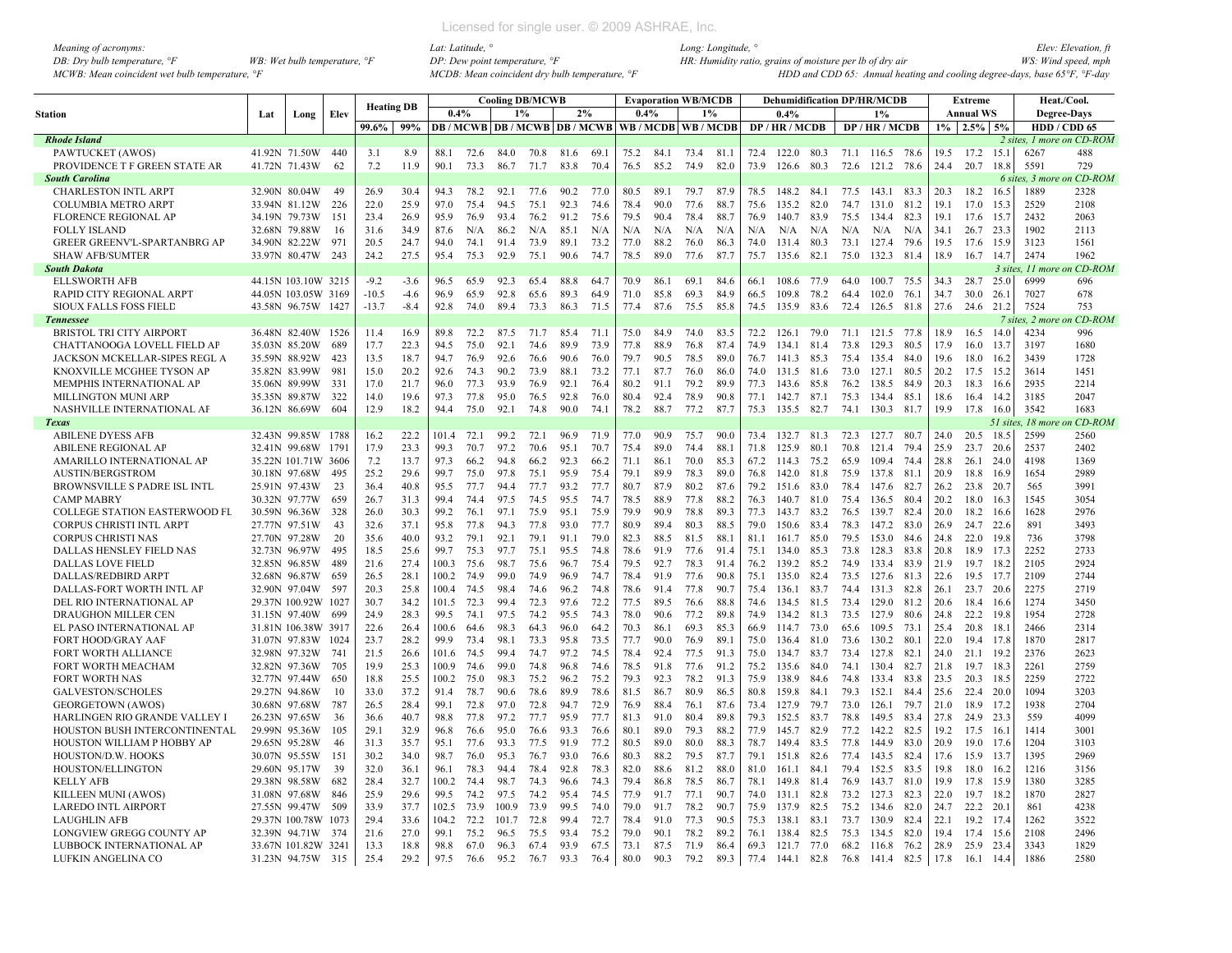| Meaning of acronyms:                           |                                         |
|------------------------------------------------|-----------------------------------------|
| DB: Dry bulb temperature, $\degree$ F          | WB: Wet bulb temperature, $\mathcal{F}$ |
| MCWB: Mean coincident wet bulb temperature, °F |                                         |

|                                            |               |                     |      | <b>Heating DB</b> |              |              |      |              | <b>Cooling DB/MCWB</b> |                                          |              |              | <b>Evaporation WB/MCDB</b> |              |       |      | <b>Dehumidification DP/HR/MCDB</b> |      |              |              |      |      | Extreme          |                  |                | Heat./Cool.                 |
|--------------------------------------------|---------------|---------------------|------|-------------------|--------------|--------------|------|--------------|------------------------|------------------------------------------|--------------|--------------|----------------------------|--------------|-------|------|------------------------------------|------|--------------|--------------|------|------|------------------|------------------|----------------|-----------------------------|
| <b>Station</b>                             | Lat           | Long                | Elev |                   |              | 0.4%         |      | 1%           |                        | 2%                                       |              | 0.4%         |                            |              | $1\%$ |      | 0.4%                               |      |              | 1%           |      |      | <b>Annual WS</b> |                  |                | <b>Degree-Days</b>          |
|                                            |               |                     |      | 99.6%             | 99%          |              |      |              |                        | <b>DB / MCWB   DB / MCWB   DB / MCWB</b> |              |              | WB/MCDB WB/MCDB            |              |       |      | DP/HR/MCDB                         |      |              | DP/HR/MCDB   |      | 1%   | $2.5\%$ 5%       |                  | HDD / CDD 65   |                             |
| MC GREGOR (AWOS)                           | 31.48N        | 97.32W              | 591  | 25.2              | 28.1         | 99.9         | 74.8 | 98.8         | 74.9                   | 96.9                                     | 74.7         | 78.9         | 91.7                       | 78.0         | 91.3  | 75.3 | 135.7                              | 83.2 | 74.7         | 132.9        | 82.8 | 22.7 | 20.1             | 18.3             | 2075           | 2690                        |
| MCALLEN MILLER INTL AP                     |               | 26.18N 98.24W       | 112  | 36.5              | 40.8         | 100.1        | 76.4 | 98.8         | 76.6                   | 97.2                                     | 76.5         | 80.4         | 90.9                       | 79.7         | 89.6  | 78.5 | 148.8                              | 82.6 | 77.5         | 143.7 82.1   |      | 24.7 | 22.4             | 20.3             | 576            | 4428                        |
| MCKINNEY MUNI ARPT                         |               | 33.18N 96.58W       | 577  | 21.4              | 26.6         | 100.3        | 74.9 | 99.2         | 75.1                   | 97.1                                     | 75.1         | 78.5         | 92.3                       | 77.8         | 91.6  | 75.1 | 134.4                              | 83.5 | 73.5         | 127.2        | 81.7 | 22.5 | 19.4 17.5        |                  | 2407           | 2537                        |
| MIDLAND INTERNATIONAL AP                   |               | 31.93N 102.21W 2861 |      | 18.3              | 23.1         | 100.3        | 67.3 | 98.0         | 67.5                   | 95.9                                     | 67.7         | 73.2         | 87.1                       | 72.2         | 86.6  | 69.9 | 122.4                              | 76.5 | 68.5         | 116.5        | 76.1 | 26.7 | 24.1             | 20.7             | 2655           | 2260                        |
| NACOGDOCHES (AWOS)                         |               | 31.58N 94.72W       | 354  | 25.3              | 27.9         | 97.4         | 75.7 | 95.1         | 75.8                   | 92.8                                     | 75.6         | 78.8         | 89.6                       | 78.1         | 89.0  | 75.5 | 135.2                              | 81.5 | 75.2         | 133.7        | 81.5 | 18.2 | 16.0 13.5        |                  | 2119           | 2374                        |
| PORT ARANSAS                               |               | 27.82N 97.05W       | 20   | 36.6              | 40.9         | 85.9         | 78.0 | 85.3         | 78.1                   | 84.7                                     | 77.9         | 80.4         | 84.1                       | 80.1         | 83.9  | 79.3 | 152.4                              | 83.3 | 78.7         | 148.8        | 83.1 | 39.4 | 33.1             | 27.0             | 831            | 3023                        |
| PORT ARTHUR JEFFERSON COUNTY               | 29.95N 94.02W |                     | 16   | 30.5              | 34.2         | 94.2         | 78.1 | 92.7         | 78.2                   | 91.2                                     | 78.2         | 81.7         | 88.9                       | 80.8         | 88.0  | 79.7 | 154.1                              | 85.0 | 78.9         | 150.2        | 84.3 | 21.3 | 19.0             | 17.5             | 1357           | 2873                        |
| <b>RANDOLPH AFB</b>                        |               | 29.53N 98.28W       | 761  | 27.5              | 31.4         | 99.4         | 73.8 | 97.4         | 73.9                   | 95.4                                     | 74.1         | 78.3         | 89.2                       | 77.5         | 88.2  | 75.6 | 137.9                              | 80.8 | 75.1         | 135.3        | 80.6 | 20.6 | 18.5             | 16.6             | 1553           | 2974                        |
| <b>REESE AFB</b>                           |               | 33.60N 102.05W 3327 |      | 12.1              | 18.0         | 100.0        | 67.3 | 96.9         | 67.2                   | 94.1                                     | 67.1         | 72.8         | 87.1                       | 71.5         | 86.5  | 69.0 | 120.9                              | 78.4 |              | 67.4 114.2   | 77.4 | 27.1 | 23.7             | 20.4             | 3325           | 1734                        |
| <b>SABINE</b>                              |               | 29.67N 94.05W       | 20   | 32.2              | 35.9         | 88.4         | 76.9 | 87.0         | 77.2                   | 86.2                                     | 77.3         | 81.1         | 85.3                       | 80.2         | 84.8  | 80.0 | 155.6                              | 83.9 | 78.8         | 149.7        | 83.6 | 35.8 | 29.2             | 24.2             | 1439           | 2566                        |
| SAN ANGELO MATHIS FIELD                    |               | 31.35N 100.49W      | 1893 | 20.1              | 24.9         | 100.2        | 70.0 | 98.1         | 69.9                   | 96.0                                     | 70.1         | 75.1         | 88.6                       | 74.1         | 87.8  | 71.6 | 125.3                              | 79.2 | 70.6         | 120.9        | 78.6 | 24.8 | 21.5 19.4        |                  | 2296           | 2482                        |
| <b>SAN ANTONIO INTL AP</b>                 |               | 29.53N 98.46W       | 810  | 27.4              | 31.6         | 98.5         | 73.5 | 96.9         | 73.6                   | 95.2                                     | 73.7         | 78.0         | 88.0                       | 77.3         | 87.1  | 75.9 | 139.4                              | 80.1 | 75.2         | 136.0        | 79.8 | 20.2 | 18.2             | 16.6             | 1480           | 3115                        |
| SAN ANTONIO/STINSON                        |               | 29.34N 98.47W       | 577  | 30.5              | 34.1         | 100.0        | 74.6 | 98.9         | 74.4                   | 96.7                                     | 74.2         | 79.3         | 89.5                       | 78.4         | 88.5  | 77.1 | 144.1                              | 82.4 | 75.5         | 136.3        | 81.0 | 18.8 | 17.0             | 15.8             | 1267           | 3278                        |
| <b>SAN MARCOS MUNI</b>                     |               | 29.88N 97.87W       | 597  | 27.9              | 30.9         | 99.1         | 74.3 | 97.2         | 74.3                   | 95.1                                     | 74.1         | 78.2         | 90.8                       | 77.4         | 90.0  | 74.9 | 133.7                              | 83.0 | 73.4         | 127.1        | 81.9 | 24.3 | 20.9             | 18.9             | 1613           | 2944                        |
| VICTORIA REGIONAL AP                       |               | 28.86N 96.93W       | 118  | 29.8              | 34.0         | 96.6         | 76.4 | 94.9         | 76.6                   | 93.3                                     | 76.6         | 80.2         | 87.9                       | 79.4         | 87.2  | 78.4 | 147.9                              | 82.2 | 77.6         | 144.1        | 81.8 | 24.3 | 20.9             | 19.0             | 1203           | 3182                        |
| <b>WACO REGIONAL AP</b>                    |               | 31.61N 97.23W       | 509  | 22.9              | 27.5         | 100.8        | 75.1 | 98.9         | 75.3                   | 96.9                                     | 75.4         | 78.7         | 91.6                       | 78.1         | 91.0  | 75.8 | 137.4                              | 82.4 | 75.0         | 133.6        | 81.8 | 24.7 | 21.8             | 19.7             | 2054           | 2849                        |
| WICHITA FALLS MUNICIPAL ARPT               |               | 33.98N 98.49W       | 1030 | 15.3              | 21.1         | 102.5        | 73.2 | 100.1        | 73.3                   | 97.7                                     | 73.3         | 77.7         | 92.0                       | 76.7         | 91.1  | 74.0 | 131.7 82.8                         |      | 72.9         | 126.8        | 81.7 | 26.9 | 24.3 21.3        |                  | 2896           | 2421                        |
| Utah                                       |               |                     |      |                   |              |              |      |              |                        |                                          |              |              |                            |              |       |      |                                    |      |              |              |      |      |                  |                  | 5 sites, 5 mor | on CD-ROM                   |
| <b>HILL AFB/OGDEN</b>                      |               | 41.12N 111.97W 4787 |      | 8.6               | 12.2         | 93.3         | 61.2 | 90.8         | 60.6                   | 88.3                                     | 59.9         | 65.1         | 84.5                       | 63.7         | 83.2  | 59.0 | 89.3                               | 72.3 | 56.2         | 80.5         | 72.9 | 22.8 | 19.6             | 17.9             | 6053           | 915                         |
| <b>LOGAN-CACHE AIRPORT</b>                 |               | 41.79N 111.85W 4455 |      | $-6.3$            | 0.2          | 95.0         | 63.0 | 91.4         | 61.5                   | 89.9                                     | 60.9         | 65.4         | 87.1                       | 64.1         | 85.6  | 59.4 | 89.4                               | 69.4 | 56.6         | 80.5         | 70.7 | 19.6 | 16.6             | 13.1             | 7181           | 480                         |
| PROVO MUNI (AWOS)                          |               | 40.22N 111.72W 4491 |      | 9.0               | 12.6         | 94.6         | 62.4 | 91.2         | 62.2                   | 89.6                                     | 61.8         | 66.4         | 87.0                       | 65.0         | 85.2  | 59.4 | 89.4                               | 75.0 | 57.1         | 82.3         | 74.8 | 24.1 | 20.1             | 17.5             | 5953           | 766                         |
| <b>SAINT GEORGE (AWOS)</b>                 |               | 37.08N 113.60W 2940 |      | 26.8              | 28.4         | 106.2        | 66.1 | 103.5        | 64.8                   | 100.4                                    | 64.1         | 68.7         | 93.4                       | 67.6         | 93.3  | 62.9 | 95.6                               | 76.1 | 59.3         | 84.1         | 78.2 | 26.7 | 23.1             | 19.5             | 2943           | 2710                        |
| <b>SALT LAKE CITY INT'L ARPT</b>           |               | 40.79N 111.97W 4226 |      | 9.3               | 14.1         | 97.4         | 63.5 | 94.8         | 62.6                   | 92.2                                     | 61.9         | 67.0         | 86.8                       | 65.7         | 86.1  | 61.5 | 95.5                               | 73.3 | 59.1         | 87.5         | 73.8 | 25.0 | 20.8             | 18.6             | 5521           | 1193                        |
| <b>Vermont</b>                             |               |                     |      |                   |              |              |      |              |                        |                                          |              |              |                            |              |       |      |                                    |      |              |              |      |      |                  |                  |                | I site, 4 more on CD-ROM    |
| <b>BURLINGTON INTERNATIONAL AP</b>         |               | 44.47N 73.15W 341   |      | $-8.3$            | $-3.5$       | 88.3         | 71.0 | 85.3         | 69.6                   | 82.4                                     | 68.2         | 74.2         | 83.8                       | 72.3         | 81.1  | 71.1 | 116.1                              | 78.7 | 69.4         | 109.3        | 77.2 | 23.8 | 20.3             | 18.5             | 7406           | 496                         |
| Virginia                                   |               |                     |      |                   |              |              |      |              |                        |                                          |              |              |                            |              |       |      |                                    |      |              |              |      |      |                  |                  |                | 17 sites, 13 more on CD-ROM |
| DANVILLE FAA AP                            |               | 36.57N 79.34W       | 591  | 18.4              | 22.1         | 93.2         | 74.7 | 91.0         | 74.3                   | 89.5                                     | 73.8         | 77.8         | 88.7                       | 76.7         | 87.0  | 74.9 | 133.6                              | 83.0 | 73.3         | 126.7        | 81.0 | 18.5 | 16.4             | -14.2            | 3588           | 1424                        |
| DINWIDDIE CO                               |               | 37.18N 77.50W       | 197  | 15.9              | 19.2         | 97.4         | 77.8 | 94.7         | 76.7                   | 91.6                                     | 75.4         | 80.9         | 91.9                       | 79.4         | 91.1  | 78.6 | 149.6                              | 87.2 | 75.4         | 134.2        | 84.1 | 18.1 | 15.7             | 13.0             | 3750           | 1559                        |
| <b>FORT BELVOIR/DAVISO</b>                 |               | 38.72N 77.18W       | 89   | 12.6              | 17.9         | 96.2         | 76.2 | 93.2         | 75.2                   | 90.5                                     | 74.3         | 79.4         | 90.9                       | 78.0         | 88.7  | 76.2 | 137.4                              | 85.4 | 74.8         | 131.0        | 83.8 | 20.5 | 17.1             | 13.6             | 4312           | 1353                        |
| <b>LANGLEY AFB/HAMPTON</b>                 |               | 37.08N 76.37W       | 10   | 20.6              | 24.8         | 92.9         | 77.2 | 90.5         | 76.5                   | 88.3                                     | 75.6         | 80.1         | 88.1                       | 78.8         | 86.7  | 78.5 | 148.1                              | 83.6 | 76.7         | 139.3        | 82.9 | 23.4 | 19.9             | 17.9             | 3413           | 1575                        |
| LEESBURG/GODFREY                           |               | 39.08N 77.57W       | 390  | 14.2              | 17.9         | 94.8         | 76.8 | 91.8         | 75.6                   | 90.2                                     | 74.6         | 79.4         | 91.0                       | 78.0         | 88.7  | 75.5 | 1354                               | 83.4 | 74.9         | 132.7        | 82.8 | 22.3 | 18.7             | -16.             | 4501           | 1267                        |
| LYNCHBURG REGIONAL ARPT                    |               | 37.34N 79.21W       | 938  | 14.4              | 18.9         | 92.1         | 73.9 | 89.7         | 73.2                   | 87.3                                     | 72.3         | 76.5         | 87.0                       | 75.3         | 85.4  | 73.4 | 128.6                              | 80.6 | 72.4         | 124.3        | 79.6 | 18.3 | 16.4             | -14.3            | 4191           | 1124                        |
| MANASSAS MUNI(AWOS)                        |               | 38.72N 77.52W       | 194  | 11.9              | 16.3         | 92.8         | 74.2 | 90.5         | 73.6                   | 88.2                                     | 72.6         | 77.1         | 88.1                       | 75.6         | 86.2  | 73.3 | 124.8                              | 81.9 | 72.5         | 121.1        | 81.1 | 21.5 | 18.6             | 16.2             | 4809           | 1033                        |
| <b>NEWPORT NEWS</b>                        | 37.13N 76.49W |                     | 52   | 18.7              | 22.7         | 94.5         | 77.4 | 91.6         | 76.6                   | 89.8                                     | 75.7         | 79.7         | 90.6                       | 78.4         | 88.3  | 76.9 | 140.5                              | 84.2 | 75.5         | 133.7        | 82.8 | 19.9 | 18.3             | 16.9             | 3559           | 1551                        |
| NORFOLK INTERNATIONAL AP                   |               | 36.90N 76.19W       | 30   | 21.7              | 25.6         | 93.7         | 76.7 | 91.3         | 76.0                   | 88.9                                     | 75.1         | 79.0         | 88.5                       | 78.0         | 87.0  | 76.5 | 138.5                              | 82.8 | 75.5         | 133.6        | 81.6 | 25.0 | 21.8             | 19.5             | 3244           | 1657                        |
| <b>NORFOLK NAS</b>                         |               | 36.93N 76.28W       | 16   | 22.7              | 26.8         | 93.8         | 77.5 | 91.2         | 76.7                   | 89.4                                     | 76.0         | 79.9         | 89.3                       | 78.6         | 87.6  | 77.4 | 142.4                              | 84.0 | 76.1         | 136.2        | 82.9 | 25.3 | 21.8             | 19.              | 3111           | 1758                        |
| <b>OCEANA NAS</b>                          |               | 36.82N 76.03W       | 23   | 21.1              | 25.3         | 92.9         | 77.3 | 90.4         | 76.4                   | 88.2                                     | 75.4         | 79.3         | 88.6                       | 78.1         | 86.9  | 76.8 | 139.7                              | 83.9 | 75.4         | 133.0        | 82.4 | 24.0 | 20.3             | 18.2             | 3301           | 1553                        |
| <b>OUANTICO MCAS</b>                       |               | 38.50N 77.30W       | 13   | 16.2              | 19.7         | 92.6         | 76.5 | 90.4         | 75.9                   | 88.1                                     | 74.6         | 79.4         | 89.2                       | 78.0         | 87.4  | 76.7 | 139.4                              | 85.1 | 75.1         | 131.7        | 83.2 | 19.1 | 16.8             | 14.6             | 4138           | 1369                        |
| ROANOKE REGIONAL AP                        |               | 37.32N 79.97W       | 1175 | 14.2              | 19.0         | 92.1         | 72.9 | 89.8         | 72.4                   | 87.4                                     | 71.6         | 75.4         |                            |              | 85.2  | 72.3 | 125.0                              | 79.6 |              | 120.7        | 78.5 | 22.5 | 18.9             |                  | 4098           | 1184                        |
| STAUNTON/SHENANDOAH                        |               | 38.27N 78.90W       | 1201 | 12.1              | 16.8         | 93.3         | 74.1 | 91.0         | 73.9                   | 89.6                                     | 73.5         | 78.4         | 86.7<br>87.4               | 74.5<br>77.2 | 86.1  | 75.4 | 139.3                              | 82.8 | 71.3<br>74.7 | 136.0        | 82.0 | 17.6 | 15.3             | 16.8<br>12.7     | 4389           | 1168                        |
| VIRGINIA TECH ARPT                         |               | 37.22N 80.42W       | 2133 | 10.3              | 15.7         | 88.4         | 71.3 | 86.1         | 70.6                   | 83.7                                     | 69.6         | 74.3         | 84.1                       | 72.8         | 82.2  | 71.7 | 126.7                              | 80.4 | 70.1         | 120.1        | 78.4 | 20.7 | 18.3             | 16.1             | 4841           | 737                         |
|                                            |               |                     | 325  | 10.7              | 15.7         | 93.5         | 75.1 |              | 74.3                   | 88.2                                     | 73.0         |              |                            |              |       | 74.5 | 130.5                              | 82.0 | 73.5         | 126.0        | 80.8 | 20.5 |                  |                  | 4735           | 1119                        |
| WASHINGTON DC DULLES INT'L AR              |               | 38.94N 77.45W       |      | 16.3              | 20.3         | 94.3         | 76.0 | 90.8<br>91.7 |                        | 89.2                                     |              | 77.7<br>78.6 | 88.8<br>89.1               | 76.5         | 86.6  |      | 136.0                              |      |              |              |      |      | 18.3<br>20.0     | 16.4             | 4001           | 1524                        |
| <b>WASHINGTON DC REAGAN AP</b>             | 38.87N 77.03W |                     | 66   |                   |              |              |      |              | 75.2                   |                                          | 73.9         |              |                            | 77.5         | 87.3  | 76.0 |                                    | 83.3 | 74.8         | 130.8        | 82.2 | 23.2 |                  | 18.1<br>20 sites | $13$ more      | on CD-ROM                   |
| <b>Washington</b><br><b>ARLINGTON MUNI</b> |               | 48.17N 122.17W 138  |      | 20.8              | 24.7         | 82.1         | 65.9 | 79.3         | 64.2                   | 75.4                                     | 62.9         | 67.3         | 80.5                       | 65.4         | 77.4  | 62.2 | 84.1                               | 72.7 | 60.7         | 79.8         | 71.1 | 20.9 | 18.1             | 15.5             | 5324           | 60                          |
| <b>BELLINGHAM INTL AP</b>                  |               | 48.79N 122.54W      | 151  | 18.0              | 23.0         | 79.4         | 65.1 | 76.0         | 63.7                   | 73.0                                     | 62.1         | 66.5         | 77.5                       | 64.7         | 74.5  | 61.7 | 82.6                               | 71.2 | 60.5         | 79.2         | 69.3 | 25.0 | 20.7             | 18.6             | 5370           | 51                          |
| <b>BREMERTON NATIONAL</b>                  |               | 47.48N 122.75W      | 449  | 23.7              | 27.0         | 85.6         | 64.9 | 81.7         | 63.6                   | 78.7                                     | 62.2         | 66.3         | 82.9                       | 64.6         | 79.9  | 59.2 | 76.4                               | 71.5 | 57.4         | 71.4         | 68.6 | 18.7 | 16.5             | 14.3             | 5502           | 100                         |
| <b>FAIRCHILD AFB</b>                       |               | 47.62N 117.65W 2438 |      | 4.6               | 10.6         | 91.4         | 62.2 | 88.5         | 61.5                   | 85.2                                     | 60.5         | 64.9         | 85.3                       | 63.3         | 83.1  | 58.4 | 79.8                               | 68.1 | 56.2         | 73.5         | 67.4 | 23.6 | 19.8             | 17.4             | 6762           | 396                         |
|                                            |               |                     |      |                   |              | 94.7         | 65.6 |              |                        |                                          | 63.1         | 67.9         | 89.8                       |              |       | 60.9 |                                    | 71.5 |              |              |      | 19.7 |                  |                  | 6121           |                             |
| <b>FELTS FLD</b>                           |               | 47.68N 117.32W 2001 |      | 6.9               | 12.9         |              |      | 91.1         | 64.3                   | 88.1                                     |              |              |                            | 66.1         | 87.0  |      | 86.0                               |      | 58.7         | 79.4         | 71.4 |      | 17.5             | 15.              |                | 447                         |
| <b>GRAY AAF</b>                            |               | 47.08N 122.58W      | 302  | 19.3              | 24.4<br>26.4 | 86.4<br>88.0 | 64.7 | 82.4<br>82.5 | 63.5                   | 79.1<br>79.5                             | 62.3<br>64.0 | 66.4<br>68.8 | 82.7                       | 64.8         | 79.5  | 60.9 | 80.8                               | 68.7 | 59.2         | 75.8<br>80.2 | 68.1 | 17.5 | 14.8             | 12.6<br>13.0     | 5192<br>4755   | 125                         |
| <b>KELSO WB AP</b>                         |               | 46.12N 122.89W      | -20  | 21.6              |              |              | 67.5 |              | 65.8                   |                                          |              |              | 84.6                       | 66.8         | 81.3  | 62.7 | 85.4                               | 75.7 | 61.0         |              | 73.0 | 17.7 | 15.3             |                  |                | 186                         |
| MC CHORD AFB/TACOMA                        |               | 47.13N 122.48W      | 289  | 20.6              | 24.8         | 86.2         | 64.8 | 82.2         | 63.4                   | 79.0                                     | 62.3         | 66.4         | 82.6                       | 64.7         | 79.7  | 60.3 | 79.0                               | 70.0 | 58.8         | 74.8         | 68.6 | 19.7 | 17.2             | 14.8             | 5109           | 124                         |
| <b>OLYMPIA AIRPORT</b>                     |               | 46.97N 122.90W 200  |      | 20.1              | 24.1         | 87.3         | 66.0 | 83.3         | 64.8                   | 79.8                                     | 63.5         | 67.8         | 84.8                       | 65.9         | 81.1  | 61.3 | 81.6                               | 71.6 | 59.8         | 77.4         | 69.9 | 18.8 | 16.7             | 14.8             | 5372           | 101                         |
| <b>PASCO</b>                               |               | 46.27N 119.12W      | 404  | 6.8               | 14.5         | 99.5         | 69.9 | 96.5         | 68.5                   | 92.6                                     | 67.1         | 72.1         | 94.5                       | 70.2         | 92.2  | 64.3 | 91.5                               | 79.6 | 62.8         | 86.7         | 78.1 | 24.6 | 20.8             | 18.4             | 4911           | 819                         |
| PEARSON FLD                                |               | 45.62N 122.65W      | -26  | 25.3              | 27.9         | 90.7         | 66.2 | 87.7         | 66.2                   | 82.4                                     | 64.8         | 69.3         | 85.7                       | 67.6         | 84.0  | 63.2 | 86.8                               | 74.8 | 61.3         | 81.2         | 72.8 | 16.9 | 14.4             | 12.3             | 4403           | 369                         |
| <b>SEATTLE BOEING FIELD</b>                |               | 47.53N 122.30W      | 30   | 24.0              | 28.0         | 86.1         | 65.6 | 82.3         | 63.9                   | 79.4                                     | 62.8         | 66.8         | 83.4                       | 65.3         | 79.8  | 61.0 | 80.1                               | 69.5 | 59.4         | 75.6         | 69.1 | 18.7 | 17.1             | 14.8             | 4280           | 279                         |
| SEATTLE SEATTLE-TACOMA INTL A              |               | 47.46N 122.31W 433  |      | 24.5              | 29.1         | 84.9         | 65.0 | 81.3         | 63.6                   | 78.0                                     | 62.5         | 66.5         | 82.2                       | 64.8         | 78.8  | 60.6 | 80.1                               | 69.5 | 59.2         | 76.3         | 67.8 | 20.2 | 18.1             | 16.4             | 4729           | 177                         |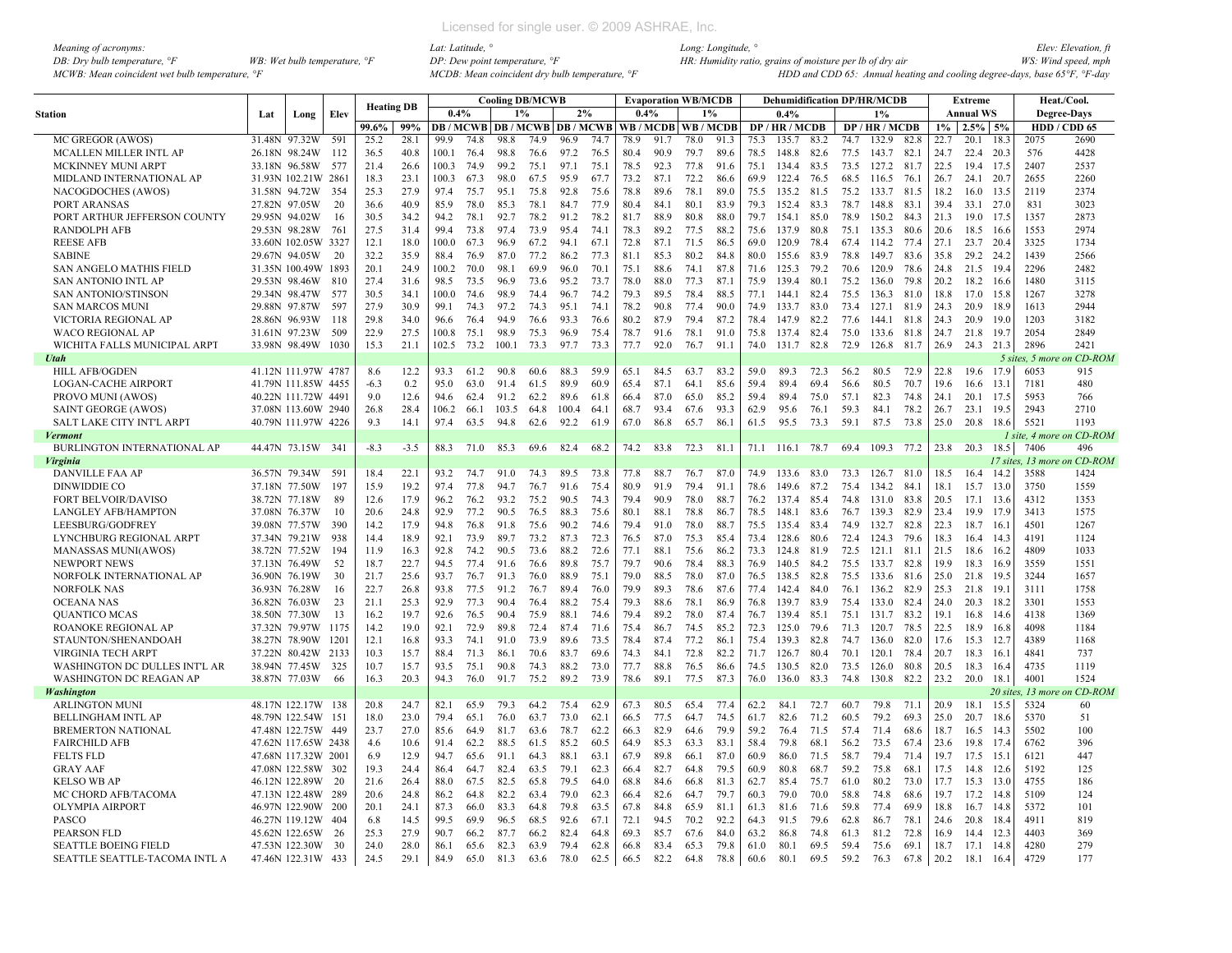| Meaning of acronyms:                           |                                       |
|------------------------------------------------|---------------------------------------|
| DB: Dry bulb temperature, $\mathcal{F}$        | WB: Wet bulb temperature, $\degree$ F |
| MCWB: Mean coincident wet bulb temperature, °F |                                       |

|                                      |               |                     |       | <b>Heating DB</b> |         |      |                                          |      | <b>Cooling DB/MCWB</b> |      |      |      | <b>Evaporation WB/MCDB</b> |      |      |      | <b>Dehumidification DP/HR/MCDB</b> |      |      |                |      |       | Extreme          |          |                   | <b>Heat./Cool.</b>            |
|--------------------------------------|---------------|---------------------|-------|-------------------|---------|------|------------------------------------------|------|------------------------|------|------|------|----------------------------|------|------|------|------------------------------------|------|------|----------------|------|-------|------------------|----------|-------------------|-------------------------------|
| <b>Station</b>                       | Lat           | Long                | Elev  |                   |         | 0.4% |                                          |      | 1%                     |      | 2%   |      | 0.4%                       |      | 1%   |      | 0.4%                               |      |      | 1%             |      |       | <b>Annual WS</b> |          |                   | <b>Degree-Days</b>            |
|                                      |               |                     |       | 99.6%             | 99%     |      | <b>DB / MCWB   DB / MCWB   DB / MCWB</b> |      |                        |      |      |      | WB/MCDB WB/MCDB            |      |      |      | DP/HR/MCDB                         |      |      | DP / HR / MCDB |      | $1\%$ | $2.5\%$ 5%       |          |                   | HDD / CDD 65                  |
| SHELTON/SANDERSON                    |               | 47.24N 123.15W      | 269   | 24.7              | 27.0    | 87.6 | 64.8                                     | 82.8 | 64.5                   | 79.3 | 63.0 | 67.2 | 83.9                       | 65.4 | 80.5 | 61.1 | 81.3                               | 70.3 | 59.4 | 76.3           | 68.5 | 20.4  | 18.3             | 16.4     | 5337              | 108                           |
| SNOHOMISH CO                         |               | 47.90N 122.28W      | 620   | 27.7              | 30.1    | 79.4 | 62.7                                     | 75.3 | 62.0                   | 72.8 | 61.0 | 65.2 | 75.9                       | 63.4 | 73.4 | 61.1 | 82.4                               | 68.2 | 59.2 | 76.8           | 67.0 | 24.2  | 20.0 17.4        |          | 5151              | 68                            |
| SPOKANE INTERNATIONAL AP             |               | 47.62N 117.53W 2365 |       | 2.9               | 9.6     | 92.8 | 63.0                                     | 89.4 | 61.9                   | 85.9 | 60.7 | 65.2 | 87.0                       | 63.6 | 84.7 | 58.1 | 78.6                               | 68.0 | 56.0 | 72.9           | 67.9 | 25.6  | 21.9             | -19.     | 6687              | 423                           |
| <b>TACOMA NARROWS</b>                |               | 47.27N 122.57W      | 299   | 29.5              | 32.6    | 83.7 | 64.1                                     | 80.7 | 62.9                   | 77.0 | 61.8 | 65.9 | 80.7                       | 64.3 | 77.3 | 60.9 | 80.8                               | 68.5 | 59.1 | 75.7           | 67.1 | 19.6  | 17.6             | -15.7    | 4631              | 154                           |
| WALLA WALLA CITY COUNTY AP           |               | 46.10N 118.29W 1204 |       | 8.1               | 16.2    | 98.9 | 66.8                                     | 94.9 | 65.5                   | 91.1 | 64 2 | 68.8 | 93.2                       | 67.0 | 91.0 | 60.9 | 83.4                               | 74.0 | 58.3 | 76.0           | 73.2 | 23.7  | 19.8 17.8        |          | 4866              | 912                           |
| WEST POINT (LS)                      |               | 47.67N 122.43W      | 30    | 29.0              | 33.2    | 70.6 | 60.8                                     | 68.2 | 60.0                   | 66.2 | 593  | 62.1 | 67.5                       | 61.0 | 65.6 | 59.9 | 77.0                               | 63.9 | 59.0 | 74.6           | 62.9 | 38.0  | 31.3             | 26.1     | 4884              | 9                             |
| YAKIMA AIR TERMINAL                  |               | 46.56N 120.53W 1066 |       | 6.3               | 12.1    | 95.7 | 66.5                                     | 92.4 | 65.3                   | 89.0 | 63.8 | 684  | 90.7                       | 66.6 | 88.5 | 60.3 | 81.3                               | 76.4 | 58.0 | 74.8           | 74.9 | 23.5  | 19.3             | 16.7     | 5946              | 488                           |
| <b>West Virginia</b>                 |               |                     |       |                   |         |      |                                          |      |                        |      |      |      |                            |      |      |      |                                    |      |      |                |      |       |                  |          | 3 sites, 6 more   | n CD-ROM                      |
| <b>CHARLESTON YEAGER ARPT</b>        |               | 38.38N 81.59W       | 981   | 8.5               | 14.7    | 91.3 | 73.4                                     | 88.8 | 73.0                   | 86.5 | 72.1 | 76.7 | 86.3                       | 75.3 | 843  | 74.0 | 131.4                              | 80.8 | 72.7 | 125.7          | 794  | 17.3  | 15.0             | 12.5     | 4443              | 1066                          |
| HUNTINGTON TRI-STATE ARPT            |               | 38.38N 82.56W       | 837   | 8.4               | 14.6    | 91.9 | 73.8                                     | 89.4 | 73.5                   | 87.0 | 72.6 | 77.3 | 86.7                       | 76.0 | 84.9 | 74.5 | 133.2                              | 81.5 | 73.3 | 127.6          | 80.1 | 17.1  | 15.2             | 12.9     | 4429              | 1139                          |
| PARKERSBURG WOOD COUNTY AP           | 39.35N 81.44W |                     | 863   | 5.4               | 11.8    | 90.8 | 73.7                                     | 88.3 | 72.8                   | 85.9 | 71.9 | 76.8 | 86.3                       | 75.3 | 84.0 | 73.9 | 130.4                              | 81.3 | 72.6 | 124.6          | 79.7 | 18.2  | 16.0             | 14.0     | 4906              | 964                           |
| Wisconsin                            |               |                     |       |                   |         |      |                                          |      |                        |      |      |      |                            |      |      |      |                                    |      |      |                |      |       |                  | 14 sites | 13 more           | on CD-ROM                     |
| APPLETON/OUTAGAMIE                   |               | 44.25N 88.52W       | 919   | $-5.8$            | $-0.1$  | 88.5 | 74.8                                     | 85.5 | 73.1                   | 82.3 | 70.7 | 77.6 | 85.6                       | 75.3 | 82.5 | 75.1 | 136.1                              | 81.5 | 72.9 | 126.4          | 79.6 | 24.7  | 21.3             | 19.0     | 7184              | 603                           |
| EAU CLAIRE COUNTY AP                 |               | 44.87N 91.49W       | 896   | $-15.6$           | $-9.6$  | 90.8 | 73.4                                     | 87.3 | 71.4                   | 84.3 | 69.5 | 76.0 | 86.1                       | 74.2 | 83.7 | 72.9 | 126.2                              | 82.0 | 71.0 | 118.1          | 79.8 | 19.8  | 17.9             | 16.3     | 7859              | 615                           |
| FOND DU LAC CO.                      |               | 43.77N 88.49W       | 807   | $-3.9$            | 0.4     | 88.5 | 74.3                                     | 85.6 | 72.7                   | 82.3 | 70.1 | 76.6 | 85.3                       | 74.7 | 82.4 | 73.3 | 127.4                              | 82.3 | 72.3 | 123.1          | 80.6 | 23.7  | 20.2             | 18.3     | 6992              | 591                           |
| <b>GREEN BAY AUSTIN STRAUBEL INT</b> | 44.51N 88.12W |                     | 702   | $-9.9$            | $-4.3$  | 88.4 | 73.8                                     | 85.2 | 72.0                   | 82.4 | 70.3 | 76.4 | 85.0                       | 74.4 | 82.3 | 73.7 | 128.8                              | 81.6 | 71.7 | 120.3          | 79.4 | 23.9  | 20.2             | 18.3     | 7684              | 470                           |
| <b>KENOSHA RGNL</b>                  |               | 42.58N 87.92W       | 761   | 0.5               | 5.1     | 90.3 | 75.0                                     | 87.8 | 73.8                   | 83.9 | 71.9 | 77.4 | 87.3                       | 75.4 | 83.9 | 73.4 | 128.0                              | 81.9 | 72.5 | 124.0          | 80.7 | 24.9  | 21.8             | 19.4     | 6554              | 630                           |
| LA CROSSE MUNICIPAL ARPT             |               | 43.75N 91.26W       | 656   | $-12.3$           | $-5.8$  | 92.1 | 75.1                                     | 89.0 | 73.5                   | 85.9 | 71.7 | 78.0 | 87.9                       | 75.9 | 85.0 | 75.0 | 134.7                              | 83.9 | 73.0 | 125.5 81.5     |      | 23.0  | 19.5             | 18.1     | 7076              | 813                           |
| MADISON DANE CO REGIONAL ARPT        | 43.14N 89.35W |                     | 866   | $-9.1$            | $-2.9$  | 89.8 | 74.4                                     | 86.8 | 72.8                   | 84.0 | 71.1 | 77.1 | 86.4                       | 75.0 | 83.5 | 74.0 | 131.0                              | 83.5 | 72.2 | 123.0          | 80.7 | 23.6  | 20.2             | 18.3     | 7197              | 608                           |
| <b>MANITOWAC MUNI AWOS</b>           | 44.13N 87.68W |                     | 650   | $-4.2$            | 0.5     | 84.5 | 71.3                                     | 81.7 | 69.9                   | 79.3 | 68.1 | 74.6 | 82.5                       | 72.2 | 79.3 | 72.2 | 122.0                              | 80.3 | 70.1 | 113.3          | 77.7 | 24.2  | 20.8             | 18.8     | 7538              | 338                           |
| MILWAUKEE MITCHELL INTL AP           |               | 42.95N 87.90W       | 692   | $-4.0$            | 1.8     | 90.3 | 74.6                                     | 86.8 | 72.6                   | 83.6 | 70.8 | 77.0 | 86.9                       | 75.0 | 83.5 | 73.9 | 129.8                              | 82.6 | 72.2 | 122.2          | 80.6 | 25.7  | 23.0             | 20.0     | 6774              | 684                           |
| MOSINEE/CENTRAL WI                   |               | 44.78N 89.67W       | 1276  | $-10.7$           | $-6.4$  | 87.6 | 72.6                                     | 83.8 | 70.7                   | 81.4 | 68.3 | 74.4 | 83.5                       | 72.3 | 80.9 | 71.8 | 123.1                              | 80.9 | 69.8 | 114.8          | 78.7 | 22.9  | 19.6             | 17.6     | 8227              | 374                           |
| <b>SHEBOYGAN</b>                     |               | 43.78N 87.85W       | 748   | $-1.9$            | 1.1     | 88.2 | 74.0                                     | 84.0 | 71.4                   | 81.3 | 69.3 | 76.2 | 85.3                       | 74.1 | 82.3 | 73.0 | 125.9                              | 82.1 | 71.9 | 121.3          | 80.0 | 24.6  | 21.1             | 18.9     | 7309              | 432                           |
| <b>SHEBOYGAN</b>                     | 43.75N 87.68W |                     | 620   | $-2.2$            | 2.5     | 83.2 | 72.2                                     | 79.3 | 70.6                   | 76.5 | 70.1 | 76.7 | 80.2                       | 74.4 | 77.6 | 75.6 | 137.1                              | 78.1 | 73.5 | 127.5          | 76.7 | 41.8  | 34.1             | 28.5     | 7284              | 321                           |
| WAUSAU MUNICIPAL ARPT                |               | 44.93N 89.63W       | 1198  | $-13.6$           | $-7.9$  | 88.1 | 71.7                                     | 84.8 | 70.0                   | 82.0 | 67.9 | 74.5 | 83.4                       | 72.7 | 81.3 | 71.8 | 123.0                              | 79.1 | 69.9 | 114.8          | 77.6 | 19.3  | 17.4             | 15.6     | 8013              | 472                           |
| <b>WITTMAN RGNL</b>                  |               | 43.98N 88.55W       | 830   | $-5.6$            | $-0.2$  | 88.4 | 74.0                                     | 84.4 | 72.4                   | 82.1 | 70.2 | 76.6 | 85.0                       | 74.5 | 82.2 | 73.3 | 127.6                              | 81.3 | 72.3 | 123.1          | 80.0 | 23.3  | 20.1             | 18.2     | 7258              | 550                           |
| Wyoming                              |               |                     |       |                   |         |      |                                          |      |                        |      |      |      |                            |      |      |      |                                    |      |      |                |      |       |                  |          |                   | 2 sites. 10 more on CD-ROM    |
| <b>CASPER NATRONA CO INTL AP</b>     |               | 42.90N 106.47W 5289 |       | $-10.3$           | $-2.1$  | 93.8 | 60.0                                     | 91.1 | 59.2                   | 88.2 | 58.6 | 63.6 | 83.3                       | 62.1 | 82.0 | 58.0 | 87.5                               | 66.6 | 55.9 | 81.2           | 66.6 | 32.2  | 28.2             | 25.7     | 7346              | 469                           |
| <b>CHEYENNE MUNICIPAL ARPT</b>       |               | 41.16N 104.81W 6142 |       | $-6.4$            | 1.7     | 89.2 | 58.6                                     | 86.3 | 58.0                   | 83.5 | 57.5 | 63.0 | 77.6                       | 61.8 | 76.8 | 59.0 | 94.0                               | 65.9 | 57.2 | 87.9           | 65.3 | 33.7  | 28.9             | 25.9     | 7148              | 324                           |
| Canada                               |               |                     |       |                   |         |      |                                          |      |                        |      |      |      |                            |      |      |      |                                    |      |      |                |      |       |                  |          |                   | 102 sites, 378 more on CD-ROM |
| <b>Alberta</b>                       |               |                     |       |                   |         |      |                                          |      |                        |      |      |      |                            |      |      |      |                                    |      |      |                |      |       |                  |          |                   | 13 sites, 40 more on CD-ROM   |
| <b>CALGARY INT'L A</b>               |               | 51.11N 114.02W 3556 |       | $-20.4$           | $-14.2$ | 83.5 | 60.3                                     | 80.0 | 59.2                   | 76.6 | 58.1 | 63.1 | 77.7                       | 61.2 | 75.3 | 57.7 | 81.1                               | 68.3 | 55.8 | 75.6           | 66.1 | 27.3  | 23.4             | 20.6     | 9154              | 67                            |
| <b>COP UPPER</b>                     |               | 51.08N 114.22W 4052 |       | $-18.3$           | $-12.4$ | 82.7 | 58.3                                     | 78.8 | 57.2                   | 75.2 | 56.6 | 62.9 | 74.1                       | 60.7 | 72.4 | 59.0 | 86.7                               | 67.1 | 56.6 | 79.3           | 64.5 | 23.4  | 20.4             | 17.9     | 9070              | 75                            |
| <b>EDMONTON CITY CENTRE A</b>        |               | 53.57N 113.52W 2201 |       | $-21.5$           | $-16.4$ | 82.5 | 64.1                                     | 79.1 | 62.1                   | 76.2 | 60.5 | 66.0 | 78.6                       | 64.1 | 76.1 | 61.4 | 88.1                               | 72.2 | 59.4 | 81.9           | 69.5 | 21.7  | 18.6             | 16.4     | 9495              | 114                           |
| <b>EDMONTON INT'L A</b>              |               | 53.32N 113.58W 2372 |       | $-26.5$           | $-20.9$ | 81.5 | 63.6                                     | 78.1 | 61.8                   | 75.3 | 60.5 | 66.2 | 77.6                       | 64.2 | 75.2 | 61.7 | 89.7                               | 72.7 | 59.7 | 83.6           | 70.1 | 23.0  | 19.9             | 17.3     | 10359             | 41                            |
| EDMONTON NAMAO A                     |               | 53.67N 113.47W 2257 |       | $-23.1$           | $-18.0$ | 80.9 | 63.2                                     | 77.9 | 61.6                   | 74.9 | 59.9 | 65.5 | 76.8                       | 63.7 | 74.6 | 61.3 | 88.0                               | 71.0 | 59.2 | 81.8           | 68.6 | 23.2  | 20.2             | 17.6     | 9889              | 63                            |
| <b>FORT MCMURRAY A</b>               |               | 56.65N 111.22W 1211 |       | $-34.2$           | $-29.3$ | 84.1 | 63.8                                     | 80.4 | 61.8                   | 77.0 | 60.3 | 65.9 | 79.8                       | 64.0 | 76.8 | 61.0 | 83.8                               | 70.5 | 59.1 | 78.2           | 68.4 | 18.5  | 16.3             | 14.2     | 11492             | 85                            |
| <b>GRANDE PRAIRIE A</b>              |               | 55.18N 118.88W 2195 |       | $-33.5$           | $-25.6$ | 81.4 | 61.8                                     | 77.9 | 60.0                   | 74.8 | 58.5 | 64.3 | 77.1                       | 62.1 | 74.1 | 59.5 | 82.4                               | 68.9 | 57.4 | 76.3           | 66.1 | 25.0  | 21.5             | 18.7     | 10595             | 44                            |
| <b>LACOMBE CDA 2</b>                 |               | 52.45N 113.76W 2822 |       | $-27.2$           | $-20.0$ | 82.9 | 64.2                                     | 79.1 | 62.6                   | 76.0 | 60.7 | 66.3 | 78.8                       | 64.4 | 76.4 | 61.5 | 90.8                               | 73.0 | 59.4 | 84.1           | 70.5 | 21.1  | 18.2             | 15.6     | 10323             | 38                            |
| <b>LETHBRIDGE A</b>                  |               | 49.63N 112.80W      | 3048  | $-21.6$           | $-15.5$ | 88.5 | 61.8                                     | 84.8 | 61.0                   | 81.2 | 60.1 | 65.4 | 80.9                       | 63.5 | 79.3 | 60.0 | 86.4                               | 71.5 | 57.8 | 79.8           | 68.8 | 36.2  | 31.4             | 27.9     | 8380              | 164                           |
| LETHBRIDGE CDA                       |               | 49.70N 112.78W 3022 |       | $-19.0$           | $-13.1$ | 89.5 | 62.1                                     | 85.7 | 61.1                   | 82.0 | 60.5 | 65.7 | 81.5                       | 63.9 | 79.4 | 60.2 | 87.2                               | 71.6 | 58.1 | 80.8           | 69.4 | 29.7  | 26.4             | 23.3     | 8115              | 210                           |
| <b>MEDICINE HAT A</b>                |               | 50.02N 110.72W 2352 |       | $-24.1$           | $-17.9$ | 90.4 | 63.6                                     | 87.1 | 62.6                   | 83.6 | 61.3 | 66.0 | 84.4                       | 64.3 | 82.1 | 60.0 | 84.4                               | 71.3 | 57.9 | 78.3           | 69.7 | 24.9  | 21.5             | 18.8     | 8447              | 303                           |
| RED DEER A                           |               | 52.18N 113.89W 2969 |       | $-26.8$           | $-20.0$ | 82.3 | 62.6                                     | 78.8 | 61.1                   | 75.7 | 59.7 | 65.1 | 78.1                       | 63.2 | 75.3 | 60.2 | 87.0                               | 71.1 | 58.2 | 80.9           | 68.8 | 20.6  | 18.4             | 16.7     | 10289             | 40                            |
| <b>SPRINGBANK A</b>                  |               | 51.10N 114.37W 3940 |       | $-25.0$           | $-18.3$ | 80.3 | 60.0                                     | 76.7 | 58.3                   | 73.6 | 57.3 | 62.3 | 75.5                       | 60.4 | 73.2 | 57.1 | 80.6                               | 68.0 | 55.2 | 75.1           | 65.3 | 24.8  | 21.2             | 18.6     | 10293             | 8                             |
| <b>British Columbia</b>              |               |                     |       |                   |         |      |                                          |      |                        |      |      |      |                            |      |      |      |                                    |      |      |                |      |       |                  |          | 27 sites, 50 more | n CD-ROM                      |
| <b>ABBOTSFORD A</b>                  |               | 49.03N 122.36W 194  |       | 16.5              | 21.8    | 85.4 | 67.1                                     | 81.7 | 65.7                   | 78.2 | 64.1 | 68.5 | 83.1                       | 66.5 | 79.7 | 62.3 | 84.5                               | 76.5 | 60.7 | 79.8           | 73.0 | 19.0  | 16.6             | 14.2     | 5333              | 121                           |
| <b>AGASSIZ CS</b>                    |               | 49.25N 121.77W      | 49    | 18.6              | 23.4    | 86.2 | 68.1                                     | 82.9 | 67.1                   | 79.7 | 66.2 | 70.7 | 82.8                       | 68.8 | 80.2 | 66.0 | 96.0                               | 78.3 | 64.1 | 89.7           | 75.3 | 23.2  | 18.2             | 14.4     | 5082              | 199                           |
| <b>BALLENAS ISLAND</b>               |               | 49.35N 124.16W      | 43    | 30.7              | 33.6    | 75.1 | 67.1                                     | 72.8 | 66.0                   | 70.9 | 64.8 | 68.6 | 73.7                       | 67.0 | 71.8 | 66.6 | 98.1                               | 72.0 | 65.0 | 92.6           | 70.3 | 35.5  | 30.5             | 26.9     | 4492              | 123                           |
| COMOX A                              |               | 49.72N 124.90W      | 85    | 22.4              | 26.3    | 80.1 | 63.3                                     | 76.4 | 62.2                   | 73.3 | 61.1 | 64.8 | 76.0                       | 63.5 | 73.5 | 60.5 | 79.0                               | 68.2 | 59.3 | 75.7           | 66.8 | 30.1  | 25.7             | 21.8     | 5574              | 88                            |
| DISCOVERY ISLAND                     |               | 48.42N 123.23W      | -49   | 31.8              | 36.9    | 73.7 | N/A                                      | 70.2 | N/A                    | 67.2 | N/A  | N/A  | N/A                        | N/A  | N/A  | N/A  | N/A                                | N/A  | N/A  | N/A            | N/A  | 36.6  | 29.2             | 22.6     | 4566              | 25                            |
| <b>ENTRANCE ISLAND CS</b>            |               | 49.22N 123.80W      | 16    | 29.1              | 32.8    | 75.1 | N/A                                      | 72.2 | N/A                    | 70.0 | N/A  | N/A  | N/A                        | N/A  | N/A  | N/A  | N/A                                | N/A  | N/A  | N/A            | N/A  | 32.0  | 28.0             | 25.1     | 4753              | 111                           |
| <b>ESOUIMALT HARBOUR</b>             |               | 48.43N 123.44W      | 10    | 28.2              | 31.8    | 72.6 | 61.1                                     | 69.5 | 59.9                   | 66.9 | 59.1 | 62.6 | 69.5                       | 61.3 | 67.2 | 59.7 | 76.4                               | 64.8 | 58.6 | 73.4           | 63.5 | 21.6  | 18.7             | 16.4     | 5194              | 15                            |
| HOWE SOUND - PAM ROCKS               |               | 49.49N 123.30W      | 16    | 27.2              | 31.6    | 77.2 | 66.9                                     | 74.0 | 65.2                   | 71.7 | 64.1 | 68.3 | 74.5                       | 66.6 | 72.3 | 65.7 | 94.9                               | 72.6 | 64.1 | 89.7           | 70.7 | 40.5  | 35.6             | 30.3     | 4636              | 155                           |
| <b>KAMLOOPS A</b>                    |               | 50.70N 120.44W      | 1132  | $-5.5$            | 2.8     | 92.7 | 64.7                                     | 88.8 | 63.6                   | 85.0 | 62.2 | 66.4 | 87.7                       | 64.8 | 84.5 | 59.6 | 79.4                               | 70.3 | 57.6 | 73.7           | 69.5 | 22.2  | 19.2             | -17.6    | 6421              | 461                           |
| <b>KELOWNA A</b>                     |               | 49.96N 119.38W      | -1411 | $-1.0$            | 6.2     | 90.9 | 64.5                                     | 87.4 | 63.5                   | 83.6 | 62.0 | 66.5 | 85.4                       | 64.8 | 83.0 | 60.2 | 82.1                               | 70.4 | 58.4 | 76.7           | 69.3 | 16.8  | 14.0             | -11.7    | 7067              | 224                           |
| MALAHAT                              |               | 48.57N 123.53W 1201 |       | 21.9              | 26.6    | 81.7 | 62.7                                     | 78.2 | 61.8                   | 75.2 | 60.6 | 65.9 | 77.4                       | 64.1 | 74.6 | 61.1 | 84.0                               | 73.1 | 59.4 | 79.0           | 70.6 | 14.9  | 12.8             | -11.0    | 5783              | 173                           |
| PENTICTON A                          |               | 49.46N 119.60W 1129 |       | 6.4               | 11.3    | 90.6 | 65.2                                     | 87.0 | 64.0                   | 83.8 | 62.7 | 66.8 | 86.0                       | 65.2 | 83.6 | 59.9 | 80.4                               | 72.0 | 58.1 | 75.2           | 71.4 | 22.8  | 19.9             | 17.9     | 6250              | 369                           |
|                                      |               |                     |       |                   |         |      |                                          |      |                        |      |      |      |                            |      |      |      |                                    |      |      |                |      |       |                  |          |                   |                               |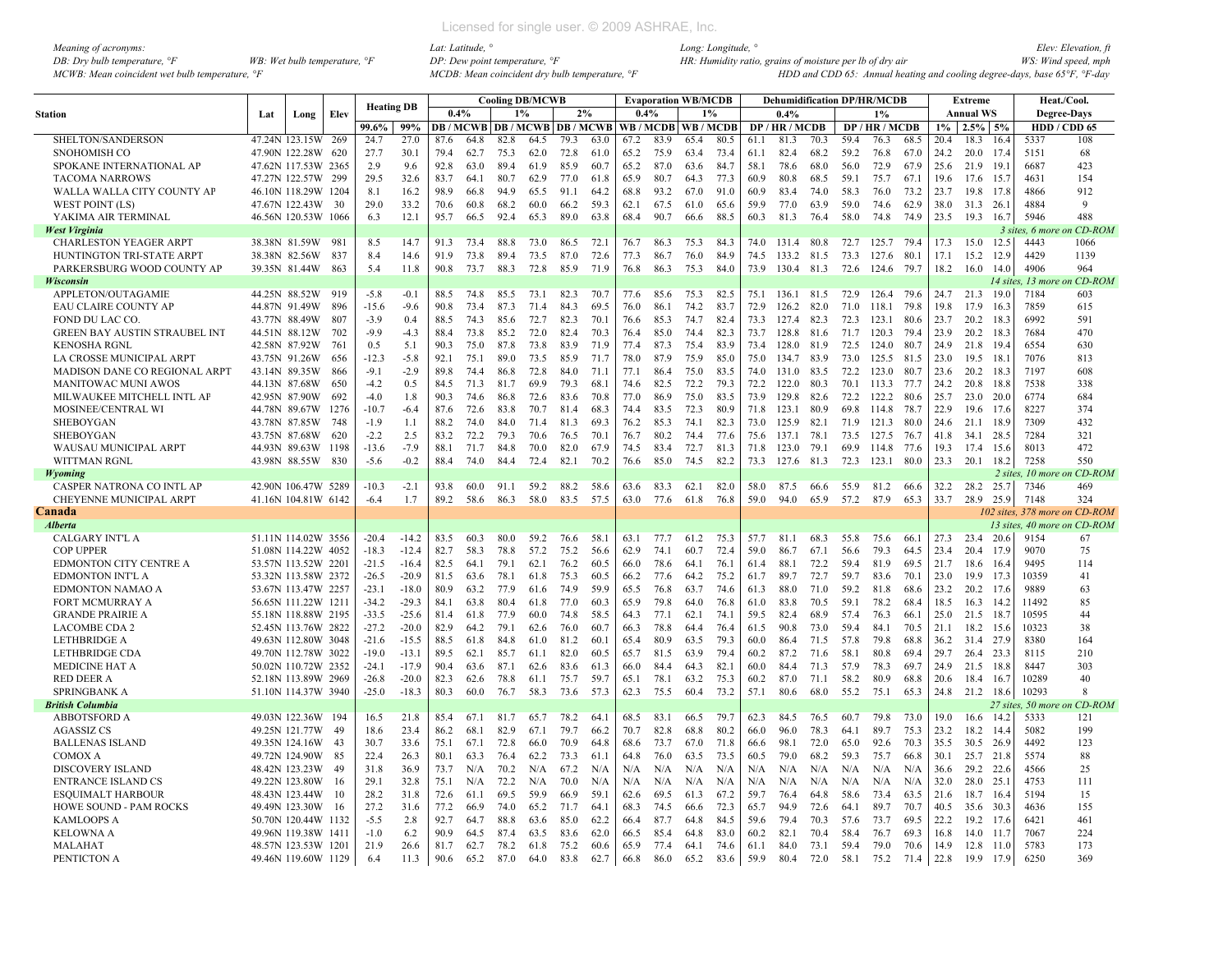| Meaning of acronyms:                                         |                                         |
|--------------------------------------------------------------|-----------------------------------------|
| DB: Dry bulb temperature, $\mathcal{F}$                      | WB: Wet bulb temperature, $\mathcal{F}$ |
| $MCWB$ : Mean coincident wet bulb temperature. $\mathcal{F}$ |                                         |

|                                  |               |                     |          | <b>Heating DB</b> |         |      |      |      | <b>Cooling DB/MCWB</b> |      |      |                                                   |      | <b>Evaporation WB/MCDB</b> |       |      | <b>Dehumidification DP/HR/MCDB</b> |      |      |                |      |       | <b>Extreme</b>   |      |                    | Heat./Cool.                 |
|----------------------------------|---------------|---------------------|----------|-------------------|---------|------|------|------|------------------------|------|------|---------------------------------------------------|------|----------------------------|-------|------|------------------------------------|------|------|----------------|------|-------|------------------|------|--------------------|-----------------------------|
| Station                          | Lat           | Long                | Elev     |                   |         | 0.4% |      |      | 1%                     | 2%   |      | 0.4%                                              |      |                            | $1\%$ |      | 0.4%                               |      |      | 1%             |      |       | <b>Annual WS</b> |      | <b>Degree-Days</b> |                             |
|                                  |               |                     |          | 99.6%             | 99%     |      |      |      |                        |      |      | DB / MCWB DB / MCWB DB / MCWB WB / MCDB WB / MCDB |      |                            |       |      | DP/HR/MCDB                         |      |      | DP / HR / MCDB |      | $1\%$ | 2.5%             | 5%   |                    | HDD / CDD 65                |
| PITT MEADOWS CS                  |               | 49.21N 122.69W      | -16      | 18.9              | 23.5    | 87.0 | 68.6 | 83.3 | 67.1                   | 79.9 | 65.7 | 69.8                                              | 83.5 | 67.8                       | 80.7  | 64.4 | 90.7                               | 76.2 | 62.8 | 85.5           | 73.4 | 12.4  | 10.4             | 9.0  | 5280               | 141                         |
| POINT ATKINSON                   |               | 49.33N 123.26W 115  |          | 31.2              | 35.0    | 77.0 | N/A  | 74.6 | N/A                    | 72.8 | N/A  | N/A                                               | N/A  | N/A                        | N/A   | N/A  | N/A                                | N/A  | N/A  | N/A            | N/A  | 30.7  | 26.3 22.5        |      | 3840               | 246                         |
| PRINCE GEORGE A                  |               | 53.89N 122.68W 2267 |          | $-23.9$           | $-15.1$ | 81.8 | 61.2 | 78.1 | 59.6                   | 74.6 | 57.9 | 62.8                                              | 78.0 | 60.8                       | 75.0  | 57.0 | 75.5                               | 66.0 | 55.3 | 70.9           | 64.1 | 21.0  | 18.4             | 16.1 | 9255               | 34                          |
| <b>SANDHEADS CS</b>              |               | 49.11N 123.30W      | $\Omega$ | 25.4              | 30.8    | 72.1 | N/A  | 70.3 | N/A                    | 68.6 | N/A  | N/A                                               | N/A  | N/A                        | N/A   | N/A  | N/A                                | N/A  | N/A  | N/A            | N/A  | 30.5  | 26.9 24.0        |      | 4790               | 60                          |
| <b>SUMMERLAND CS</b>             |               | 49.56N 119.64W 1490 |          | 5.9               | 13.4    | 91.3 | 64.3 | 88.0 | 63.3                   | 84.5 | 62.1 | 67.1                                              | 85.3 | 65.2                       | 82.8  | 60.8 | 84.0                               | 72.6 | 58.6 | 77.7           | 71.7 | 18.7  | 14.9 12.1        |      | 6274               | 458                         |
| VANCOUVER HARBOUR CS             |               | 49.30N 123.12W      | 10       | 26.8              | 31.1    | 78.3 | N/A  | 75.8 | N/A                    | 73.4 | N/A  | N/A                                               | N/A  | N/A                        | N/A   | N/A  | N/A                                | N/A  | N/A  | N/A            | N/A  | N/A   | $N/A$ $N/A$      |      | 4719               | 124                         |
| VANCOUVER INT'L A                |               | 49.20N 123.18W 13   |          | 19.4              | 24.9    | 77.0 | 64.8 | 74.3 | 63.8                   | 72.0 | 62.7 | 66.2                                              | 74.8 | 64.7                       | 72.8  | 62.3 | 83.9                               | 71.2 | 61.0 | 80.2           | 69.3 | 23.1  | 19.7 17.0        |      | 5278               | 73                          |
| <b>VERNON CS</b>                 |               | 50.22N 119.19W 1581 |          | 5.4               | 11.4    | 91.6 | 65.0 | 87.7 | 64.0                   | 83.7 | 62.6 | 66.9                                              | 86.3 | 65.4                       | 83.6  | 61.3 | 85.9                               | 69.2 | 59.7 | 81.0           | 68.2 | 15.4  | 12.1             | 10.5 | 6699               | 369                         |
| VICTORIA GONZALES CS             |               | 48.41N 123.33W 230  |          | 27.5              | 31.7    | 76.4 | 62.7 | 72.2 | 61.3                   | 69.1 | 59.9 | 63.9                                              | 73.1 | 62.4                       | 70.1  | 60.4 | 79.0                               | 66.0 | 59.2 | 75.7           | 65.0 | 27.4  | 23.4 20.6        |      | 5045               | 40                          |
| VICTORIA HARTLAND CS             |               | 48.53N 123.46W 505  |          | 27.0              | 30.6    | 83.4 | 66.6 | 80.1 | 65.1                   | 77.1 | 63.9 | 68.4                                              | 79.8 | 66.8                       | 77.5  | 64.2 | 91.6                               | 73.1 | 62.7 | 86.8           | 71.0 | 21.8  | 19.0 16.6        |      | 4815               | 185                         |
| VICTORIA INT'L A                 |               | 48.65N 123.43W 62   |          | 23.6              | 27.4    | 79.9 | 63.5 | 76.2 | 62.3                   | 73.1 | 61.0 | 64.4                                              | 77.5 | 62.9                       | 74.6  | 58.7 | 73.9                               | 68.4 | 57.6 | 70.9           | 67.1 | 19.0  | 16.1 13.8        |      | 5439               | 40                          |
| VICTORIA MARINE                  |               | 48.37N 123.75W 105  |          | 22.0              | 27.4    | 69.9 | 59.2 | 66.7 | 57.9                   | 64.1 | 56.7 | 60.5                                              | 68.0 | 58.8                       | 64.7  | 57.6 | 71.2                               | 62.0 | 55.9 | 66.8           | 60.5 | 30.2  | 26.2 21.9        |      | 6110               | -1                          |
| VICTORIA UNIVERSITY CS           |               | 48.46N 123.30W      | 197      | 28.2              | 32.2    | 80.5 | 65.2 | 77.4 | 64.1                   | 74.3 | 63.1 | 67.2                                              | 77.4 | 65.7                       | 74.7  | 63.6 | 88.7                               | 70.5 | 62.1 | 84.1           | 68.7 | 13.2  | 11.4             | 9.8  | 4796               | 70                          |
| WEST VANCOUVER AUT               |               | 49.35N 123.19W 551  |          | 21.6              | 26.7    | 80.6 | 66.2 | 77.6 | 65.3                   | 74.8 | 64.1 | 68.0                                              | 78.1 | 66.4                       | 75.6  | 63.9 | 90.9                               | 73.8 | 62.5 | 86.4           | 71.9 | 11.4  | 9.7              | 8.2  | 5320               | 127                         |
| WHITE ROCK CAMPBELL SCIENTIFI    |               | 49.02N 122.78W 43   |          | 22.4              | 27.1    | 76.7 | 65.7 | 74.0 | 64.5                   | 71.7 | 63.5 | 67.5                                              | 74.2 | 65.8                       | 72.0  | 64.8 | 91.8                               | 71.3 | 63.2 | 86.9           | 69.3 | 14.3  | 12.0             | 9.7  | 4987               | 51                          |
| <b>Manitoba</b>                  |               |                     |          |                   |         |      |      |      |                        |      |      |                                                   |      |                            |       |      |                                    |      |      |                |      |       |                  |      |                    | 1 site, 32 more on CD-ROM   |
| WINNIPEG RICHARDSON INT'L A      |               | 49.92N 97.23W       | -784     | $-25.9$           | $-21.8$ | 87.4 | 69.7 | 84.1 | 68.6                   | 81.0 | 66.9 | 73.0                                              | 83.0 | 70.8                       | 80.7  | 69.8 | 112.8                              | 79.2 | 67.3 | 103.4          | 76.3 | 27.9  | 24.6 21.8        |      | 10350              | 303                         |
| New Brunswick                    |               |                     |          |                   |         |      |      |      |                        |      |      |                                                   |      |                            |       |      |                                    |      |      |                |      |       |                  |      |                    | 3 sites, 9 more on CD-ROM   |
| <b>FREDERICTON A</b>             | 45.87N 66.53W |                     | -69      | $-10.5$           | $-5.8$  | 85.5 | 69.7 | 82.2 | 67.7                   | 79.2 | 66.1 | 72.0                                              | 82.0 | 70.1                       | 79.0  | 68.6 | 105.2 77.1                         |      | 66.9 | 99.1           | 74.8 | 22.0  | 19.2             | 17.4 | 8445               | 238                         |
| <b>MONCTON A</b>                 |               | 46.10N 64.69W       | 233      | $-8.7$            | $-4.5$  | 83.2 | 69.0 | 80.1 | 67.1                   | 77.3 | 65.5 | 71.4                                              | 79.6 | 69.6                       | 76.8  | 68.7 | 106.4                              | 75.5 | 67.1 | 100.4          | 73.6 | 27.8  | 24.0             | 21.1 | 8626               | 171                         |
| SAINT JOHN A                     |               | 45.32N 65.89W       | - 358    | $-8.3$            | $-3.8$  | 78.9 | 65.3 | 75.9 | 63.9                   | 73.0 | 62.2 | 68.0                                              | 75.2 | 66.2                       | 72.6  | 65.4 | 95.2                               | 70.8 | 63.8 | 89.7           | 68.6 | 26.6  | 23.0 20.4        |      | 8588               | 53                          |
| <b>Newfoundland and Labrador</b> |               |                     |          |                   |         |      |      |      |                        |      |      |                                                   |      |                            |       |      |                                    |      |      |                |      |       |                  |      |                    | 1 site, 29 more on CD-ROM   |
| <b>ST JOHN'S A</b>               |               | 47.62N 52.74W       | 463      | 3.7               | 7.6     | 76.3 | 65.9 | 73.4 | 64.4                   | 70.8 | 63.1 | 68.5                                              | 73.8 | 66.6                       | 71.1  | 66.5 | 99.3                               | 71.5 | 64.8 | 93.3           | 69.5 | 36.1  | 30.7 27.6        |      | 8832               | 51                          |
| <b>Northwest Territories</b>     |               |                     |          |                   |         |      |      |      |                        |      |      |                                                   |      |                            |       |      |                                    |      |      |                |      |       |                  |      |                    | 1 site, 26 more on CD-ROM   |
| YELLOWKNIFE A                    |               | 62.46N 114.44W 676  |          | $-41.7$           | $-37.9$ | 77.4 | 60.6 | 74.3 | 59.1                   | 71.3 | 58.0 | 62.7                                              | 73.1 | 60.9                       | 71.3  | 58.4 | 74.8                               | 66.6 | 56.4 | 69.5           | 65.1 |       | 21.3 18.9 17.1   |      | 14951              | 59                          |
| Nova Scotia                      |               |                     |          |                   |         |      |      |      |                        |      |      |                                                   |      |                            |       |      |                                    |      |      |                |      |       |                  |      |                    | 4 sites, 13 more on CD-ROM  |
| HALIFAX STANFIELD INT'L A        |               | 44.88N 63.52W       | 476      | $-1.4$            | 2.4     | 81.7 | 68.0 | 78.6 | 66.3                   | 75.8 | 64.8 | 70.7                                              | 77.6 | 69.0                       | 75.2  | 68.5 | 106.6                              | 73.6 | 66.8 | 100.4          | 71.6 | 26.9  | 23.0             | 20.4 | 7840               | 177                         |
| <b>SHEARWATER A</b>              |               | 44.63N 63.50W       | 167      | 1.4               | 5.2     | 78.7 | 67.0 | 75.7 | 65.2                   | 73.0 | 64.1 | 69.7                                              | 74.4 | 68.0                       | 72.5  | 68.2 | 104.2                              | 71.6 | 66.4 | 97.8           | 69.8 | 26.7  | 23.1             | 20.5 | 7626               | 116                         |
| <b>SHEARWATER JETTY</b>          |               | 44.63N 63.52W       | 20       | 7.0               | 11.3    | 78.5 | N/A  | 75.6 | N/A                    | 73.3 | N/A  | N/A                                               | N/A  | N/A                        | N/A   | N/A  | N/A                                | N/A  | N/A  | N/A            | N/A  | 27.2  | 23.8 20.9        |      | 6990               | 130                         |
| <b>SYDNEY A</b>                  |               | 46.17N 60.05W       | 203      | $-0.4$            | 3.8     | 81.1 | 68.1 | 78.2 | 66.8                   | 75.0 | 65.0 | 70.6                                              | 78.0 | 68.6                       | 75.2  | 67.9 | 103.5                              | 74.4 | 66.2 | 97.2           | 72.0 |       | 28.1 24.6 21.8   |      | 8329               | 135                         |
| Nunavut                          |               |                     |          |                   |         |      |      |      |                        |      |      |                                                   |      |                            |       |      |                                    |      |      |                |      |       |                  |      |                    | 1 site, 34 more on CD-ROM   |
| <b>IOALUIT A</b>                 |               | 63.75N 68.55W       | 112      | $-40.2$           | $-37.1$ | 61.7 | 51.7 | 57.1 | 49.2                   | 53.6 | 47.5 | 52.6                                              | 60.1 | 50.0                       | 56.1  | 47.9 | 49.6                               | 54.7 | 45.9 | 45.9           | 52.2 |       | 34.0 28.5 24.9   |      | 18136              | $\overline{0}$              |
| Ontario                          |               |                     |          |                   |         |      |      |      |                        |      |      |                                                   |      |                            |       |      |                                    |      |      |                |      |       |                  |      |                    | 20 sites. 34 more on CD-ROM |
| <b>BEAUSOLEIL</b>                |               | 44.85N 79.87W       | -600     | $-11.0$           | $-4.8$  | 85.9 | 74.1 | 82.6 | 71.9                   | 79.7 | 70.3 | 76.0                                              | 82.6 | 74.0                       | 80.0  | 74.1 | 130.1                              | 79.6 | 72.0 | 120.9          | 77.2 | 14.0  | 12.1             | 10.7 | 7851               | 379                         |
| <b>BELLE RIVER</b>               |               | 42.30N 82.70W       | 604      | 5.7               | 10.1    | 88.9 | 75.6 | 86.0 | 74.6                   | 83.3 | 73.0 | 78.6                                              | 85.3 | 76.8                       | 83.1  | 76.7 | 142.5                              | 83.0 | 74.9 | 133.8          | 80.6 | 29.0  | 25.3             | 22.2 | 5983               | 810                         |
| <b>BURLINGTON PIERS (AUT)</b>    |               | 43.30N 79.80W       | 253      | 4.5               | 8.8     | 86.5 | 70.3 | 83.6 | 69.1                   | 80.7 | 68.0 | 73.9                                              | 80.7 | 72.1                       | 79.4  | 71.9 | 119.0                              | 77.8 | 69.8 | 110.8          | 75.6 | 23.3  | 20.2 17.6        |      | 6403               | 558                         |
| ERIEAU (AUT)                     |               | 42.25N 81.90W       | 584      | 5.7               | 9.8     | 80.4 | 73.5 | 78.7 | 72.5                   | 77.1 | 71.7 | 76.5                                              | 78.0 | 75.1                       | 76.9  | 76.0 | 138.9                              | 77.6 | 74.5 | 131.8          | 76.3 | 29.2  | 25.5 22.5        |      | 6437               | 519                         |
| <b>LAGOON CITY</b>               |               | 44.55N 79.22W       | 725      | $-11.1$           | $-5.2$  | 81.6 | 73.2 | 79.2 | 71.6                   | 77.1 | 70.2 | 75.3                                              | 79.5 | 73.4                       | 77.5  | 73.9 | 129.7                              | 78.1 | 72.0 | 121.5          | 76.5 | 28.5  | 25.0 22.0        |      | 7969               | 339                         |
| LONDON INT'L AIRPORT             |               | 43.03N 81.15W       | 912      | $-0.9$            | 3.4     | 86.2 | 72.2 | 83.3 | 70.6                   | 80.8 | 69.2 | 74.4                                              | 82.7 | 72.8                       | 80.4  | 71.8 | 121.8 79.0                         |      | 70.2 | 115.0          | 77.1 | 24.1  | 21.2 18.9        |      | 7172               | 420                         |
| NORTH BAY A                      |               | 46.36N 79.42W       | 1214     | $-18.1$           | $-12.9$ | 82.0 | 68.0 | 79.1 | 66.4                   | 76.4 | 64.9 | 71.1                                              | 78.5 | 69.1                       | 75.2  | 68.7 | 110.2 74.6                         |      | 66.9 | 103.6          | 72.8 | 21.3  | 18.8 16.8        |      | 9437               | 213                         |
| OTTAWA MACDONALD-CARTIER INT     | 45.32N 75.67W |                     | 374      | $-12.0$           | $-7.2$  | 87.1 | 70.9 | 84.1 | 69.1                   | 81.2 | 67.7 | 73.5                                              | 82.7 | 71.7                       | 80.1  | 70.7 | 114.7                              | 78.2 | 68.9 | 107.5          | 76.5 | 22.4  | 19.7 17.5        |      | 8213               | 425                         |
| PETERBOROUGH A                   |               | 44.23N 78.37W       | 627      | $-11.0$           | $-4.7$  | 85.2 | 71.1 | 82.5 | 69.4                   | 80.0 | 68.2 | 73.9                                              | 81.8 | 72.0                       | 79.1  | 71.4 | 118.7                              | 77.9 | 69.7 | 111.7          | 75.6 | 19.8  | 17.3             | 15.1 | 7927               | 247                         |
| PORT WELLER (AUT)                |               | 43.25N 79.22W       | 259      | 7.7               | 11.6    | 84.7 | 74.5 | 81.9 | 73.1                   | 79.4 | 71.9 | 76.7                                              | 81.7 | 75.1                       | 79.5  | 75.2 | 133.6                              | 79.7 | 73.8 | 127.2          | 78.0 | 32.3  | 28.6 25.2        |      | 6351               | 576                         |
| <b>SAULT STE MARIE A</b>         |               | 46.48N 84.51W       | 630      | $-13.2$           | $-7.5$  | 83.1 | 70.1 | 79.8 | 67.9                   | 76.9 | 66.3 | 72.2                                              | 79.9 | 70.0                       | 76.9  | 69.5 | 111.1 76.7                         |      | 67.5 | 103.6          | 74.1 | 24.6  | 21.1 18.5        |      | 8989               | 163                         |
| <b>SUDBURY A</b>                 |               | 46.62N 80.80W       | 1142     | $-18.7$           | $-13.3$ | 84.5 | 68.2 | 81.1 | 66.2                   | 78.2 | 64.5 | 70.8                                              | 80.5 | 68.9                       | 77.3  | 67.7 | 106.1                              | 74.3 | 65.9 | 99.7           | 73.0 | 23.2  | 20.6 18.4        |      | 9535               | 234                         |
| THUNDER BAY A                    |               | 48.37N 89.33W       | 653      | $-21.9$           | $-16.6$ | 84.3 | 68.9 | 80.6 | 66.5                   | 77.3 | 64.7 | 71.2                                              | 80.6 | 68.7                       | 77.2  | 67.9 | 104.9                              | 76.9 | 65.7 | 97.1           | 73.4 | 22.2  | 19.2 16.9        |      | 10139              | 125                         |
| TIMMINS VICTOR POWER A           |               | 48.57N 81.38W       | -968     | $-28.6$           | $-23.1$ | 84.9 | 67.6 | 81.4 | 65.1                   | 78.1 | 63.8 | 70.4                                              | 80.8 | 68.2                       | 77.2  | 66.8 | 102.3 74.8                         |      | 64.8 | 95.3           | 73.0 | 18.8  | 17.6 15.4        |      | 10978              | 151                         |
| TORONTO BUTTONVILLE A            | 43.86N 79.37W |                     | 650      | $-4.2$            | 1.0     | 89.1 | 72.5 | 85.6 | 70.5                   | 82.5 | 69.1 | 74.7                                              | 85.1 | 72.6                       | 82.3  | 71.4 | 118.6                              | 80.5 | 69.4 | 110.8          | 78.0 | 21.6  | 18.9             | 17.3 | 7394               | 451                         |
| <b>TORONTO ISLAND A</b>          |               | 43.63N 79.40W       | 253      | 3.0               | 8.1     | 83.3 | 71.2 | 80.2 | 70.5                   | 77.5 | 69.5 | 74.4                                              | 79.3 | 72.8                       | 77.5  | 72.8 | 122.8                              | 77.2 | 71.2 | 116.0          | 75.6 | 29.7  | 26.5 23.4        |      | 6698               | 427                         |
| TORONTO LESTER B. PEARSON INT    |               | 43.68N 79.63W       | 568      | $-1.8$            | 3.0     | 88.1 | 72.0 | 85.0 | 70.2                   | 82.0 | 68.7 | 74.4                                              | 84.2 | 72.6                       | 81.7  |      | 71.4 118.4 79.7                    |      | 69.6 | 111.1          | 77.7 | 26.5  | 23.1 20.4        |      | 7120               | 496                         |
| <b>TRENTON A</b>                 |               | 44.12N 77.53W       | 282      | $-7.3$            | $-1.9$  | 84.5 | 71.7 | 81.9 | 70.4                   | 79.4 | 69.0 | 74.4                                              | 81.5 | 72.7                       | 79.2  | 72.0 | 119.5 78.7                         |      | 70.4 | 113.1          | 77.0 | 24.1  | 20.9 18.4        |      | 7526               | 367                         |
| WELCOME ISLAND (AUT)             | 48.37N 89.12W |                     | 692      | $-14.8$           | $-10.6$ | 76.2 | 66.0 | 73.3 | 64.7                   | 70.7 | 63.8 | 69.1                                              | 72.8 | 67.1                       | 70.9  | 67.6 | 104.1                              | 70.9 | 65.5 | 96.8           | 69.2 | 34.7  | 29.7 26.3        |      | 9680               | 78                          |
| <b>WINDSOR A</b>                 |               | 42.28N 82.96W       | 623      | 2.4               | 7.4     | 89.4 | 73.1 | 86.6 | 71.9                   | 83.9 | 70.5 | 75.9                                              | 85.5 | 74.1                       | 82.8  | 72.9 | 124.9 81.6                         |      |      | 71.3 118.1     | 79.2 |       | 25.4 22.3 19.9   |      | 6267               | 753                         |
| Prince Edward Island             |               |                     |          |                   |         |      |      |      |                        |      |      |                                                   |      |                            |       |      |                                    |      |      |                |      |       |                  |      |                    | 1 site, 3 more on CD-ROM    |
| <b>CHARLOTTETOWN A</b>           | 46.29N 63.13W |                     | 161      | $-4.9$            | $-0.6$  | 80.1 | 68.9 | 77.4 | 67.1                   | 74.9 | 65.6 | 70.9                                              | 77.5 | 69.1                       | 75.0  |      | 68.4 104.9 74.7                    |      | 66.8 | 99.1           | 73.0 |       | 25.7 22.3 19.8   |      | 8465               | 170                         |
|                                  |               |                     |          |                   |         |      |      |      |                        |      |      |                                                   |      |                            |       |      |                                    |      |      |                |      |       |                  |      |                    |                             |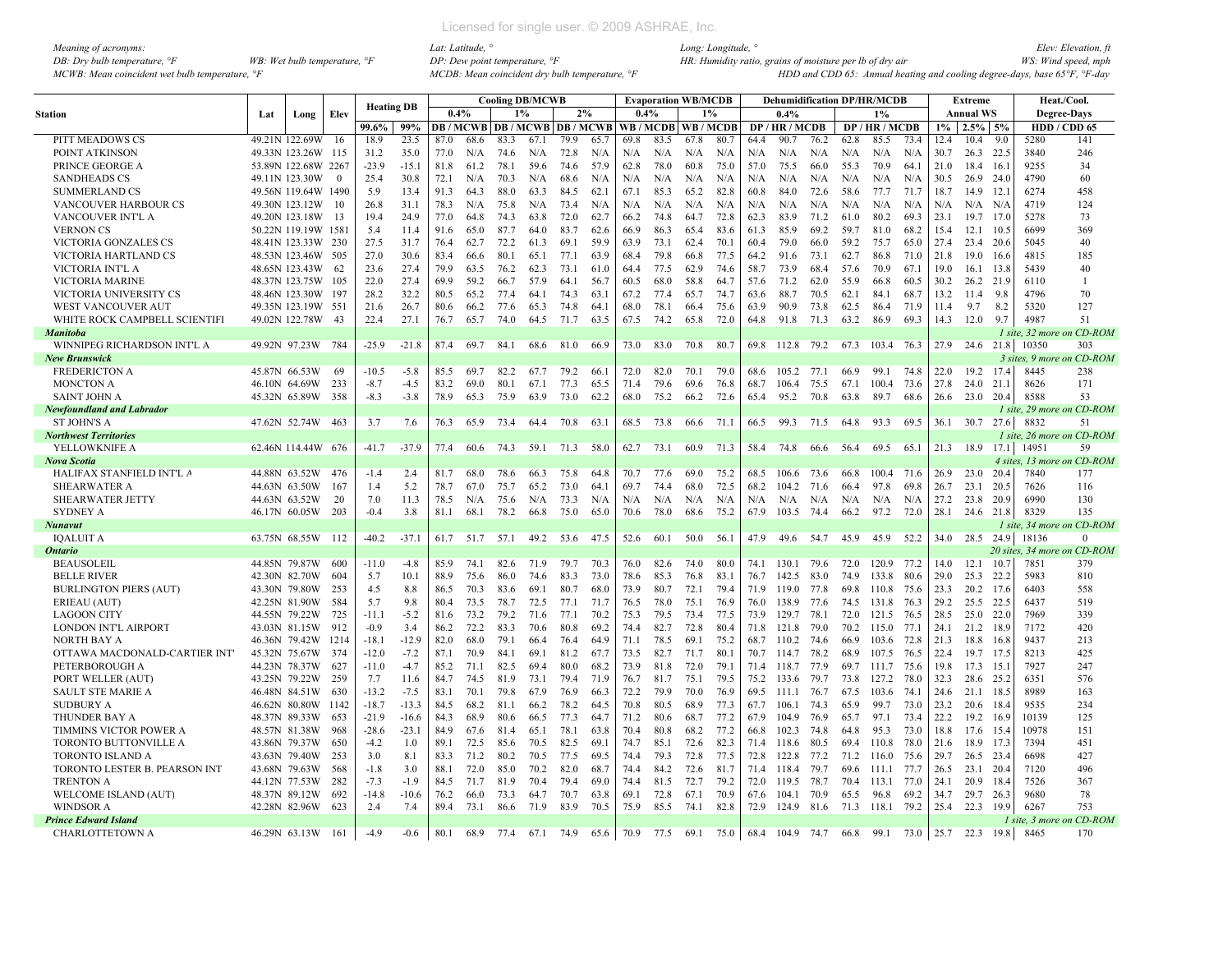| Meaning of acronyms:                           |                                         |
|------------------------------------------------|-----------------------------------------|
| DB: Dry bulb temperature, $\mathcal{F}$        | WB: Wet bulb temperature, $\mathcal{F}$ |
| MCWB: Mean coincident wet bulb temperature, °F |                                         |

|                               |               |                     |      | <b>Heating DB</b> |         |       |      |       | <b>Cooling DB/MCWB</b> |                                          |      |      |           | <b>Evaporation WB/MCDB</b> |       |      | <b>Dehumidification DP/HR/MCDB</b> |      |      |                |      |                | Extreme          |          |                    | Heat./Cool.                 |
|-------------------------------|---------------|---------------------|------|-------------------|---------|-------|------|-------|------------------------|------------------------------------------|------|------|-----------|----------------------------|-------|------|------------------------------------|------|------|----------------|------|----------------|------------------|----------|--------------------|-----------------------------|
| Station                       | Lat           | Long                | Elev |                   |         | 0.4%  |      | $1\%$ |                        | 2%                                       |      | 0.4% |           |                            | $1\%$ |      | 0.4%                               |      |      | 1%             |      |                | <b>Annual WS</b> |          |                    | <b>Degree-Days</b>          |
|                               |               |                     |      | 99.6%             | 99%     |       |      |       |                        | <b>DB</b> / MCWB   DB / MCWB   DB / MCWB |      |      |           | WB / MCDB   WB / MCDB      |       |      | DP / HR / MCDB                     |      |      | DP / HR / MCDB |      |                | $1\%$ 2.5% 5%    |          |                    | HDD / CDD 65                |
| <b>Ouébec</b>                 |               |                     |      |                   |         |       |      |       |                        |                                          |      |      |           |                            |       |      |                                    |      |      |                |      |                |                  |          |                    | 23 sites, 59 more on CD-ROM |
| <b>BAGOTVILLE A</b>           |               | 48.33N 71.00W 522   |      | $-22.2$           | $-17.8$ | 84.6  | 66.9 | 81.0  | 65.3                   | 77.7                                     | 63.9 | 70.1 | 79.6      | 68.1                       | 76.8  | 66.9 | 100.8 73.9                         |      | 65.0 | 94.2           | 72.4 |                | 26.5 23.2 20.7   |          | 10365              | 171                         |
| <b>JONQUIERE</b>              | 48.42N 71.15W |                     | 420  | $-20.6$           | $-16.3$ | 84.2  | 67.7 | 80.9  | 66.0                   | 77.6                                     | 64.9 | 71.4 | 80.1      | 69.5                       | 76.9  | 68.6 | 106.6                              | 75.6 | 66.7 | 99.9           | 73.3 | 23.8           | 21.2             | 19.1     | 9974               | 175                         |
| <b>LA BAIE</b>                |               | 48.30N 70.92W       | 499  | $-22.8$           | $-18.4$ | 84.4  | 67.0 | 80.9  | 66.0                   | 77.6                                     | 64.8 | 71.3 | 79.8      | 69.2                       | 76.5  | 68.5 | 106.5                              | 75.3 | 66.6 | 99.7           | 73.1 | 23.1           | 20.5             | 18.1     | 10303              | 129                         |
| <b>LAC SAINT-PIERRE</b>       |               | 46.18N 72.92W       | 52   | $-13.9$           | $-8.4$  | 81.7  | 69.4 | 79.0  | 67.5                   | 76.7                                     | 66.8 | 72.0 | 78.0      | 70.5                       | 76.4  | 69.7 | 109.6                              | 76.2 | 68.3 | 104.1          | 74.8 | 29.6           | 26.3 23.4        |          | 8608               | 307                         |
| <b>L'ACADIE</b>               |               | 45.29N 73.35W       | 144  | $-11.3$           | $-7.1$  | 86.2  | 71.1 | 83.6  | 69.9                   | 80.9                                     | 68.5 | 74.7 | 82.1      | 72.7                       | 79.3  | 72.2 | 119.9                              | 79.1 | 70.5 | 112.9          | 76.8 | 23.2           | 20.1 17.4        |          | 7933               | 415                         |
| <b>L'ASSOMPTION</b>           | 45.81N 73.43W |                     | 69   | $-14.7$           | $-9.2$  | 86.7  | 71.3 | 83.7  | 69.4                   | 81.0                                     | 68.0 | 74.1 | 82.4      | 72.0                       | 79.5  | 71.3 | 115.8                              | 78.2 | 69.6 | 109.1          | 76.4 | 19.1           | $16.7$ 14.7      |          | 8291               | 366                         |
| LENNOXVILLE                   |               | 45.37N 71.82W       | 594  | $-14.8$           | $-8.7$  | 85.0  | 70.9 | 82.3  | 69.3                   | 79.9                                     | 67.9 | 73.8 | 81.1      | 72.0                       | 79.0  | 71.6 | 119.3                              | 77.6 | 69.6 | 111.4          | 76.0 | 20.2           | 17.8             | 15.8     | 8277               | 269                         |
| <b>MCTAVISH</b>               |               | 45.50N 73.58W       | 240  | $-8.2$            | $-3.2$  | 86.3  | 71.3 | 83.5  | 69.6                   | 81.1                                     | 68.1 | 74.0 | 82.8      | 72.0                       | 79.6  | 71.0 | 115.3 78.8                         |      | 69.4 | 109.1          | 77.2 | 11.4           | 9.9              | 9.0      | 7485               | 537                         |
| <b>MONT-JOLI A</b>            |               | 48.60N 68.22W       | 171  | $-11.0$           | $-7.1$  | 80.1  | 67.6 | 76.9  | 65.6                   | 74.2                                     | 64.  | 69.3 | 77.4      | 67.3                       | 74.8  | 66.1 | 96.9                               | 75.0 | 64.1 | 90.1           | 72.3 | 28.2           | 24.7 22.0        |          | 9763               | 120                         |
| MONT-ORFORD                   |               | 45.31N 72.24W       | 2776 | $-19.2$           | $-12.9$ | 77.2  | 65.3 | 74.3  | 63.9                   | 71.6                                     | 62.8 | 69.0 | 73.6      | 66.7                       | 70.7  | 67.4 | 111.8                              | 71.2 | 65.4 | 104.2          | 69.0 | 35.1           | 30.3 27.2        |          | 10139              | 96                          |
| MONTREAL/MIRABEL INT'L A      |               | 45.67N 74.03W       | 269  | $-15.6$           | $-10.4$ | 85.0  | 71.3 | 82.1  | 69.3                   | 79.4                                     | 67.8 | 73.2 | 81.9      | 71.3                       | 79.3  | 70.3 | 112.6                              | 78.5 | 68.4 | 105.5          | 76.0 | 19.8           | 17.0             | 14.8     | 8729               | 292                         |
| MONTREAL/PIERRE ELLIOTT TRUDE |               | 45.47N 73.75W       | 118  | $-10.6$           | $-6.0$  | 86.0  | 71.7 | 83.3  | 69.9                   | 80.8                                     | 68.4 | 73.8 | 82.6      | 72.0                       | 79.9  | 70.9 | 114.4                              | 78.8 | 69.3 | 108.2          | 77.3 | 24.8           | $21.7$ 19.1      |          | 7971               | 456                         |
| MONTREAL/ST-HUBERT A          |               | 45.52N 73.42W       | 89   | $-11.7$           | $-7.3$  | 86.2  | 71.2 | 83.4  | 69.7                   | 80.8                                     | 68.4 | 74.0 | 82.5      | 72.1                       | 79.8  | 71.3 | 115.7                              | 78.4 | 69.5 | 108.8          | 76.7 | 25.4           | 22.4 19.9        |          | 8215               | 391                         |
| MONTREAL-EST                  |               | 45.63N 73.55W       | 164  | $-10.0$           | $-5.0$  | 86.9  | 69.8 | 84.1  | 68.1                   | 81.6                                     | 66.9 | 72.9 | 81.9      | 71.1                       | 79.1  | 70.1 | 111.4                              | 76.6 | 68.4 | 104.9          | 75.7 | 19.3           | 17.0 15.2        |          | 7774               | 509                         |
| <b>NICOLET</b>                | 46.23N 72.66W |                     | 26   | $-14.1$           | $-9.1$  | 83.8  | 72.7 | 81.0  | 70.5                   | 78.5                                     | 69.1 | 74.6 | 81.0      | 72.5                       | 78.5  | 72.5 | 120.3                              | 78.7 | 70.5 | 112.5          | 76.3 | 21.5           | 18.4             | 16.0     | 8468               | 294                         |
| POINTE-AU-PERE (INRS)         |               | 48.51N 68.47W       | 16   | $-7.8$            | $-3.3$  | 73.6  | 65.6 | 70.7  | 63.5                   | 68.4                                     | 61.9 | 67.3 | 72.1      | 64.9                       | 69.3  | 65.2 | 93.2                               | 71.0 | 62.8 | 85.6           | 68.3 | 29.4           | 25.9 23.0        |          | 9590               | 20                          |
|                               |               | 46.80N 71.38W       | 243  | $-15.2$           | $-10.5$ | 84.0  | 70.3 | 81.1  | 68.3                   | 78.3                                     | 66.5 | 72.9 | 80.5      | 70.7                       | 77.9  | 70.3 | 112.5 77.5                         |      | 68.1 | 104.3          | 75.2 | 24.9           | 21.8 19.4        |          | 9169               | 238                         |
| QUEBEC/JEAN LESAGE INTL A     |               |                     |      |                   |         |       |      |       |                        |                                          |      |      |           |                            |       |      |                                    |      |      |                |      |                |                  |          |                    |                             |
| <b>SHERBROOKE A</b>           |               | 45.43N 71.68W       | 791  | $-19.0$           | $-13.2$ | 83.5  | 69.6 | 80.8  | 68.1                   | 78.2                                     | 66.5 | 72.2 | 80.4      | 70.1                       | 77.7  | 69.3 | 111.0                              | 76.7 | 67.4 | 103.8          | 74.5 | 20.3           | 17.8 15.6        |          | 9105               | 167                         |
| <b>ST-ANICET 1</b>            |               | 45.12N 74.29W       | -161 | $-12.7$           | $-7.6$  | 86.2  | 72.5 | 83.6  | 70.7                   | 81.0                                     | 69.2 | 75.3 | 83.0      | 73.3                       | 80.4  | 72.8 | 122.5                              | 79.9 | 71.0 | 115.0          | 77.7 | 21.0           | 18.5 16.3        |          | 8068               | 338                         |
| STE-ANNE-DE-BELLEVUE 1        |               | 45.43N 73.93W       | 128  | $-11.5$           | $-6.4$  | 86.1  | 71.3 | 83.3  | 69.7                   | 80.7                                     | 68.4 | 74.3 | 82.4      | 72.4                       | 79.5  | 71.7 | 117.8 78.4                         |      | 70.1 | 111.2          | 76.2 | 20.1           | 17.8 15.8        |          | 8002               | 405                         |
| STE-FOY (U. LAVAL)            |               | 46.78N 71.29W       | 299  | $-12.9$           | $-8.0$  | 84.5  | 69.5 | 81.6  | 67.4                   | 78.9                                     | 65.7 | 72.7 | 80.7      | 70.7                       | 77.8  | 70.0 | 111.6                              | 76.4 | 68.3 | 105.2          | 74.5 | 21.1           | 18.2 15.5        |          | 8732               | 261                         |
| <b>TROIS-RIVIERES</b>         |               | 46.35N 72.52W       | 20   | $-11.4$           | $-6.7$  | 81.4  | 70.5 | 79.3  | 69.7                   | 77.2                                     | 68.5 | 73.5 | 78.3      | 71.8                       | 76.8  | 71.8 | 117.5                              | 76.8 | 70.1 | 110.7          | 75.1 | 23.9           | 20.9             | 18.6     | 8239               | 338                         |
| <b>VARENNES</b>               |               | 45.72N 73.38W       | 59   | $-10.9$           | $-6.4$  | 86.6  | 71.1 | 83.6  | 69.4                   | 81.0                                     | 68.0 | 74.2 | 82.3      | 72.3                       | 79.7  | 71.5 | 116.6                              | 78.2 | 69.8 | 109.9          | 76.7 | 24.5           | 21.2 18.8        |          | 8088               | 371                         |
| <b>Saskatchewan</b>           |               |                     |      |                   |         |       |      |       |                        |                                          |      |      |           |                            |       |      |                                    |      |      |                |      |                |                  | 6 sites. | 38 more            | <b>CD-ROM</b>               |
| MOOSE JAW A                   |               | 50.33N 105.55W 1893 |      | $-27.9$           | $-22.6$ | 90.3  | 64.7 | 86.6  | 63.6                   | 82.8                                     | 62.3 | 68.1 | 83.1      | 66.0                       | 81.0  | 63.5 | 94.0                               | 73.3 | 61.2 | 86.5           | 70.7 | 29.5           | 25.7 22.9        |          | 9617               | 285                         |
| MOOSE JAW CS                  |               | 50.33N 105.56W 1893 |      | $-21.5$           | $-16.1$ | 90.0  | 66.1 | 86.3  | 65.5                   | 82.4                                     | 63.8 | 71.9 | 81.2      | 69.3                       | 79.2  | 69.2 | 115.1                              | 76.5 | 66.3 | 103.9          | 73.0 | 27.0           | 24.2 21.5        |          | 9439               | 228                         |
| PRINCE ALBERT A               |               | 53.22N 105.67W 1404 |      | $-33.8$           | $-28.3$ | 84.7  | 65.4 | 81.1  | 63.9                   | 78.0                                     | 61.9 | 67.9 | 80.3      | 65.9                       | 77.8  | 63.5 | 92.4                               | 73.4 | 61.3 | 85.4           | 71.1 | 21.2           | 18.8             | 17.0     | 11192              | 123                         |
| <b>REGINA A</b>               |               | 50.43N 104.67W 1893 |      | $-29.2$           | $-23.6$ | 88.5  | 65.6 | 84.9  | 64.8                   | 81.4                                     | 63.2 | 69.8 | 82.7      | 67.3                       | 79.7  | 65.6 | 101.4 75.8                         |      | 62.8 | 91.9           | 73.2 | 29.9           | 26.3 23.3        |          | 10262              | 227                         |
| SASKATOON DIEFENBAKER INT'L A |               | 52.17N 106.72W 1654 |      | $-31.0$           | $-25.6$ | 87.5  | 65.3 | 83.7  | 64.1                   | 80.2                                     | 62.7 | 68.7 | 82.0      | 66.4                       | 79.1  | 64.4 | 96.2                               | 73.9 | 62.0 | 88.3           | 71.5 | 25.1           | 22.0             | 19.6     | 10550              | 189                         |
| <b>SASKATOON KERNEN FARM</b>  |               | 52.15N 106.55W 1673 |      | $-28.3$           | $-23.0$ | 87.2  | 63.8 | 83.4  | 62.4                   | 80.2                                     | 61.0 | 68.9 | 80.5      | 66.5                       | 76.9  | 65.1 | 98.8                               | 74.6 | 62.6 | 90.3           | 71.6 | 24.0 21.2 19.0 |                  |          | 10626              | 182                         |
| <b>Yukon Territory</b>        |               |                     |      |                   |         |       |      |       |                        |                                          |      |      |           |                            |       |      |                                    |      |      |                |      |                |                  |          | 1 site, 11 more on | $CD$ -ROM                   |
| <b>WHITEHORSE A</b>           |               | 60.71N 135.07W 2316 |      | $-40.0$           | $-31.5$ | 78.1  | 57.4 | 73.8  | 55.7                   | 70.1                                     | 54.1 | 58.5 | 74.2      | 56.7                       | 71.1  | 52.1 | 63.1                               | 61.2 | 50.4 | 59.0           | 60.0 | 23.2 21.0 18.8 |                  |          | 12246              | 10                          |
| Albania                       |               |                     |      |                   |         |       |      |       |                        |                                          |      |      |           |                            |       |      |                                    |      |      |                |      |                |                  |          |                    | 1 site, 0 more on CD-ROM    |
| <b>TIRANA</b>                 |               | 41.33N 19.78E       | 295  | 28.1              | 30.3    | 93.3  | 72.0 | 91.0  | 71.5                   | 88.4                                     | 70.8 | 78.8 | 84.7      | 75.5                       | 82.4  | 77.2 | 143.2                              | 81.2 | 73.6 | 126.5 78.1     |      | 15.1           | 12.1             | 10.3     | 2959               | 1140                        |
| Algeria                       |               |                     |      |                   |         |       |      |       |                        |                                          |      |      |           |                            |       |      |                                    |      |      |                |      |                |                  |          |                    | 3 sites. 29 more on CD-ROM  |
| <b>CONSTANTINE</b>            | 36.28N        | 6.62E               | 2277 | 31.2              | 33.0    | 100.8 | 67.6 | 97.8  | 67.5                   | 94.6                                     | 67.3 | 71.9 | 90.5      | 70.5                       | 88.8  | 66.7 | 106.9 77.3                         |      | 65.1 | 101.0 76.8     |      | 22.9           | 19.5             | 16.7     | 3034               | 1499                        |
| DAR-EL-BEIDA                  | 36.68N        | 3.22E               | 95   | 35.4              | 37.4    | 95.4  | 71.9 | 92.1  | 72.3                   | 89.5                                     | 72.5 | 77.9 | 87.1      | 76.5                       | 85.5  | 75.3 | 133.2                              | 82.5 | 73.7 | 125.9          | 81.4 | 23.9           | 20.8             | 18.1     | 1799               | 1592                        |
| <b>ORAN-SENIA</b>             | 35.63N        | 0.60W               | 299  | 35.8              | 38.4    | 93.0  | 69.5 | 89.7  | 70.1                   | 87.3                                     | 70.1 | 75.8 | 84.5      | 74.7                       | 82.8  | 73.4 | 125.5                              | 80.5 | 72.0 | 119.4 79.7     |      | 27.3           | 22.9             | 20.2     | 1685               | 1531                        |
| Argentina                     |               |                     |      |                   |         |       |      |       |                        |                                          |      |      |           |                            |       |      |                                    |      |      |                |      |                |                  |          | 15 sites, 36 more  | ı CD-ROM                    |
| AEROPARQUE BS. AS.            |               | 34.57S 58.42W       | -20  | 39.5              | 42.3    | 87.8  | 73.7 | 85.6  | 73.4                   | 83.2                                     | 72.3 | 77.3 | 84.0      | 75.9                       | 82.4  | 75.2 | 132.3                              | 82.2 | 73.6 | 125.2          | 80.8 | 24.8           | 21.9             | 19.5     | 1635               | 1318                        |
| <b>CORDOBA AERO</b>           |               | 31.32S 64.22W       | 1555 | 31.8              | 35.2    | 94 2  | 72.2 | 91.3  | 71.5                   | 88.8                                     | 70.8 | 77.0 | 88.0      | 75.3                       | 85.7  | 73.9 | 134.2                              | 82.8 | 72.0 | 125.5          | 80.8 | 26.4           | 23.1             | 20.6     | 1752               | 1327                        |
| <b>CORRIENTES AERO.</b>       |               | 27.45S 58.77W       | 203  | 40.6              | 42.9    | 97.2  | 76.1 | 95.2  | 76.3                   | 93.0                                     | 75.7 | 81.0 | 90.2      | 79.9                       | 88.8  | 78.8 | 150.8                              | 86.8 | 77.3 | 143.3          | 848  | 23.1           | 20.0 17.6        |          | 706                | 2853                        |
| <b>EZEIZA AERO</b>            | 34.82S 58.53W |                     | 66   | 31.7              | 34.3    | 92.6  | 72.5 | 89.7  | 71.7                   | 87.3                                     | 70.8 | 76.3 | 86.1      | 74.8                       | 84.2  | 73.6 | 1253                               | 80.8 | 71.9 | 118.4          | 79.1 | 22.5           | 19.5 17.4        |          | 2180               | 1147                        |
| MAR DEL PLATA AERO            | 37.93S 57.58W |                     | 69   | 30.0              | 32.3    | 87.8  | 70.4 | 84.2  | 69.1                   | 80.9                                     | 68.2 | 73.7 | 81.4      | 72.1                       | 79.2  | 71.6 | 117.1                              | 76.7 | 70.0 | 110.5          | 75.1 | 25.7           | $22.8$ 20.6      |          | 3324               | 433                         |
| <b>MENDOZA AERO</b>           |               | 32.83S 68.78W       | 2310 | 31.1              | 33.7    | 95.7  | 67.8 | 93.2  | 67.5                   | 91.1                                     | 67.2 | 72.8 | 88.3      | 71.4                       | 86.8  | 68.1 | 112.4                              | 81.0 | 66.3 | 105.7          | 80.0 | 19.7           | 16.6 14.0        |          | 2233               | 1591                        |
| PARANA AERO                   | 31.78S 60.48W |                     | 256  | 36.4              | 38.8    | 93.3  | 73.8 | 91.0  | 72.7                   | 88.8                                     | 72.2 | 77.9 | 87.6      | 76.3                       | 85.8  | 75.1 | 133.0                              | 83.9 | 73.5 | 125.7          | 82.0 | 24.6           | $21.6$ 19.1      |          | 1539               | 1625                        |
| POSADAS AERO                  |               | 27.37S 55.97W       | 410  | 40.6              | 43.3    | 96.8  | 75.6 | 94.9  | 75.3                   | 93.1                                     | 75.1 | 79.9 | 90.7      | 78.9                       | 89.7  | 76.9 | 142.3                              | 86.3 | 75.6 | 136.0          | 84.7 | 19.7           | 16.8             | 14.6     | 594                | 3075                        |
| <b>RESISTENCIA AERO</b>       |               | 27.45S 59.05W       | 171  | 35.5              | 39.1    | 98.4  | 75.2 | 95.8  | 75.6                   | 93.5                                     | 75.4 | 80.5 | 90.6      | 79.5                       | 89.3  | 77.8 | 145.6                              | 85.8 | 76.9 | 140.9          | 84.8 | 20.2           | 17.3 15.3        |          | 827                | 2801                        |
| <b>ROSARIO AERO</b>           |               | 32.92S 60.78W       | 82   | 30.8              | 33.7    | 93.5  | 73.7 | 91.1  | 72.9                   | 88.5                                     | 72.1 | 77.9 | 87.2      | 76.3                       | 85.4  | 75.3 | 132.9                              | 83.3 | 73.6 | 125.3          | 81.5 | 26.6           | 23.1 21.1        |          | 1887               | 1394                        |
| <b>SALTA AERO</b>             |               | 24.85S 65.48W       | 4006 | 30.4              | 33.5    | 91.0  | 65.2 | 87.9  | 65.6                   | 85.6                                     | 66.0 | 71.9 | 82.3      | 70.9                       | 80.8  | 69.0 | 124.1                              | 76.3 | 68.0 | 119.7          | 75.3 | 17.8           | 14.8 12.7        |          | 1691               | 986                         |
| <b>SAN JUAN AERO</b>          | 31.40S 68.42W |                     | 1962 | 28.6              | 31.5    | 100.2 | 68.0 | 97.4  | 67.6                   | 95.0                                     | 67.0 | 72.7 | 92.2      | 71.3                       | 90.4  | 66.6 | 105.4                              | 81.8 | 65.0 | 99.5           | 81.1 | 31.2           | 26.5             | - 22.7   | 2107               | 2013                        |
| <b>SANTIAGO DEL ESTERO</b>    |               | 27.77S 64.30W       | 653  | 31.0              | 35.0    | 102.0 | 74.3 | 98.9  | 73.7                   | 96.2                                     | 73.4 | 79.1 | 92.0      | 77.9                       | 90.8  | 75.8 | 138.3                              | 85.3 | 74.6 | 132.7          | 83.7 | 23.4           | 20.4 17.5        |          | 1081               | 2603                        |
| <b>SAUCE VIEJO AERO</b>       | 31.70S 60.82W |                     | 59   | 33.0              | 36.0    | 94.7  | 76.6 | 91.8  | 75.2                   | 89.6                                     | 74.3 | 80.2 | 89.6      | 78.7                       | 87.5  | 77.6 | 144.0                              | 85.7 | 76.0 | 136.3          | 84.2 | 33.9           | 27.8             | 25.8     | 1468               | 1813                        |
| <b>TUCUMAN AERO</b>           |               | 26.85S 65.10W       | 1476 | 37.8              | 40.7    | 96.8  | 74.1 | 93.9  | 73.9                   | 91.5                                     | 73.6 | 79.1 | 89.8      | 77.8                       | 88.4  | 76.2 | 144.6                              | 86.1 | 74.9 | 138.3          | 84.6 | 20.4           | 16.9             | 13.7     | 1059               | 2169                        |
| Armenia                       |               |                     |      |                   |         |       |      |       |                        |                                          |      |      |           |                            |       |      |                                    |      |      |                |      |                |                  |          |                    | 1 site, 2 more on CD-ROM    |
| YEREVAN/YEREVAN-ARA           |               | 40.13N 44.47E 3740  |      | 7.0               | 12.0    | 96.9  | 70.3 | 94.3  | 69.4                   | 91.6                                     | 68.3 |      | 72.6 93.1 | 70.9                       | 91.1  |      | 65.9 109.8 87.3 64.0 102.5 84.5    |      |      |                |      | 22.3           | 18.6 15.2        |          | 5047               | 1340                        |
|                               |               |                     |      |                   |         |       |      |       |                        |                                          |      |      |           |                            |       |      |                                    |      |      |                |      |                |                  |          |                    |                             |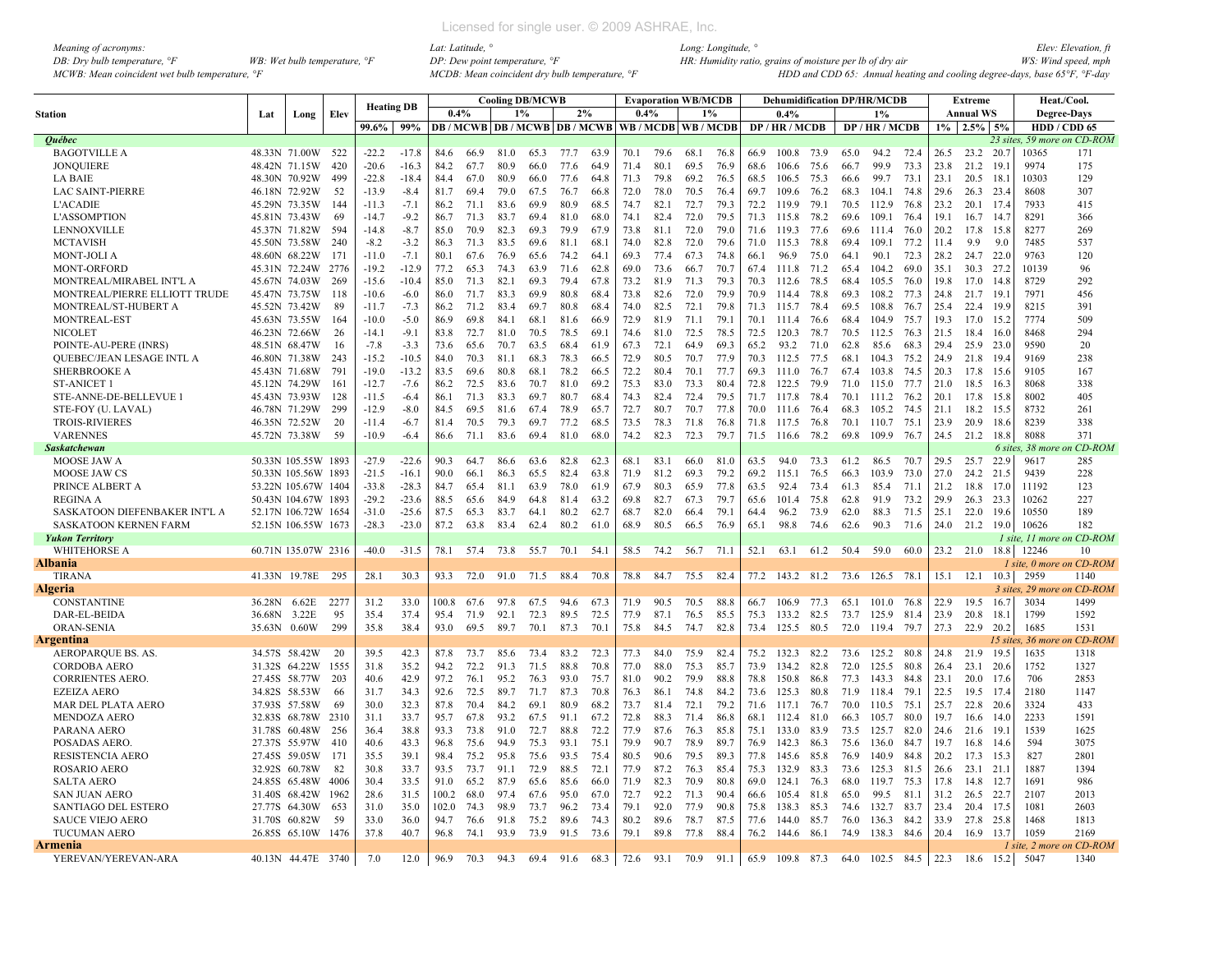| Meaning of acronyms:                           |                                         |
|------------------------------------------------|-----------------------------------------|
| DB: Dry bulb temperature, $\mathcal{F}$        | WB: Wet bulb temperature, $\mathcal{F}$ |
| MCWB: Mean coincident wet bulb temperature, °F |                                         |

|                                                  |               |                                  |        | <b>Heating DB</b> |        |      |      |       | <b>Cooling DB/MCWB</b> |              |      |                                         |      | <b>Evaporation WB/MCDB</b> |      |      | <b>Dehumidification DP/HR/MCDB</b> |      |      |                 |      |      | Extreme          |          | Heat./Cool.        |                              |
|--------------------------------------------------|---------------|----------------------------------|--------|-------------------|--------|------|------|-------|------------------------|--------------|------|-----------------------------------------|------|----------------------------|------|------|------------------------------------|------|------|-----------------|------|------|------------------|----------|--------------------|------------------------------|
| <b>Station</b>                                   | Lat           | Long                             | Elev   |                   |        | 0.4% |      | $1\%$ |                        | 2%           |      | 0.4%                                    |      | 1%                         |      |      | 0.4%                               |      |      | 1%              |      |      | <b>Annual WS</b> |          | <b>Degree-Days</b> |                              |
|                                                  |               |                                  |        | 99.6% 99%         |        |      |      |       |                        |              |      | DB/MCWB DB/MCWB DB/MCWB WB/MCDB WB/MCDB |      |                            |      |      | DP/HR/MCDB                         |      |      | DP/HR/MCDB      |      |      | $1\%$ 2.5% 5%    |          | HDD / CDD 65       |                              |
| <b>Australia</b>                                 |               |                                  |        |                   |        |      |      |       |                        |              |      |                                         |      |                            |      |      |                                    |      |      |                 |      |      |                  |          |                    | 25 sites, 243 more on CD-ROM |
| <b>ADELAIDE AIRPORT</b>                          |               | 34.95S 138.53E 26                |        | 39.1              | 41.3   | 96.5 | 65.1 | 92.1  | 64.2                   | 88.3         | 63.4 | 70.3                                    | 83.6 | 68.6                       | 82.2 | 66.5 | 97.6                               | 75.2 | 64.1 | 89.8            | 73.8 | 26.3 | 23.3 21.0        |          | 2163               | 811                          |
| ADELAIDE REGIONAL O                              |               | 34.92S 138.62E                   | 167    | 40.6              | 42.4   | 97.4 | 66.2 | 93.1  | 65.6                   | 89.3         | 64.5 | 70.9                                    | 87.4 | 69.2                       | 85.1 | 66.6 | 98.6                               | 75.1 | 63.8 | 89.2            | 74.3 | 18.9 | 16.6             | 15.0     | 1995               | 940                          |
| ARCHERFIELD AIRPORT                              |               | 27.57S 153.00E                   | 43     | 41.4              | 43.7   | 91.6 | 73.4 | 89.1  | 73.0                   | 86.8         | 72.2 | 77.6                                    | 86.1 | 76.4                       | 84.1 | 75.6 | 134.0                              | 80.6 | 74.3 | 128.2           | 79.9 | 20.3 | 18.1             | 16.3     | 663                | 1919                         |
| <b>BANKSTOWN AIRPORT A</b>                       |               | 33.92S 150.98E                   | 26     | 37.7              | 39.7   | 92.9 | 69.0 | 88.5  | 69.1                   | 84.8         | 68.4 | 74.4                                    | 84.1 | 72.8                       | 81.3 | 71.7 | 117.1                              | 78.1 | 70.3 | 111.5           | 76.3 | 22.0 | 19.3 17.2        |          | 1678               | 961                          |
| <b>BRISBANE AERO</b>                             |               | 27.38S 153.13E                   | 33     | 42.6              | 45.0   | 88.0 | 72.7 | 85.9  | 73.2                   | 84.3         | 72.2 | 77.5                                    | 83.5 | 76.3                       | 82.2 | 75.5 | 133.8                              | 81.1 | 74.4 | 128.7           | 80.1 | 21.8 | 19.3 17.3        |          | 600                | 1844                         |
| <b>CANBERRA AIRPORT</b>                          |               | 35.30S 149.20E 1903              |        | 26.0              | 28.2   | 91.7 | 64.0 | 88.1  | 62.7                   | 84.4         | 62.1 | 68.0                                    | 80.8 | 66.3                       | 79.1 | 64.4 | 97.1                               | 71.4 | 62.4 | 90.5            | 70.1 | 23.8 | 21.2 18.9        |          | 3804               | 443                          |
| <b>CANTERBURY RACECOUR</b>                       |               | 33.90S 151.12E                   | 10     | 38.6              | 40.5   | 91.0 | 67.7 | 86.9  | 68.2                   | 83.5         | 67.9 | 74.0                                    | 81.8 | 72.7                       | 80.0 | 71.8 | 117.4                              | 77.5 | 70.4 | 111.9           | 76.3 | 25.6 | 20.6 17.5        |          | 1610               | 929                          |
| COOLANGATTA AIRPORT                              |               | 28.17S 153.50E                   | 20     | 43.7              | 46.6   | 84.6 | 74.2 | 83.0  | 74.0                   | 81.9         | 73.4 | 77.8                                    | 82.0 | 76.5                       | 80.8 | 76.4 | 138.0                              | 80.3 | 75.3 | 132.6           | 79.6 | 21.8 | 20.0 18.3        |          | 568                | 1656                         |
| <b>GOLD COAST SEAWAY</b>                         |               | 27.93S 153.43E                   | 10     | 49.4              | 51.5   | 87.3 | 73.6 | 84.8  | 72.9                   | 82.8         | 72.6 | 77.8                                    | 82.1 | 76.4                       | 80.9 | 76.5 | 138.4                              | 80.0 | 75.2 | 132.0           | 79.1 | 28.2 | 24.3 21.3        |          | 348                | 1943                         |
| HOMEBUSH (OLYMPIC SITE)                          |               | 33.85S 151.07E                   | 92     | 42.7              | 44.4   | 92.8 | 66.9 | 88.6  | 67.2                   | 85.1         | 67.0 | 72.8                                    | 83.3 | 71.5                       | 81.1 | 69.7 | 109.6                              | 76.7 | 68.4 | 104.6           | 75.5 | 21.7 | 18.4 16.0        |          | 1314               | 1162                         |
| <b>JANDAKOT AERO</b>                             |               | 32.10S 115.88E                   | 102    | 35.2              | 37.7   | 96.7 | 67.6 | 93.3  | 67.5                   | 89.9         | 66.3 | 73.3                                    | 86.4 | 70.7                       | 84.6 | 69.6 | 109.1                              | 77.2 | 66.7 | 98.6            | 74.7 | 23.5 | 20.7 18.7        |          | 1769               | 1156                         |
| <b>LAVERTON AERODROME</b>                        |               | 37.87S 144.75E                   | -66    | 35.2              | 37.4   | 93.4 | 66.2 | 88.0  | 65.0                   | 83.0         | 64.1 | 69.7                                    | 82.0 | 67.8                       | 80.3 | 66.0 | 96.2                               | 74.0 | 64.0 | 89.4            | 71.6 | 27.2 | 23.7 21.1        |          | 3079               | 371                          |
| <b>MELBOURNE</b>                                 |               | 37.82S 144.97E                   | 105    | 40.4              | 42.2   | 94.3 | 65.9 | 89.6  | 64.7                   | 85.1         | 64.3 | 70.1                                    | 83.6 | 68.1                       | 81.5 | 65.9 | 95.8                               | 75.0 | 63.9 | 89.3            | 73.0 | 17.1 | 15.0             | 13.2     | 2357               | 567                          |
| <b>MELBOURNE AIRPORT</b>                         |               | 37.67S 144.85E                   | 390    | 37.1              | 38.9   | 94.3 | 64.4 | 894   | 63.7                   | 84.4         | 63.0 | 69.1                                    | 82.2 | 67.1                       | 80.0 | 65.1 | 94.0                               | 72.3 | 63.0 | 87.2            | 70.1 | 30.9 | 27.5 24.1        |          | 3115               | 425                          |
| <b>MOORABBIN AIRPORT</b>                         |               | 37.98S 145.10E                   | 43     | 36.5              | 38.9   | 92.9 | 66.7 | 88.1  | 65.5                   | 83.2         | 64.9 | 70.9                                    | 81.3 | 68.9                       | 79.5 | 68.4 | 104.4                              | 73.4 | 65.8 | 95.3            | 71.8 | 26.3 | 23.4 21.1        |          | 3002               | 351                          |
| MOUNT LAWLEY PERTH                               |               | 31.92S 115.87E                   | 82     | 39.1              | 41.4   | 97.1 | 68.4 | 93.5  | 67.6                   | 89.9         | 66.9 | 72.5                                    | 87.4 | 70.8                       | 85.2 | 68.2 | 1040                               | 76.8 | 66.8 | 98.8            | 75.4 | 18.9 | 16.5 14.8        |          | 1355               | 1340                         |
| <b>MT LOFTY AWS</b>                              |               | 34.97S 138.70E 2395              |        | 36.3              | 37.5   | 85.8 | 62.0 | 82.4  | 60.0                   | 79.1         | 58.6 | 66.0                                    | 77.3 | 64.0                       | 75.6 | 62.6 | 92.9                               | 67.9 | 60.0 | 84.5            | 67.6 | 36.0 | 32.3 29.0        |          | 4815               | 278                          |
| NEWCASTLE NOBBYS SI                              |               | 32.92S 151.78E                   | 108    | 45.9              | 47.6   | 86.6 | 67.6 | 81.6  | 67.5                   | 78.4         | 68.9 | 74.5                                    | 78.0 | 73.3                       | 76.6 | 73.4 | 124.7                              | 76.2 | 72.2 | 119.8           | 75.3 | 40.7 | 34.3 31.0        |          | 1083               | 1005                         |
| PERTH AIRPORT                                    |               | 31.93S 115.97E                   | -66    | 39.5              | 42.0   | 98.8 | 66.7 | 95.2  | 66.6                   | 91.6         | 65.9 | 71.8                                    | 87.5 | 70.2                       | 85.6 | 67.4 | 100.9                              | 75.7 | 65.8 | 95.5            | 74.7 | 24.5 | 21.7 19.6        |          | 1407               | 1380                         |
| <b>SCORESBY RESEARCH</b>                         |               | 37.87S 145.25E                   | 295    | 36.1              | 38.1   | 92.4 | 66.2 | 88.6  | 65.8                   | 84.6         | 65.3 | 70.4                                    | 84 2 | 68.3                       | 82.1 | 66.1 | 97.1                               | 74.8 | 63.9 | 89.9            | 72.6 | 18.7 | 16.5             | 14.8     | 3014               | 429                          |
| <b>SWANBOURNE</b>                                |               | 31.95S 115.77E                   | -66    | 43.5              | 45.4   | 94.4 | 67.6 | 90.2  | 67.9                   | 86.7         | 67.2 | 73.9                                    | 83.2 | 72.0                       | 80.8 | 71.4 | 116.1 77.5                         |      | 69.6 | 109.2           | 75.2 | 30.3 | 25.8             | 22.7     | 1189               | 1192                         |
|                                                  |               |                                  | 16     | 42.8              | 44.5   | 91.0 | 67.3 | 86.0  |                        |              | 67.9 | 73.6                                    | 81.2 | 72.4                       | 79.3 | 71.4 | 116.2                              | 76.6 | 70.1 | 110.8           | 75.5 | 28.3 |                  |          | 1292               | 1098                         |
| SYDNEY AIRPORT AMO<br><b>SYDNEY REGIONAL OFF</b> |               | 33.93S 151.18E<br>33.85S 151.20E | 131    | 45.0              | 46.4   | 87.9 | 68.0 | 83.9  | 68.1<br>68.5           | 82.6<br>81.1 | 68.5 | 73.5                                    | 80.8 | 72.3                       | 79.2 | 71.2 | 115.6                              | 77.2 | 70.1 | 111.3           | 76.1 | N/A  | 25.1 22.4<br>N/A | N/A      | 1165               | 1074                         |
|                                                  |               |                                  |        |                   |        |      |      |       |                        |              |      |                                         | 82.2 |                            |      |      |                                    |      |      |                 |      |      |                  |          | 3764               |                              |
| TUGGERANONG ISABELL                              |               | 35.42S 149.10E 1929              |        | 249               | 26.9   | 92.5 | 64.8 | 88.9  | 63.7                   | 85.4         | 62.5 | 68.5                                    |      | 66.8                       | 80.7 | 64.6 | 98.1                               | 72.6 | 62.6 | 91.1            | 70.7 | 19.0 | 16.6             | 14.9     |                    | 506                          |
| WILLIAMTOWN RAAF                                 |               | 32.80S 151.83E                   | 26     | 39.5              | 41.6   | 93.1 | 69.9 | 88.5  | 69.7                   | 84.6         | 68.8 | 74.5                                    | 83.9 | 73.2                       | 81.5 | 71.9 | 118.1 77.6                         |      | 70.8 | 113.5 76.5      |      | 27.6 | 23.6 21.0        |          | 1455               | 1044                         |
| Austria                                          |               |                                  |        |                   |        |      |      |       |                        |              |      |                                         |      |                            |      |      |                                    |      |      |                 |      |      |                  |          | 5 sites, 63 more   | on CD-ROM                    |
| <b>GUMPOLDSKIRCHEN</b>                           | 48.03N 16.28E |                                  | -764   | 14.2              | 18.1   | 87.7 | 69.9 | 844   | 68.4                   | 81.3         | 66.8 | 71.0                                    | 85.1 | 69.4                       | 82.2 | 66.2 | 994                                | 76.7 | 64.7 | 94.2            | 76.0 | 17.8 | 14.7             | 12.7     | 5503               | 450                          |
| <b>TULLN</b>                                     |               | 48.32N 16.12E                    | 577    | 9.0               | 14.7   | 87.6 | 69.7 | 84.2  | 68.0                   | 81.1         | 66.5 | 71.2                                    | 84.8 | 69.3                       | 81.5 | 66.3 | 99.1                               | 78.0 | 64.7 | 93.5            | 75.3 | 26.4 | 22.9             | 20.0     | 5824               | 348                          |
| WIEN/CITY                                        |               | 48.20N 16.37E                    | 561    | 17.3              | 21.1   | 88.8 | 71.3 | 85.6  | 69.9                   | 82.8         | 68.3 | 72.7                                    | 86.1 | 71.2                       | 83.0 | 68.4 | 106.4                              | 78.7 | 67.0 | 101.3           | 77.7 | 20.2 | 17.5             | 15.6     | 4954               | 665                          |
| <b>WIEN/HOHE WARTE</b>                           | 48.25N 16.37E |                                  | 656    | 13.4              | 17.8   | 87.1 | 70.2 | 84.0  | 68.5                   | 81.1         | 66.8 | 71.5                                    | 84.8 | 69.7                       | 81.4 | 66.9 | 101.4                              | 77.5 | 65.5 | 96.3            | 75.6 | 22.2 | 18.8             | 16.5     | 5473               | 436                          |
| WIEN/SCHWECHAT-FLUG                              | 48.12N 16.57E |                                  | 623    | 11.2              | 15.7   | 87.5 | 68.5 | 84.2  | 67.3                   | 80.9         | 65.9 | 70.2                                    | 83.3 | 68.7                       | 81.0 | 66.0 | 98.0                               | 75.4 | 644  | 92.6            | 73.9 | 27.2 | 24.0 21.3        |          | 5724               | 382                          |
| <b>Belarus</b>                                   |               |                                  |        |                   |        |      |      |       |                        |              |      |                                         |      |                            |      |      |                                    |      |      |                 |      |      |                  |          | 6 sites, 12 more   | $CD$ - $ROM$                 |
| <b>BREST</b>                                     |               | 52.12N 23.68E                    | 479    | $-1.4$            | 4.9    | 85.2 | 67.3 | 81.9  | 65.8                   | 78.6         | 64.2 | 69.2                                    | 80.5 | 67.5                       | 78.1 | 65.5 | 95.8                               | 73.4 | 63.9 | 90.4            | 71.8 | 17.0 | 14.6             | 12.7     | 6921               | 219                          |
| <b>GOMEL</b>                                     | 52.40N 30.95E |                                  | 413    | $-6.0$            | 0.4    | 84.6 | 67.0 | 81.8  | 65.9                   | 78.8         | 64.6 | 69.7                                    | 79.9 | 68.0                       | 77.7 | 66.2 | 98.2                               | 74.0 | 64.5 | 92.4            | 71.9 | 18.5 | 16.2             | 14.5     | 7603               | 241                          |
| <b>GRODNO</b>                                    | 53.60N 24.05E |                                  | 440    | $-4.4$            | 1.7    | 82.9 | 66.6 | 79.6  | 65.2                   | 76.6         | 63.6 | 69.0                                    | 79.0 | 67.0                       | 76.4 | 65.4 | 95.3                               | 73.5 | 63.7 | 89.6            | 71.0 | 24.2 | 21.0             | 18.5     | 7573               | 129                          |
| <b>MINSK</b>                                     | 53.93N 27.63E |                                  | 758    | $-5.1$            | 1.1    | 82.8 | 65.8 | 80.2  | 64.7                   | 77.0         | 63.5 | 68.3                                    | 79.0 | 66.6                       | 76.6 | 64.5 | 93.5                               | 72.4 | 62.8 | 88.0            | 70.5 | 18.0 | 15.4 13.7        |          | 7929               | 151                          |
| <b>MOGILEV</b>                                   |               | 53.95N 30.07E                    | 630    | $-8.9$            | $-2.4$ | 81.8 | 66.2 | 78.9  | 65.3                   | 76.0         | 63.9 | 68.8                                    | 77.9 | 67.0                       | 75.8 | 65.5 | 96.3                               | 73.5 | 63.7 | 90.3            | 71.2 | 22.5 | 19.9 17.7        |          | 8308               | 125                          |
| <b>VITEBSK</b>                                   | 55.17N 30.22E |                                  | 577    | $-8.5$            | $-1.6$ | 81.3 | 66.4 | 78.5  | 65.1                   | 75.7         | 63.6 | 68.6                                    | 77.7 | 66.9                       | 75.4 | 65.4 | 95.7                               | 73.4 | 63.7 | 90.2            | 71.3 | 18.5 | 15.9             | 13.9     | 8242               | 142                          |
| <b>Belgium</b>                                   |               |                                  |        |                   |        |      |      |       |                        |              |      |                                         |      |                            |      |      |                                    |      |      |                 |      |      |                  | 3 sites, | 15 more            | <b>CD-ROM</b>                |
| <b>ANTWERPEN/DEURNE</b>                          | 51.20N 4.47E  |                                  | 46     | 18.5              | 23.0   | 84.5 | 69.2 | 80.9  | 67.7                   | 77.5         | 66.0 | 70.6                                    | 81.4 | 68.9                       | 78.6 | 66.8 | 98.9                               | 75.9 | 65.1 | 93.0            | 73.8 | 22.8 | 19.8             | 17.4     | 5188               | 188                          |
| <b>BRUXELLES NATIONAL</b>                        | 50.90N 4.53E  |                                  | 190    | 18.2              | 23.0   | 84.1 | 68.2 | 80.6  | 67.1                   | 77.2         | 65.4 | 69.9                                    | 80.9 | 68.2                       | 78.1 | 66.1 | 96.9                               | 74.6 | 64.4 | 91.2            | 72.8 | 25.8 | 22.4             | 19.7     | 5279               | 173                          |
| <b>UCCLE</b>                                     | 50.80N        | 4.35E                            | 341    | 18.8              | 23.3   | 83.7 | 67.8 | 80.4  | 66.6                   | 77.0         | 65.0 | 69.6                                    | 80.4 | 67.7                       | 77.7 | 65.8 | 96.5                               | 74.7 | 64.0 | 90.5            | 72.2 | 21.6 | 18.5             | 16.1     | 5293               | 198                          |
| Benin                                            |               |                                  |        |                   |        |      |      |       |                        |              |      |                                         |      |                            |      |      |                                    |      |      |                 |      |      |                  |          |                    | I site, 5 more on CD-ROM     |
| <b>COTONOU</b>                                   | 6.35N         | 2.38E                            | 30     | 71.4              | 72.6   | 90.7 | 81.1 | 89.8  | 81.0                   | 89.3         | 80.9 | 84.0                                    | 88.8 | 83.0                       | 87.6 | 82.5 | 169.8                              | 88.2 | 81.9 | 166.4 87.5      |      | 18.3 | 16.6 15.7        |          | $\mathbf{0}$       | 6010                         |
| <b>Bolivia</b>                                   |               |                                  |        |                   |        |      |      |       |                        |              |      |                                         |      |                            |      |      |                                    |      |      |                 |      |      |                  |          |                    | 3 sites, 0 more on CD-ROM    |
| COCHABAMBA                                       |               | 17.42S 66.18W 8360               |        | 35.2              | 37.3   | 85.8 | 59.2 | 84.0  | 58.5                   | 82.4         | 58.0 | 62.8                                    | 78.6 | 61.8                       | 77.4 | 58.4 | 100.0                              | 66.8 | 57.3 | 96.1            | 65.0 | 21.8 | 17.9             | 12.7     | 1024               | 463                          |
| <b>LA PAZ/ALTO</b>                               |               | 16.52S 68.18W 13248              |        | 23.8              | 26.0   | 63.4 | 43.4 | 62.2  | 43.0                   | 60.7         | 42.7 | 48.5                                    | 57.1 | 47.6                       | 56.0 | 44.9 | 73.3                               | 50.4 | 44.4 | 71.8            | 49.9 | 19.5 | 17.1             | 14.5     | 7093               | $\mathbf{0}$                 |
| <b>VIRU-VIRU</b>                                 |               | 17.63S 63.13W 1224               |        | 48.5              | 51.4   | 93.6 | 74.9 | 92.4  | 75.2                   | 91.2         | 75.3 | 78.9                                    | 87.8 | 78.2                       | 86.9 | 76.8 | 146.4                              | 83.1 | 75.6 | 140.3           | 81.3 | 29.3 | 25.7 22.9        |          | 161                | 3855                         |
| Bosnia and Herzegovina                           |               |                                  |        |                   |        |      |      |       |                        |              |      |                                         |      |                            |      |      |                                    |      |      |                 |      |      |                  |          | 3 sites, 3 mor     | on CD-ROM                    |
| <b>BJELASNICA</b>                                |               | 43.72N 18.27E                    | 6791   | $-3.7$            | 1.2    | 65.5 | 52.4 | 62.7  | 50.9                   | 60.4         | 50.5 | 55.0                                    | 60.7 | 53.7                       | 59.5 | 52.8 | 76.4                               | 56.8 | 51.3 | 72.3            | 55.8 | 76.1 | 67.7             | 60.1     | 11016              | -1                           |
| SARAJEVO/BUTMIR                                  | 43.82N 18.33E |                                  | 1677   | 7.5               | 12.4   | 89.7 | 68.5 | 86.2  | 67.7                   | 82.6         | 66.0 | 71.2                                    | 84.9 | 69.2                       | 81.7 | 66.4 | 103.6                              | 78.6 | 64.6 | 97.1            | 75.5 | 18.6 | 14.5             | 11.5     | 5834               | 341                          |
| SARAJEVO-BJELAVE                                 |               | 43.87N 18.43E 2093               |        | 9.7               | 14.1   | 88.3 | 65.6 | 85.2  | 64.9                   | 82.0         | 63.3 | 68.8                                    | 82.6 | 66.8                       | 80.0 | 64.3 | 97.5                               | 74.6 | 62.4 | 91.2            | 71.2 | 11.9 | 9.8              | 8.1      | 5735               | 390                          |
| <b>Brazil</b>                                    |               |                                  |        |                   |        |      |      |       |                        |              |      |                                         |      |                            |      |      |                                    |      |      |                 |      |      |                  |          | 30 sites, 7 mort   | on CD-ROM                    |
| ANAPOLIS (BRAZ-AFB)                              |               | 16.23S 48.97W                    | - 3730 | 55.0              | 57.1   | 89.1 | 69.0 | 87.2  | 69.0                   | 85.6         | 68.9 | 74.8                                    | 80.7 | 74.0                       | 80.0 | 73.5 | 143.3 77.6                         |      | 72.1 | 136.7           | 76.6 | 14.8 | 12.9             | 11.5     | 21                 | 2729                         |
| ARACAJU (AEROPORTO)                              |               | 10.98S 37.07W                    | 30     | 69.9              | 71.4   | 89.9 | 79.9 | 89.3  | 79.6                   | 88.1         | 79.1 | 81.1                                    | 87.1 | 80.5                       | 86.8 | 79.2 | 151.7 85.0                         |      | 78.9 | 150.1           | 85.1 | 16.3 | 14.4             | 13.4     | $\Omega$           | 5605                         |
| <b>BELEM (AEROPORTO)</b>                         |               | 1.38S 48.48W                     | 52     | 73.0              | 73.1   | 91.6 | 78.9 | 91.1  | 78.7                   | 89.9         | 78.5 | 82.5                                    | 86.6 | 81.8                       | 86.3 | 81.0 | 161.4 85.0                         |      |      | 80.7 159.8 84.9 |      | 18.8 | 15.7             | 13.4     | $\theta$           | 6008                         |
|                                                  |               |                                  |        |                   |        |      |      |       |                        |              |      |                                         |      |                            |      |      |                                    |      |      |                 |      |      |                  |          |                    |                              |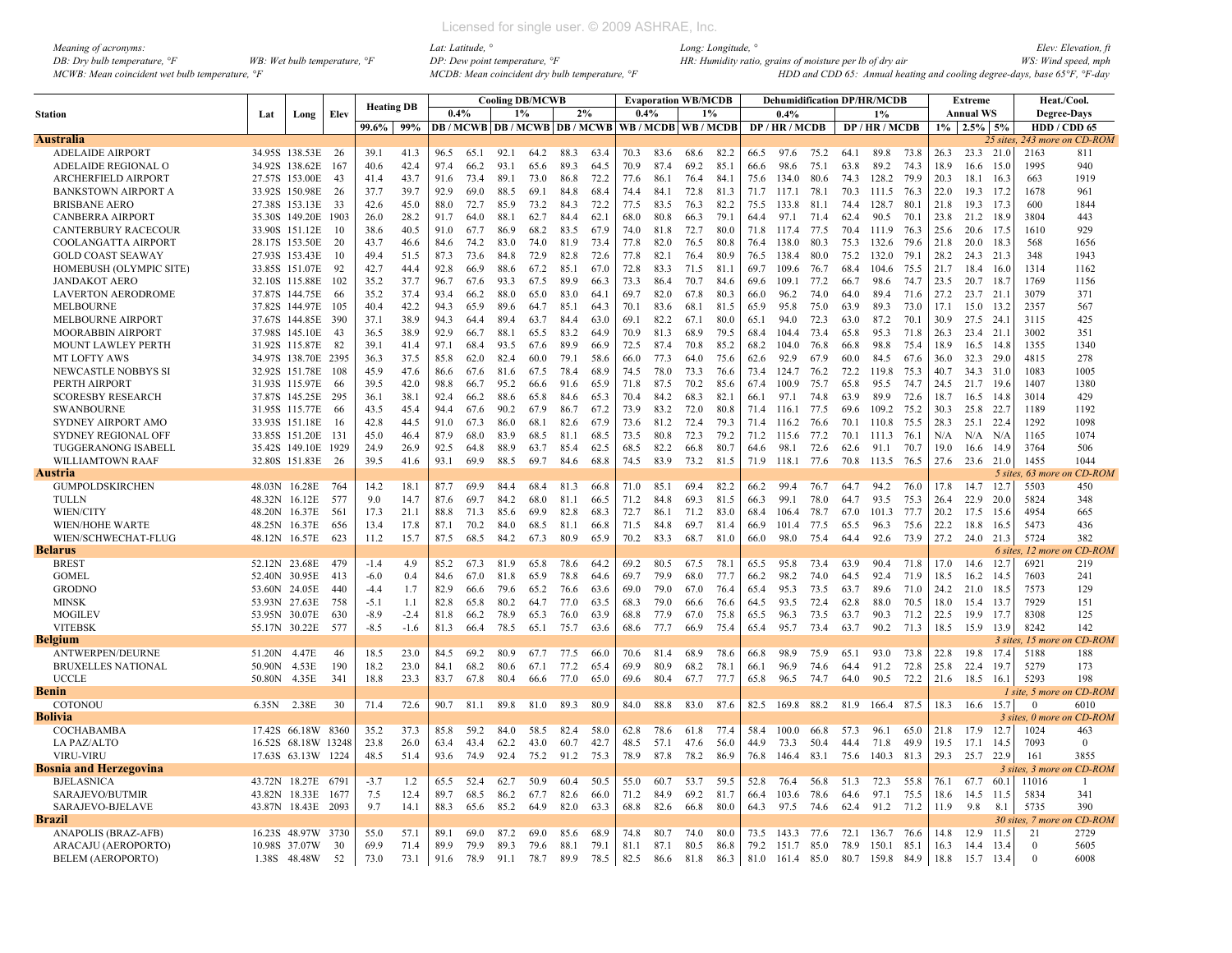| Meaning of acronyms:                                         |                                       |
|--------------------------------------------------------------|---------------------------------------|
| DB: Dry bulb temperature, $\mathcal{F}$                      | WB: Wet bulb temperature, $\degree$ F |
| $MCWB$ : Mean coincident wet bulb temperature. $\mathcal{F}$ |                                       |

|                              |        |                     |      | <b>Heating DB</b> |        |       |                       |       | <b>Cooling DB/MCWB</b> |       |      |      | <b>Evaporation WB/MCDB</b>              |      |      |      | <b>Dehumidification DP/HR/MCDB</b> |      |      |                 |      |                | Extreme          |           | Heat./Cool.        |                                  |
|------------------------------|--------|---------------------|------|-------------------|--------|-------|-----------------------|-------|------------------------|-------|------|------|-----------------------------------------|------|------|------|------------------------------------|------|------|-----------------|------|----------------|------------------|-----------|--------------------|----------------------------------|
| <b>Station</b>               | Lat    | Long                | Elev |                   |        | 0.4%  |                       | 1%    |                        | 2%    |      | 0.4% |                                         | 1%   |      |      | 0.4%                               |      |      | 1%              |      |                | <b>Annual WS</b> |           | <b>Degree-Days</b> |                                  |
|                              |        |                     |      | 99.6%             | 99%    |       |                       |       |                        |       |      |      | DB/MCWB DB/MCWB DB/MCWB WB/MCDB WB/MCDB |      |      |      | DP/HR/MCDB                         |      |      | DP / HR / MCDB  |      |                | $1\%$ 2.5% 5%    |           | HDD / CDD 65       |                                  |
| <b>BELO HORIZONTE</b>        |        | 19.93S 43.93W       | 2789 | 51.8              | 53.8   | 89.8  | 69.0                  | 88.0  | 69.3                   | 86.3  | 69.4 | 75.3 | 81.3                                    | 74.2 | 80.9 | 73.6 | 138.8                              | 77.8 | 72.0 | 131.4           | 76.5 | 17.6           | 15.4             | 13.7      | 67                 | 2485                             |
| <b>BELO HORIZONTE (AERO)</b> |        | 19.85S 43.95W       | 2575 | 52.6              | 55.0   | 91.4  | 69.3                  | 89.6  | 69.3                   | 88.0  | 69.2 | 73.5 | 83.4                                    | 72.7 | 82.5 | 71.5 | 127.9                              | 75.6 | 70.2 | 122.4           | 74.5 | 13.9           | $12.0$ 11.0      |           | 44                 | 2960                             |
| <b>BRASILIA (AEROPORTO)</b>  |        | 15.87S 47.93W       | 3481 | 49.7              | 51.8   | 89.8  | 64.3                  | 88.1  | 65.1                   | 86.4  | 65.5 | 71.9 | 79.6                                    | 71.0 | 79.0 | 70.0 | 125.7                              | 74.1 | 69.0 | 121.2           | 73.2 | 16.6           | 14.0             | 12.2      | 42                 | 2422                             |
| <b>CAMPINAS (AEROPORTO)</b>  |        | 23.00S 47.13W 2169  |      | 47.9              | 50.2   | 91.8  | 70.7                  | 90.0  | 70.7                   | 88.2  | 70.6 | 75.6 | 84.6                                    | 74.7 | 83.7 | 73.5 | 135.3                              | 78.4 | 72.0 | 128.4           | 77.2 | 25.2           | 23.0 21.4        |           | 189                | 2591                             |
| CAMPO GRANDE (AERO)          |        | 20.47S 54.67W       | 1860 | 47.3              | 51.5   | 97.2  | 72.9                  | 95.3  | 73.2                   | 93.6  | 73.5 | 79.1 | 89.6                                    | 78.2 | 88.7 | 76.8 | 149.6                              | 83.9 | 75.5 | 143.2 82.2      |      | 23.3           | 21.8             | 19.8      | 105                | 4613                             |
| <b>CUIABA (AEROPORTO)</b>    |        | 15.65S 56.10W       | 614  | 55.6              | 58.9   | 100.4 | 73.2                  | 98.6  | 73.6                   | 96.9  | 74.2 | 82.6 | 89.1                                    | 81.2 | 87.6 | 81.0 | 164.5                              | 85.4 | 80.2 | 160.5 84.8      |      | 17.2           | 14.2             | 12.2      | 22                 | 6065                             |
| <b>CURITIBA (AEROPORTO)</b>  |        | 25.52S 49.17W       | 2979 | 36.9              | 40.7   | 87.7  | 68.6                  | 85.7  | 68.6                   | 83.8  | 68.5 | 73.6 | 80.5                                    | 72.5 | 79.5 | 71.8 | 131.6                              | 75.8 | 70.6 | 126.1           | 74.6 | 19.0           | 16.6             | 14.3      | 1152               | 1085                             |
| <b>EDUARDO GOMES INTL</b>    | 3.03S  | 60.05W              | -7   | 71.2              | 71.5   | 96.7  | 79.3                  | 95.2  | 79.1                   | 93.6  | 79.0 | 83.2 | 90.3                                    | 82.3 | 89.2 | 81.0 | 161.3                              | 85.0 | 80.8 | 159.9           | 84.7 | 13.1           | 11.4             | 9.8       | $\bf{0}$           | 6202                             |
| <b>FLORIANOPOLIS (AERO)</b>  | 27.67S | 48.55W              | 16   | 46.0              | 49.0   | 89.9  | 77.8                  | 87.8  | 77.3                   | 85.9  | 76.2 | 79.8 | 86.3                                    | 78.7 | 84.8 | 78.0 | 145.6 82.9                         |      | 77.0 | 140.9           | 81.9 | 18.6           | 16.3             | 14.3      | 394                | 2376                             |
| FORTALEZA (AEROPORTO)        | 3.78S  | 38.53W              | 82   | 73.1              | 73.4   | 90.0  | 77.4                  | 89.7  | 77.3                   | 89.2  | 77.1 | 80.1 | 85.6                                    | 79.6 | 85.2 | 79.1 | 151.4                              | 82.1 | 78.5 | 148.4           | 81.7 | 20.8           | 18.7 17.3        |           | $\mathbf{0}$       | 6161                             |
| <b>GALEAO</b>                |        | 22.82S 43.25W       | 20   | 58.8              | 60.6   | 100.1 | 78.0                  | 96.9  | 77.5                   | 94.7  | 77.2 | 82.5 | 90.7                                    | 81.3 | 89.2 | 80.7 | 159.5                              | 86.1 | 79.2 | 151.5           | 84.7 | 18.5           | 16.2             | 14.1      | 10                 | 4508                             |
| <b>GOIANIA (AEROPORTO)</b>   |        | 16.63S 49.22W       | 2451 | 53.4              | 55.8   | 95.0  | 68.5                  | 93.2  | 69.3                   | 91.6  | 69.4 | 76.1 | 85.6                                    | 75.4 | 84.9 | 73.7 | 137.4                              | 78.9 | 73.2 | 135.0           | 78.4 | 18.2           | 15.8             | 12.3      | 8                  | 4047                             |
| <b>GUARULHOS</b>             |        | 23.43S 46.47W       | 2520 | 45.0              | 48.3   | 91.0  | 71.7                  | 88.2  | 71.2                   | 86.4  | 70.8 | 76.5 | 83.4                                    | 75.3 | 82.0 | 75.1 | 145.0                              | 78.3 | 73.6 | 137.4           | 77.2 | 17.0           | $15.1$ $13.6$    |           | 417                | 1933                             |
| LONDRINA (AEROPORTO)         |        | 23.33S 51.13W       | 1867 | 46.1              | 49.6   | 93.0  | 71.2                  | 91.1  | 71.5                   | 89.4  | 71.8 | 78.0 | 84.1                                    | 77.1 | 83.3 | 76.9 | 150.1                              | 80.5 | 75.5 | 143.1           | 79.3 | 14.6           | 12.5 11.2        |           | 223                | 2903                             |
| <b>MACAPA</b>                | 0.03N  | 51.05W              | 49   | 73.0              | 73.1   | 93.2  | 79.2                  | 91.8  | 78.9                   | 91.4  | 78.8 | 81.5 | 88.9                                    | 80.7 | 88.5 | 79.2 | 152.0                              | 85.4 | 78.8 | 149.7           | 84.9 | 18.8           | 16.6             | 14.9      | $\mathbf{0}$       | 6220                             |
| <b>MACEIO (AEROPORTO)</b>    | 9.52S  | 35.78W              | 384  | 66.4              | 67.7   | 91.4  | 77.7                  | 89.9  | 77.1                   | 89.3  | 76.9 | 80.3 | 86.4                                    | 79.6 | 85.6 | 79.0 | 152.6                              | 83.1 | 78.3 | 149.2 82.6      |      | 17.0           | 15.2             | 13.8      | $\Omega$           | 4949                             |
| <b>MANAUS (AEROPORTO)</b>    | 3.15S  | 59.98W              | 276  | 71.7              | 73.0   | 94.4  | 78.7                  | 93.2  | 78.7                   | 91.7  | 78.4 | 81.0 | 88.6                                    | 80.5 | 88.3 | 79.1 | 152.8                              | 84.6 | 78.8 | 150.8           | 84.4 | 13.8           | 11.9             | 10.8      | $\Omega$           | 6132                             |
| NATAL AEROPORTO              | 5.92S  | 35.25W              | 171  | 69.7              | 70.9   | 91.2  | 77.9                  | 90.0  | 77.5                   | 89.5  | 773  | 80.1 | 86.0                                    | 79.6 | 85.7 | 78.9 | 151.2 83.0                         |      | 78.0 | 146.6           | 82.5 | 22.3           | 20.4             | 18.6      | $\theta$           | 5716                             |
| PORTO ALEGRE (AERO)          |        | 30.00S 51.18W       | 10   | 39.4              | 42.7   | 94.8  | 76.3                  | 91.7  | 75.1                   | 89.3  | 74.3 | 79.3 | 88.9                                    | 77.9 | 86.9 | 77.0 | 140.5                              | 83.0 | 75.4 | 133.2 81.4      |      | 20.7           | 17.8             | 15.4      | 832                | 2066                             |
| PORTO VELHO (AERO)           | 8.77S  | 63.92W              | 335  | 64.4              | 67.2   | 95.8  | 78.1                  | 94.5  | 78.0                   | 93.1  | 78.0 | 82.5 | 88.0                                    | 81.7 | 87.5 | 81.0 | 162.9                              | 84.1 | 80.6 | 161.0           | 83.9 | 13.7           | 11.5             | 9.8       |                    | 5879                             |
| <b>RECIFE (AEROPORTO)</b>    | 8.07S  | 34.85W              | 62   | 71.2              | 71.6   | 93.2  | 80.7                  | 91.8  | 79.7                   | 91.3  | 79.3 | 81.7 | 90.4                                    | 80.9 | 89.4 | 79.2 | 151.6                              | 87.3 | 78.7 | 149.1           | 86.9 | 18.2           | 16.4             | - 14.5    | $\theta$           | 6178                             |
| RIO DE JANEIRO (AERO)        | 22.90S | 43.17W              | 10   | 61.1              | 62.7   | 93.3  | 77.2                  | 91.1  | 76.9                   | 89.2  | 76.7 | 79.9 | 87.7                                    | 79.1 | 86.7 | 77.4 | 142.5                              | 84.2 | 76.9 | 140.4           | 83.7 | 18.8           | 16.5             | 14.5      | $\mathbf{8}$       | 4135                             |
| SALVADOR (AEROPORTO)         | 12.90S | 38.33W              | 20   | 68.3              | 69.9   | 90.3  | 79.9                  | 89.6  | 79.5                   | 88.2  | 78.8 | 81.4 | 87.5                                    | 80.6 | 87.1 | 79.5 | 153.0                              | 85.1 | 78.9 | 150.2           | 84.9 | 20.4           | 18.4             | 16.6      | $\Omega$           | 5440                             |
| SAO LUIZ (AEROPORTO)         | 2.60S  | 44.23W              | 174  | 73.1              | 73.5   | 93.3  | 79.4                  | 92.0  | 79.1                   | 91.5  | 78.9 | 81.9 | 87.4                                    | 81.3 | 87.1 | 80.8 | 160.9                              | 85.0 | 80.1 | 157.2 84.3      |      | 20.2           | 18.3             | 16.5      | $\Omega$           | 6509                             |
| SAO PAULO (AEROPORTO)        | 23.62S | 46.65W              | 2635 | 48.0              | 50.0   | 89.8  | 68.8                  | 87.9  | 68.8                   | 86.0  | 68.8 | 73.9 | 81.9                                    | 72.8 | 80.9 | 71.7 | 129.3 77.8                         |      | 70.2 | 122.6           | 76.0 | 16.8           | 14.5             | 12.8      | 413                | 2022                             |
| TERESINA (AEROPORTO)         | 5.05S  | 42.82W              | 226  | 71.3              | 72.2   | 100.5 | 74.9                  | 99.0  | 75.3                   | 98.4  | 75.4 | 80.7 | 89.5                                    | 80.0 | 89.4 | 78.9 | 151.5                              | 83.3 | 78.1 | 147.1           | 82.9 | 11.6           | 10.0             | 8.9       | $\Omega$           | 7099                             |
| VITORIA (AEROPORTO)          |        | 20.27S 40.28W       | 13   | 61.9              | 63.7   | 93.2  | 78.2                  | 91.6  | 77.7                   | 90.1  | 77.3 | 80.9 | 87.0                                    | 80.0 | 86.0 | 79.2 | 151.8                              | 83.3 | 78.8 | 149.4 82.9      |      | 22.5           | 20.2             | 18.0      | $\theta$           | 4653                             |
| Bulgaria                     |        |                     |      |                   |        |       |                       |       |                        |       |      |      |                                         |      |      |      |                                    |      |      |                 |      |                |                  |           | 4 sites, 24 more   | on CD-ROM                        |
| CHERNI VRAH (TOP/SOMMET)     |        | 42.58N 23.27E       | 7520 | $-3.8$            | 0.5    | 62.3  | 51.6                  | 59.5  | 50.6                   | 57.2  | 49.7 | 53.8 | 58.5                                    | 52.2 | 57.0 | 51.9 | 76.3                               | 55.5 | 50.3 | 71.7            | 53.8 | 63.5           | 54.1             | 44.5      | 11705              | $\mathbf{0}$                     |
| <b>PLOVDIV</b>               |        | 42.13N 24.75E       | 607  | 13.6              | 18.7   | 93.5  | 69.7                  | 90.7  | 69.2                   | 87.9  | 68.1 | 73.0 | 88.3                                    | 71.3 | 85.8 | 68.1 | 105.5                              | 80.6 | 66.4 | 99.4            | 77.9 | 27.0           | 23.1             | 20.8      | 4642               | 958                              |
| SOFIA (OBSERV.)              |        | 42.65N 23.38E       | 1939 | 9.6               | 14.1   | 89.6  | 65.7                  | 86.1  | 65.3                   | 82.8  | 64.4 | 68.7 | 82.6                                    | 67.2 | 80.9 | 64.3 | 96.8                               | 74.2 | 62.7 | 91.4            | 72.3 | 21.1           | 18.0             | 15.5      | 5704               | 430                              |
| <b>VARNA</b>                 |        | 43.20N 27.92E       | 141  | 15.9              | 19.7   | 87.7  | 72.2                  | 84.8  | 71.5                   | 82.6  | 70.5 | 75.5 | 83.5                                    | 73.8 | 81.6 | 73.0 | 123.1                              | 80.8 | 71.2 | 115.8           | 79.1 | 30.3           | 23.0             | 18.9      | 4693               | 689                              |
| Burkina Faso                 |        |                     |      |                   |        |       |                       |       |                        |       |      |      |                                         |      |      |      |                                    |      |      |                 |      |                |                  |           |                    | 2 sites, 3 more on CD-ROM        |
| BOBO-DIOULASSO               |        | 11.17N 4.32W        | 1509 | 64.0              | 66.3   | 100.4 | 68.2                  | 98.8  | 68.3                   | 97.4  | 68.6 | 78.4 | 89.4                                    | 77.7 | 88.6 | 75.6 | 141.7 83.7                         |      | 74.9 | 138.4 83.1      |      | 16.5           | 14.6             | 13.2      | $\Omega$           | 6038                             |
| <b>OUAGADOUGOU</b>           |        | 12.35N 1.52W        | 1004 | 61.0              | 63.1   | 105.0 | 69.1                  | 103.5 | 69.2                   | 101.9 | 69.5 | 79.5 | 92.0                                    | 78.8 | 91.4 | 76.8 | 144.9                              | 83.6 | 75.5 | 138.8           | 82.9 | 17.1           | 14.7             | 13.1      | $\Omega$           | 6844                             |
| Chad<br><b>NDJAMENA</b>      |        | 12.13N 15.03E       | 968  | 55.3              | 58.1   | 109.3 | 71.1 107.5 70.4 105.7 |       |                        |       | 69.9 | 81.9 | 91.7                                    | 80.9 | 91.2 |      | 79.5 158.9                         | 86.0 | 78.8 | 154.9 85.5      |      | 21.2 18.2 16.1 |                  |           | 2                  | I site, 0 more on CD-ROM<br>6893 |
| Chile                        |        |                     |      |                   |        |       |                       |       |                        |       |      |      |                                         |      |      |      |                                    |      |      |                 |      |                |                  |           |                    | 2 sites, 10 more on CD-ROM       |
| ANTOFAGASTA                  |        | 23.43S 70.45W       | 459  | 50.1              | 51.8   | 76.7  | 67.8                  | 75.1  | 66.4                   | 73.7  | 65.2 | 69.1 | 74.5                                    | 67.8 | 73.1 | 66.6 | 99.6                               | 72.9 | 65.7 | 96.6            | 72.0 | 20.9           | 19.0             | 17.7      | 1183               | 367                              |
| <b>PUDAHUEL</b>              |        | 33.38S 70.78W       | 1555 | 30.0              | 32.0   | 89.2  | 64.4                  | 87.2  | 64.0                   | 85.5  | 63.6 | 67.1 | 84.2                                    | 65.9 | 83.2 | 60.5 | 83.3                               | 74.8 | 58.9 | 78.6            | 73.5 | 18.7           | 16.5             | 14.6      | 2741               | 409                              |
| China                        |        |                     |      |                   |        |       |                       |       |                        |       |      |      |                                         |      |      |      |                                    |      |      |                 |      |                |                  | 89 sites. | 308 more           | on CD-ROM                        |
| <b>ANOING</b>                |        | 30.53N 117.05E      | -66  | 28.6              | 30.9   | 96.1  | 81.1                  | 94.1  | 80.8                   | 92.0  | 80 2 | 83.0 | 91.4                                    | 82.2 | 90.4 | 80.9 | 161.1                              | 88.2 | 80.0 | 156.3 87.5      |      | 18.1           | 16.0 14.2        |           | 2912               | 2322                             |
| <b>ANYANG</b>                |        | 36.05N 114.40E      | 210  | 17.5              | 20.7   | 95.0  | 74.3                  | 92.7  | 75.0                   | 90.5  | 74.9 | 81.7 | 88.7                                    | 80.3 | 87.0 | 79.8 | 155.8                              | 86.3 | 78.4 | 148.6           | 84.9 | 16.9           | 14.5             | 12.4      | 4236               | 1773                             |
| <b>BAODING</b>               |        | 38.85N 115.57E      | 62   | 14.0              | 17.1   | 95.3  | 72.5                  | 92.5  | 72.9                   | 90.1  | 73.3 | 80.6 | 87.9                                    | 79.0 | 86.0 | 78.6 | 148.7                              | 85.2 | 77.1 | 141.2 83.6      |      | 14.4           | 12.1             | 10.2      | 4758               | 1695                             |
| <b>BAOJI</b>                 |        | 34.35N 107.13E 2001 |      | 21.3              | 23.7   | 94.5  | 71.1                  | 91.9  | 70.6                   | 89.2  | 70.5 | 76.5 | 87.2                                    | 74.9 | 85.1 | 73.5 | 134.6                              | 82.4 | 72.0 | 127.7           | 80.9 | 13.8           | 11.6             | 9.8       | 4299               | 1366                             |
| <b>BEIJING</b>               |        | 39.93N 116.28E      | 180  | 12.5              | 15.5   | 94.7  | 72.0                  | 91.7  | 72.4                   | 89.4  | 72.4 | 80.6 | 86.9                                    | 78.9 | 84.8 | 79.0 | 151.5                              | 84.0 | 77.2 | 142.5           | 82.5 | 21.4           | 17.8 14.7        |           | 5094               | 1527                             |
| <b>BENGBU</b>                |        | 32.95N 117.37E      | 72   | 22.8              | 25.6   | 96.1  | 79.9                  | 93.6  | 79.2                   | 91.2  | 77.8 | 82.9 | 91.2                                    | 82.0 | 90.1 | 80.9 | 160.9                              | 87.9 | 79.8 | 155.3           | 87.2 | 16.2           | 13.9             | 12.1      | 3495               | 2033                             |
| <b>BENXI</b>                 |        | 41.32N 123.78E      | 607  | $-9.1$            | $-46$  | 88.6  | 71.7                  | 86.1  | 71.8                   | 83.9  | 71.1 | 76.6 | 83.6                                    | 75.1 | 82.1 | 74.4 | 131.6                              | 81.3 | 72.9 | 124.7           | 79.4 | 15.3           | 12.3             | 11.0      | 7374               | 876                              |
| <b>BINHAI</b>                |        | 39.12N 117.33E      | -7   | 123               | 15.6   | 93.5  | 74.3                  | 91.5  | 74.4                   | 89.4  | 73.8 | 81.8 | 87.0                                    | 80.3 | 85.6 | 80.6 | 159.1                              | 852  | 79.0 | 150.4           | 83.4 | 22.8           | 19.1 16.5        |           | 4928               | 1606                             |
| CANGZHOU                     |        | 38.33N 116.83E      | -36  | 13.7              | 16.7   | 93.7  | 73.4                  | 91.6  | 73.9                   | 89.5  | 73.9 | 80.9 | 87.6                                    | 79.4 | 85.9 | 79.1 | 151.2 85.2                         |      | 77.7 | 143.9           | 83.6 | 20.4           | 16.6             | 14.3      | 4835               | 1661                             |
| <b>CHANGCHUN</b>             |        | 43.90N 125.22E      | 781  | $-12.6$           | $-8.7$ | 87.2  | 70.3                  | 84.8  | 70.0                   | 82.6  | 69.2 | 76.2 | 82.5                                    | 74.5 | 80.4 | 74.2 | 131.6                              | 80.4 | 72.6 | 124.2           | 78.6 | 26.8           | 22.1 18.5        |           | 8681               | 725                              |
| <b>CHANGDE</b>               |        | 29.05N 111.68E      | 115  | 30.3              | 32.3   | 97.0  | 81.1                  | 94.9  | 80.8                   | 92.7  | 80.2 | 83.6 | 91.7                                    | 82.6 | 90.8 | 81.6 | 165.3                              | 88.8 | 80.5 | 159.0           | 87.8 | 13.5           | 11.2             | 9.4       | 2768               | 2302                             |
| <b>CHANGSHA</b>              |        | 28.23N 112.87E 223  |      | 30.2              | 32.1   | 96.7  | 80.3                  | 94.7  | 79.9                   | 92.7  | 79.5 | 82.4 | 91.4                                    | 81.5 | 90.6 | 80.2 | 158.2 87.2                         |      | 79.2 | 152.8           | 86.3 | 16.1           | $13.7$ $11.8$    |           | 2737               | 2358                             |
| <b>CHAOYANG</b>              |        | 41.55N 120.45E 577  |      | $-3.5$            | 0.7    | 92.7  | 70.5                  | 89.7  | 70.5                   | 87.3  | 70.1 | 77.5 | 85.9                                    | 76.0 | 83.8 | 75.1 | 134.5                              | 82.7 | 73.5 | 127.5           | 81.2 | 20.9           | 17.4             | 15.2      | 6705               | 1122                             |
| <b>CHENGDE</b>               |        | 40.98N 117.95E 1266 |      | $-0.2$            | 3.1    | 91.4  | 68.9                  | 88.5  | 68.8                   | 86.0  | 68.6 | 75.6 | 83.9                                    | 74.2 | 82.2 | 73.3 | 129.7 80.2                         |      | 71.8 | 123.4           | 78.9 | 14.3           | 11.6             | 9.5       | 6810               | 947                              |
| <b>CHENGDU</b>               |        | 30.67N 104.02E      | 1667 | 32.6              | 34.8   | 91.6  | 77.6                  | 89.4  | 76.7                   | 87.2  | 75.7 | 80.6 | 87.7                                    | 79.2 | 85.8 | 78.8 | 159.1                              | 85.5 | 77.3 | 151.1           | 83.5 | 12.1           | 9.8              | 8.0       | 2619               | 1662                             |
| <b>CHIFENG</b>               |        | 42.27N 118.97E 1877 |      | $-4.3$            | $-1.2$ | 90.9  | 67.4                  | 88.0  | 66.9                   | 85.4  | 66.2 | 73.0 | 84.0                                    | 71.4 | 81.7 | 69.8 | 117.4 78.4                         |      |      | 68.2 110.9 77.2 |      | 18.5           | 16.0             | 13.8      | 7577               | 772                              |
|                              |        |                     |      |                   |        |       |                       |       |                        |       |      |      |                                         |      |      |      |                                    |      |      |                 |      |                |                  |           |                    |                                  |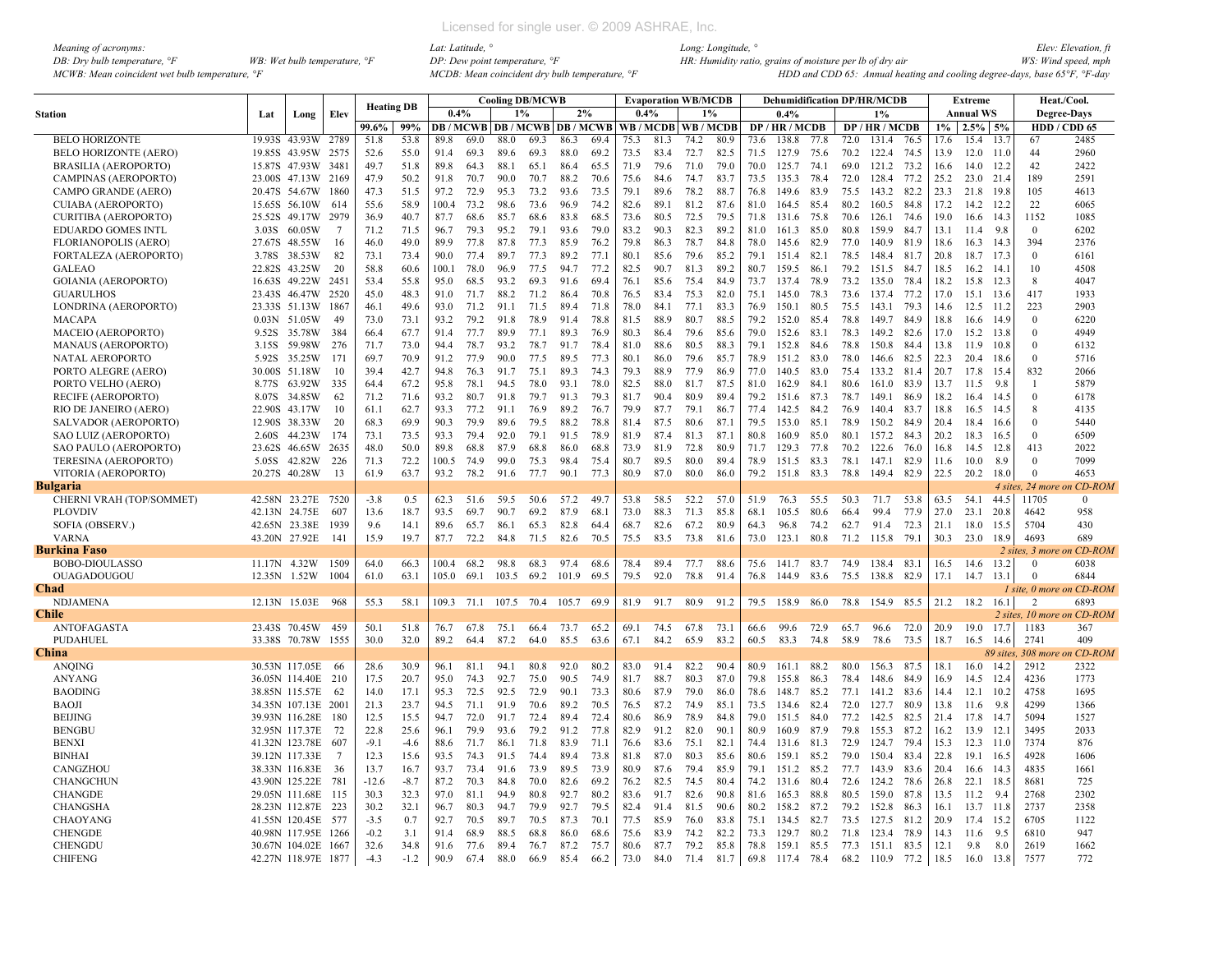| Meaning of acronyms:                           |                                         |  |
|------------------------------------------------|-----------------------------------------|--|
| DB: Dry bulb temperature, $\mathcal{F}$        | WB: Wet bulb temperature, $\mathcal{F}$ |  |
| MCWB: Mean coincident wet bulb temperature, °F |                                         |  |

|                                  |     |                                      |       |                   |              |              |              |              | <b>Cooling DB/MCWB</b> |                                   |              |              |              | <b>Evaporation WB/MCDB</b> |              |              |                |              |              | <b>Dehumidification DP/HR/MCDB</b> |              |              | <b>Extreme</b>    |              |             | Heat./Cool.        |
|----------------------------------|-----|--------------------------------------|-------|-------------------|--------------|--------------|--------------|--------------|------------------------|-----------------------------------|--------------|--------------|--------------|----------------------------|--------------|--------------|----------------|--------------|--------------|------------------------------------|--------------|--------------|-------------------|--------------|-------------|--------------------|
| <b>Station</b>                   | Lat | Long                                 | Elev  | <b>Heating DB</b> |              | $0.4\%$      |              |              | $1\%$                  | 2%                                |              | 0.4%         |              |                            | $1\%$        |              | 0.4%           |              |              | $1\%$                              |              |              | <b>Annual WS</b>  |              |             | <b>Degree-Days</b> |
|                                  |     |                                      |       | 99.6%             | 99%          |              |              |              |                        | DB / MCWB   DB / MCWB   DB / MCWB |              |              |              | WB / MCDB   WB / MCDE      |              |              | DP/HR/MCDB     |              |              | DP/HR/MCDB                         |              | $1\%$        | $2.5\%$ 5%        |              |             | HDD / CDD 65       |
| <b>CHONGOING</b>                 |     | 29.58N 106.47E 853                   |       | 37.7              | 39.5         | 98.4         | 78.1         | 96.0         | 78.2                   | 93.6                              | 77.7         | 81.3         | 90.8         | 80.4                       | 90.0         | 79.0         | 155.4          | 86.4         | 78.0         | 150.2                              | 85.6         | 11.5         | 9.6               | 8.1          | 2093        | 2301               |
| <b>DALIAN</b>                    |     | 38.90N 121.63E 318                   |       | 10.1              | 13.4         | 88.0         | 74.1         | 85.8         | 73.4                   | 83.2                              | 72.4         | 78.8         | 83.6         | 77.4                       | 81.6         | 77.3         | 143.6 81.3     |              | 75.9         | 137.0                              | 80.0         | 25.1         | 21.9              | 19.2         | 5581        | 1099               |
| DANDONG                          |     | 40.05N 124.33E                       | 46    | 2.5               | 6.2          | 85.7         | 75.2         | 83.2         | 73.7                   | 81.1                              | 72.7         | 78.1         | 82.6         | 76.6                       | 80.3         | 76.8         | 139.9          | 80.7         | 75.5         | 133.8                              | 78.9         | 20.1         | 17.2 15.1         |              | 6553        | 791                |
| <b>DATONG</b>                    |     | 40.10N 113.33E 3507                  |       | $-5.6$            | $-1.9$       | 88.8         | 63.0         | 85.9         | 62.5                   | 83.4                              | 62.4         | 70.1         | 79.8         | 68.5                       | 77.9         | 67.3         | 114.6          | 74.1         | 65.6         | 107.8                              | 73.2         | 22.1         | $18.6$ 16.        |              | 7645        | 585                |
| <b>DEZHOU</b>                    |     | 37.43N 116.32E                       | 72    | 15.5              | 18.1         | 93.5         | 74.5         | 91.3         | 75.3                   | 89.4                              | 74.7         | 81.6         | 88.4         | 80.0                       | 86.6         | 79.7         | 154.4          | 86.4         | 78.1         | 146.3                              | 84.8         | 16.6         | 14.3 12.3         |              | 4576        | 1720               |
| <b>DIWOPU</b>                    |     | 43.90N 87.47E 2178                   |       | $-9.8$            | $-6.1$       | 95.7         | 64.8         | 93.3         | 64.4                   | 91.0                              | 63.7         | 69.0         | 86.6         | 67.4                       | 84.9         | 64.4         | 98.2           | 72.0         | 62.4         | 91.4                               | 71.9         | 16.3         | $12.5$ 10.        |              | 7791        | 1365               |
| <b>FUZHOU</b>                    |     | 26.08N 119.28E 279                   |       | 40.0              | 41.9         | 96.0         | 80.5         | 94.0         | 80.1                   | 92.0                              | 79.5         | 82.2         | 92.5         | 81.3                       | 91.0         | 79.3         | 153.9          | 88.3         | 78.6         | 150.2                              | 86.8         | 18.6         | $16.0$ 13.8       |              | 1334        | 2880               |
| GANYU                            |     | 34.83N 119.13E                       | 33    | 19.4              | 22.3         | 91.5         | 79.5         | 88.9         | 78.2                   | 86.6                              | 77.6         | 82.7         | 88.9         | 81.5                       | 86.9         | 81.0         | 161.2          | 86.9         | 79.9         | 155.6                              | 85.5         | 16.7         | $14.5$ $12.8$     |              | 4217        | 1508               |
| <b>GAOYAO</b>                    |     | 23.05N 112.47E                       | -39   | 43.6              | 45.8         | 95.0         | 79.9         | 93.5         | 79.6                   | 92.0                              | 79.4         | 81.8         | 90.1         | 81.1                       | 89.1         | 79.8         | 154.8          | 85.5         | 79.2         | 151.6                              | 84.9         | 15.5         | 13.1              | 11.3         | 702         | 3717               |
| GUANGZHOU                        |     | 23.17N 113.33E 138                   |       | 42.4              | 44.5         | 95.1         | 79.4         | 93.3         | 79.2                   | 91.8                              | 78.9         | 81.9         | 88.8         | 81.3                       | 88.0         | 80.3         | 158.2          | 85.1         | 79.3         | 152.9                              | 84.4         | 15.2         | $13.1$ 11.5       |              | 724         | 3664               |
| <b>GUILIN</b>                    |     | 25.33N 110.30E                       | 545   | 34.4              | 36.5         | 94.4         | 78.2         | 92.7         | 78.0                   | 91.1                              | 77.7         | 80.9         | 88.6         | 80.1                       | 87.6         | 79.1         | 154.1          | 84.3         | 78.4         | 150.3                              | 83.6         | 18.2         | 15.8 13.7         |              | 1916        | 2671               |
| <b>GUIYANG</b>                   |     | 26.58N 106.73E 4012                  |       | 27.9              | 30.1         | 86.6         | 70.3         | 84.8         | 70.0                   | 83.1                              | 69.6         | 73.3         | 81.9         | 72.5                       | 80.6         | 70.9         | 132.7          | 77.1         | 70.1         | 128.8                              | 76.4         | 14.5         | $12.4$ 11.1       |              | 3032        | 1243               |
| <b>HAIKOU</b>                    |     | 20.03N 110.35E                       | 79    | 51.3              | 53.9         | 95.0         | 80.6         | 93.5         | 80.5                   | 92.1                              | 80.2         | 82.5         | 90.5         | 81.8                       | 89.4         | 80.6         | 159.5          | 86.1         | 80.0         | 156.0                              | 85.4         | 14.5         | 12.4              | 11.0         | 193         | 4490               |
| HANGZHOU                         |     | 30.23N 120.17E                       | - 141 | 28.1              | 30.2         | 97.0         | 80.2         | 95.1         | 80.1                   | 92.9                              | 79.7         | 82.8         | 91.3         | 81.8                       | 90.2         | 80.8         | 160.9          | 86.8         | 79.7         | 155.1                              | 86.0         | 16.1         | 13.7 11.9         |              | 2940        | 2183               |
| <b>HARBIN</b>                    |     | 45.75N 126.77E                       | 469   | $-19.1$           | $-14.6$      | 87.9         | 69.4         | 85.3         | 69.2                   | 82.8                              | 68.6         | 75.5         | 82.4         | 73.8                       | 80.3         | 73.4         | 126.2          | 79.7         | 71.7         | 119.3                              | 78.2         | 20.3         | 16.9 14.8         |              | 9558        | 635                |
| HEFEI                            |     | 31.87N 117.23E                       | -118  | 24.5              | 27.2         | 95.3         | 81.4         | 93.3         | 80.7                   | 91.1                              | 79.6         | 83.4         | 91.8         | 82.2                       | 90.3         | 81.0         | 161.7          | 88.6         | 80.0         | 156.5                              | 87.6         | 17.1         | 14.6 12.9         |              | 3371        | 2055               |
| НОННОТ                           |     | 40.82N 111.68E                       | 3494  | $-7.4$            | $-2.6$       | 88.9         | 63.5         | 86.1         | 63.0                   | 83.7                              | 62.5         | 70.1         | 80.5         | 68.4                       | 78.0         | 67.1         | 113.4          | 74.2         | 65.3         | 106.4                              | 73.7         | 19.1         | $16.2$ 13.6       |              | 7972        | 574                |
| HONG KONG INTERNATI              |     | 22.32N 113.92E 26                    |       | 48.2              | 51.4         | 92.8         | 79.7         | 91.4         | 79.3                   | 89.9                              | 79.0         | 81.8         | 87.4         | 81.1                       | 86.9         | 80.5         | 158.5          | 85.9         | 79.2         | 151.6                              | 85.1         | 22.7         | 20.0 17.9         |              | 327         | 4055               |
| HONG KONG OBSERVATO              |     | 22.30N 114.17E 203                   |       | 49.3              | 51.6         | 90.0         | 79.7         | 89.0         | 79.6                   | 88.1                              | 79.4         | 81.3         | 86.8         | 80.9                       | 86.3         | 79.9         | 156.2          | 84.7         | 79.2         | 152.9                              | 84.4         | 19.3         | 16.6 14.5         |              | 426         | 3556               |
| JIANGLING                        |     | 30.33N 112.18E                       | 108   | 29.3              | 31.1         | 94.6         | 81.8         | 92.9         | 80.8                   | 91.0                              | 79.9         | 83.4         | 91.7         | 82.5                       | 90.5         | 81.4         | 163.6          | 88.8         | 80.3         | 157.9                              | 87.9         | 15.8         | 13.5 11.7         |              | 2923        | 2159               |
| <b>JINAN</b>                     |     | 36.60N 117.05E                       | 554   | 17.3              | 20.4         | 95.0         | 73.4         | 92.7         | 74.2                   | 90.6                              | 73.6         | 80.5         | 89.0         | 79.4                       | 87.5         | 78.2         | 149.5          | 85.5         | 77.1         | 143.9                              | 84.9         | 20.5         | 17.6 15.3         |              | 4111        | 1953               |
| <b>JINGDEZHEN</b>                |     | 29.30N 117.20E                       | 197   | 28.9              | 31.4         | 97.0         | 80.0         | 95.1         | 79.6                   | 93.2                              | 79.0         | 81.8         | 92.0         | 81.1                       | 90.8         | 79.4         | 153.7          | 86.3         | 78.7         | 150.1                              | 85.8         | 13.2         | 11.2              | 9.6          | 2513        | 2448               |
| <b>JINZHOU</b>                   |     | 41.13N 121.12E 230                   |       | 2.5               | 5.8          | 88.9         | 71.8         | 86.4         | 71.5                   | 84.2                              | 70.8         | 78.0         | 83.6         | 76.5                       | 81.6         | 76.4         | 139.0          | 81.6         | 75.0         | 132.3                              | 79.9         | 22.7         | $19.2 \quad 16.7$ |              | 6411        | 1043               |
| JIXI                             |     | 45.28N 130.95E 768                   |       | $-13.3$           | $-9.5$       | 87.0         | 69.7         | 83.9         | 68.6                   | 81.3                              | 67.8         | 74.3         | 82.1         | 72.5                       | 79.4         | 71.9         | 121.2          | 78.5         | 70.1         | 113.9                              | 77.2         | 23.5         | 20.5 17.6         |              | 9431        | 481                |
| <b>KUNMING</b>                   |     | 25.02N 102.68E 6207                  |       | 32.6              | 35.1         | 80.8         | 61.9         | 79.1         | 62.3                   | 77.5                              | 62.2         | 67.9         | 75.6         | 67.2                       | 74.3         | 65.6         | 119.6          | 71.4         | 64.8         | 116.2                              | 70.4         | 18.0         | 15.6 13.5         |              | 2248        | 557                |
| LANZHOU                          |     | 36.05N 103.88E 4980                  |       | 11.0              | 13.7         | 90.0         | 64.2         | 87.3         | 63.1                   | 84.9                              | 62.2         | 68.3         | 82.9         | 66.8                       | 80.9         | 63.9         | 107.2          | 75.5         | 62.1         | 100.7                              | 73.8         | 9.9          | 8.1               | 7.0          | 5665        | 739                |
| <b>LINGXIAN</b>                  |     | 37.33N 116.57E                       | -62   | 12.2              | 16.1         | 95.2         | 73.9         | 92.6         | 75.0                   | 90.2                              | 75.3         | 81.9         | 88.2         | 80.6                       | 86.9         | 80.2         | 157.1          | 86.0         | 78.8         | 149.9                              | 84.7         | 19.3         | 16.8              | - 14.6       | 4659        | 1642               |
| LIUZHOU                          |     | 24.35N 109.40E 318                   |       | 38.1              | 40.3         | 95.3         | 78.5         | 93.7         | 78.4                   | 92.4                              | 78.1         | 81.0         | 90.1         | 80.4                       | 89.2         | 78.8         | 151.3          | 85.1         | 78.1         | 147.9                              | 84.7         | 12.5         | 11.0              | 9.6          | 1313        | 3329               |
| <b>MENGJIN</b>                   |     | 34.82N 112.43E 1093                  |       | 19.8              | 22.5         | 94.5         | 71.1         | 91.8         | 72.0                   | 89.3                              | 72.3         | 79.9         | 87.1         | 78.6                       | 85.3         | 78.1         | 151.8          | 84.3         | 76.7         | 145.2                              | 82.5         | 20.7         | 16.8              | 14.2         | 4077        | 1602               |
| MUDANJIANG                       |     | 44.57N 129.60E                       | 794   | $-15.5$           | $-11.6$      | 88.0         | 70.9         | 85.0         | 69.2                   | 82.3                              | 68.5         | 74.7         | 83.7         | 73.0                       | 80.5         | 71.9         | 121.3          | 80.0         | 70.5         | 115.5                              | 78.5         | 20.9         | 17.2              | 14.4         | 9313        | 570                |
| NANCHANG                         |     | 28.60N 115.92E                       | - 164 | 30.6              | 32.5         | 96.2         | 80.6         | 94.3         | 80.3                   | 92.4                              | 80.0         | 82.8<br>82.9 | 90.8<br>90.9 | 82.0<br>82.0               | 90.0         | 80.9         | 161.7          | 87.2         | 80.0         | 156.7                              | 86.7         | 14.4         | 12.3              | 10.9         | 2580        | 2511               |
| <b>NANJING</b><br><b>NANNING</b> |     | 32.00N 118.80E<br>22.82N 108.35E 413 | 23    | 23.4<br>41.3      | 26.3<br>43.6 | 95.2<br>94.9 | 80.7<br>79.3 | 93.1<br>93.3 | 80.5<br>79.2           | 90.7<br>91.7                      | 79.4<br>78.8 | 81.9         | 89.5         | 81.2                       | 89.6<br>88.5 | 80.9<br>80.1 | 160.7<br>158.8 | 87.6<br>85.5 | 80.1<br>79.4 | 156.1<br>154.9                     | 86.9<br>84.8 | 17.1         | 14.9<br>11.8      | 13.0         | 3445<br>881 | 1944<br>3533       |
| <b>NEIJIANG</b>                  |     | 29.58N 105.05E                       | 1171  | 36.1              | 38.0         | 95.3         | 78.7         | 92.9         | 77.9                   | 90.6                              | 77.          | 81.1         | 90.7         | 80.1                       | 89.1         | 78.8         | 156.1          | 86.6         | 77.7         | 150.7                              | 85.4         | 13.9<br>11.9 | 9.9               | - 9.9<br>8.4 | 2234        | 2050               |
| <b>OINGDAO</b>                   |     | 36.07N 120.33E 253                   |       | 18.2              | 21.0         | 89.7         | 74.2         | 87.0         | 74.2                   | 84.4                              | 73.8         | 79.9         | 84.1         | 78.7                       | 82.3         | 78.8         | 150.9          | 82.3         | 77.4         | 144.1                              | 81.0         | 26.3         | 22.8              | <b>20.</b>   | 4551        | 1319               |
| QINGJIANG                        |     | 33.60N 119.03E                       | 62    | 20.9              | 24.0         | 92.5         | 81.0         | 90.3         | 79.6                   | 88.1                              | 78.4         | 82.9         | 89.8         | 81.8                       | 88.3         | 81.1         | 161.7          | 87.5         | 80.0         | 156.0                              | 86.4         | 15.7         | $13.5$ 11.7       |              | 3899        | 1657               |
| QIQIHAR                          |     | 47.38N 123.92E                       | 486   | $-17.8$           | $-14.0$      | 89.1         | 69.6         | 86.0         | 68.5                   | 83.3                              | 67.9         | 74.9         | 82.2         | 72.9                       | 80.6         | 72.6         | 123.2          | 79.5         | 70.6         | 114.8                              | 77.5         | 22.1         | 18.5 16.0         |              | 9766        | 666                |
| SHANGHAI                         |     | 31.40N 121.47E                       | 13    | 28.5              | 31.0         | 94.8         | 80.7         | 92.6         | 80.1                   | 90.3                              | 79.6         | 82.4         | 90.5         | 81.5                       | 89.1         | 80.2         | 157.1          | 87.0         | 79.4         | 152.7                              | 86.0         | 17.4         | 15.4 13.8         |              | 2879        | 2085               |
| SHANGHAI/HONGQIAO                |     | 31.17N 121.43E                       | 23    | 26.5              | 28.8         | 95.1         | 81.3         | 93.0         | 81.1                   | 91.0                              | 80.2         | 83.7         | 90.8         | 82.5                       | 89.1         | 82.3         | 168.2          | 87.9         | 80.7         | 159.8                              | 86.6         | 20.2         | 17.7 15.7         |              | 3032        | 2068               |
| <b>SHANTOU</b>                   |     | 23.40N 116.68E                       | 10    | 44.7              | 47.2         | 92.2         | 80.8         | 90.7         | 80.4                   | 89.4                              | 79.9         | 82.8         | 88.5         | 81.9                       | 87.3         | 81.0         | 161.1          | 86.0         | 80.6         | 159.1                              | 85.5         | 18.4         | 16.0 14.0         |              | 684         | 3228               |
| <b>SHAOGUAN</b>                  |     | 24.80N 113.58E 223                   |       | 36.7              | 38.9         | 95.8         | 78.9         | 94.1         | 78.7                   | 92.5                              | 78.4         | 81.0         | 90.3         | 80.3                       | 89.3         | 78.8         | 150.8          | 84.8         | 78.1         | 147.4                              | 84.2         | 14.9         | $12.8$ 11.1       |              | 1396        | 3159               |
| <b>SHENYANG</b>                  |     | 41.73N 123.52E 141                   |       | $-7.7$            | $-3.4$       | 88.8         | 74.0         | 86.7         | 72.9                   | 84.6                              | 72.0         | 78.0         | 85.0         | 76.5                       | 83.1         | 75.9         | 136.2          | 82.4         | 74.5         | 129.8                              | 80.8         | 21.8         | 18.4 15.9         |              | 7262        | 1002               |
| <b>SHENZHEN</b>                  |     | 22.55N 114.10E                       | 59    | 44.4              | 46.9         | 92.8         | 79.7         | 91.5         | 79.5                   | 90.2                              | 79.4         | 83.9         | 87.8         | 82.7                       | 86.8         | 82.8         | 171.2          | 86.3         | 82.1         | 167.4                              | 85.8         | 18.1         | 15.9              | 14.1         | 490         | 3854               |
| SHIJIAZHUANG                     |     | 38.03N 114.42E 266                   |       | 15.7              | 18.6         | 96.3         | 71.9         | 93.4         | 73.0                   | 90.8                              | 73.3         | 80.6         | 88.2         | 79.1                       | 86.4         | 78.6         | 150.0          | 85.6         | 77.1         | 142.2                              | 83.9         | 14.7         | 11.9              | 9.9          | 4471        | 1775               |
| <b>SIPING</b>                    |     | 43.18N 124.33E                       | 548   | $-10.0$           | $-6.2$       | 87.8         | 71.8         | 85.5         | 71.0                   | 83.5                              | 70.1         | 76.7         | 83.4         | 75.2                       | 81.5         | 74.6         | 132.1          | 81.1         | 73.2         | 125.9                              | 79.7         | 20.8         | 17.6 15.2         |              | 8050        | 835                |
| TAI SHAN                         |     | 36.25N 117.10E 5039                  |       | 1.7               | 5.4          | 72.4         | 62.5         | 70.8         | 62.8                   | 69.4                              | 63.          | 69.1         | 69.8         | 67.9                       | 68.6         | 69.0         | 128.7          | 69.5         | 67.7         | 122.9                              | 68.3         | 41.2         | $36.5$ $32.6$     |              | 8148        | 73                 |
| <b>TAIYUAN</b>                   |     | 37.78N 112.55E                       | 2556  | 4.8               | 8.4          | 91.3         | 68.9         | 88.6         | 68.6                   | 86.2                              | 68.          | 75.7         | 84.2         | 73.9                       | 82.4         | 73.4         | 136.6          | 80.7         | 71.5         | 128.2                              | 78.4         | 20.7         | 17.1              | 14.1         | 5874        | 906                |
| <b>TANGSHAN</b>                  |     | 39.67N 118.15E                       | -95   | 8.8               | 12.1         | 91.7         | 73.2         | 89.3         | 73.4                   | 87.2                              | 72.9         | 79.8         | 86.4         | 78.3                       | 84.5         | 78.0         | 145.9          | 84.1         | 76.5         | 138.7                              | 82.6         | 18.4         | 15.1              | 12.5         | 5380        | 1369               |
| <b>TAOXIAN</b>                   |     | 41.63N 123.48E                       | 203   | $-13.1$           | $-9.0$       | 89.7         | 73.3         | 87.6         | 73.7                   | 85.6                              | 72.8         | 78.9         | 85.5         | 77.3                       | 83.7         | 76.9         | 141.3          | 83.7         | 75.2         | 133.3                              | 81.9         | 24.1         | 20.6 17.8         |              | 7467        | 1012               |
| <b>TIANJIN</b>                   |     | 39.10N 117.17E                       | -16   | 13.6              | 16.4         | 93.6         | 74.2         | 91.0         | 74.2                   | 88.8                              | 73.8         | 80.9         | 87.4         | 79.4                       | 85.5         | 79.1         | 151.3          | 85.3         | 77.6         | 143.7                              | 83.8         | 18.8         | 15.3 12.3         |              | 4904        | 1640               |
| WEIFANG                          |     | 36.77N 119.18E                       | 72    | 12.0              | 14.9         | 93.7         | 74.6         | 91.2         | 74.7                   | 88.8                              | 74.3         | 81.1         | 88.3         | 79.7                       | 86.1         | 79.2         | 151.9          | 85.4         | 77.9         | 145.4                              | 83.8         | 22.5         | 19.4 16.8         |              | 4922        | 1430               |
| WENZHOU                          |     | 28.02N 120.67E                       | 23    | 34.0              | 36.2         | 92.9         | 81.5         | 90.9         | 80.9                   | 89.3                              | 80.2         | 82.7         | 90.5         | 81.8                       | 88.9         | 80.6         | 159.3          | 87.3         | 79.9         | 155.2                              | 86.1         | 14.5         | $12.3$ 11.0       |              | 2051        | 2297               |
| WU LU MU QI                      |     | 43.80N 87.65E                        | 3107  | $-8.8$            | $-4.4$       | 92.1         | 61.4         | 89.3         | 61.0                   | 86.7                              | 60.3         | 64.4         | 83.4         | 63.2                       | 82.1         | 59.0         | 83.6           | 68.4         | 57.0         | 77.9                               | 68.6         | 17.5         | 13.6 11.5         |              | 8021        | 918                |
| <b>WUHAN</b>                     |     | 30.62N 114.13E                       | 75    | 28.1              | 30.2         | 96.3         | 81.7         | 94.3         | 81.1                   | 92.4                              | 80.4         | 83.7         | 91.7         | 82.8                       | 90.7         | 82.1         | 167.5          | 88.6         | 80.8         | 160.3                              | 87.8         | 15.6         | 13.1 11.2         |              | 2965        | 2311               |
| <b>WUHU</b>                      |     | 31.33N 118.35E                       | 52    | 26.1              | 28.6         | 96.4         | 81.4         | 943          | 80.8                   | 91.9                              | 80.2         | 83.4         | 92.1         | 82.3                       | 91.0         | 81.1         | 161.9          | 88.5         | 80.0         | 156.1                              | 87.4         | 17.6         | $15.0$ 13.1       |              | 3192        | 2082               |
| <b>XIAMEN</b>                    |     | 24.48N 118.08E                       | 456   | 43.3              | 45.3         | 93.3         | 78.9         | 91.4         | 78.8                   | 89.7                              | 78.5         | 81.6         | 87.6         | 80.8                       | 86.9         | 80.4         | 160.5          | 84.5         | 79.1         | 153.7                              | 84.0         | 20.0         | 17.5              | 15.6         | 939         | 2980               |
| XIAN                             |     | 34.30N 108.93E 1306                  |       | 20.7              | 23.3         | 96.7         | 73.9         | 93.9         | 73.5                   | 91.3                              | 73.3         | 79.4         | 89.6         | 78.0                       | 87.7         | 76.9         | 147.3 85.8     |              | 75.3 139.2   |                                    | 84.0         | 17.5         | 14.5              | 12.2         | 4230        | 1603               |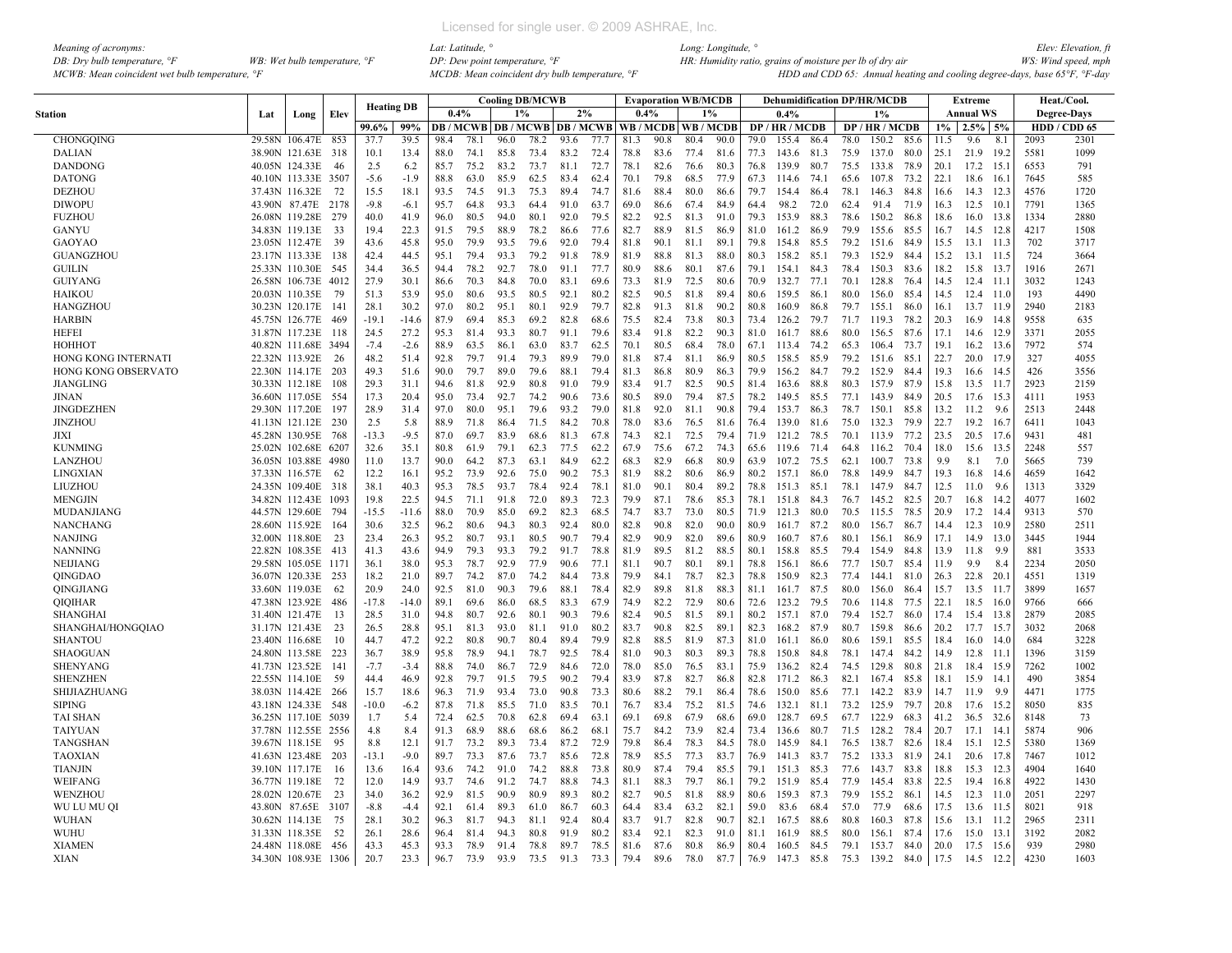| Meaning of acronyms:                           |                                         |
|------------------------------------------------|-----------------------------------------|
| DB: Dry bulb temperature, $\mathcal{F}$        | WB: Wet bulb temperature, $\mathcal{F}$ |
| MCWB: Mean coincident wet bulb temperature, °F |                                         |

|                            |               |                     |          |                   |        |       |      |       | <b>Cooling DB/MCWB</b> |       |      |      | <b>Evaporation WB/MCDB</b>                     |      |       |      | <b>Dehumidification DP/HR/MCDB</b> |      |      |                 |      |       | Extreme          |         |                    | Heat./Cool.               |
|----------------------------|---------------|---------------------|----------|-------------------|--------|-------|------|-------|------------------------|-------|------|------|------------------------------------------------|------|-------|------|------------------------------------|------|------|-----------------|------|-------|------------------|---------|--------------------|---------------------------|
| <b>Station</b>             | Lat           | Long                | Elev     | <b>Heating DB</b> |        | 0.4%  |      |       | 1%                     | 2%    |      | 0.4% |                                                |      | 1%    |      | 0.4%                               |      |      | 1%              |      |       | <b>Annual WS</b> |         |                    | <b>Degree-Days</b>        |
|                            |               |                     |          | 99.6%             | 99%    |       |      |       |                        |       |      |      | <b>DB/MCWB DB/MCWB DB/MCWB WB/MCDB WB/MCDB</b> |      |       |      | DP / HR / MCDB                     |      |      | DP / HR / MCDB  |      | $1\%$ | $2.5\%$ 5%       |         |                    | HDD / CDD 65              |
| <b>XIHUA</b>               | 33.78N        | 114.52E             | 174      | 21.4              | 24.0   | 95.0  | 77.5 | 92.7  | 78.0                   | 90.3  | 77.1 | 83.3 | 90.5                                           | 81.9 | 88.6  | 81.5 | 164.7                              | 88.3 | 80.1 | 157.0           | 86.6 | 15.0  | 12.3             | 10.6    | 3872               | 1748                      |
| <b>XINGTAI</b>             |               | 37.07N 114.50E      | 256      | 17.9              | 20.5   | 96.0  | 72.3 | 93.3  | 73.1                   | 91.0  | 73.5 | 80.9 | 88.4                                           | 79.6 | 86.7  | 78.9 | 151.5                              | 85.4 | 77.6 | 144.7           | 84.6 | 13.2  | 11.1             | 9.4     | 4283               | 1842                      |
| <b>XINING</b>              |               | 36.62N 101.77E      | 7533     | 2.8               | 5.7    | 81.3  | 58.7 | 78.4  | 57.3                   | 75.7  | 56.1 | 62.2 | 74.1                                           | 60.6 | 71.7  | 58.7 | 98.1                               | 66.5 | 56.8 | 91.6            | 64.7 | 13.8  | 11.4             | 9.3     | 7548               | 84                        |
| <b>XINYANG</b>             |               | 32.13N 114.05E      | 377      | 23.8              | 26.3   | 94.1  | 79.5 | 91.9  | 78.3                   | 89.7  | 77.3 | 81.9 | 90.3                                           | 80.9 | 88.8  | 79.8 | 156.8                              | 86.6 | 78.7 | 151.3           | 85.7 | 18.8  | 16.1             | 14.0    | 3512               | 1843                      |
| <b>XUZHOU</b>              |               | 34.28N 117.15E      | 138      | 20.2              | 23.2   | 94.3  | 77.8 | 92.0  | 77.3                   | 89.7  | 76.3 | 82.4 | 90.2                                           | 81.2 | 88.2  | 80.4 | 158.7                              | 87.3 | 79.2 | 152.5           | 86.1 | 15.4  | 13.2             | -11.1   | 3927               | 1796                      |
| YANGJIANG                  |               | 21.87N 111.97E      | 72       | 44.9              | 47.1   | 91.5  | 79.9 | 90.0  | 79.6                   | 88.8  | 79.4 | 81.9 | 87.1                                           | 81.5 | 86.5  | 80.8 | 160.3                              | 84.7 | 80.1 | 156.8           | 84.3 | 18.1  | 15.2             | -13.3   | 518                | 3640                      |
| <b>YANJI</b>               |               | 42.87N 129.50E      | 584      | $-9.2$            | $-5.7$ | 87.9  | 71.4 | 84.9  | 70.2                   | 82.1  | 68.9 | 75.5 | 84.0                                           | 73.6 | 80.6  | 72.8 | 124.3                              | 80.5 | 71.3 | 118.1           | 78.4 | 22.6  | 19.1             | 16.3    | 8605               | 518                       |
| YICHANG                    |               | 30.70N 111.30E      | 440      | 30.6              | 32.4   | 96.0  | 79.9 | 93.6  | 79.0                   | 91.3  | 77.7 | 82.5 | 91.6                                           | 81.4 | 90.0  | 80.1 | 158.7                              | 87.7 | 79.1 | 153.4           | 86.6 | 10.5  | 9.0              | 7.6     | 2730               | 2141                      |
| YINCHUAN                   |               | 38.47N 106.20E      | 3648     | 1.4               | 5.7    | 89.8  | 66.5 | 87.4  | 66.1                   | 85.2  | 65.0 | 71.9 | 83.2                                           | 70.2 | 81.2  | 68.6 | 120.3                              | 77.9 | 66.8 | 113.0           | 76.8 | 19.8  | 15.1             | 12.     | 6422               | 819                       |
| YINGKOU                    |               | 40.67N 122.20E      | 13       | 0.2               | 3.7    | 87.0  | 75.7 | 85.1  | 74.5                   | 83.4  | 73.5 | 78.4 | 84.0                                           | 77.1 | 82.7  | 76.6 | 138.7                              | 82.5 | 75.4 | 132.9           | 81.1 | 23.9  | 20.7             | 18.     | 6599               | 1082                      |
| YUEYANG                    |               | 29.38N 113.08E      | 171      | 30.4              | 32.2   | 93.9  | 81.3 | 92.5  | 80.6                   | 91.0  | 80.0 | 83.2 | 91.3                                           | 82.0 | 90.0  | 81.0 | 161.9                              | 89.3 | 79.8 | 155.9           | 88.0 | 16.2  | 14.0             | 12.2    | 2748               | 2335                      |
| YUNCHENG                   |               | 35.05N 111.05E      | -1198    | 17.4              | 20.6   | 97.4  | 72.7 | 94.7  | 72.7                   | 92.2  | 72.4 | 78.7 | 90.3                                           | 77.4 | 88.7  | 75.5 | 139.8                              | 85.6 | 74.2 | 133.6           | 84.6 | 21.0  | 17.8             | 15.1    | 4275               | 1824                      |
| ZHANGJIAKOU                |               | 40.78N 114.88E 2382 |          | 2.0               | 4.9    | 90.7  | 66.0 | 87.9  | 65.5                   | 85.3  | 65.4 | 72.9 | 82.6                                           | 71.4 | 80.9  | 70.1 | 121.1                              | 78.2 | 68.4 | 114.0           | 77.2 | 16.2  | 13.8             | -11.8   | 6678               | 936                       |
|                            |               |                     | 92       | 46.1              | 48.5   | 93.0  | 80.1 | 91.5  | 80.2                   | 90.2  | 80.1 | 82.5 | 88.3                                           |      | 87.5  |      |                                    | 85.6 | 80.5 |                 |      |       |                  | 12.9    | 401                | 4027                      |
| ZHANJIANG                  |               | 21.22N 110.40E      |          |                   |        |       |      |       |                        |       |      |      |                                                | 81.9 |       | 81.0 | 161.6                              |      |      | 158.7           | 85.2 | 17.8  | 14.9             |         |                    |                           |
| ZHENGZHOU                  |               | 34.72N 113.65E      | 364      | 19.9              | 22.5   | 95.2  | 74.8 | 92.8  | 75.3                   | 90.5  | 75.1 | 82.1 | 88.9                                           | 80.7 | 87.3  | 80.3 | 159.6                              | 86.8 | 78.9 | 151.9           | 85.0 | 18.8  | 15.4             | 12.8    | 4006               | 1732                      |
| ZUNYI                      |               | 27.70N 106.88E 2772 |          | 29.9              | 31.9   | 90.6  | 73.1 | 88.6  | 72.7                   | 86.8  | 72.4 | 75.6 | 85.5                                           | 74.8 | 84.3  | 73.1 | 136.2                              | 80.1 | 72.2 | 132.3           | 79.2 | 10.8  | 8.9              | 7.5     | 3029               | 1509                      |
| Colombia                   |               |                     |          |                   |        |       |      |       |                        |       |      |      |                                                |      |       |      |                                    |      |      |                 |      |       |                  | 5 site  | 0 <sub>mo</sub>    | n CD-ROM                  |
| <b>BARRANQUILLA/ERNEST</b> |               | 10.88N 74.78W       | 98       | 73.0              | 73.4   | 93.5  | 80.8 | 91.8  | 80.4                   | 91.3  | 80.2 | 83.4 | 88.4                                           | 82.5 | 87.6  | 82.5 | 169.8                              | 85.7 | 81.0 | 161.9           | 84.8 | 29.6  | 24.4             | 22.2    | $\mathbf{0}$       | 6497                      |
| BOGOTA/ELDORADO            | 4.70N         | 74.13W              | 8353     | 37.1              | 39.5   | 70.2  | 56.4 | 69.4  | 56.3                   | 68.1  | 56.2 | 59.7 | 66.1                                           | 59.0 | 65.3  | 57.5 | 96.8                               | 62.5 | 56.9 | 94.8            | 62.1 | 18.8  | 15.8             | 13.6    | 3153               | $\Omega$                  |
| <b>CALI/ALFONSO BONILL</b> | 3.55N         | 76.38W              | 3179     | 63.9              | 64.3   | 89.7  | 71.8 | 88.1  | 71.6                   | 87.4  | 71.5 | 74.3 | 85.1                                           | 73.2 | 84.9  | 71.2 | 129.5                              | 80.3 | 69.9 | 124.0           | 78.7 | 18.9  | 14.5             | 12.3    | $\Omega$           | 3851                      |
| CARTAGENA/RAFAEL NU        |               | 10.45N 75.52W       | 39       | 73.5              | 74.8   | 90.2  | 80.8 | 89.7  | 80.6                   | 89.2  | 80.4 | 82.6 | 87.9                                           | 81.9 | 87.2  | 80.9 | 160.8                              | 86.4 | 80.5 | 158.6           | 86.1 | 20.5  | 17.7             | 14.6    | $\theta$           | 6360                      |
| RIONEGRO/J.M.CORDOV        |               | 6.13N 75.43W        | 7028     | 49.9              | 51.6   | 75.1  | 60.4 | 73.7  | 60.2                   | 73.4  | 60.1 | 63.7 | 70.4                                           | 62.8 | 69.8  |      | 61.2 105.5                         | 65.3 | 61.0 | 104.4           | 64.7 | 204   | 17.0             | 13.2    | 742                | 41                        |
| Congo                      |               |                     |          |                   |        |       |      |       |                        |       |      |      |                                                |      |       |      |                                    |      |      |                 |      |       |                  |         |                    | 1 site, 0 more on CD-ROM  |
| BRAZZAVILLE/MAYA-M         | 4.25S         | 15.25E              | 1037     | 64.4              | 66.0   | 93.2  | 76.5 | 91.7  | 76.3                   | 90.8  | 76.2 | 78.9 | 87.9                                           | 78.3 | 87.1  | 76.9 | 145.7                              | 82.8 | 75.6 | 139.4 82.0      |      | 13.1  | 11.2             | 9.7     | $\Omega$           | 5039                      |
| <b>Costa Rica</b>          |               |                     |          |                   |        |       |      |       |                        |       |      |      |                                                |      |       |      |                                    |      |      |                 |      |       |                  |         |                    | 1 site, 0 more on CD-ROM  |
| <b>JUAN SANTAMARIA INT</b> |               | 9.98N 84.22W 3064   |          | 61.8              | 62.7   | 87.6  | 69.9 | 86.1  | 69.3                   | 84.6  | 69.2 | 75.6 | 80.5                                           | 74.6 | 79.9  | 74.8 | 146.1                              | 78.7 |      | 73.2 138.5 77.5 |      |       | 28.3 23.7        | 22.1    | $\Omega$           | 3286                      |
| Côte d'Ivoire              |               |                     |          |                   |        |       |      |       |                        |       |      |      |                                                |      |       |      |                                    |      |      |                 |      |       |                  |         |                    | 1 site, 0 more on CD-ROM  |
| <b>ABIDJAN</b>             | 5.25N         | 3.93W               | 26       | 69.8              | 71.3   | 91.0  | 81.4 | 89.8  | 81.0                   | 89.1  | 80.8 | 83.9 | 87.7                                           | 83.1 | 87.0  | 82.8 | 171.3                              | 85.5 | 82.4 | 168.9           | 85.3 | 16.1  | 14.4             | 13.3    | $\Omega$           | 5755                      |
| Croatia                    |               |                     |          |                   |        |       |      |       |                        |       |      |      |                                                |      |       |      |                                    |      |      |                 |      |       |                  |         |                    | 2 sites, 7 more on CD-ROM |
| ZAGREB/MAKSIMIR            |               | 45.82N 16.03E       | 420      | 12.0              | 16.9   | 89.0  | 70.0 | 86.0  | 69.4                   | 83.1  | 68.2 | 72.0 | 84.5                                           | 70.7 | 83.0  | 68.0 | 104.4 77.4                         |      | 66.4 | 98.7            | 76.5 | 13.4  | 11.2             | 94      | 5171               | 542                       |
| ZAGREB/PLESO               |               | 45.73N 16.07E       | 351      | 100               | 15.6   | 89.4  | 71.6 | 86.3  | 70.7                   | 83.8  | 69.3 | 73.4 | 85.8                                           | 72.0 | 83.5  | 69.6 | 110.3                              | 79.5 | 68.0 | 104.1 77.9      |      | 19.0  | 16.0             | 13.3    | 5356               | 482                       |
| Cuba                       |               |                     |          |                   |        |       |      |       |                        |       |      |      |                                                |      |       |      |                                    |      |      |                 |      |       |                  |         |                    | 3 sites. 2 more on CD-ROM |
|                            |               |                     | 246      |                   |        |       |      |       |                        |       | 77.7 |      |                                                |      |       | 80.7 |                                    |      |      |                 |      | 23.3  |                  |         |                    | 4304                      |
| <b>AEROPUERTO JOSE MAR</b> |               | 22.98N 82.40W       |          | 51.9              | 55.4   | 91.5  | 77.9 | 90.1  | 77.8                   | 89.6  |      | 81.9 | 86.9                                           | 80.9 | 86.7  |      | 161.0                              | 85.3 | 79.2 | 152.9           | 84.3 |       | 20.7             | 18.0    | 37                 |                           |
| <b>CAMAGUEY AEROPUERTO</b> |               | 21.42N 77.85W       | 387      | 59.4              | 62.3   | 92.0  | 76.0 | 91.3  | 76.2                   | 89.9  | 76.2 | 80.1 | 87.5                                           | 79.3 | 86.5  | 78.5 | 150.2                              | 84.4 | 77.3 | 144.1           | 83.0 | 23.3  | 20.7             | 18.4    | 5                  | 4794                      |
| <b>SANTIAGO DE CUBA</b>    |               | 19.97N 75.85W       | 180      | 65.8              | 67.6   | 89.4  | 78.2 | 88.1  | 78.3                   | 87.8  | 78.3 | 81.4 | 85.4                                           | 80.7 | 85.5  | 80.6 | 159.8                              | 84.3 | 79.2 | 152.4           | 83.9 | 23.3  | 21.2             | 17.9    | $\Omega$           | 5105                      |
| <b>Czech Republic</b>      |               |                     |          |                   |        |       |      |       |                        |       |      |      |                                                |      |       |      |                                    |      |      |                 |      |       |                  |         | 5 sites, 32 mor    | CD-ROM                    |
| <b>BRNO/TURANY</b>         |               | 49.15N 16.70E       | 807      | 7.8               | 12.9   | 86.2  | 67.4 | 82.9  | 66.2                   | 79.9  | 64.8 | 69.5 | 81.8                                           | 67.9 | 79.6  | 65.3 | 96.2                               | 74.7 | 63.7 | 91.0            | 72.9 | 22.9  | 19.8             | 17.7    | 6296               | 291                       |
| OSTRAVA/MOSNOV             | 49.68N        | 18.12E              | 853      | 3.0               | 9.1    | 86.0  | 67.8 | 82.5  | 66.3                   | 79.1  | 64.8 | 69.3 | 81.7                                           | 67.7 | 79.4  | 65.2 | 96.3                               | 73.9 | 63.7 | 91.2            | 72.1 | 22.7  | 20.2             | 18.2    | 6560               | 193                       |
| PRAHA/RUZYNE               |               | 50.10N 14.25E       | 1198     | 5.7               | 11.5   | 84.6  | 65.8 | 80.8  | 64.6                   | 77.6  | 63.3 | 67.9 | 79.8                                           | 66.3 | 77.6  | 63.9 | 92.9                               | 72.9 | 62.3 | 87.9            | 70.1 | 27.3  | 23.0             | 19.8    | 6757               | 160                       |
| PRAHA-KBELY                | 50.12N 14.53E |                     | 942      | 8.6               | 13.9   | 85.2  | 66.4 | 81.8  | 65.4                   | 78.8  | 64.3 | 69.1 | 79.7                                           | 67.5 | 77.0  | 65.7 | 98.2                               | 72.4 | 64.3 | 93.5            | 71.1 | 20.4  | 17.5             | 15.2    | 6225               | 237                       |
| <b>PRAHA-LIBUS</b>         |               | 50.02N 14.45E       | 994      | 7.6               | 13.3   | 86.2  | 66.0 | 82.6  | 64.9                   | 79.3  | 63.5 | 68.1 | 80.9                                           | 66.5 | 78.5  | 64.0 | 92.6                               | 71.7 | 62.6 | 88.1            | 70.1 | 19.4  | 16.2             | 13.7    | 6267               | 239                       |
| Denmark                    |               |                     |          |                   |        |       |      |       |                        |       |      |      |                                                |      |       |      |                                    |      |      |                 |      |       |                  | 4 sites | $27$ more          | on CD-ROM                 |
| <b>DROGDEN</b>             | 55.53N 12.72E |                     | $\Omega$ | 17.5              | 21.4   | 71.7  | N/A  | 69.5  | N/A                    | 67.7  | N/A  | N/A  | N/A                                            | N/A  | N/A   | N/A  | N/A                                | N/A  | N/A  | N/A             | N/A  | 40.7  | 35.4             | 32.3    | 6490               | 42                        |
| KOEBENHAVN/KASTRUP         | 55.62N        | 12.65E              | 16       | 15.4              | 19.9   | 77.9  | 643  | 75.1  | 63.2                   | 72.0  | 61.7 | 66.8 | 74.1                                           | 65.1 | 72.2  | 64.3 | 90.2                               | 69.5 | 62.5 | 84.5            | 68.0 | 28.4  | 25.5             | 23.0    | 6575               | 81                        |
| <b>ROSKILDE/TUNE</b>       |               | 55.58N 12.13E       | 141      | 13.8              | 19.0   | 78.6  | 64.5 | 75.3  | 63.3                   | 72.2  | 61.9 | 67.2 | 74.1                                           | 65.3 | 72.3  | 64.6 | 91.7                               | 70.5 | 62.6 | 85.4            | 68.2 | 28.0  | 24.9             | 22.4    | 6811               | 53                        |
| <b>VAERLOESE</b>           | 55.77N 12.33E |                     | 102      | 10.2              | 16.1   | 79.2  | 64.6 | 76.1  | 63.8                   | 73.1  | 62.4 | 67.3 | 74.3                                           | 65.5 | 72.9  | 64.9 | 92.4                               | 69.4 | 62.9 | 86.1            | 67.5 | 27.5  | 23.8             | 21.1    | 6877               | 63                        |
| <b>Dominican Republic</b>  |               |                     |          |                   |        |       |      |       |                        |       |      |      |                                                |      |       |      |                                    |      |      |                 |      |       |                  |         |                    | 2 sites, 0 more on CD-ROM |
| <b>LAS AMERICAS</b>        |               | 18.43N 69.67W       | 59       | 65.3              | 66.4   | 90.7  | 80.0 | 89.8  | 79.6                   | 89.3  | 79.5 | 82.6 | 88.1                                           | 81.7 | 87.5  | 80.9 | 160.6                              | 87.4 | 80.0 | 156.1           | 86.7 | 16.4  | 14.0             | 12.4    | $\mathbf{0}$       | 5148                      |
| <b>SANTO DOMINGO</b>       |               | 18.43N 69.88W       | 46       | 67.2              | 68.3   | 90.6  | 81.0 | 89.7  | 80.9                   | 88.9  | 80.4 | 83.3 | 88.6                                           | 82.4 | 88.0  | 81.7 | 165.3                              | 87.7 | 80.8 | 160.0           | 87.0 | 16.6  | 12.9             | 10.6    | $\Omega$           | 5367                      |
| Ecuador                    |               |                     |          |                   |        |       |      |       |                        |       |      |      |                                                |      |       |      |                                    |      |      |                 |      |       |                  |         |                    | 2 sites, 1 more on CD-ROM |
|                            |               |                     |          |                   |        |       |      |       |                        |       |      |      |                                                |      |       |      |                                    |      |      |                 |      |       |                  |         |                    |                           |
| <b>GUAYAQUIL AEROPUERT</b> | 2.15S         | 79.88W              | 30       | 65.9              | 66.5   | 91.6  | 76.0 | 90.0  | 76.0                   | 89.5  | 75.9 | 80.3 | 86.7                                           | 79.2 | 85.4  | 78.8 | 149.8                              | 84.7 | 77.3 | 142.3 82.5      |      | 16.2  | 14.4             | 13.2    | $\mathbf{0}$       | 5004                      |
| <b>QUITO AEROPUERTO</b>    | 0.13S         | 78.48W              | 9226     | 44.3              | 46.0   | 71.4  | 53.9 | 70.0  | 53.9                   | 69.1  | 53.8 | 58.2 | 66.0                                           | 57.4 | 65.2  | 55.5 | 93.2                               | 60.9 | 54.5 | 89.9            | 59.6 | 17.3  | 15.1             | 13.3    | 2523               | $\mathbf{1}$              |
| <b>Egypt</b>               |               |                     |          |                   |        |       |      |       |                        |       |      |      |                                                |      |       |      |                                    |      |      |                 |      |       |                  |         | 6 sites, $12$ more | on CD-ROM                 |
| ALEXANDRIA/NOUZHA          | 31.20N        | 29.95E              | 23       | 44.4              | 46.2   | 91.4  | 72.0 | 88.1  | 73.7                   | 86.3  | 73.9 | 77.4 | 85.3                                           | 76.5 | 84.4  | 75.2 | 132.3                              | 82.7 | 73.8 | 125.8           | 82.0 | 22.9  | 20.1             | 18.0    | 895                | 2280                      |
| <b>ASYUT</b>               | 27.05N 31.02E |                     | 230      | 39.7              | 41.6   | 105.3 | 68.6 | 102.7 | 68.4                   | 100.4 | 67.8 | 72.2 | 96.1                                           | 71.0 | 94.7  | 65.1 | 93.5                               | 81.0 | 63.1 | 87.1            | 81.5 | 23.6  | 21.1             | 19.0    | 970                | 3670                      |
| <b>CAIRO AIRPORT</b>       | 30.13N 31.40E |                     | 243      | 45.9              | 47.6   | 100.6 | 70.0 | 98.0  | 70.3                   | 95.3  | 70.7 | 76.7 | 89.2                                           | 75.6 | 87.7  | 73.6 | 126.2                              | 81.1 | 72.1 | 119.7           | 79.9 | 21.0  | 18.1             | 16.     | 708                | 3180                      |
| <b>LUXOR</b>               | 25.67N 32.70E |                     | 325      | 41.0              | 43.1   | 109.7 | 72.5 | 107.8 | 72.2                   | 105.9 | 71.8 | 75.6 | 103.6                                          | 74.4 | 102.4 | 66.2 | 97.8                               | 92.7 | 64.5 | 91.8            | 91.6 | 16.1  | 14.0             | 12.2    | 545                | 4864                      |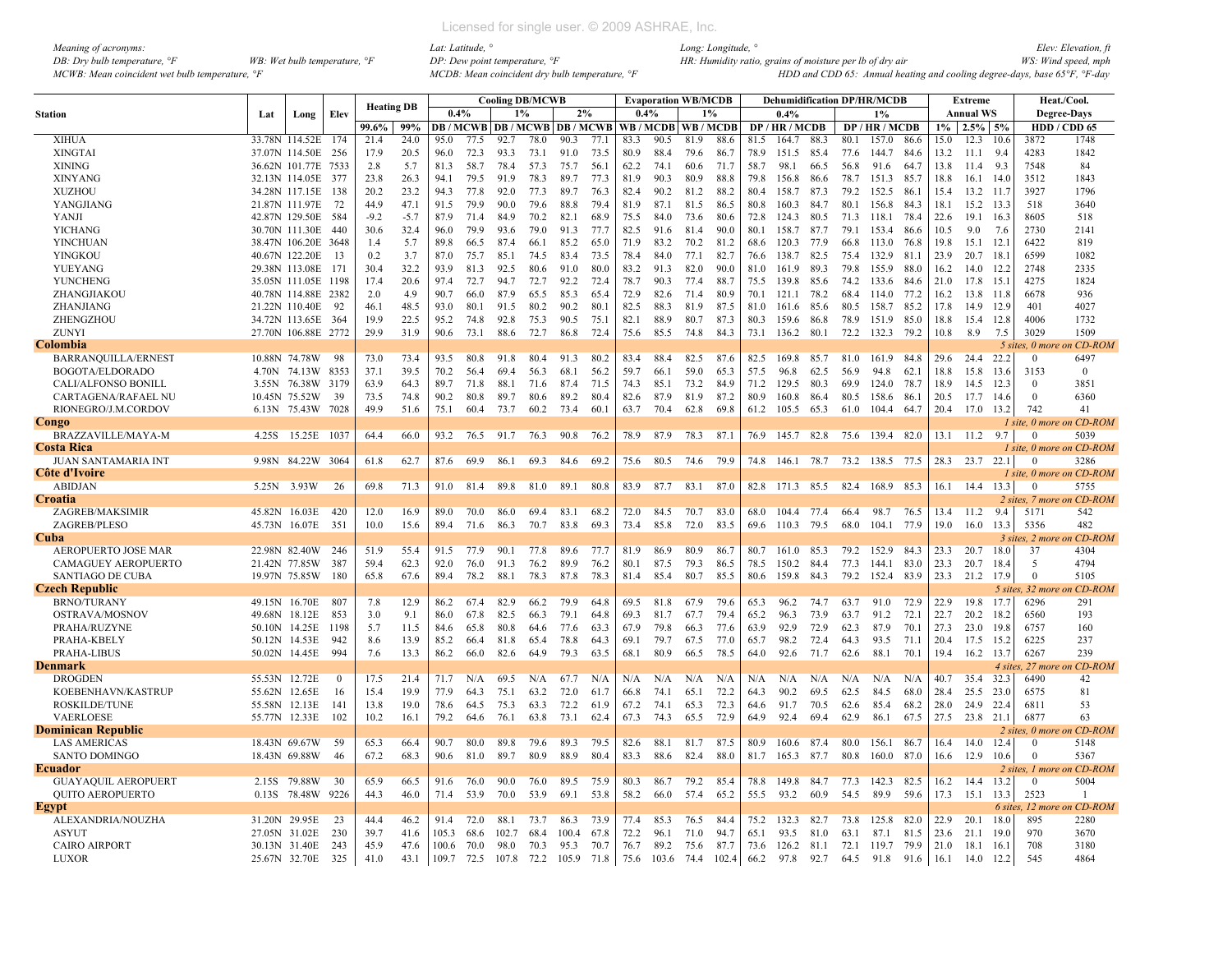| Meaning of acronyms:                           |                                         |
|------------------------------------------------|-----------------------------------------|
| DB: Dry bulb temperature, $\mathcal{F}$        | WB: Wet bulb temperature, $\mathcal{F}$ |
| MCWB: Mean coincident wet bulb temperature, °F |                                         |

|                            |        |               |      |                   |                 |       |      |      | <b>Cooling DB/MCWB</b> |                                   |       |      | <b>Evaporation WB/MCDB</b> |      |      |      | <b>Dehumidification DP/HR/MCDB</b> |      |      |                |              |              | <b>Extreme</b>   |           | Heat./Cool.              |                            |
|----------------------------|--------|---------------|------|-------------------|-----------------|-------|------|------|------------------------|-----------------------------------|-------|------|----------------------------|------|------|------|------------------------------------|------|------|----------------|--------------|--------------|------------------|-----------|--------------------------|----------------------------|
| <b>Station</b>             | Lat    | Long          | Elev | <b>Heating DB</b> |                 | 0.4%  |      | 1%   |                        | 2%                                |       | 0.4% |                            | 1%   |      |      | 0.4%                               |      |      | $1\%$          |              |              | <b>Annual WS</b> |           | <b>Degree-Days</b>       |                            |
|                            |        |               |      | 99.6%             | 99%             |       |      |      |                        | DB / MCWB   DB / MCWB   DB / MCWB |       |      | WB / MCDB WB / MCDB        |      |      |      | DP / HR / MCDB                     |      |      | DP / HR / MCDB |              | $1\%$        | $2.5\%$ 5%       |           | HDD / CDD 65             |                            |
| PORT SAID                  | 31.27N | 32.30E        | 20   | 48.7              | 51.4            | 89.8  | 77.2 | 88.1 | 77.4                   | 86.4                              | 76.6  | 80.0 | 87.0                       | 79.1 | 86.0 | 77.4 | 142.8                              | 85.2 | 76.9 | 140.2          | 84.8         | 24.2         | 21.6             | 20.0      | 546                      | 2820                       |
| PORT SAID/EL GAMIL         |        | 31.28N 32.23E | 20   | 49.4              | 51.3            | 89.0  | 77.2 | 87.4 | 77.0                   | 86.2                              | 76.4  | 79.8 | 86.6                       | 78.7 | 85.5 | 77.6 | 143.7 85.0                         |      | 76.5 | 138.3 84.3     |              | 26.6         | 23.2 21.2        |           | 587                      | 2668                       |
| Estonia                    |        |               |      |                   |                 |       |      |      |                        |                                   |       |      |                            |      |      |      |                                    |      |      |                |              |              |                  |           | 1 site, 8 more on CD-ROM |                            |
| <b>TALLINN</b>             |        | 59.47N 24.82E | 112  | $-2.3$            | 4.0             | 78.7  | 65.1 | 75.4 | 63.4                   | 72.5                              | 61.9  | 67.3 | 74.8                       | 65.3 | 72.6 | 64.5 | 91.3                               | 70.5 | 62.6 | 85.2           | 68.7         | 20.6         | 18.2             | 16.2      | 8369                     | 55                         |
| Finland                    |        |               |      |                   |                 |       |      |      |                        |                                   |       |      |                            |      |      |      |                                    |      |      |                |              |              |                  |           |                          | 2 sites, 46 more on CD-ROM |
| HELSINKI-VANTAA            |        | 60.32N 24.97E | 184  | $-9.1$            | $-2.5$          | 80.1  | 64.2 | 76.9 | 62.3                   | 73.7                              | 60.8  | 66.3 | 75.3                       | 64.5 | 73.1 | 63.0 | 86.8                               | 68.8 | 61.1 | 81.1           | 67.0         | 22.3         | 19.7             | 17.6      | 8740                     | 71                         |
| <b>ISOSAARI</b>            | 60.10N | 25.07E        | 16   | $-4.3$            | 2.5             | 73.0  | 66.9 | 70.8 | 65.4                   | 68.7                              | 63.5  | 68.2 | 71.7                       | 66.1 | 69.9 | 66.7 | 98.4                               | 70.8 | 64.5 | 90.9           | 68.8         | 35.2         | 31.3             | 27.9      | 8379                     | 52                         |
| France                     |        |               |      |                   |                 |       |      |      |                        |                                   |       |      |                            |      |      |      |                                    |      |      |                |              |              |                  | 14 sites, | 125 more                 | on CD-ROM                  |
| <b>CAP COURONNE</b>        | 43.33N | 5.05E         | 89   | 26.8              | 32.7            | 87.3  | 72.7 | 85.0 | 72.2                   | 83.0                              | 71.3  | 76.7 | 83.7                       | 75.3 | 82.1 | 74.5 | 129.6                              | 81.4 | 73.1 | 123.3 79.9     |              | 38.3         | 33.6 29.9        |           | 2840                     | 1022                       |
| <b>CAP POMEGUES</b>        | 43.27N | 5.30E         | 230  | 29.4              | 35.2            | 83.5  | 71.6 | 81.1 | 71.5                   | 79.3                              | 70.7  | 75.5 | 79.6                       | 74.2 | 78.3 | 74.2 | 128.9                              | 78.0 | 72.8 | 122.6          | 77.0         | 52.5         | 46.3             | 40.0      | 2741                     | 823                        |
| <b>CAPE FERRAT</b>         | 43.68N | 7.33E         | 472  | 37.8              | 40.7            | 84.3  | 72.6 | 82.4 | 72.5                   | 80.7                              | 72.0  | 76.2 | 81.2                       | 75.0 | 80.0 | 74.6 | 131.6                              | 79.7 | 73.3 | 125.9          | 78.6         | 30.0         | 23.3             | 18.7      | 2436                     | 990                        |
| <b>LE BOURGET</b>          | 48.97N | 2.43E         | 171  | 24.5              | 27.1            | 88.0  | 68.4 | 84.3 | 67.2                   | 80.7                              | 66.2  | 70.8 | 83.0                       | 69.1 | 80.4 | 66.6 | 98.6                               | 75.1 | 64.8 | 92.6           | 73.2         | 22.8         | 20.0             | 17.6      | 4586                     | 316                        |
| <b>LYON-BRON</b>           | 45.72N | 4.93E         | 663  | 22.3              | 25.0            | 92.5  | 67.6 | 89.1 | 67.4                   | 86.0                              | 66.8  | 70.8 | 85.2                       | 69.5 | 83.7 | 66.2 | 99.0                               | 76.2 | 64.7 | 93.9           | 74.7         | 25.8         | 22.4             | 19.3      | 4300                     | 725                        |
| <b>LYON-SATOLAS</b>        | 45.73N | 5.08E         | 787  | 19.7              | 23.8            | 90.4  | 68.5 | 87.2 | 67.9                   | 84.0                              | 66.9  | 71.1 | 84.3                       | 69.6 | 82.5 | 66.6 | 100.8                              | 76.2 | 65.3 | 96.2           | 74.4         | 24.1         | 20.6             | 17.7      | 4658                     | 557                        |
| <b>MARIGNANE</b>           | 43.45N | 5.23E         | 105  | 26.5              | 29.4            | 90.9  | 70.4 | 88.1 | 69.8                   | 86.0                              | 69.1  | 74.3 | 83.9                       | 72.7 | 82.7 | 71.4 | 116.5                              | 79.7 | 69.6 | 109.1          | 78.6         | 36.8         | 31.9             | 27.7      | 3045                     | 1080                       |
| <b>NICE</b>                | 43.65N | 7.20E         | 89   | 35.3              | 37.3            | 85.2  | 73.2 | 83.3 | 72.7                   | 81.9                              | 72.2  | 77.0 | 81.9                       | 75.4 | 80.8 | 75.3 | 132.9                              | 80.8 | 73.5 | 125.1          | 79.7         | 26.2         | 22.2             | 18.3      | 2578                     | 947                        |
| PARIS-AEROPORT CHAR        | 49.02N | 2.53E         | 367  | 20.9              | 24.9            | 87.1  | 68.3 | 83.3 | 67.0                   | 79.9                              | 65.8  | 70.6 | 81.9                       | 68.8 | 79.6 | 66.6 | 99.3                               | 75.1 | 64.8 | 93.1           | 73.1         | 26.0         | 22.5             | 19.8      | 4768                     | 295                        |
| PARIS-MONTSOURIS           | 48.82N | 2.33E         | 253  | 27.4              | 29.6            | 88.8  | 68.5 | 85.0 | 67.4                   | 81.5                              | 66.2  | 70.9 | 84.7                       | 68.9 | 81.1 | 66.5 | 98.4                               | 76.2 | 64.7 | 92.3           | 73.9         | 16.3         | 14.3             | 12.7      | 4146                     | 463                        |
| <b>PARIS-ORLY</b>          | 48.72N | 2.38E         | 295  | 21.3              | 25.2            | 87.7  | 68.2 | 84.0 | 67.1                   | 80.6                              | 65.7  | 70.6 | 83.0                       | 68.9 | 80.1 | 66.5 | 98.7                               | 74.8 | 64.7 | 92.7           | 73.3         | 24.7         | 21.3             | 18.7      | 4755                     | 328                        |
| TOULOUSE BLAGNAC           | 43.63N | 1.37E         | 505  | 24.2              | 27.5            | 91.6  | 69.9 | 88.1 | 69.0                   | 85.0                              | 68.1  | 72.9 | 85.5                       | 71.2 | 83.0 | 69.0 | 108.7                              | 78.4 | 67.5 | 103.1          | 76.9         | 23.4         | 20.5             | 18.2      | 3735                     | 684                        |
| <b>TRAPPES</b>             | 48.77N | 2.00E         | 551  | 24.7              | 27.1            | 86.6  | 67.0 | 82.8 | 65.6                   | 79.4                              | 64.7  | 69.4 | 81.1                       | 67.8 | 78.3 | 65.9 | 97.5                               | 73.6 | 64.2 | 91.9           | 71.2         | 15.6         | 13.6             | 12.0      | 4819                     | 272                        |
| VILLACOUBLAY               | 48.77N | 2.20E         | 587  | 21.4              | 25.4            | 85.7  | 67.5 | 82.1 | 66.4                   | 78.8                              | 65.1  | 69.7 | 81.2                       | 68.0 | 78.4 | 66.0 | 97.9                               | 74.6 | 64.3 | 92.2           | 72.6         | 21.8         | 19.1 17.2        |           | 5016                     | 277                        |
| Gabon                      |        |               |      |                   |                 |       |      |      |                        |                                   |       |      |                            |      |      |      |                                    |      |      |                |              |              |                  |           | 1 site, 0 more on CD-ROM |                            |
| LIBREVILLE                 | 0.45N  | 9.42E         | 49   | 71.5              | 72.3            | 88.5  | 80.8 | 87.8 | 80.6                   | 87.1                              | 80.2  | 82.5 | 86.2                       | 81.7 | 85.5 | 81.0 | 161.4                              | 85.0 | 80.7 | 159.9 84.7     |              | 15.9         | 14.1             | 12.7      | $\Omega$                 | 5354                       |
| Gambia                     |        |               |      |                   |                 |       |      |      |                        |                                   |       |      |                            |      |      |      |                                    |      |      |                |              |              |                  |           | 1 site, 0 more on CD-ROM |                            |
| <b>BANJUL/YUNDUM</b>       |        | 13.20N 16.63W | 108  | 61.2              | 63.0            | 100.1 | 68.3 | 97.0 | 68.2                   | 95.0                              | 69.7  | 81.7 | 88.6                       | 80.9 | 87.7 | 79.7 | 154.6 85.9                         |      | 79.0 | 151.3 85.1     |              | 20.0         | 18.0             | 16.1      |                          | 5604                       |
| Georgia                    |        |               |      |                   |                 |       |      |      |                        |                                   |       |      |                            |      |      |      |                                    |      |      |                |              |              |                  |           | 1 site, 4 more on CD-ROM |                            |
| <b>TBILIS</b>              | 41.68N | 44.95E        | 1470 | 21.8              | 24.5            | 93.9  | 71.3 | 91.3 | 70.4                   | 88.3                              | 69.7  | 73.8 | 89.1                       | 72.3 | 87.3 | 68.7 | 111.4                              | 81.9 | 67.3 | 106.0          | 80.3         | 46.6         | 39.6 33.9        |           | 4267                     | 1186                       |
| Germany                    |        |               |      |                   |                 |       |      |      |                        |                                   |       |      |                            |      |      |      |                                    |      |      |                |              |              |                  | 28 sites. |                          | 107 more on CD-ROM         |
| <b>BERLIN/DAHLEM</b>       |        | 52.47N 13.30E | 167  | 10.4              | 15.6            | 84.7  | 66.3 | 81.1 | 64.7                   | 78.1                              | 63.4  | 68.4 | 79.8                       | 66.7 | 77.4 | 64.7 | 92.0                               | 72.1 | 62.9 | 86.2           | 70.0         | 16.5         | 14.5             | 13.       | 6102                     | 213                        |
| <b>BERLIN/SCHONEFELD</b>   | 52.38N | 13.52E        | 154  | 7.1               | 12.5            | 85.3  | 66.3 | 81.8 | 64.9                   | 78.5                              | 63.7  | 68.4 | 79.8                       | 66.7 | 78.3 | 64.6 | 91.7                               | 72.7 | 62.7 | 85.7           | 70.4         | 24.9         | 21.5             | 18.8      | 6315                     | 181                        |
| <b>BERLIN/TEGEL (FAFB)</b> | 52.57N | 13.32E        | 121  | 9.7               | 15.4            | 86.1  | 65.6 | 82.5 | 64.4                   | 79.2                              | 62.8  | 68.0 | 80.4                       | 66.3 | 78.2 | 64.2 | 90.4                               | 71.7 | 62.4 | 84.7           | 69.9         | 23.3         | 20.6             | 18.3      | 5970                     | 264                        |
| <b>BERLIN/TEMPELHOF</b>    | 52.47N | 13.40E        | 164  | 10.8              | 15.4            | 86.0  | 66.1 | 82.3 | 64.7                   | 79.1                              | 63.4  | 68.2 | 80.5                       | 66.6 | 78.4 | 64.3 | 90.9                               | 71.8 | 62.5 | 85.0           | 70.1         | 23.2         | 20.4             | 18.1      | 5911                     | 265                        |
| <b>BREMEN</b>              | 53.05N | 8.80E         | 10   | 12.3              | 16.9            | 83.2  | 66.8 | 79.6 | 65.2                   | 76.1                              | 63.6  | 68.6 | 79.0                       | 66.7 | 76.3 | 64.9 | 92.4                               | 72.4 | 63.1 | 86.6           | 70.5         | 25.5         | 22.4             | 19.8      | 6255                     | 124                        |
| <b>CELLE</b>               | 52.60N | 10.02E        | 171  | 10.8              | 15.9            | 86.2  | 66.1 | 82.6 | 65.0                   | 79.1                              | 63.4  | 68.1 | 82.1                       | 66.4 | 79.1 | 63.3 | 87.5                               | 71.7 | 61.7 | 82.8           | 70.9         | 20.8         | 18.0             | 15.7      | 6026                     | 205                        |
| DRESDEN/KLOTZSCHE          | 51.13N | 13.77E        | 755  | 7.5               | 12.9            | 85.0  | 65.7 | 81.2 | 64.6                   | 78.2                              | 63.4  | 67.9 | 79.9                       | 66.2 | 77.4 | 63.6 | 90.3                               | 71.8 | 62.1 | 85.8           | 70.6         | 21.5         | 18.6             | 16.2      | 6134                     | 223                        |
| <b>DUSSELDORF</b>          | 51.28N | 6.78E         | 148  | 14.1              | 19.7            | 85.3  | 67.3 | 82.1 | 65.6                   | 78.9                              | 64.2  | 69.0 | 81.2                       | 67.4 | 78.8 | 64.9 | 92.5                               | 73.1 | 63.3 | 87.4           | 71.5         | 23.3         | 20.5             | 18.2      | 5272                     | 251                        |
| <b>ESSEN/MULHEIM</b>       | 51.40N | 6.97E         | 505  | 14.3              | 19.5            | 82.8  | 66.7 | 79.8 | 65.2                   | 76.7                              | 63.7  | 68.3 | 79.1                       | 66.6 | 77.2 | 64.5 | 92.4                               | 72.4 | 62.8 | 87.0           | 70.2         | 21.6         | 18.8             | 16.5      | 5721                     | 186                        |
| FRANKFURT MAIN ARPT        | 50.05N | 8.60E         | 367  | 13.0              | 17.9            | 87.4  | 66.5 | 84.0 | 65.6                   | 80.8                              | 64.6  | 69.1 | 81.7                       | 67.5 | 79.3 | 65.2 | 94.5                               | 72.3 | 63.6 | 89.1           | 70.9         | 22.6         | 19.5             | 17.1      | 5657                     | 299                        |
| <b>FUERSTENFELDBRUCK</b>   | 48.20N | 11.27E        | 1755 | 4.8               | 10 <sub>2</sub> | 84.3  | 66.0 | 80.7 | 644                    | 77.4                              | -63.0 | 67.4 | 81.0                       | 65.8 | 78.4 | 62.5 | 90.4                               | 73.9 | 60.9 | 85.2           | 71.2         | 24.8         | 20.7             | 17.3      | 6671                     | 147                        |
| <b>GUETERSLOH</b>          | 51.93N | 8.32E         | 236  | 14.3              | 19.5            | 85.8  | 66.2 | 82.1 | 65.2                   | 78.7                              | 64.1  | 68.7 | 80.7                       | 67.1 | 78.2 | 64.7 | 92.4                               | 71.7 | 63.2 | 87.5           | 70.3         | 22.5         | 19.4             | 17.0      | 5611                     | 205                        |
| HAMBURG/FUHLSBUTTEL        | 53.63N | 10.00E        | 52   | 11.1              | 16.0            | 82.1  | 66.1 | 78.7 | 64.5                   | 75.3                              | 62.9  | 68.0 | 78.5                       | 66.0 | 75.5 | 64.2 | 90.2                               | 71.7 | 62.5 | 84.6           | 70.1         | 22.7         | 20.2             | 18.2      | 6325                     | 110                        |
| <b>HANNOVER</b>            | 52.47N | 9.70E         | 180  | 92                | 14.5            | 840   | 66.9 | 80.6 | 65.3                   | 77.3                              | 63.7  | 68.7 | 79.7                       | 67.0 | 77.3 | 65.0 | 93.0                               | 72.0 | 63.2 | 87.2           | 70.8         | 22.7         | 20.0             | 17.8      | 6063                     | 144                        |
| HEIDELBERG (USA-AF)        | 49.40N | 8.65E         | 358  | 14.4              | 20.8            | 89.6  | 69.2 | 86.1 | 67.9                   | 82.7                              | 66.1  | 71.1 | 84.5                       | 69.5 | 82.2 | 66.5 | 98.8                               | 75.8 | 64.7 | 92.8           | 74.6         | 17.6         | 14.8             | 12.8      | 5036                     | 470                        |
| KOLN/BONN (CIV/MIL)        | 50.87N | 7.17E         | 299  | 12.9              | 18.5            | 85.9  | 67.0 | 82.4 | 65.6                   | 79.1                              | 64.1  | 69.0 | 81.4                       | 67.3 | 78.8 | 64.8 | 93.0                               | 73.3 | 63.2 | 87.6           | 71.1         | 20.1         | 17.7             | 15.7      | 5627                     | 193                        |
| <b>LEIPZIG</b>             | 51.32N | 12.42E        | 495  | 14.9              | 19.0            | 86.7  | 66.8 | 83.1 | 65.2                   | 79.9                              | 64.3  | 68.8 | 81.4                       | 67.3 | 78.5 | 64.8 | 93.5                               | 72.0 | 63.4 | 89.0           | 71.0         | 15.3         | 13.1             | 11.5      | 5577                     | 304                        |
| LEIPZIG/SCHKEUDITZ         | 51.42N | 12.23E        | 436  | 8.0               | 13.4            | 85.7  | 66.5 | 81.9 | 65.3                   | 78.7                              | 63.8  | 68.4 | 80.8                       | 66.7 | 78.2 | 64.0 | 90.8                               | 72.9 | 62.6 | 86.4           | 71.2         | 27.9         | 24.2 21.1        |           | 6108                     | 216                        |
|                            |        |               | 1706 | 10.5              |                 |       |      |      | 64.6                   | 79.0                              | 63.6  |      | 81.4                       |      |      |      | 91.5                               | 71.0 | 61.6 |                |              |              |                  | 11.9      | 6006                     |                            |
| <b>MUNICH</b>              |        | 48.13N 11.55E |      |                   | 15.5<br>11.8    | 85.2  | 66.2 | 81.8 |                        |                                   |       | 67.5 | 80.3                       | 66.1 | 78.9 | 62.9 |                                    |      |      | 87.2<br>90.3   | 70.0<br>70.5 | 17.5<br>25.8 | 14.2             |           | 6504                     | 282<br>173                 |
| <b>MUNICH/RIEM</b>         |        | 48.13N 11.70E | 1736 | 6.5<br>15.4       |                 | 85.0  | 66.0 | 81.6 | 64.8                   | 78.7                              | 63.9  | 67.8 |                            | 66.4 | 78.2 | 64.1 | 95.4                               | 71.3 | 62.5 | 87.3           |              | 22.9         | 21.6             | - 18.3    | 5420                     | 217                        |
| <b>NOERVENICH</b>          | 50.83N | 6.67E         | 443  |                   | 20.5            | 86.4  | 67.3 | 82.7 | 65.7                   | 79.2                              | 64.4  | 69.2 | 82.2                       | 67.4 | 79.6 | 64.7 | 93.0                               | 73.7 | 62.9 |                | 72.0         |              | 19.4             | 16.7      |                          |                            |
| <b>NURNBERG</b>            | 49.50N | 11.08E        | 1047 | 6.1               | 12.3            | 86.3  | 65.2 | 82.9 | 64.2                   | 79.7                              | 62.6  | 67.5 | 80.3                       | 66.1 | 77.9 | 63.8 | 92.0                               | 70.3 | 62.2 | 86.9           | 69.1         | 20.7         | 17.6             | 15.1      | 6312                     | 231                        |
| POTSDAM                    | 52.38N | 13.07E        | 266  | 8.7               | 13.5            | 84.8  | 66.0 | 81.3 | 65.0                   | 78.1                              | 63.8  | 68.4 | 79.9                       | 66.8 | 77.8 | 64.9 | 93.0                               | 71.8 | 62.8 | 86.2           | 70.4         | 24.1         | 21.1             | 18.6      | 6228                     | 194                        |
| <b>QUICKBORN</b>           | 53.73N | 9.88E         | 56   | 14.6              | 19.5            | 83.1  | 65.8 | 79.6 | 65.1                   | 76.3                              | 64.0  | 68.6 | 77.9                       | 66.9 | 75.4 | 65.6 | 94.8                               | 71.0 | 63.9 | 89.3           | 69.4         | 20.0         | 16.9             | 14.7      | 6221                     | 105                        |
| <b>ROTH</b>                | 49.22N | 11.10E        | 1296 | 6.5               | 12.0            | 87.5  | 66.6 | 83.7 | 65.1                   | 80.3                              | 63.9  | 68.3 | 82.7                       | 66.7 | 80.0 | 63.8 | 92.9                               | 71.8 | 62.2 | 87.8           | 71.1         | 18.8         | 15.9             | 13.4      | 6557                     | 180                        |
| STUTTGART/ECHTERDI         | 48.68N | 9.22E         | 1299 | 9.1               | 14.1            | 84.8  | 66.0 | 81.7 | 65.1                   | 78.5                              | 63.9  | 68.0 | 81.3                       | 66.5 | 78.7 | 63.3 | 91.3                               | 73.5 | 62.0 | 87.0           | 71.9         | 20.9         | 17.8             | 15.1      | 6282                     | 191                        |
| STUTTGART/SCHNARREN        | 48.83N | 9.20E         | 1033 | 11.3              | 15.8            | 85.2  | 67.3 | 82.0 | 65.5                   | 79.0                              | 64.3  | 69.0 | 81.1                       | 67.4 | 78.7 | 64.8 | 95.5                               | 73.7 | 63.3 | 90.5           | 72.4         | 20.3         | 17.2             | 14.7      | 5674                     | 288                        |
| <b>WUNSTORF</b>            | 52.47N | 9.43E         | 167  | 11.8              | 16.5            | 86.3  | 66.5 | 82.5 | 65.4                   | 78.8                              | 63.6  | 68.6 | 82.0                       | 66.8 | 79.0 | 64.1 | 90.0                               | 72.6 | 62.4 | 84.8           | 71.8         | 24.1         | 21.1             | 18.7      | 5805                     | 211                        |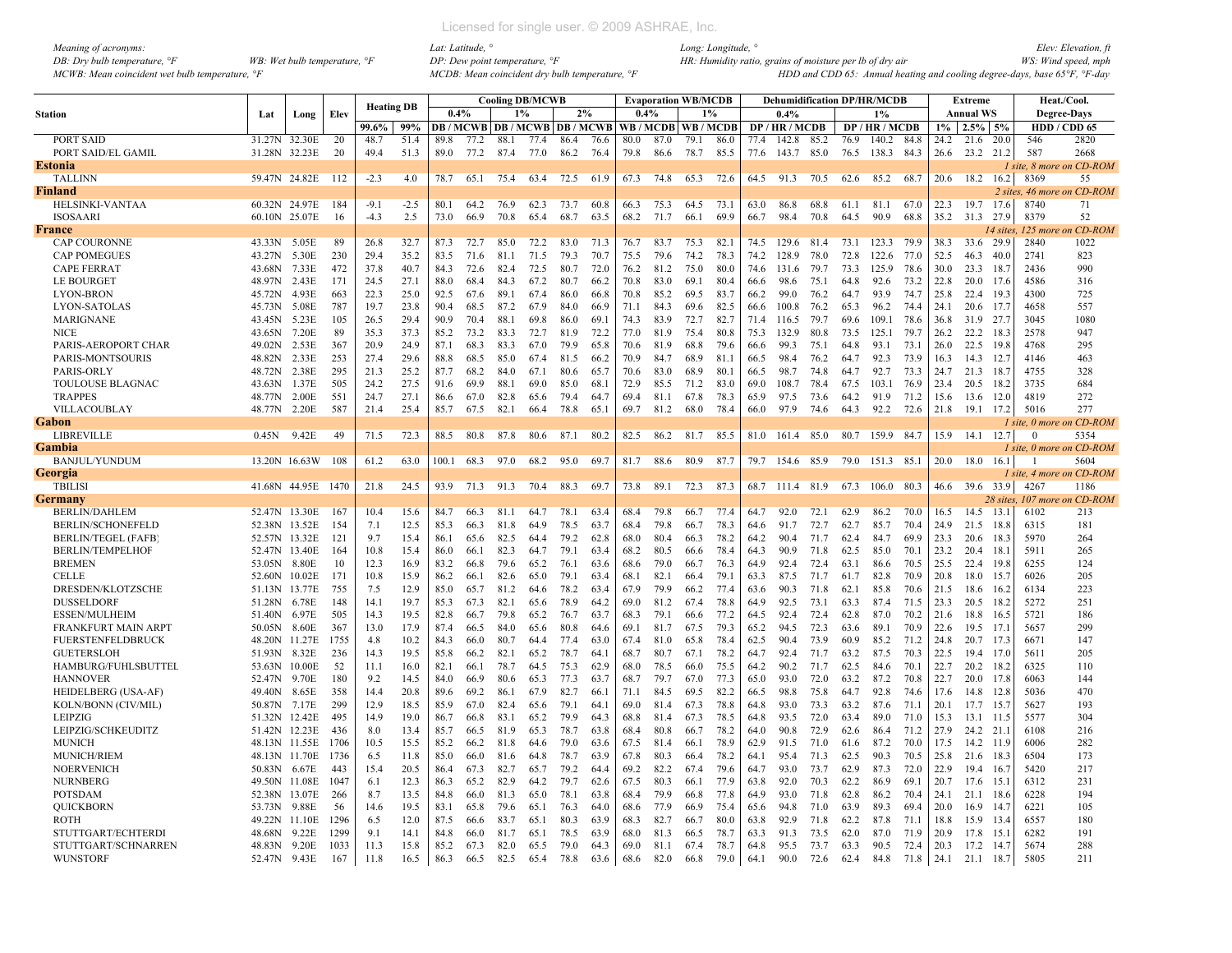| <i>Meaning of acronyms:</i>                                |                                         |  |
|------------------------------------------------------------|-----------------------------------------|--|
| DB: Dry bulb temperature, $\degree$ F                      | WB: Wet bulb temperature, $\mathcal{F}$ |  |
| MCWB: Mean coincident wet bulb temperature, <sup>o</sup> F |                                         |  |

|                               |               |                    |              | <b>Heating DB</b> |      |       |      |       | <b>Cooling DB/MCWB</b> |                                                   |      |      |      | <b>Evaporation WB/MCDB</b> |      |      | <b>Dehumidification DP/HR/MCDB</b> |      |      |                 |      |       | Extreme          |        | Heat./Cool.        |                            |
|-------------------------------|---------------|--------------------|--------------|-------------------|------|-------|------|-------|------------------------|---------------------------------------------------|------|------|------|----------------------------|------|------|------------------------------------|------|------|-----------------|------|-------|------------------|--------|--------------------|----------------------------|
| <b>Station</b>                | Lat           | Long               | Elev         |                   |      | 0.4%  |      |       | 1%                     | 2%                                                |      | 0.4% |      | 1%                         |      |      | 0.4%                               |      |      | 1%              |      |       | <b>Annual WS</b> |        | <b>Degree-Days</b> |                            |
|                               |               |                    |              | 99.6%             | 99%  |       |      |       |                        | DB / MCWB DB / MCWB DB / MCWB WB / MCDB WB / MCDB |      |      |      |                            |      |      | DP / HR / MCDB                     |      |      | DP / HR / MCDB  |      | $1\%$ | $2.5\%$ 5%       |        | HDD / CDD 65       |                            |
| Greece                        |               |                    |              |                   |      |       |      |       |                        |                                                   |      |      |      |                            |      |      |                                    |      |      |                 |      |       |                  |        |                    | 3 sites, 21 more on CD-ROM |
| ATHINAI (AIRPORT)             | 37.90N 23.73E |                    | -49          | 34.8              | 37.6 | 95.1  | 70.0 | 92.8  | 69.5                   | 90.3                                              | 69.6 | 75.9 | 87.9 | 74.4                       | 86.2 | 71.9 | 118.1 83.7                         |      |      | 70.2 111.3 82.5 |      | 22.4  | 20.1             | 18.3   | 2097               | 1942                       |
| <b>ELEFSIS (AIRPORT)</b>      | 38.07N 23.55E |                    | 102          | 33.4              | 35.7 | 97.1  | 69.7 | 94.9  | 69.0                   | 92.8                                              | 68.6 | 73.6 | 88.4 | 72.1                       | 87.6 | 69.4 | 108.5                              | 82.3 | 66.6 | 98.4            | 79.6 | 22.7  | 20.4             | 18.5   | 2279               | 2042                       |
| THESSALONIKI (AIRPORT)        | 40.52N 22.97E |                    | 13           | 26.2              | 28.6 | 93.3  | 70.9 | 91.0  | 70.9                   | 88.2                                              | 69.8 | 74.5 | 87.7 | 72.9                       | 85.8 | 70.0 | 110.4 82.4                         |      | 68.3 | 104.1           | 80.6 | 27.8  | 22.4 18.9        |        | 3303               | 1416                       |
| Guatemala                     |               |                    |              |                   |      |       |      |       |                        |                                                   |      |      |      |                            |      |      |                                    |      |      |                 |      |       |                  |        |                    | I site, 0 more on CD-ROM   |
| <b>GUATEMALA (AEROPUERTO)</b> |               | 14.58N 90.52W 4885 |              | 51.4              | 53.3 | 82.4  | 63.7 | 80.7  | 63.8                   | 79.1                                              | 63.8 | 68.1 | 76.3 | 67.3                       | 75.1 | 66.1 | 115.7 70.1                         |      | 64.8 | 110.3 69.0      |      | 27.4  | 23.3 21.5        |        | 128                | 1161                       |
| Honduras                      |               |                    |              |                   |      |       |      |       |                        |                                                   |      |      |      |                            |      |      |                                    |      |      |                 |      |       |                  |        |                    | 2 sites. 0 more on CD-ROM  |
| LA MESA (SAN PEDRO SULA)      |               | 15.45N 87.93W      | - 102        | 63.0              | 64.8 | 98.6  | 78.7 | 96.7  | 79.0                   | 95.0                                              | 78.8 | 82.7 | 92.8 | 81.6                       | 91.3 | 80.3 | 157.8 88.7                         |      | 79.1 | 151.4 86.5      |      | 19.9  | 17.7             | 15.3   | $\Omega$           | 5827                       |
| <b>TEGUCIGALPA</b>            |               | 14.05N 87.22W      | 3304         | 52.6              | 55.2 | 89.7  | 66.9 | 87.9  | 67.6                   | 86.2                                              | 67.5 | 72.5 | 82.1 | 71.7                       | 81.4 | 70.0 | 124.7                              | 76.1 | 68.9 | 120.2           | 74.7 | 20.9  | 18.3             | 16.0   | 21                 | 2691                       |
| Hungary                       |               |                    |              |                   |      |       |      |       |                        |                                                   |      |      |      |                            |      |      |                                    |      |      |                 |      |       |                  |        |                    | 3 sites, 23 more on CD-ROM |
| <b>BUDAORS</b>                | 47.45N 18.97E |                    | 433          | 11.8              | 15.8 | 87.8  | 68.2 | 84.8  | 67.4                   | 82.0                                              | 66.5 | 70.3 | 84.0 | 68.9                       | 81.5 | 65.5 | 95.9                               | 75.8 | 64.3 | 91.6            | 74.6 | 31.2  | 26.0             | 20.8   | 5530               | 443                        |
| <b>BUDAPEST/FERIHEGY I</b>    | 47.43N 19.27E |                    | 607          | 9.2               | 14.0 | 89.9  | 71.3 | 87.1  | 69.9                   | 84.0                                              | 68.0 | 73.4 | 87.2 | 71.1                       | 83.2 | 68.4 | 106.6                              | 80.3 | 66.6 | 100.2           | 77.2 | 31.1  | 24.9             | 20.3   | 5739               | 464                        |
| <b>BUDAPEST/PESTSZENTL</b>    | 47.43N 19.18E |                    | 456          | 12.9              | 16.6 | 90.1  | 68.3 | 87.0  | 67.4                   | 84.0                                              | 66.2 | 70.4 | 84.4 | 69.0                       | 82.7 | 66.0 | 97.4                               | 75.1 | 64.4 | 92.2            | 74.0 | 17.2  | 14.6             | 12.6   | 5421               | 598                        |
| India                         |               |                    |              |                   |      |       |      |       |                        |                                                   |      |      |      |                            |      |      |                                    |      |      |                 |      |       |                  |        | 36 sites, 15 more  | n CD-ROM                   |
| AHMADABAD                     | 23.07N        | 72.63E             | -180         | 51.6              | 53.9 | 107.7 | 73.7 | 105.7 | 73.2                   | 103.4                                             | 73.5 | 83.5 | 93.1 | 82.5                       | 91.3 | 81.4 | 164.2                              | 87.4 | 80.6 | 159.8           | 86.5 | 14.4  | 12.3             | -11.1  | 19                 | 6183                       |
| <b>AKOLA</b>                  | 20.70N        | 77.07E             | 1014         | 55.3              | 57.3 | 109.8 | 71.6 | 107.7 | 71.0                   | 105.5                                             | 70.7 | 80.2 | 93.8 | 79.1                       | 89.8 | 77.4 | 148.3                              | 83.3 | 76.8 | 144.8           | 82.4 | 12.8  | 10.7             | 8.9    | 5                  | 6087                       |
| AURANGABAD CHIKALTH           | 19.85N        | 75.40E             | 1900         | 50.9              | 53.4 | 104.0 | 72.9 | 102.3 | 72.5                   | 100.5                                             | 71.5 | 79.6 | 95.0 | 78.0                       | 91.2 | 76.1 | 146.3                              | 84.7 | 75.0 | 140.9           | 82.3 | 20.7  | 18.1             | 15.4   | 12                 | 4872                       |
| <b>BANGALORE</b>              | 12.97N        | 77.58E             | 3022         | 59.2              | 60.6 | 93.6  | 67.8 | 92.2  | 67.7                   | 90.7                                              | 67.7 | 74.4 | 83.9 | 73.5                       | 82.8 | 72.1 | 132.9                              | 77.6 | 71.1 | 128.6           | 76.7 | 12.8  | 11.1             | 9.5    | $\Omega$           | 3818                       |
| <b>BELGAUM/SAMBRA</b>         | 15.85N        | 74.62E             | 2451         | 56.0              | 58.2 | 97.3  | 66.5 | 95.6  | 66.5                   | 93.9                                              | 66.6 | 75.1 | 84.3 | 74.3                       | 82.7 | 72.9 | 133.8                              | 77.7 | 72.2 | 130.5           | 76.9 | 18.7  | 17.3             | -15.1  | $\Omega$           | 3963                       |
| BHOPAL/BAIRAGARH              | 23.28N 77.35E |                    | 1716         | 50.3              | 52.4 | 107.1 | 70.6 | 104.8 | 70.2                   | 102.6                                             | 69.9 | 79.1 | 88.9 | 78.2                       | 87.1 | 77.0 | 149.9                              | 82.3 | 76.3 | 146.4           | 81.5 | 20.5  | 18.4             | 16.7   | 97                 | 4873                       |
| <b>BHUBANESWAR</b>            | 20.25N 85.83E |                    | 151          | 57.2              | 59.2 | 101.4 | 79.6 | 99.0  | 79.6                   | 97.1                                              | 79.6 | 84.7 | 93.1 | 84.1                       | 92.2 | 82.9 | 172.4                              | 88.3 | 82.2 | 168.8           | 87.7 | 23.1  | 20.1             | 17.9   | $\overline{1}$     | 6018                       |
| <b>BIKANER</b>                | 28.00N 73.30E |                    | 735          | 42.1              | 44.6 | 111.5 | 70.3 | 109.2 | 71.5                   | 106.9                                             | 72.2 | 82.7 | 93.8 | 81.7                       | 92.8 | 80.5 | 162.8                              | 86.8 | 79.3 | 156.4           | 86.5 | 15.7  | 12.3             | 10.2   | 352                | 6048                       |
| <b>BOMBAY/SANTACRUZ</b>       | 19.12N 72.85E |                    |              | 61.7              | 64.0 | 96.4  | 73.4 | 94.3  | 73.8                   | 92.8                                              | 74.3 | 81.9 | 88.5 | 81.2                       | 87.8 | 80.2 | 157.1                              | 85.9 | 79.3 | 152.5           | 85.1 | 15.5  | 13.8             | 12.2   | $\mathbf{0}$       | 6048                       |
|                               |               |                    | 46<br>20     | 52.8              | 55.0 | 98.9  | 80.3 | 97.1  | 80.2                   | 95.4                                              | 80.1 | 85.1 | 93.6 | 84.4                       | 92.6 | 83.0 | 172.4                              | 89.5 | 82.4 | 169.0           | 89.2 | 12.7  | 11.1             | 9.4    | 28                 | 5500                       |
| <b>CALCUTTA/DUM DUM</b>       | 22.65N 88.45E |                    |              |                   |      |       |      |       |                        |                                                   |      |      |      |                            |      |      |                                    |      |      |                 |      | 22.8  |                  |        | $\Omega$           |                            |
| COIMBATORE/PEELAMED           | 11.03N 77.05E |                    | 1309         | 64.4              | 66.1 | 98.0  | 72.8 | 96.3  | 73.0                   | 94.7                                              | 73.1 | 78.8 | 89.3 | 77.9                       | 87.8 | 76.4 | 144.8                              | 81.7 | 75.6 | 140.8           | 80.8 |       | 19.4 17.8        |        | $\theta$           | 5564                       |
| <b>CWC VISHAKHAPATNAM</b>     | 17.70N 83.30E |                    | 217          | 68.1              | 69.5 | 92.7  | 80.7 | 91.3  | 81.5                   | 90.2                                              | 81.2 | 84.5 | 89.6 | 83.7                       | 88.9 | 83.1 | 174.0                              | 88.5 | 82.3 | 169.5           | 88.0 | 18.8  | 16.7             | 14.9   |                    | 6083                       |
| <b>GAUHATI</b>                | 26.10N 91.58E |                    | 177          | 51.5              | 53.2 | 94.0  | 79.8 | 92.4  | 79.8                   | 91.0                                              | 79.8 | 83.7 | 90.8 | 82.8                       | 89.5 | 81.8 | 166.4                              | 88.0 | 81.0 | 162.1           | 86.7 | 11.3  | 9.3              | 7.7    | 103                | 4220                       |
| <b>GWALIOR</b>                | 26.23N 78.25E |                    | 679          | 42.7              | 44.7 | 110.6 | 71.7 | 108.6 | 72.1                   | 106.3                                             | 72.0 | 82.8 | 91.3 | 82.1                       | 90.0 | 80.9 | 164.9                              | 86.8 | 80.2 | 160.8           | 86.0 | 10.8  | 8.6              | 7.3    | 361                | 5345                       |
| HYDERABAD AIRPORT             |               | 17.45N 78.47E      | 1788         | 57.1              | 59.3 | 104.4 | 71.7 | 102.4 | 71.5                   | 100.4                                             | 71.4 | 78.2 | 89.0 | 77.2                       | 87.6 | 75.6 | 143.2 82.0                         |      | 74.8 | 139.6           | 81.0 | 18.4  | 15.9             | 13.6   | $\theta$           | 5571                       |
| <b>INDORE</b>                 | 22.72N 75.80E |                    | 1860         | 48.3              | 50.7 | 105.4 | 67.5 | 103.4 | 67.6                   | 101.2                                             | 67.5 | 78.1 | 86.6 | 77.2                       | 85.2 | 76.1 | 146.0                              | 81.4 | 75.3 | 142.3           | 80.4 | 25.0  | 21.5             | 19.6   | 83                 | 4637                       |
| <b>JABALPUR</b>               | 23.20N 79.95E |                    | 1289         | 47.1              | 49.4 | 108.2 | 69.2 | 106.0 | 69.3                   | 103.5                                             | 69.8 | 80.0 | 88.5 | 79.1                       | 86.6 | 78.0 | 152.6                              | 83.5 | 77.3 | 148.9           | 82.4 | 9.4   | 7.5              | 6.6    | 160                | 4944                       |
| JAIPUR/SANGANER               | 26.82N 75.80E |                    | 1280         | 44.8              | 47.1 | 108.3 | 70.4 | 105.9 | 70.3                   | 103.6                                             | 70.4 | 81.0 | 88.5 | 80.2                       | 87.6 | 79.3 | 159.4                              | 84.3 | 78.6 | 155.8           | 83.5 | 15.8  | 12.9             | 11.2   | 313                | 5253                       |
| <b>JAMSHEDPUR</b>             | 22.82N 86.18E |                    | 466          | 50.0              | 52.1 | 108.2 | 72.2 | 104.9 | 72.7                   | 101.9                                             | 73.4 | 82.6 | 91.3 | 81.8                       | 90.0 | 80.7 | 162.2 85.7                         |      | 79.9 | 158.1           | 84.9 | 8.1   | 7.0              | 5.6    | 48                 | 5539                       |
| <b>JODHPUR</b>                | 26.30N 73.02E |                    | 735          | 48.0              | 50.2 | 108.7 | 70.2 | 106.3 | 71.1                   | 104.4                                             | 71.4 | 81.5 | 90.3 | 80.7                       | 89.7 | 79.6 | 157.9 85.3                         |      | 78.7 | 153.1           | 84.4 | 13.1  | 11.1             | 9.1    | 125                | 6059                       |
| <b>KOZHIKODE</b>              | 11.25N 75.78E |                    | 16           | 71.9              | 73.1 | 92.7  | 82.1 | 91.8  | 81.4                   | 90.9                                              | 80.8 | 83.6 | 90.8 | 82.8                       | 89.8 | 81.5 | 164.1                              | 89.3 | 80.8 | 160.0           | 88.3 | 15.0  | 13.0 11.2        |        | $\theta$           | 6225                       |
| LUCKNOW/AMAUSI                | 26.75N 80.88E |                    | 420          | 44.3              | 46.4 | 107.8 | 73.5 | 105.4 | 73.5                   | 102.5                                             | 74.4 | 84.6 | 92.7 | 83.8                       | 91.6 | 82.7 | 173.4                              | 88.5 | 82.2 | 170.3           | 88.0 | 16.6  | 13.6             | 11.6   | 339                | 4961                       |
| MADRAS/MINAMBAKKAM            | 13.00N 80.18E |                    | 52           | 67.9              | 69.3 | 101.3 | 78.3 | 99.0  | 78.1                   | 97.1                                              | 78.1 | 83.0 | 91.3 | 82.2                       | 90.1 | 81.0 | 161.4                              | 86.9 | 80.3 | 157.7           | 86.3 | 18.6  | 16.8             | - 14.5 | $\Omega$           | 6844                       |
| MANGALORE/BAJPE               | 12.92N 74.88E |                    | 335          | 69.1              | 70.5 | 93.8  | 76.9 | 92.8  | 76.8                   | 91.8                                              | 76.5 | 80.8 | 88.3 | 80.1                       | 87.4 | 79.0 | 152.3                              | 84.0 | 78.3 | 148.7           | 83.4 | 17.9  | 15.7 13.9        |        | $\Omega$           | 5948                       |
| <b>NAGPUR SONEGAON</b>        | 21.10N 79.05E |                    | 1017         | 53.1              | 55.3 | 110.7 | 71.9 | 108.5 | 71.5                   | 106.1                                             | 71.1 | 80.4 | 89.9 | 79.6                       | 88.5 | 78.2 | 152.4                              | 84.0 | 77.4 | 148.3           | 82.9 | 17.8  | 14.5             | 12.6   | 11                 | 5797                       |
| <b>NELLORE</b>                | 14.45N 79.98E |                    | 66           | 68.6              | 69.8 | 105.1 | 80.1 | 102.5 | 80.5                   | 100.3                                             | 80.2 | 84.1 | 96.1 | 83.3                       | 94.6 | 81.6 | 164.6                              | 88.6 | 80.8 | 160.1           | 88.2 | 12.1  | 9.9              | 7.9    | $\theta$           | 7284                       |
| NEW DELHI/PALAM               | 28.57N 77.12E |                    | 764          | 43.2              | 44.9 | 110.8 | 72.4 | 107.7 | 72.3                   | 104.4                                             | 72.5 | 85.4 | 91.2 | 84.3                       | 90.1 | 84.4 | 185.6                              | 87.6 | 82.8 | 176.0           | 87.1 | 18.1  | 15.4             | 13.4   | 515                | 5419                       |
| NEW DELHI/SAFDARJUN           | 28.58N 77.20E |                    | 709          | 43.4              | 45.1 | 107.6 | 72.0 | 105.1 | 72.8                   | 102.8                                             | 73.2 | 83.3 | 92.6 | 82.5                       | 91.7 | 81.1 | 165.9                              | 87.5 | 804  | 162.2           | 86.9 | 15.8  | 13.3             | - 11.3 | 486                | 4972                       |
| <b>PATIALA</b>                | 30.33N 76.47E |                    | 823          | 40.9              | 42.8 | 106.5 | 75.7 | 103.6 | 75.6                   | 100.7                                             | 76.0 | 84.8 | 923  | 84.1                       | 91.9 | 83.1 | 178.1                              | 88.9 | 824  | 173.9           | 88.5 | 9.8   | 7.5              | 6.4    | 746                | 4241                       |
| <b>PATNA</b>                  | 25.60N 85.10E |                    | 197          | 46.7              | 48.8 | 105.8 | 74.1 | 103.1 | 74.1                   | 100.3                                             | 74.8 | 84.1 | 92.6 | 83.4                       | 91.4 | 82.3 | 169.6                              | 87.6 | 81.6 | 165.6           | 87.0 | 14.2  | 12.5             | 11.2   | 232                | 5117                       |
| <b>POONA</b>                  |               | 18.53N 73.85E      | 1834         | 49.5              | 51.6 | 100.6 | 67.5 | 98.8  | 67.3                   | 96.9                                              | 67.4 | 76.3 | 85.6 | 75.5                       | 84.2 | 74.1 | 136.2                              | 79.1 | 73.4 | 133.0           | 78.3 | 11.6  | 9.6              | -7.7   | 16                 | 4136                       |
| <b>RAJKOT</b>                 | 22.30N 70.78E |                    | 453          | 53.3              | 55.8 | 105.8 | 71.8 | 103.7 | 72.0                   | 101.7                                             | 72.6 | 82.3 | 92.3 | 81.3                       | 90.1 | 80.1 | 159.1                              | 85.0 | 79.4 | 155.4           | 84.4 | 24.5  | 21.1 18.9        |        | -9                 | 6138                       |
| <b>SHOLAPUR</b>               | 17.67N 75.90E |                    | 1572         | 60.7              | 62.9 | 105.7 | 71.5 | 103.8 | 71.9                   | 102.0                                             | 71.6 | 79.7 | 90.8 | 78.6                       | 89.2 | 77.3 | 150.6 83.8                         |      | 76.2 | 145.1           | 82.8 | 7.6   | 6.6              | 5.5    | $\Omega$           | 6229                       |
| <b>SURAT</b>                  | 21.20N 72.83E |                    | 39           | 57.9              | 60.2 | 100.0 | 72.6 | 97.5  | 73.2                   | 95.3                                              | 73.6 | 82.6 | 89.4 | 81.8                       | 88.6 | 80.9 | 160.6                              | 85.7 | 80.1 | 156.6           | 85.3 | 12.6  | 11.0             | 9.1    | $\Omega$           | 6152                       |
| THIRUVANANTHAPURAM            |               | 8.48N 76.95E       | 210          | 71.8              | 72.8 | 92.6  | 78.3 | 91.7  | 78.3                   | 90.8                                              | 78.0 | 81.5 | 88.7 | 80.8                       | 88.0 | 79.5 | 154.4 85.2                         |      | 78.9 | 151.4           | 84.7 | 13.6  | 11.7             | 9.8    | $\Omega$           | 6073                       |
| TIRUCHCHIRAPALLI              |               | 10.77N 78.72E      | 289          | 68.0              | 69.5 | 102.1 | 77.7 | 100.5 | 77.7                   | 99.0                                              | 77.3 | 81.9 | 94.3 | 81.0                       | 92.9 | 79.2 | 153.2 86.2                         |      | 78.4 | 148.8 85.5      |      | 26.0  | 23.8             | 20.5   | $\Omega$           | 7172                       |
| Indonesia                     |               |                    |              |                   |      |       |      |       |                        |                                                   |      |      |      |                            |      |      |                                    |      |      |                 |      |       |                  |        | 8 sites, 2 more    | n CD-ROM                   |
| DENPASAR/NGURAH RAI           | 8.75S         | 115.17E            | $\mathbf{R}$ | 71.2              | 72.7 | 90.7  | 79.9 | 89.7  | 79.5                   | 89.0                                              | 79.3 | 81.8 | 87.4 | 81.0                       | 86.9 | 80.4 | 157.8                              | 85.6 | 79.2 | 151.5           | 84.6 | 18.0  | 15.4             | 13.5   | $\Omega$           | 6061                       |
| <b>JAKARTA/SOEKARNO-HA</b>    | 6.12S         | 106.65E            | - 26         | 71.7              | 73.0 | 92.9  | 78.2 | 91.6  | 78.5                   | 91.1                                              | 78.5 | 82.1 | 88.4 | 81.4                       | 87.9 | 80.5 | 158.7                              | 86.7 | 79.2 | 151.8           | 85.1 | 21.7  | 18.7             | 16.4   | $\Omega$           | 6116                       |
| MEDAN/POLONIA                 | 3.57N         | 98.68E             | 82           | 72.1              | 73.0 | 93.5  | 79.2 | 92.2  | 79.2                   | 91.3                                              | 79.2 | 81.6 | 89.6 | 80.9                       | 88.8 | 79.2 | 152.1                              | 85.9 | 78.9 | 150.3           | 85.4 | 13.6  | 11.9             | 10.8   | $\Omega$           | 6103                       |
| <b>MENADO/ SAM RATULAN</b>    | 1.53N         | 124.92E            | 262          | 68.5              | 70.1 | 91.3  | 75.3 | 90.4  | 75.6                   | 89.6                                              | 75.8 | 79.5 | 86.3 | 79.0                       | 85.8 | 77.5 | 144.5                              | 82.4 | 77.2 | 142.7           | 82.1 | 17.0  | 13.3             | 10.9   | $\Omega$           | 5433                       |
| PADANG/TABING                 | 0.88S         | 100.35E            | 10           | 70.5              | 71.6 | 90.0  | 78.1 | 89.4  | 78.4                   | 88.8                                              | 78.3 | 80.8 | 87.7 | 80.1                       | 87.0 | 78.8 | 149.7                              | 85.4 | 78.2 | 146.3           | 84.8 | 12.0  | 10.3             | 9.1    | $\Omega$           | 5642                       |
| PEKAN BARU/SIMPANGT           |               | 0.47N 101.45E      | 102          | 71.0              | 71.8 | 94.0  | 80.2 | 93.1  | 80.0                   | 92.3                                              | 79.8 | 82.5 | 91.1 | 81.8                       | 90.3 | 80.0 | 156.5 88.4                         |      | 79.3 | 152.8 87.6      |      | 13.4  | 11.0             | 9.4    | $\Omega$           | 6185                       |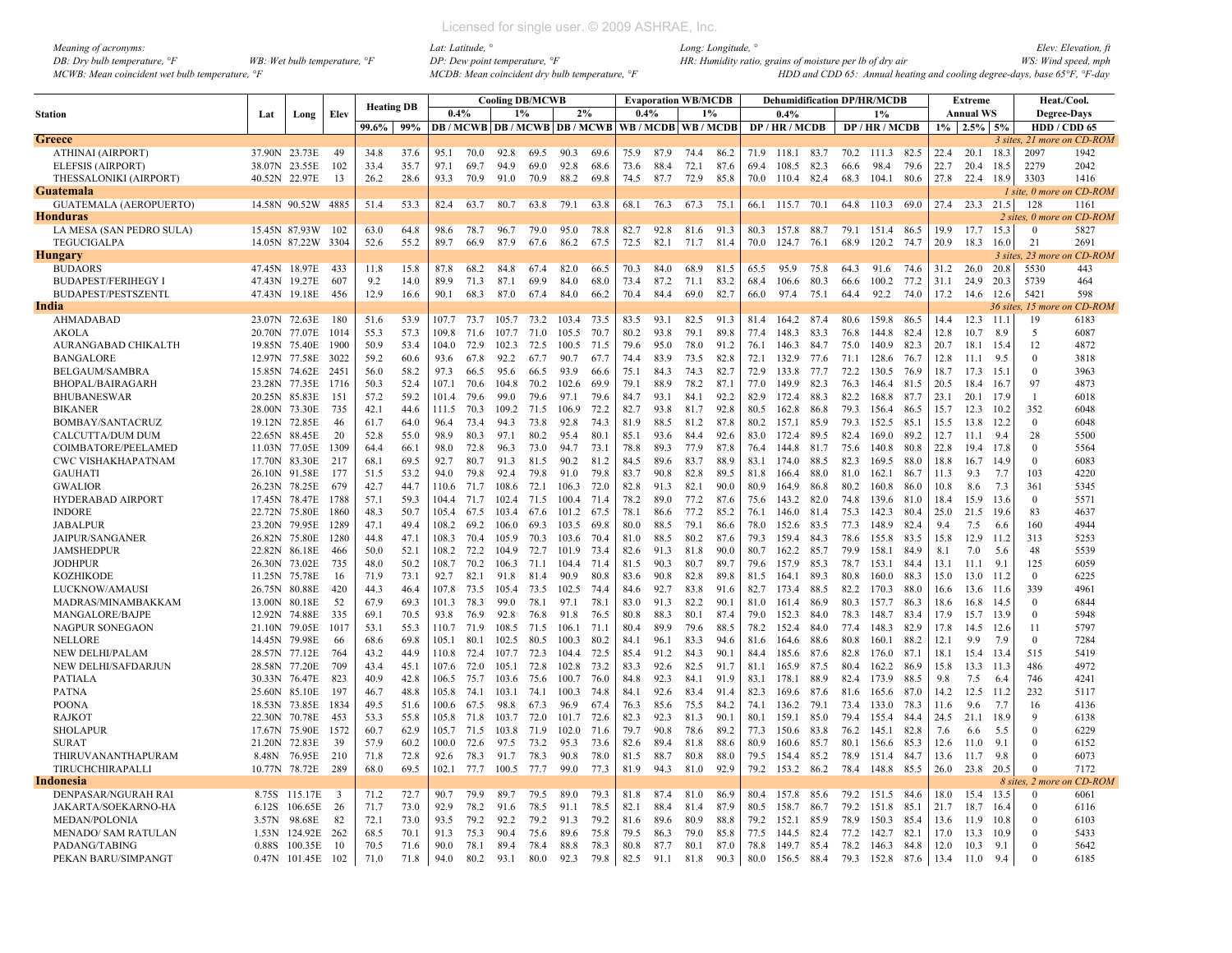| Meaning of acronyms:                           |                                         |
|------------------------------------------------|-----------------------------------------|
| DB: Dry bulb temperature, $\mathcal{F}$        | WB: Wet bulb temperature, $\mathcal{F}$ |
| MCWB: Mean coincident wet bulb temperature, °F |                                         |

|                            |               |                    |        |                   |      |       |      | <b>Cooling DB/MCWB</b> |      |                                          |      |      | <b>Evaporation WB/MCDB</b> |      |       |      |            |      |      | <b>Dehumidification DP/HR/MCDB</b> |      |       | <b>Extreme</b>   |           |                  | Heat./Cool.                  |
|----------------------------|---------------|--------------------|--------|-------------------|------|-------|------|------------------------|------|------------------------------------------|------|------|----------------------------|------|-------|------|------------|------|------|------------------------------------|------|-------|------------------|-----------|------------------|------------------------------|
| <b>Station</b>             | Lat           | Long               | Elev   | <b>Heating DB</b> |      | 0.4%  |      | $1\%$                  |      | 2%                                       |      | 0.4% |                            |      | $1\%$ |      | 0.4%       |      |      | 1%                                 |      |       | <b>Annual WS</b> |           |                  | <b>Degree-Days</b>           |
|                            |               |                    |        | 99.6%             | 99%  |       |      |                        |      | <b>DB</b> / MCWB   DB / MCWB   DB / MCWB |      |      | WB/MCDB WB/MCDB            |      |       |      | DP/HR/MCDB |      |      | DP/HR/MCDB                         |      | $1\%$ | $2.5\%$ 5%       |           |                  | HDD / CDD 65                 |
| SURABAYA/JUANDA            | 7.37S         | 112.77E            | 10     | 69.6              | 71.2 | 93.5  | 76.1 | 92.5                   | 76.3 | 91.5                                     | 76.5 | 80.5 | 88.0                       | 80.0 | 87.4  | 78.8 | 149.3      | 83.8 | 78.1 | 145.9                              | 83.4 | 18.5  | 16.2             | 13.7      | $\Omega$         | 6305                         |
| <b>UJUNG PANDANG/HASAN</b> | 5.07S         | 119.55E            | 46     | 68.8              | 70.0 | 93.3  | 74.1 | 91.9                   | 75.0 | 91.3                                     | 75.3 | 80.7 | 87.0                       | 80.0 | 86.3  | 79.1 | 151.2 83.6 |      | 78.6 | 149.0                              | 83.1 | 16.3  | 13.7             | 11.7      | $\theta$         | 5798                         |
| Iran, Islamic Republic of  |               |                    |        |                   |      |       |      |                        |      |                                          |      |      |                            |      |       |      |            |      |      |                                    |      |       |                  |           | 17 sites, 7 more | on CD-ROM                    |
| <b>ABADAN</b>              | 30.37N 48.25E |                    | 20     | 40.8              | 42.9 | 117.8 | 72.6 | 116.0                  |      | 72.2 114.3                               | 71.7 | 83.2 | 95.7                       | 80.7 | 96.7  | 80.4 | 157.8 91.2 |      | 76.6 | 139.0                              | 89.4 | 23.5  | 20.7             | 18.4      | 739              | 5874                         |
| AHWAZ                      | 31.33N        | 48.67E             | 72     | 41.0              | 43.2 | 117.7 | 73.0 | 116.1                  | 72.7 | 114.3                                    | 72.2 | 82.4 | 96.7                       | 79.6 | 99.8  | 78.9 | 150.1      | 91.2 | 74.3 | 128.4                              | 91.1 | 20.8  | 17.4             | 15.0      | 788              | 5884                         |
| <b>ANZALI</b>              | 37.47N        | 49.47E             | $-8.5$ | 35.5              | 37.4 | 86.5  | 77.5 | 85.4                   | 77.0 | 84.2                                     | 76.4 | 80.1 | 84.6                       | 79.1 | 83.8  | 78.8 | 149.1      | 83.9 | 77.5 | 142.8                              | 83.0 | 24.8  | 19.9             | 15.9      | 2737             | 1499                         |
| <b>ARAK</b>                | 34.10N        | 49.77E             | 5604   | 3.8               | 10.7 | 97.2  | 61.6 | 95.2                   | 60.7 | 93.2                                     | 59.9 | 66.4 | 90.3                       | 64.0 | 89.2  | 57.3 | 86.4       | 80.9 | 54.1 | 76.8                               | 77.5 | 18.8  | 16.7             | 14.3      | 4386             | 1573                         |
| <b>BANDARABBASS</b>        | 27.22N        | 56.37E             | 33     | 48.8              | 51.7 | 107.3 | 74.6 | 104.1                  | 77.4 | 101.9                                    | 78.6 | 88.1 | 95.2                       | 87.2 | 94.5  | 86.4 | 193.0      | 92.8 | 85.7 | 189.0                              | 92.5 | 19.1  | 16.8             | 15.2      | 128              | 5796                         |
| <b>ESFAHAN</b>             |               | 32.47N 51.67E      | 5085   | 19.5              | 22.9 | 102.3 | 63.9 | 100.3                  | 62.9 | 98.2                                     | 62.2 | 66.3 | 97.7                       | 64.6 | 96.5  | 53.8 | 74.5       | 82.4 | 51.1 | 67.2                               | 79.8 | 22.8  | 19.3             | 16.6      | 3558             | 1934                         |
| <b>HAMEDAN</b>             | 34.85N        | 48.53E             | 5738   | 1.7               | 8.8  | 95.9  | 64.0 | 93.8                   | 62.4 | 91.7                                     | 61.4 | 67.0 | 91.5                       | 65.2 | 89.5  | 58.1 | 89.4       | 81.9 | 55.3 | 80.6                               | 80.3 | 23.0  | 19.0             | 16.2      | 5048             | 992                          |
| <b>KASHAN</b>              |               | 33.98N 51.45E      | 3222   | 27.0              | 30.1 | 107.1 | 68.0 | 104.9                  | 67.1 | 102.7                                    | 66.3 | 71.5 | 101.2                      | 69.8 | 100.0 | 60.7 | 89.4       | 90.6 | 58.0 | 81.0                               | 89.0 | 13.9  | 10.2             | 7.7       | 2588             | 3300                         |
| <b>KERMAN</b>              |               | 30.25N 56.97E      | 5755   | 19.7              | 23.1 | 100.4 | 61.3 | 98.4                   | 60.4 | 96.5                                     | 598  | 64.0 | 93.9                       | 62.5 | 93.1  | 51.9 | 71.0       | 72.8 | 49.4 | 64.9                               | 72.8 | 25.8  | 21.5             | 17.6      | 2914             | 1831                         |
| <b>KERMANSHAH</b>          |               | 34.27N 47.12E      | 4337   | 18.8              | 22.8 | 103.2 | 66.0 | 101.3                  | 64.8 | 99.0                                     | 63.7 | 68.8 | 99.4                       | 66.9 | 97.7  | 56.3 | 79.3       | 85.7 | 53.7 | 72.0                               | 82.4 | 21.7  | 18.3             | 15.9      | 3726             | 1803                         |
| <b>MASHHAD</b>             |               | 36.27N 59.63E      | 3278   | 18.4              | 22.8 | 98.8  | 66.4 | 96.7                   | 65.8 | 94.6                                     | 65.0 | 71.7 | 92.5                       | 69.5 | 91.4  | 64.3 | 101.9      | 87.1 | 61.2 | 91.1                               | 82.8 | 20.4  | 17.5             | 15.2      | 3709             | 1826                         |
| ORUMIEH                    | 37.53N        | 45.08E             | 4318   | 12.7              | 16.5 | 91.1  | 64.2 | 88.8                   | 63.8 | 86.5                                     | 63.1 | 67.6 | 84.8                       | 66.3 | 83.6  | 61.7 | 96.6       | 77.1 | 59.8 | 90.0                               | 76.3 | 20.1  | 15.6             | 12.6      | 5219             | 811                          |
| <b>SHIRAZ</b>              |               | 29.53N 52.53E      | 4859   | 28.7              | 31.7 | 102.4 | 64.8 | 100.5                  | 63.8 | 98.7                                     | 62.9 | 68.1 | 95.3                       | 66.6 | 94.5  | 58.8 | 88.8       | 84.5 | 55.5 | 78.6                               | 82.2 | 22.0  | 18.4             | 15.7      | 2440             | 2610                         |
| <b>TABRIZ</b>              | 38.08N        | 46.28E             | 4465   | 12.3              | 16.6 | 95.4  | 61.8 | 93.3                   | 61.1 | 91.1                                     | 60.8 | 65.1 | 87.8                       | 64.0 | 86.0  | 57.4 | 82.9       | 74.2 | 55.6 | 77.6                               | 74.5 | 23.2  | 20.4 17.6        |           | 4801             | 1443                         |
|                            |               |                    |        | 26.9              | 29.7 |       |      | 99.0                   |      |                                          |      |      |                            |      |       |      |            |      |      | 97.4                               |      |       |                  |           | 2858             |                              |
| TEHRAN-MEHRABAD            |               | 35.68N 51.32E      | 3907   |                   |      | 101.3 | 66.2 |                        | 65.7 | 97.1                                     | 65.0 | 72.5 | 91.4                       | 69.8 | 91.7  | 66.1 | 111.3      | 87.7 | 62.4 |                                    | 85.3 | 25.5  | 21.8             | 17.6      |                  | 2772                         |
| ZAHEDAN                    |               | 29.47N 60.88E      | 4495   | 23.8              | 27.2 | 102.4 | 61.6 | 100.4                  | 60.8 | 98.4                                     | 59.7 | 66.1 | 93.3                       | 63.6 | 94.6  | 55.2 | 76.6       | 77.5 | 51.5 | 66.7                               | 69.1 | 26.8  | 22.6             | 19.5      | 2089             | 2620                         |
| ZANJAN                     | 36.68N        | 48.48E             | 5456   | 8.0               | 12.8 | 93.1  | 60.1 | 90.8                   | 60.1 | 88.5                                     | 59.2 | 64.5 | 85.7                       | 63.0 | 84.1  | 56.6 | 83.7       | 74.0 | 55.1 | 79.3                               | 71.8 | 22.0  | 18.0             | 15.4      | 5393             | 764                          |
| Ireland                    |               |                    |        |                   |      |       |      |                        |      |                                          |      |      |                            |      |       |      |            |      |      |                                    |      |       |                  |           |                  | 2 sites, 13 more on CD-ROM   |
| <b>CASEMENT AERODROME</b>  | 53.30N        | 6.43W              | 305    | 27.4              | 29.8 | 73.5  | 63.4 | 70.4                   | 62.1 | 68.1                                     | 60.9 | 65.1 | 71.0                       | 63.4 | 68.6  | 62.8 | 86.3       | 67.6 | 61.1 | 81.4                               | 66.0 | 34.0  | 29.8             | 26.6      | 5647             | 16                           |
| <b>DUBLIN AIRPORT</b>      | 53.43N        | 6.25W              | 279    | 28.5              | 30.7 | 71.8  | 62.8 | 69.2                   | 61.6 | 67.1                                     | 60.4 | 64.4 | 69.5                       | 62.9 | 67.4  | 62.3 | 84.7       | 66.9 | 60.8 | 80.4                               | 65.4 | 30.0  | 26.8             | 23.8      | 5643             | 11                           |
| Israel                     |               |                    |        |                   |      |       |      |                        |      |                                          |      |      |                            |      |       |      |            |      |      |                                    |      |       |                  |           |                  | 2 sites, 4 more on CD-ROM    |
| <b>BEN-GURION INT. AIR</b> |               | 32.00N 34.90E      | 161    | 41.1              | 43.1 | 94.9  | 69.5 | 91.5                   | 72.3 | 89.5                                     | 73.1 | 78.6 | 87.4                       | 77.2 | 86.2  | 75.6 | 134.6      | 84.3 | 74.5 | 129.7 83.4                         |      | 22.5  | 20.0             | 17.8      | 1115             | 2320                         |
| <b>SDE-DOV (TEL-AVIV)</b>  | 32.10N 34.78E |                    | 13     | 44.8              | 47.1 | 88.1  | 74.8 | 86.4                   | 75.6 | 85.4                                     | 75.4 | 80.2 | 84.8                       | 78.8 | 84.2  | 78.8 | 149.7      | 84.2 | 77.1 | 141.1                              | 83.2 | 26.8  | 21.8             | 18.5      | 934              | 2277                         |
| ltalv                      |               |                    |        |                   |      |       |      |                        |      |                                          |      |      |                            |      |       |      |            |      |      |                                    |      |       |                  | 16 sites. | $62$ more        | on CD-ROM                    |
| <b>BARI/PALESE MACCHIE</b> | 41.13N 16.78E |                    | 161    | 33.5              | 35.5 | 92.8  | 73.1 | 89.5                   | 72.4 | 86.4                                     | 71.5 | 77.5 | 85.1                       | 75.8 | 83.7  | 75.3 | 133.5      | 81.6 | 73.4 | 125.0                              | 80.3 | 21.3  | 18.5             | 16.1      | 2755             | 1152                         |
| <b>BOLOGNA/BORGO PANIG</b> | 44.53N 11.30E |                    | 161    | 23.3              | 26.5 | 93.3  | 73.6 | 91.0                   | 73.2 | 88.1                                     | 71.9 | 76.8 | 88.4                       | 75.2 | 86.3  | 73.4 | 124.8      | 83.1 | 71.6 | 117.5                              | 81.3 | 16.2  | 13.7             | 11.7      | 3983             | 1178                         |
| CATANIA/FONTANAROSS        | 37.47N        | 15.05E             | 56     | 35.0              | 37.2 | 95.0  | 73.6 | 91.5                   | 73.9 | 89.4                                     | 73.5 | 79.5 | 85.9                       | 78.1 | 85.1  | 77.7 | 144.5      | 82.6 | 76.1 | 136.4                              | 81.6 | 22.1  | 18.8             | 16.3      | 1983             | 1547                         |
| CATANIA/SIGONELLA          | 37.40N        | 14.92E             | 72     | 35.6              | 37.8 | 96.9  | 70.7 | 93.5                   | 71.0 | 91.1                                     | 71.0 | 78.3 | 84.3                       | 76.7 | 83.5  | 76.9 | 140.7      | 80.5 | 75.1 | 132.1                              | 79.6 | 27.1  | 23.3             | 20.9      | 2019             | 1664                         |
| <b>FIRENZE/PERETOLA</b>    | 43.80N        | 11.20E             | 125    | 26.4              | 29.5 | 95.1  | 73.4 | 92.5                   | 72.7 | 89.7                                     | 71.2 | 76.2 | 89.2                       | 74.7 | 87.0  | 73.0 | 122.9      | 80.8 | 71.2 | 115.8                              | 80.4 | 19.4  | 16.3             | - 13.9    | 3032             | 1344                         |
| <b>GENOVA/SESTRI</b>       | 44.42N        | 8.85E              | 10     | 33.7              | 36.9 | 85.9  | 73.6 | 84.0                   | 74.0 | 82.3                                     | 73.7 | 78.8 | 81.9                       | 77.3 | 81.2  | 77.4 | 142.7      | 80.9 | 75.6 | 134.1                              | 80.0 | 26.1  | $23.3$ 21.1      |           | 2540             | 1148                         |
| <b>GRAZZANISE</b>          | 41.05N        | 14.07E             | 33     | 30.3              | 32.3 | 89.9  | 72.9 | 87.9                   | 72.7 | 86.0                                     | 72.8 | 78.6 | 84.6                       | 77.0 | 83.5  | 76.8 | 140.0      | 82.9 | 75.0 | 131.6                              | 81.5 | 22.4  | 18.8             | - 15.8    | 2846             | 1071                         |
| <b>MILANO/LINATE</b>       | 45.43N        | 9.28E              | 338    | 22.9              | 25.8 | 91.4  | 75.4 | 88.8                   | 73.8 | 86.4                                     | 72.3 | 77.4 | 87.7                       | 75.6 | 85.4  | 74.3 | 129.6      | 83.2 | 72.6 | 122.5                              | 81.5 | 16.4  | 12.6             | 10.0      | 4077             | 1059                         |
| <b>NAPLES</b>              | 40.90N        | 14.30E             | 305    | 35.6              | 37.7 | 92.3  | 74.5 | 89.8                   | 73.7 | 87.8                                     | 73.2 | 78.6 | 87.6                       | 76.7 | 86.3  | 75.5 | 135.2      | 84.8 | 73.6 | 126.6                              | 83.1 | 18.3  | 15.2             | - 12.8    | 2193             | 1551                         |
| NAPOLI/CAPODICHINO         |               | 40.85N 14.30E      | 236    | 33.1              | 35.4 | 91.6  | 74.1 | 89.4                   | 73.9 | 87.4                                     | 73.7 | 79.3 | 85.8                       | 77.8 | 84.5  | 77.4 | 143.6      | 83.3 | 75.5 | 134.7                              | 81.8 | 21.1  | 17.5             | 14.7      | 2462             | 1336                         |
| PALERMO/PUNTA RAISI        | 38.18N        | 13.10E             | 69     | 44.2              | 46.0 | 92.4  | 72.2 | 88.9                   | 73.2 | 86.1                                     | 75.2 | 80.3 | 84.7                       | 79.1 | 83.8  | 79.0 | 151.1      | 83.8 | 77.4 | 142.7                              | 82.7 | 29.3  | 25.4             | 22.1      | 1442             | 1803                         |
| PRATICA DI MARE            | 41.65N        | 12.45E             | 69     | 33.5              | 35.5 | 87.5  | 73.8 | 85.7                   | 74.2 | 83.9                                     | 74.8 | 79.1 | 83.2                       | 77.6 | 82.3  | 77.4 | 142.7      | 82.4 | 75.6 | 134.3                              | 81.1 | 22.5  | 19.0             | 16.5      | 2471             | 1073                         |
| ROMA FIUMICINO             | 41.80N 12.23E |                    | 10     | 30.6              | 33.2 | 87.8  | 73.0 | 86.0                   | 73.3 | 84.2                                     | 73.2 | 78.7 | 83.2                       | 77.2 | 82.2  | 77.2 | 141.5      | 81.7 | 75.4 | 133.2                              | 80.5 | 25.7  | 21.9             | 18.8      | 2745             | 999                          |
| ROMA/CIAMPINO              | 41.78N 12.58E |                    | 344    | 29.9              | 31.9 | 91.8  | 71.4 | 89.7                   | 71.1 | 87.6                                     | 70.5 | 76.5 | 83.8                       | 75.0 | 82.7  | 74.9 | 132.4      | 80.0 | 73.1 | 124.6                              | 78.8 | 25.2  | 20.8             | 17.4      | 2960             | 1139                         |
| TORINO/BRIC DELLA C        | 45.03N        | 7.73E              | 2329   | 24.2              | 26.4 | 82.8  | 68.7 | 80.7                   | 67.9 | 78.6                                     | 66.9 | 73.0 | 78.4                       | 71.4 | 76.8  | 71.5 | 126.7      | 75.7 | 69.7 | 119.0                              | 75.1 | 19.5  | 15.6             | - 12.1    | 4735             | 500                          |
|                            | 45.22N        | 7.65E              | 942    | 21.2              | 23.7 | 87.7  | 72.5 |                        |      | 82.9                                     | 70.0 | 75.2 | 83.6                       | 73.6 |       | 72.9 |            | 79.5 | 71.3 |                                    |      |       |                  |           | 4560             | 698                          |
| <b>TORINO/CASELLE</b>      |               |                    |        |                   |      |       |      | 85.6                   | 71.4 |                                          |      |      |                            |      | 81.8  |      | 126.4      |      |      | 119.5                              | 78.2 | 14.0  | 10.2             | 8.4       |                  |                              |
| Jamaica                    |               |                    |        |                   |      |       |      |                        |      |                                          |      |      |                            |      |       |      |            |      |      |                                    |      |       |                  |           |                  | 1 site, 1 more on CD-ROM     |
| KINGSTON/NORMAN MAN        |               | 17.93N 76.78W      | 46     | 71.7              | 73.1 | 92.0  | 78.5 | 91.4                   | 78.6 | 90.4                                     | 78.3 | 82.6 | 86.7                       | 81.7 | 86.6  | 81.7 | 165.1      | 84.8 | 80.6 | 159.4 84.5                         |      | 32.2  | 29.5 27.0        |           | $\bf{0}$         | 6420                         |
| Japan                      |               |                    |        |                   |      |       |      |                        |      |                                          |      |      |                            |      |       |      |            |      |      |                                    |      |       |                  |           |                  | 65 sites, 125 more on CD-ROM |
| AKITA                      |               | 39.72N 140.10E     | -69    | 22.2              | 24.0 | 88.8  | 75.5 | 86.0                   | 74.6 | 83.3                                     | 73.5 | 77.2 | 85.1                       | 76.1 | 83.4  | 75.0 | 131.4      | 81.3 | 73.8 | 126.4                              | 80.4 | 27.4  | 23.9             | 20.8      | 5164             | 851                          |
| <b>ASAHIKAWA</b>           |               | 43.77N 142.37E     | - 381  | $-1.1$            | 3.2  | 85.8  | 73.3 | 82.6                   | 70.6 | 79.8                                     | 68.9 | 74.9 | 83.2                       | 73.1 | 80.2  | 72.3 | 121.2      | 80.2 | 70.6 | 114.5                              | 78.2 | 16.0  | 12.9             | 11.0      | 7818             | 407                          |
| ASHIYA AB                  |               | 33.88N 130.65E     | 108    | 30.1              | 32.0 | 90.0  | 78.2 | 88.1                   | 78.3 | 86.2                                     | 77.7 | 80.0 | 86.3                       | 79.2 | 85.2  | 78.7 | 149.3      | 84.1 | 77.3 | 142.6                              | 82.6 | 23.4  | 20.6             | 18.2      | 3118             | 1461                         |
| <b>ATSUGINAS</b>           |               | 35.45N 139.45E 213 |        | 29.8              | 31.7 | 91.3  | 77.8 | 89.2                   | 77.0 | 86.4                                     | 76.0 | 79.2 | 86.4                       | 78.4 | 85.3  | 77.3 | 143.0      | 82.3 | 76.7 | 140.2                              | 82.2 | 23.3  | 20.4             | - 18.2    | 3108             | 1483                         |
| <b>CHIBA</b>               |               | 35.60N 140.10E     | 62     | 32.6              | 34.0 | 90.2  | 78.1 | 88.3                   | 77.6 | 86.7                                     | 77.1 | 79.8 | 86.9                       | 79.0 | 85.7  | 77.8 | 145.0      | 84.0 | 77.0 | 140.9                              | 83.2 | 27.6  | 23.6             | - 20.2    | 2946             | 1541                         |
| <b>FUKUOKA</b>             |               | 33.58N 130.38E     | 49     | 33.2              | 34.8 | 92.1  | 78.1 | 90.4                   | 77.8 | 88.6                                     | 77.2 | 79.8 | 88.6                       | 78.9 | 87.5  | 77.3 | 142.1      | 84.9 | 76.4 | 137.8                              | 84.1 | 18.7  | 16.4             | -14.4     | 2652             | 1837                         |
| <b>FUKUOKA AIRPORT</b>     |               | 33.58N 130.45E     | 39     | 30.7              | 33.4 | 93.0  | 78.1 | 91.2                   | 77.8 | 89.3                                     | 77.2 | 79.9 | 88.2                       | 79.1 | 87.2  | 77.3 | 142.5      | 84.2 | 76.9 | 140.3                              | 83.8 | 20.8  | 18.5             | 16.6      | 2841             | 1826                         |
| <b>FUKUYAMA</b>            |               | 34.45N 133.25E     | 10     | 27.2              | 29.1 | 92.9  | 77.6 | 91.1                   | 77.5 | 89.5                                     | 77.0 | 79.2 | 89.6                       | 78.3 | 88.4  | 76.3 | 137.1      | 84.4 | 75.5 | 133.4                              | 83.9 | 13.6  | 11.6             | 9.9       | 3316             | 1711                         |
| <b>FUSHIKI</b>             |               | 36.80N 137.05E     | 43     | 27.7              | 29.3 | 92.1  | 76.2 | 89.2                   | 76.2 | 86.5                                     | 75.4 | 78.3 | 86.7                       | 77.3 | 85.8  | 76.1 | 136.5      | 82.8 | 75.0 | 131.5                              | 81.8 | 16.7  | 14.3             | 12.3      | 3926             | 1284                         |
| <b>FUTENMA</b>             |               | 26.27N 127.75E 276 |        | 51.5              | 53.2 | 89.9  | 79.8 | 89.4                   | 79.7 | 88.0                                     | 79.4 | 82.2 | 86.9                       | 81.2 | 85.9  | 80.8 | 161.4      | 85.3 | 79.2 | 153.2                              | 83.9 | 25.1  | 21.6             | 19.1      | 363              | 3336                         |
| <b>GIFU</b>                |               | 35.40N 136.77E     | -56    | 29.4              | 31.1 | 95.2  | 77.5 | 92.8                   | 76.9 | 90.4                                     | 76.1 | 79.3 | 90.0                       | 78.5 | 88.4  | 76.9 | 140.3 82.9 |      | 76.0 | 136.2                              | 82.6 | 17.9  | 15.7             | 13.9      | 3154             | 1853                         |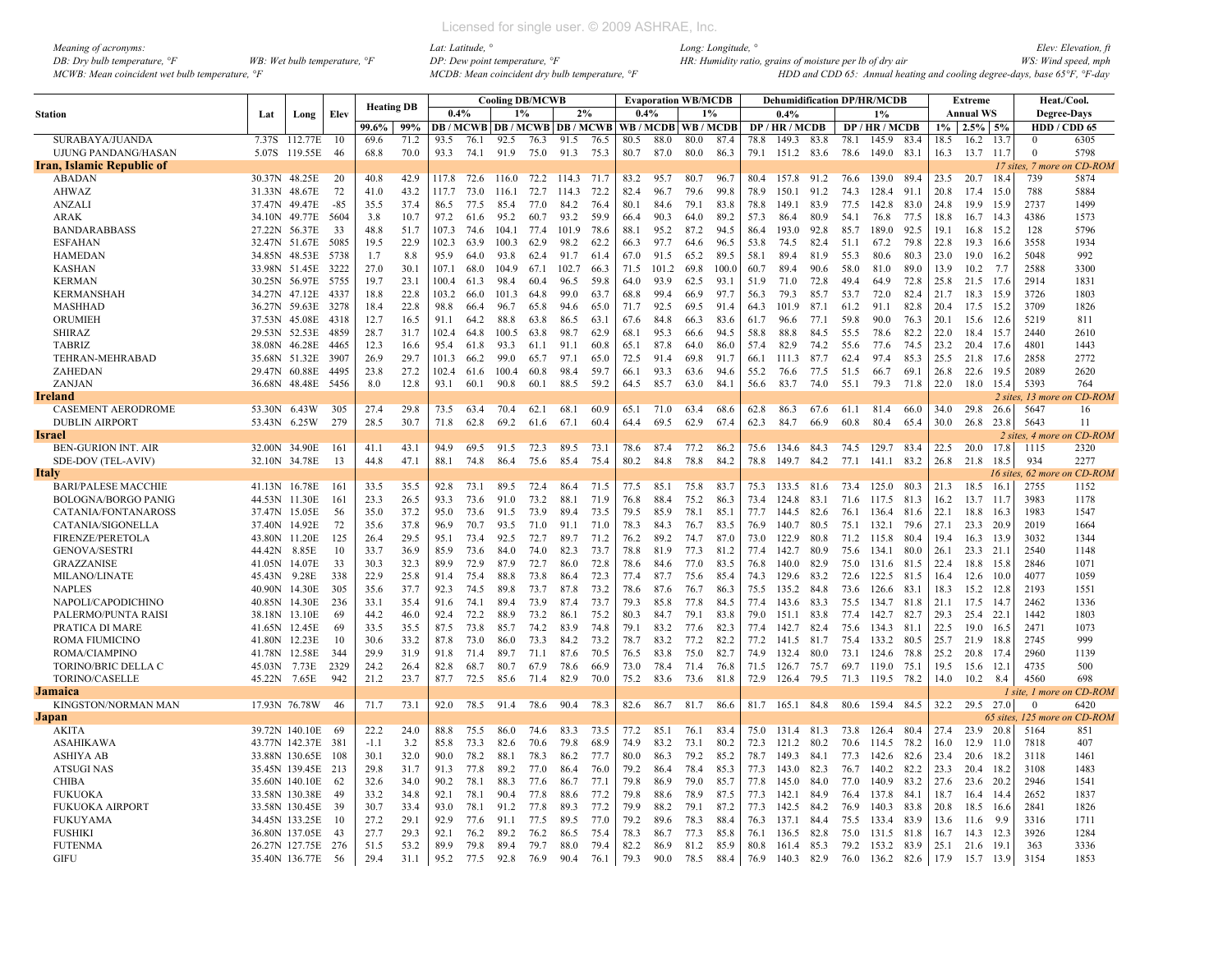| Meaning of acronyms:                           |                                         |
|------------------------------------------------|-----------------------------------------|
| DB: Dry bulb temperature, $\degree$ F          | WB: Wet bulb temperature, $\mathcal{F}$ |
| MCWB: Mean coincident wet bulb temperature, °F |                                         |

|                            |     |                                  |            | <b>Heating DB</b> |              |      |              |              | <b>Cooling DB/MCWB</b>                   |      |      |      | <b>Evaporation WB/MCDB</b> |              |              |      |                |      |      | <b>Dehumidification DP/HR/MCDB</b> |           |       | Extreme                |             |                    | Heat./Cool.  |
|----------------------------|-----|----------------------------------|------------|-------------------|--------------|------|--------------|--------------|------------------------------------------|------|------|------|----------------------------|--------------|--------------|------|----------------|------|------|------------------------------------|-----------|-------|------------------------|-------------|--------------------|--------------|
| <b>Station</b>             | Lat | Long                             | Elev       |                   |              | 0.4% |              | 1%           |                                          | 2%   |      | 0.4% |                            | $1\%$        |              |      | 0.4%           |      |      | $1\%$                              |           |       | Annual WS              |             | <b>Degree-Days</b> |              |
|                            |     |                                  |            | 99.6%             | 99%          |      |              |              | <b>DB / MCWB   DB / MCWB   DB / MCWB</b> |      |      |      | WB / MCDB   WB / MCDB      |              |              |      | DP / HR / MCDB |      |      | DP / HR / MCDB                     |           | $1\%$ | 2.5%                   | 5%          |                    | HDD / CDD 65 |
| <b>GIFU AB</b>             |     | 35.38N 136.87E                   | 138        | 26.2              | 28.0         | 93.5 | 77.5         | 91.4         | 76.8                                     | 89.3 | 76.1 | 79.5 | 87.7                       | 78.6         | 86.7         | 77.3 | 142.8          | 82.3 | 76.7 | 139.8                              | 82.0      | 18.0  | 15.6                   | 13.5        | 3568               | 1599         |
| <b>HAMAMATSU</b>           |     | 34.72N 137.72E                   | 108        | 32.2              | 33.8         | 90.9 | 76.8         | 88.3         | 76.8                                     | 86.5 | 76.5 | 79.7 | 85.6                       | 79.0         | 84.6         | 78.3 | 147.3          | 82.5 | 77.4 | 143.1                              | 82.1      | 19.9  | 17.9                   | 16.1        | 2727               | 1676         |
| <b>HAMAMATSU AB</b>        |     | 34.75N 137.70E                   | 157        | 30.0              | 31.8         | 91.1 | 77.4         | 88.0         | 77.3                                     | 86.1 | 76.6 | 79.6 | 85.7                       | 78.8         | 84.6         | 78.4 | 148.6          | 82.5 | 77.2 | 142.3                              | 81.7      | 21.7  | 19.6                   | 17.8        | 2967               | 1515         |
| <b>HIMEJI</b>              |     | 34.83N 134.67E 131               |            | 27.9              | 29.6         | 92.1 | 77.9         | 90.3         | 77.4                                     | 88.6 | 76.8 | 79.7 | 88.4                       | 78.8         | 87.0         | 77.3 | 142.8          | 84.0 | 76.4 | 138.6                              | 83.3      | 19.2  | 16.4                   | 14.         | 3383               | 1653         |
| <b>HIROSHIMA</b>           |     | 34.40N 132.47E                   | 174        | 30.0              | 31.8         | 92.1 | 77.8         | 90.3         | 77.3                                     | 88.5 | 76.9 | 794  | 88.3                       | 78.6         | 87.1         | 77.1 | 141.8          | 83.9 | 76.3 | 138.1                              | 83.3      | 20.9  | 18.3                   | 16.3        | 3057               | 1735         |
| <b>IIZUKA</b>              |     | 33.65N 130.70E                   | 125        | 28.8              | 30.7         | 92.4 | 78.3         | 90.7         | 78.0                                     | 88.7 | 77.4 | 80.0 | 89.0                       | 79.1         | 87.6         | 77.4 | 143.3          | 83.9 | 76.8 | 140.1                              | 83.3      | 16.4  | 14.0                   | 12.2        | 3096               | 1693         |
| <b>IRUMA AB</b>            |     | 35.83N 139.42E 305               |            | 24.7              | 26.8         | 93.0 | 78.2         | 89.9         | 77.0                                     | 87.7 | 76.4 | 79.5 | 88.5                       | 78.5         | 86.8         | 77.2 | 143.0          | 83.1 | 75.6 | 135.7                              | 81.9      | 21.8  | 18.7                   | 16.2        | 3781               | 1264         |
| <b>KADENA (USAF\NAVY)</b>  |     | 26.35N 127.77E                   | 148        | 49.9              | 52.0         | 91.7 | 80.6         | 91.1         | 80.5                                     | 89.7 | 80.2 | 83.0 | 87.9                       | 82.3         | 87.2         | 82.1 | 168.2          | 86.2 | 80.8 | 161.1                              | 85.6      | 25.9  | 21.9                   | 19.3        | 354                | 3501         |
| <b>KAGOSHIMA</b>           |     | 31.55N 130.55E                   | 105        | 33.4              | 35.6         | 91.7 | 78.1         | 90.3         | 77.8                                     | 88.9 | 77.5 | 80.0 | 87.6                       | 79.3         | 86.7         | 78.0 | 146.1          | 84.0 | 77.3 | 142.5                              | 83.8      | 19.9  | 16.9                   | 14.7        | 2056               | 2227         |
| <b>KANAZAWA</b>            |     | 36.58N 136.63E 108               |            | 28.8              | 30.4         | 91.6 | 76.7         | 89.5         | 76.4                                     | 87.5 | 75.9 | 78.6 | 87.4                       | 77.6         | 86.3         | 76.1 | 136.9          | 83.8 | 75.0 | 132.0                              | 83.0      | 26.1  | 22.1                   | 19.0        | 3708               | 1396         |
| <b>KANSAI INTERNATIONA</b> |     | 34.43N 135.25E                   | -26        | 35.2              | 35.9         | 91.4 | 78.4         | 89.7         | 78.1                                     | 87.9 | 78.0 | 80.3 | 86.8                       | 79.7         | 86.0         | 78.9 | 149.9          | 84.2 | 77.4 | 142.7                              | 83.5      | 28.7  | 24.9 21.7              |             | 2727               | 1947         |
| <b>KOBE</b>                |     | 34.70N 135.22E                   | 98         | 31.1              | 33.0         | 91.2 | 76.9         | 89.2         | 76.5                                     | 87.4 | 76.1 | 79.1 | 86.4                       | 78.3         | 85.3         | 77.2 | 142.1          | 83.1 | 76.4 | 138.1                              | 82.7      | 21.1  | 18.2 15.8              |             | 2972               | 1805         |
| KOCHI                      |     | 33.57N 133.55E                   | 16         | 30.2              | 32.1         | 90.7 | 76.9         | 88.9         | 76.7                                     | 87.3 | 76.3 | 79.2 | 85.9                       | 78.5         | 85.2         | 77.5 | 143.0          | 82.8 | 76.6 | 138.7                              | 82.4      | 13.0  | 10.9                   | -9.3        | 2573               | 1799         |
| <b>KOMATSU AB</b>          |     | 36.40N 136.40E                   | 30         | 28.0              | 29.8         | 91.5 | 76.4         | 89.3         | 76.4                                     | 86.3 | 75.7 | 79.0 | 86.6                       | 78.0         | 85.5         | 77.0 | 1406           | 83.1 | 75.5 | 133.5                              | 81.8      | 24.7  | 21.1 18.5              |             | 3890               | 1257         |
| <b>KUMAGAYA</b>            |     | 36.15N 139.38E                   | 102        | 28.1              | 29.8         | 95.4 | 77.7         | 92.9         | 76.9                                     | 90.2 | 75.8 | 79.5 | 90.4                       | 78.4         | 88.6         | 77.0 | 141.0          | 82.5 | 75.9 | 136.1                              | 82.6      | 17.8  | 15.2 13.0              |             | 3353               | 1560         |
| <b>KUMAMOTO</b>            |     | 32.82N 130.70E                   | 128        | 28.5              | 30.7         | 93.6 | 77.4         | 91.8         | 77.1                                     | 89.9 | 76.6 | 79.8 | 88.3                       | 79.0         | 87.1         | 77.7 | 144.7          | 83.2 | 76.9 | 140.8                              | 82.6      | 16.0  | 13.4 11.6              |             | 2766               | 1990         |
| <b>KURE</b>                |     | 34.23N 132.55E                   | 16         | 31.9              | 33.6         | 90.2 | 77.3         | 88.8         | 77.0                                     | 87.3 | 76.4 | 78.7 | 87.0                       | 78.0         | 86.0         | 76.2 | 137.1          | 83.3 | 75.5 | 133.7                              | 82.8      | 15.7  | 13.5 11.7              |             | 2872               | 1768         |
| <b>KYOTO</b>               |     | 35.02N 135.73E                   | 151        | 30.1              | 31.7         | 94.2 | 76.4         | 92.2         | 76.0                                     | 90.0 | 75.3 | 78.3 | 89.6                       | 77.4         | 88.1         | 75.2 | 133.1          | 83.2 | 74.4 | 129.3                              | 82.9      | 11.7  | 10.0                   | 9.1         | 3195               | 1831         |
| <b>MATSUYAMA</b>           |     | 33.85N 132.78E                   | 112        | 31.5              | 33.1         | 91.5 | 76.6         | 90.0         | 76.3                                     | 88.4 | 75.9 | 78.2 | 87.6                       | 77.4         | 86.5         | 75.6 | 134.7          | 82.2 | 74.8 | 130.9                              | 82.0      | 13.2  | 11.5                   | -9.9        | 2899               | 1744         |
| <b>MIYAZAKI</b>            |     | 31.93N 131.42E                   | 49         | 31.3              | 33.4         | 92.6 | 78.3         | 90.4         | 78.1                                     | 88.4 | 77.8 | 80.4 | 87.8                       | 79.6         | 86.8         | 78.4 | 147.5          | 84.0 | 77.6 | 144.0                              | 83.5      | 20.4  | $17.2$ $14.8$          |             | 2288               | 1938         |
| <b>NAGANO</b>              |     | 36.67N 138.20E 1375              |            | 19.6              | 21.8         | 90.7 | 74.1         | 88.2         | 73.5                                     | 85.5 | 72.4 | 75.7 | 86.6                       | 74.6         | 84.8         | 72.6 | 127.3          | 81.1 | 71.6 | 122.6                              | 80.2      | 17.8  | 15.6 13.9              |             | 4967               | 1100         |
| NAGASAKI                   |     | 32.73N 129.87E                   | 115        | 33.2              | 35.0         | 90.6 | 77.8         | 88.8         | 77.7                                     | 87.1 | 77.3 | 80.1 | 86.0                       | 79.3         | 85.1         | 78.5 | 148.8          | 83.7 | 77.7 | 144.7                              | 83.1      | 17.5  | 14.6                   | 12.5        | 2495               | 1852         |
| <b>NAGOYA</b>              |     | 35.17N 136.97E 184               |            | 29.3              | 30.9         | 93.7 | 76.7         | 91.4         | 76.3                                     | 89.1 | 75.6 | 78.9 | 88.1                       | 78.0         | 86.9         | 76.6 | 139.7          | 82.5 | 75.6 | 135.1                              | 81.9      | 19.3  | 16.9                   | 14.8        | 3194               | 1750         |
| NAGOYA AIRPORT             |     | 35.25N 136.92E                   | 56         | 28.0              | 29.8         | 94.1 | 77.0         | 91.7         | 76.6                                     | 89.6 | 75.8 | 79.2 | 88.0                       | 78.4         | 86.9         | 77.1 | 141.4          | 82.5 | 75.6 | 134.4                              | 82.0      | 21.9  | 18.9                   | 16.4        | 3339               | 1744         |
| NAHA                       |     | 26.20N 127.68E                   | 174        | 53.0              | 54.5         | 89.8 | 79.3         | 88.8         | 79.2                                     | 87.9 | 79.0 | 81.0 | 86.4                       | 80.6         | 86.0         | 79.6 | 154.7          | 84.4 | 79.1 | 151.8                              | 84.1      | 29.3  | 24.6 21.6              |             | 292                | 3460         |
| <b>NAHA AIRPORT</b>        |     | 26.20N 127.65E                   | 20         | 53.6              | 55.3         | 89.9 | 79.6         | 89.4         | 79.6                                     | 88.0 | 79.6 | 81.7 | 86.2                       | 81.0         | 85.8         | 80.5 | 158.7          | 85.9 | 79.2 | 151.7                              | 84.7      | 29.8  | 26.0                   | 23.         | 238                | 3598         |
| <b>NARA</b>                |     | 34.70N 135.83E 348               |            | 28.1              | 29.5         | 93.4 | 76.4         | 91.4         | 76.3                                     | 89.3 | 75.7 | 78.4 | 88.8                       | 77.5         | 87.6         | 75.6 | 135.9          | 82.4 | 74.7 | 131.7                              | 81.7      | 10.2  | 8.9                    | 7.6         | 3486               | 1570         |
| <b>NIIGATA</b>             |     | 37.92N 139.05E                   | 20         | 28.1              | 29.7         | 91.1 | 77.0         | 88.6         | 76.4                                     | 86.1 | 75.6 | 78.6 | 87.4                       | 77.5         | 86.0         | 76.1 | 136.5          | 83.9 | 75.0 | 131.3                              | 82.8      | 23.3  | 20.4 17.8              |             | 4097               | 1256         |
| <b>NYUTABARU AB</b>        |     | 32.08N 131.45E 269               |            | 28.8              | 31.8         | 90.0 | 77.8         | 88.0         | 78.1                                     | 86.1 | 77.7 | 80.1 | 85.5                       | 79.2         | 84.5         | 78.9 | 151.7          | 83.1 | 77.4 | 144.1                              | 82.0      | 22.0  | 18.5 15.7              |             | 2517               | 1644         |
| <b>OITA</b>                |     | 33.23N 131.62E                   | 43         | 30.8              | 32.6         | 91.7 | 77.6         | 89.8         | 77.3                                     | 87.8 | 76.8 | 79.3 | 87.6                       | 78.4         | 86.4         | 77.2 | 141.6          | 83.4 | 76.3 | 137.3                              | 82.7      | 16.1  | 13.9                   | 12.         | 2869               | 1637         |
| <b>OKAYAMA</b>             |     | 34.67N 133.92E                   | 59         | 29.9              | 31.7         | 93.9 | 77.3         | 92.1         | 76.8                                     | 90.2 | 76.3 | 79.1 | 89.3                       | 78.3         | 87.9         | 76.5 | 138.5          | 83.1 | 75.8 | 135.0                              | 83.0      | 22.1  | 18.6                   | 15.7        | 3109               | 1897         |
| <b>ONAHAMA</b>             |     | 36.95N 140.90E                   | 16         | 27.1              | 28.9         | 84.0 | 75.0         | 81.9         | 74.7                                     | 80.2 | 73.9 | 77.0 | 81.4                       | 76.1         | 80.1         | 75.6 | 134.2          | 79.5 | 74.7 | 130.1                              | 78.7      | 18.5  | 16.0                   | 14.0        | 4004               | 823          |
| <b>OSAKA</b>               |     | 34.68N 135.52E 272               |            | 32.6              | 34.2         | 93.5 | 76.7         | 91.7         | 76.4                                     | 89.9 | 76.0 | 78.9 | 88.8                       | 78.1         | 87.7         | 76.3 | 138.6          | 84.0 | 75.4 | 134.4                              | 83.7      | 20.6  | 17.8 15.5              |             | 2839               | 2006         |
| <b>OSAKA INTERNATIONAL</b> |     | 34.78N 135.43E                   | 49         | 28.7              | 30.5         | 93.6 | 77.5         | 91.7         | 77.0                                     | 89.8 | 76.4 | 79.7 | 89.1                       | 78.8         | 87.9         | 77.2 | 141.6          | 83.8 | 76.0 | 136.1                              | 83.3      | 18.8  | 16.6 14.6              |             | 3195               | 1850         |
| <b>OTARU</b>               |     | 43.18N 141.02E                   | 85         | 14.5              | 16.8         | 82.4 | 72.1         | 79.5         | 70.1                                     | 76.9 | 68.9 | 73.5 | 80.4                       | 71.9         | 77.7         | 71.1 | 114.9          | 77.6 | 69.7 | 109.7                              | 76.5      | 18.0  | 15.5                   | 13.6        | 6665               | 367          |
| <b>OZUKI AB</b>            |     | 34.05N 131.05E                   | 23         | 30.4              | 32.2         | 89.9 | 78.2         | 88.1         | 78.2                                     | 86.4 | 77.7 | 80.1 | 86.5                       | 79.4         | 85.7         | 78.7 | 148.9          | 85.3 | 77.3 | 141.9                              | 83.5      | 24.6  | 20.9                   | 18.         | 3100               | 1544         |
| <b>SAPPORO</b>             |     | 43.07N 141.33E                   | 85         | 12.8              | 15.4         | 84.6 | 73.0         |              | 71.3                                     | 78.9 | 693  | 74.7 | 82.1                       | 73.1         | 79.8         | 72.2 | 119.6          | 79.8 | 70.6 |                                    | 78.1      | 20.3  |                        |             | 6612               | 474          |
| <b>SENDAI</b>              |     |                                  |            | 24.5              | 26.4         | 87.5 |              | 81.6<br>84.8 |                                          | 82.3 | 73.4 | 77.3 | 84.0                       |              | 82.2         | 75.4 |                | 80.6 | 74.4 | 113.0<br>129.3                     | 79.8      | 23.1  | 17.2 14.8<br>19.7 16.9 |             | 4627               | 807          |
| <b>SHIMOFUSA AB</b>        |     | 38.27N 140.90E<br>35.80N 140.02E | 141<br>108 | 26.8              | 28.8         | 91.7 | 75.5<br>77.9 | 89.7         | 74.5<br>77.2                             | 87.6 | 76.8 | 79.6 | 87.7                       | 76.2<br>78.8 | 86.3         | 77.3 | 133.7<br>142.6 | 83.3 | 76.9 | 140.5                              | 82.9      | 23.6  | 20.0                   |             | 3399               | 1390         |
|                            |     |                                  | 62         | 33.9              |              |      |              |              | 77.4                                     |      |      | 79.3 |                            | 78.5         |              |      |                |      |      |                                    |           |       |                        | 16.9<br>17. |                    |              |
| <b>SHIMONOSEKI</b>         |     | 33.95N 130.93E                   |            |                   | 35.9         | 89.3 | 77.8         | 87.7         |                                          | 86.2 | 76.9 | 80.4 | 86.1                       |              | 85.2         | 77.3 | 142.6          | 83.8 | 76.4 | 138.3                              | 83.1      | 23.0  | 19.8                   |             | 2655               | 1689         |
| <b>SHIZUHAMA AB</b>        |     | 34.82N 138.30E                   | 33<br>49   | 30.4              | 32.3<br>33.5 | 91.1 | 78.5         | 88.2         | 78.2                                     | 86.3 | 77.5 |      | 86.5                       | 79.7         | 85.5<br>85.5 | 79.0 | 150.6          | 83.6 | 77.7 | 144.2                              | 82.8      | 24.1  | 21.7                   | 19.5        | 2688               | 1591         |
| <b>SHIZUOKA</b>            |     | 34.98N 138.40E                   |            | 31.5              |              | 91.4 | 77.3         | 88.9         | 77.0                                     | 86.9 | 76.5 | 79.5 | 86.9                       | 78.7         |              | 77.4 | 142.8          | 83.3 | 76.6 | 138.9                              | 82.8      | 14.1  | 12.3                   | - 11.2      | 2618               | 1652         |
| <b>SUMOTO</b>              |     | 34.33N 134.90E                   | - 367      | 31.9              | 33.5         | 89.3 | 77.2         | 87.5         | 77.1                                     | 85.7 | 76.6 | 79.1 | 85.8                       | 78.3         | 84.6         | 77.3 | 144.1          | 83.0 | 76.4 | 139.8                              | 82.1      | 16.0  | 13.7 11.9              |             | 3101               | 1571         |
| <b>TADOTSU</b>             |     | 34.28N 133.75E                   | -16        | 31.9              | 33.8         | 92.5 | 77.0         | 90.8         | 76.5                                     | 89.0 | 76.1 | 78.7 | 88.6                       | 77.9         | 87.5         | 75.9 | 135.6          | 83.9 | 75.1 | 131.6                              | 83.5      | 16.7  | 14.3 12.4              |             | 2935               | 1847         |
| <b>TAKAMATSU</b>           |     | 34.32N 134.05E                   | 33         | 30.4              | 32.2         | 93.3 | 77.2         | 91.2         | 77.0                                     | 89.2 | 76.8 | 79.4 | 88.4                       | 78.6         | 87.5         | 77.0 | 140.9          | 83.7 | 76.2 | 137.0                              | 83.2      | 18.1  | 15.5                   | 13.4        | 3081               | 1779         |
| <b>TOKYO</b>               |     | 35.68N 139.77E 118               |            | 33.0              | 34.4         | 91.7 | 76.9         | 89.6         | 76.4                                     | 87.7 | 75.8 | 78.8 | 87.5                       | 77.9         | 86.3         | 76.3 | 138.1          | 83.4 | 75.5 | 133.9                              | 83.3      | 19.3  | 16.8                   | - 14.8      | 2900               | 1623         |
| TOKYO INTERNATIONAL        |     | 35.55N 139.78E                   | 30         | 32.1              | 33.9         | 91.1 | 78.5         | 89.2         | 77.7                                     | 86.7 | 77.0 | 79.9 | 87.1                       | 79.0         | 85.7         | 77.4 | 142.7          | 83.8 | 77.0 | 140.8                              | 83.5      | 27.9  | 24.8 22.               |             | 2961               | 1528         |
| <b>TOYAMA</b>              |     | 36.72N 137.20E                   | 56         | 26.9              | 28.6         | 91.8 | 77.2         | 89.4         | 76.6                                     | 87.0 | 75.9 | 79.0 | 87.6                       | 78.0         | 86.3         | 76.5 | 138.6          | 83.6 | 75.5 | 134.0                              | 82.5      | 20.5  | 17.4 14.7              |             | 3971               | 1301         |
| <b>TSUIKI AB</b>           |     | 33.68N 131.05E                   | 66         | 28.0              | 29.8         | 89.8 | 78.8         | 87.9         | 78.8                                     | 86.1 | 78.1 | 80.8 | 86.3                       | 79.8         | 85.3         | 79.1 | 151.5          | 84.3 | 78.5 | 148.1                              | 83.8      | 22.4  | 19.4 17.2              |             | 3421               | 1414         |
| <b>UTSUNOMIYA</b>          |     | 36.55N 139.87E                   | 459        | 23.9              | 26.0         | 91.4 | 77.4         | 88.8         | 76.4                                     | 86.3 | 75.2 | 78.7 | 88.0                       | 77.6         | 86.0         | 76.2 | 139.1          | 82.8 | 75.2 | 134.5                              | -82.1     | 20.5  | 17.0                   | 14.4        | 3968               | 1222         |
| WAKAYAMA                   |     | 34.23N 135.17E                   | -59        | 32.7              | 34.2         | 91.7 | 76.5         | 89.7         | 76.7                                     | 88.0 | 76.5 | 79.2 | 87.3                       | 78.4         | 86.3         | 77.0 | 140.7          | 84.5 | 76.1 | 136.6                              | 83.8      | 24.2  | 20.4 17.7              |             | 2838               | 1844         |
| YOKOHAMA                   |     | 35.43N 139.65E                   | 138        | 32.6              | 34.0         | 89.7 | 77.2         | 87.9         | 76.8                                     | 86.0 | 76.0 | 79.0 | 86.4                       | 78.0         | 85.0         | 77.0 | 141.2          | 83.0 | 76.0 | 136.7                              | 82.4      | 21.2  | 18.7                   | 16.3        | 2986               | 1461         |
| YOKOSUKA                   |     | 35.28N 139.67E 174               |            | 33.6              | 35.4         | 91.8 | 77.8         | 89.3         | 77.3                                     | 86.3 | 76.4 | 79.9 | 87.7                       | 78.5         | 85.4         | 77.4 | 143.4          | 83.2 | 76.8 | 140.7                              | 82.7      | 30.1  | 26.3                   | - 22.8      | 2715               | 1570         |
| YOKOTA (JASDF/USAF)        |     | 35.75N 139.35E 456               |            | 24.8              | 26.7         | 92.9 | 78.2         | 89.8         | 76.8                                     | 87.6 | 75.9 | 79.6 | 88.7                       | 78.4         | 86.9         |      | 77.2 143.8     | 83.7 |      | 75.5 136.0                         | 82.6 20.3 |       | 17.6 15.0              |             | 3686               | 1264         |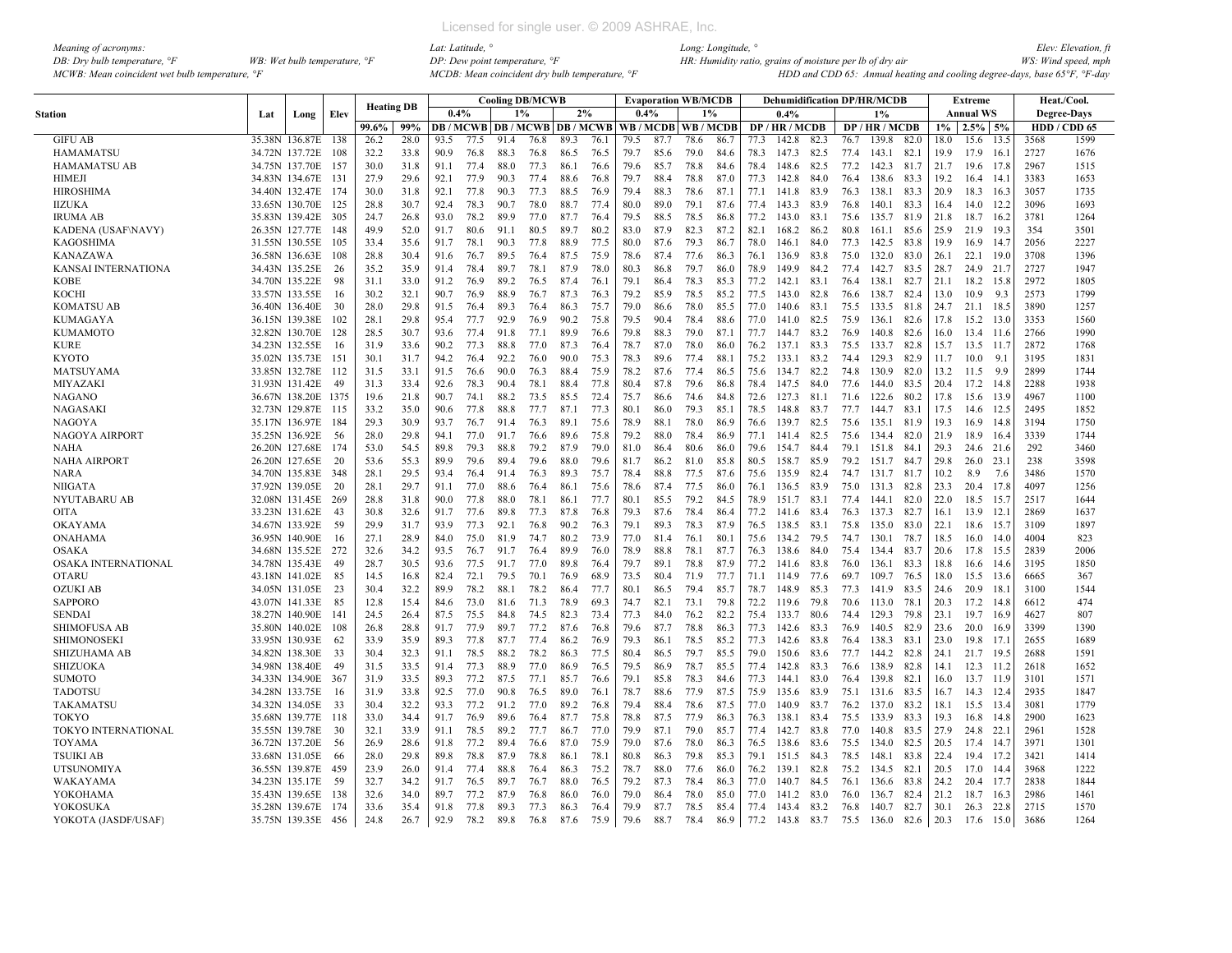| Meaning of acronyms:                                      |                                         |
|-----------------------------------------------------------|-----------------------------------------|
| DB: Dry bulb temperature, $\mathcal{F}$                   | WB: Wet bulb temperature, $\mathcal{F}$ |
| MCWB: Mean coincident wet bulb temperature, $\mathcal{F}$ |                                         |

|                                        |       |                    |      |         | <b>Heating DB</b> |      |      |      | <b>Cooling DB/MCWB</b> |      |                               |                |      | <b>Evaporation WB/MCDB</b> |       |      | <b>Dehumidification DP/HR/MCDB</b> |      |      |                |        |       | Extreme           |           | Heat./Cool.               |                   |
|----------------------------------------|-------|--------------------|------|---------|-------------------|------|------|------|------------------------|------|-------------------------------|----------------|------|----------------------------|-------|------|------------------------------------|------|------|----------------|--------|-------|-------------------|-----------|---------------------------|-------------------|
| Station                                | Lat   | Long               | Elev |         |                   | 0.4% |      |      | 1%                     |      | 2%                            |                | 0.4% | 1%                         |       |      | 0.4%                               |      |      | 1%             |        |       | <b>Annual WS</b>  |           | <b>Degree-Days</b>        |                   |
|                                        |       |                    |      | 99.6%   | 99%               |      |      |      |                        |      | DB / MCWB DB / MCWB DB / MCWB |                |      | WB / MCDB WB / MCDB        |       |      | DP / HR / MCDB                     |      |      | DP / HR / MCDB |        | $1\%$ | $2.5\%$ 5%        |           | HDD / CDD 65              |                   |
| <b>Jordan</b>                          |       |                    |      |         |                   |      |      |      |                        |      |                               |                |      |                            |       |      |                                    |      |      |                |        |       |                   |           | 3 sites, 4 more on CD-ROM |                   |
| <b>AMMAN AIRPORT</b>                   |       | 31.98N 35.98E 2556 |      | 33.8    | 35.8              | 95.6 | 66.3 | 93.3 | 65.8                   | 91.1 | 65.3                          | 72.3           | 86.4 | 70.6                       | -84.1 | 68.3 | 114.2 77.7                         |      | 66.4 | 106.9          | - 76.0 | 22.9  | 19.7              | 17.2      | 2324                      | 1866              |
| <b>IRBED</b>                           |       | 32.55N 35.85E      | 2021 | 35.6    | 38.3              | 93.8 | 65.8 | 91.2 | 65.7                   | 89.0 | 65.6                          | 72.4           | 82.0 | 71.3                       | 80.7  | 70.2 | 120.0                              | 74.5 | 69.0 | 115.0          | 73.6   | 20.1  | 17.6              | 15.6      | 2064                      | 1865              |
| <b>QUEEN ALIA AIRPORT</b>              |       | 31.72N 35.98E      | 2369 | 30.6    | 32.8              | 98.3 | 68.6 | 95.2 | 67.1                   | 93.1 | 66.8                          | 73.5           | 90.2 | 71.7                       | 88.8  | 68.4 | 113.8                              | 80.4 | 66.3 | 105.9          | 79.5   | 27.2  | 22.9              | 20.5      | 2546                      | 1353              |
| Kazakhstan                             |       |                    |      |         |                   |      |      |      |                        |      |                               |                |      |                            |       |      |                                    |      |      |                |        |       |                   | 6 sites.  | 64 mor                    | CD-ROM            |
| <b>ALMATY</b>                          |       | 43.23N 76.93E      | 2792 | $-3.8$  | 1.7               | 93.0 | 65.7 | 89.8 | 64.8                   | 87.4 | 64.1                          | 69.0           | 86.0 | 67.2                       | 84.2  | 63.3 | 96.5                               | 76.2 | 61.1 | 89.3           | 74.5   | 13.3  | 10.5              | 8.7       | 6530                      | 827               |
| <b>ASTANA</b>                          |       | 51.13N 71.37E      | 1148 | $-23.5$ | $-18.7$           | 89.4 | 64.0 | 85.9 | 63.1                   | 82.6 | 62.1                          | 67.3           | 81.0 | 65.7                       | 79.2  | 63.0 | 89.9                               | 71.0 | 61.2 | 84.2           | 70.0   | 25.6  | 22.1              | 19.3      | 10291                     | 371               |
| <b>KARAGANDA</b>                       |       | 49.80N 73.15E      | 1814 | $-21.0$ | $-15.5$           | 89.6 | 61.9 | 85.9 | 61.1                   | 82.5 | 59.9                          | 65.1           | 80.2 | 63.7                       | 78.5  | 60.7 | 84.9                               | 68.7 | 58.8 | 79.1           | 67.8   | 24.7  | 21.1              | 18.2      | 9966                      | 350               |
| <b>PAVLODAR</b>                        |       | 52.30N 76.93E      | 400  | $-26.2$ | $-21.6$           | 90.7 | 65.5 | 87.2 | 64.9                   | 84.0 | 63.6                          | 69.1           | 82.3 | 67.5                       | 80.6  | 65.0 | 93.8                               | 73.8 | 63.0 | 87.5           | 72.5   | 21.0  | 18.3              | 16.1      | 10274                     | 448               |
| <b>SHYMKENT</b>                        |       | 42.32N 69.70E      | 1982 | 7.1     | 12.5              | 98.8 | 67.2 | 96.6 | 66.6                   | 93.9 | 65.7                          | 70.3           | 92.4 | 68.7                       | 90.3  | 62.9 | 92.4                               | 79.0 | 61.1 | 86.4           | 78.3   | 17.8  | 15.3              | 13.4      | 4579                      | 1443              |
| ZHAMBYL                                |       | 42.85N 71.38E      | 2149 | $-3.2$  | 3.0               | 96.1 | 64.8 | 93.2 | 64.0                   | 90.6 | 63.4                          | 67.5           | 88.1 | 66.2                       | 87.2  | 61.1 | 87.0                               | 73.0 | 59.3 | 81.6           | 72.5   | 25.6  | 18.9              | 14.1      | 5827                      | 1068              |
| Kenya                                  |       |                    |      |         |                   |      |      |      |                        |      |                               |                |      |                            |       |      |                                    |      |      |                |        |       |                   | 2 sites.  |                           | 12 more on CD-ROM |
| <b>MOMBASA</b>                         | 4.03S | 39.62E             | 180  | 67.8    | 69.1              | 91.3 | 77.3 | 90.0 | 77.0                   | 89.4 | 77.0                          | 79.5           | 86.1 | 79.0                       | 85.5  | 77.6 | 144.4                              | 82.0 | 77.3 | 142.9 81.7     |        | 19.4  | 17.8              | 15.9      | $\mathbf{0}$              | 5251              |
| NAIROBI/KENYATTA AI                    | 1.32S | 36.92E             | 5328 | 49.7    | 51.7              | 84.1 | 60.3 | 82.6 | 60.4                   | 81.1 | 60.7                          | 65.9           | 74.1 | 65.1                       | 73.3  | 63.8 | 108.3                              | 67.3 | 63.0 | 105.2          | 66.4   | 21.8  | 19.4              | 17.3      | 187                       | 942               |
| Korea, Democratic People's Republic of |       |                    |      |         |                   |      |      |      |                        |      |                               |                |      |                            |       |      |                                    |      |      |                |        |       |                   | 7 sites.  |                           | 20 more on CD-ROM |
| <b>CHONGJIN</b>                        |       | 41.78N 129.82E     | -141 | 7.9     | 11.3              | 81.5 | 72.1 | 78.9 | 70.9                   | 76.8 | 69.9                          | 74.7           | 79.1 | 73.1                       | 77.0  | 73.2 | 123.8                              | 77.7 | 71.7 | 117.7 76.2     |        | 16.4  | 12.8              | 10.2      | 6891                      | 386               |
| <b>HAMHEUNG</b>                        |       | 39.93N 127.55E     | 72   | 7.9     | 11.2              | 88.5 | 74.4 | 85.5 | 73.4                   | 82.7 | 71.9                          | 77.5           | 85.1 | 76.1                       | 82.4  | 75.3 | 133.1                              | 81.5 | 74.2 | 128.0          | 80.0   | 18.4  | 15.3              | 12.6      | 5842                      | 709               |
| <b>KAESONG</b>                         |       | 37.97N 126.57E     | 230  | 8.2     | 11.6              | 87.7 | 77.1 | 85.2 | 75.1                   | 82.9 | 73.9                          | 79.0           | 84.5 | 77.7                       | 82.4  | 77.4 | 144.0                              | 81.7 | 76.3 | 138.3          | 80.3   | 18.6  | 15.3              | 12.6      | 5573                      | 967               |
| <b>NAMPO</b>                           |       | 38.72N 125.38E     | 154  | 8.8     | 12.1              | 86.1 | 77.0 | 84.1 | 75.8                   | 82.2 | 74.6                          | 79.2           | 83.9 | 77.9                       | 82.0  | 77.8 | 145.2                              | 82.3 | 76.5 | 139.2          | 80.6   | 22.4  | 18.6              | 15.8      | 5745                      | 999               |
| PYONGYANG                              |       | 39.03N 125.78E     | -118 | 4.1     | 8.2               | 88.1 | 75.5 | 85.9 | 74.7                   | 83.9 | 73.5                          | 78.4           | 84.6 | 77.2                       | 82.7  | 76.7 | 139.6                              | 81.8 | 75.6 | 134.5          | 80.6   | 15.0  | 12.7              | 10.7      | 5937                      | 1034              |
| <b>SINUIJU</b>                         |       | 40.10N 124.38E     | 23   | 3.7     | 7.3               | 87.5 | 75.6 | 84.7 | 74.0                   | 82.4 | 73.2                          | 78.4           | 84.2 | 76.9                       | 81.4  | 76.8 | 139.8                              | 81.6 | 75.6 | 133.9          | 79.7   | 17.3  | 14.5              | 12.6      | 6298                      | 904               |
| <b>WONSAN</b>                          |       | 39.18N 127.43E     | 118  | 13.0    | 16.3              | 88.8 | 74.4 | 85.7 | 73.1                   | 82.9 | 72.0                          | 77.8           | 84.8 | 76.3                       | 82.5  | 75.8 | 135.7                              | 81.5 | 74.4 | 129.1          | 80.2   | 17.3  | 14.2 12.0         |           | 5330                      | 776               |
| Korea, Republic of                     |       |                    |      |         |                   |      |      |      |                        |      |                               |                |      |                            |       |      |                                    |      |      |                |        |       |                   | 28 sites. | $23$ mor                  | $CD$ - $ROM$      |
| <b>BUSAN</b>                           |       | 35.10N 129.03E     | 230  | 21.9    | 24.9              | 88.1 | 78.4 | 86.2 | 77.7                   | 84.2 | 76.6                          | 79.9           | 85.5 | 78.9                       | 84.2  | 78.3 | 148.2 83.3                         |      | 77.2 | 142.8          | - 82.7 | 22.8  | 19.6              | 16.9      | 3425                      | 1232              |
| <b>CHEONGJU</b>                        |       | 36.63N 127.45E     | 194  | 10.8    | 14.7              | 91.1 | 76.5 | 88.7 | 75.2                   | 86.3 | 73.8                          | 78.8           | 86.4 | 77.6                       | 84.9  | 76.9 | 141.0                              | 82.2 | 75.6 | 134.9          | 81.4   | 14.9  | 12.5              | 10.9      | 4931                      | 1271              |
| CHEONGJU INTL AIRPO                    |       | 36.72N 127.50E     | 197  | 6.8     | 11.8              | 91.7 | 78.5 | 89.7 | 77.2                   | 87.5 | 76.0                          | 80.8           | 88.5 | 79.2                       | 86.4  | 78.9 | 150.9                              | 85.2 | 77.2 | 142.6          | 83.5   | 16.1  | 13.2              | 11.4      | 5118                      | 1268              |
| <b>DAEGU</b>                           |       | 35.88N 128.62E     | 194  | 18.3    | 21.3              | 93.3 | 76.4 | 90.7 | 75.4                   | 88.2 | 74.1                          | 78.9           | 88.0 | 77.7                       | 86.4  | 76.4 | 138.9                              | 83.5 | 75.3 | 133.7          | 82.4   | 18.8  | 16.3 14.3         |           | 4051                      | 1444              |
| <b>DAEGU INTL AIRPORT</b>              |       | 35.90N 128.67E     | 115  | 15.7    | 18.3              | 95.0 | 78.2 | 91.8 | 76.9                   | 89.5 | 75.5                          | 80.3           | 90.3 | 79.1                       | 88.2  | 77.4 | 143.1                              | 84.8 | 76.8 | 140.3          | 84.3   | 19.1  | 16.6 14.2         |           | 4287                      | 1428              |
| <b>DAEJEON</b>                         |       | 36.37N 127.37E     | 236  | 12.3    | 15.7              | 90.8 | 76.9 | 88.3 | 75.8                   | 86.1 | 74.4                          | 79.3           | 86.4 | 78.1                       | 84.7  | 77.3 | 143.3                              | 82.9 | 76.2 | 138.1          | 81.7   | 15.9  | $13.0$ 11.1       |           | 4895                      | 1212              |
| <b>GIMHAE INTL AIRPORT</b>             |       | 35.18N 128.93E     | 16   | 19.7    | 22.8              | 91.1 | 78.8 | 88.2 | 78.1                   | 86.1 | 76.9                          | 80.3           | 87.5 | 79.3                       | 86.0  | 78.6 | 148.8                              | 85.0 | 77.2 | 141.6          | 83.3   | 20.7  | 17.9 15.9         |           | 3856                      | 1345              |
| <b>GIMPO INTL AIRPORT</b>              |       | 37.57N 126.78E     | -56  | 7.2     | 10.8              | 89.6 | 77.4 | 87.5 | 76.5                   | 84.6 | 74.1                          | 80.2           | 85.7 | 79.0                       | 83.9  | 78.9 | 1504                               | 82.8 | 77.3 | 142.4          | 81.3   | 18.7  | $16.2$ 14.1       |           | 5445                      | 1105              |
| <b>GWANGJU</b>                         |       | 35.17N 126.90E     | 243  | 19.7    | 22.4              | 90.4 | 77.3 | 88.2 | 76.3                   | 86.1 | 75.2                          | 79.1           | 86.4 | 78.1                       | 85.0  | 77.2 | 143.0                              | 82.7 | 76.2 | 138.2          | 81.9   | 16.9  | 14.5 12.4         |           | 4162                      | 1376              |
| <b>GWANGJU AB</b>                      |       | 35.12N 126.82E     | 43   | 17.9    | 20.9              | 93.4 | 79.7 | 91.1 | 78.4                   | 88.2 | 76.9                          | 81.0           | 88.9 | 79.9                       | 87.7  | 79.0 | 150.9                              | 85.0 | 77.4 | 142.9          | 83.3   | 16.5  | 14.2 12.2         |           | 4348                      | 1499              |
| <b>INCHEON</b>                         |       | 37.47N 126.63E     | 230  | 12.7    | 16.1              | 88.0 | 76.4 | 85.6 | 75.0                   | 83.4 | 73.9                          | 78.3           | 84.4 | 77.2                       | 82.7  | 76.7 | 140.3                              | 81.8 | 75.6 | 135.1          | 80.7   | 21.1  | 18.0              | 15.3      | 4973                      | 1101              |
| JEJU                                   |       | 33.52N 126.53E     | -75  | 32.0    | 33.7              | 89.1 | 77.5 | 87.3 | 77.4                   | 85.5 | 77.1                          | 80.1           | 85.7 | 79.0                       | 84.7  | 78.3 | 147.6                              | 84.2 | 77.3 | 142.3          | 83.3   | 24.8  | 21.2 18.4         |           | 3056                      | 1401              |
| <b>JEJU INTL AIRPORT</b>               |       | 33.52N 126.50E     | 79   | 30.5    | 32.4              | 89.5 | 79.8 | 87.5 | 79.9                   | 85.7 | 79.1                          | 82.7           | 86.2 | 81.2                       | 84.8  | 82.1 | 167.6                              | 85.7 | 80.5 | 159.0          | 84.2   | 27.6  | 24.4 21.9         |           | 3239                      | 1352              |
| <b>JEONJU</b>                          |       | 35.82N 127.15E     | 180  | 15.9    | 19.1              | 91.6 | 77.7 | 89.4 | 76.4                   | 87.1 | 74.8                          | 79.6           | 86.7 | 78.4                       | 85.5  | 77.9 | 145.8                              | 83.1 | 76.5 | 139.1          | 82.1   | 12.6  | 11.0              | 9.6       | 4465                      | 1393              |
| JINJU                                  |       | 35.20N 128.12E     | 75   | 16.6    | 19.3              | 91.1 | 77.0 | 88.6 | 76.5                   | 86.3 | 75.4                          | 79.8           | 87.0 | 78.7                       | 85.5  | 77.8 | 145.1                              | 83.7 | 76.8 | 140.0          | 82.6   | 16.1  | 13.8 11.8         |           | 4344                      | 1249              |
| MASAN                                  |       | 35.18N 128.57E     | 13   | 23.5    | 26.5              | 90.4 | 77.9 | 88.1 | 77.3                   | 85.9 | 76.2                          | 79.9           | 86.7 | 78.9                       | 85.5  | 78.0 | 145.7                              | 84.0 | 76.9 | 140.1          | 83.0   | 15.2  | 13.2 11.7         |           | 3493                      | 1416              |
| <b>OSAN AB</b>                         |       | 37.10N 127.03E     | 39   | 8.3     | 12.0              | 91.4 | 78.9 | 89.2 | 77.6                   | 86.2 | 75.7                          | 81.0           | 86.8 | 79.7                       | 85.6  | 79.2 | 151.8                              | 83.7 | 78.5 | 148.3          | 83.2   | 18.3  | 15.7 13.5         |           | 5206                      | 1257              |
| POHANG                                 |       | 36.03N 129.38E     | 13   | 20.0    | 23.0              | 92.5 | 76.8 | 89.7 | 76.0                   | 87.0 | 75.2                          | 79.3           | 87.2 | 78.3                       | 85.7  | 77.2 | 141.8                              | 83.2 | 76.2 | 136.8          | 82.6   | 18.9  | 15.8 13.6         |           | 3803                      | 1284              |
| POHANG AB                              |       | 35.98N 129.42E     | 66   | 19.2    | 21.5              | 93.2 | 78.6 | 90.9 | 77.8                   | 87.8 | 76.6                          | 80.3           | 89.7 | 79.2                       | 87.7  | 77.4 | 143.0                              | 84.6 | 76.9 | 140.4          | 84.2   | 21.5  | 18.7              | - 16.6    | 4026                      | 1234              |
| PYONGTAEK (A-511)                      |       | 36.97N 127.03E     | 46   | 8.4     | 12.1              | 91.3 | 78.9 | 88.5 | 77.5                   | 86.2 | 75.8                          | 80.6           | 87.7 | 79.2                       | 85.8  | 78.9 | 150.3                              | 84.4 | 77.2 | 141.9          | 82.9   | 17.6  | 14.9              | 12.9      | 5228                      | 1235              |
| <b>SACHON (KOR-AFB)</b>                |       | 35.08N 128.08E     | 26   | 13.9    | 16.2              | 91.6 | 79.7 | 89.4 | 78.4                   | 86.4 | 76.9                          | 80.7           | 88.7 | 79.8                       | 86.9  | 78.8 | 149.7                              | 85.6 | 77.4 | 142.5          | 83.8   | 15.6  | 13.4              | - 11.7    | 4411                      | 1260              |
| <b>SEOGWIPO</b>                        |       | 33.25N 126.57E     | 167  | 31.7    | 33.7              | 88.4 | 79.5 | 86.8 | 78.9                   | 85.2 | 78.1                          | 81.1           | 86.0 | 80.1                       | 85.0  | 79.8 | 155.6                              | 84.6 | 78.8 | 150.4          | 83.7   | 18.8  | 16.3              | 14.3      | 2584                      | 1527              |
| <b>SEOUL</b>                           |       | 37.57N 126.97E     | 282  | 11.2    | 14.7              | 89.7 | 76.3 | 87.3 | 74.6                   | 85.2 | 73.5                          | 78.7           | 85.8 | 77.3                       | 83.9  | 76.8 | 141.2                              | 82.1 | 75.5 | 134.9          | 80.9   | 16.1  | 13.9              | - 12.1    | 4897                      | 1258              |
| <b>SEOUL (KOR-AF HO)</b>               |       | 37.50N 126.93E     | 161  | 10.8    | 13.9              | 91.7 | 77.3 | 89.6 | 76.0                   | 87.4 | 75.3                          | 79.4           | 87.9 | 78.4                       | 86.1  | 77.2 | 142.4                              | 83.0 | 76.5 | 139.0          | 82.4   | 14.1  | $11.7 \quad 10.0$ |           | 4716                      | 1433              |
|                                        |       |                    |      | 5.4     | 10.3              | 91.7 | 77.6 | 89.5 |                        | 86.4 | 74.4                          | 79.4           | 88.0 |                            | 86.0  | 77.1 | 141.5                              | 83.7 | 75.6 | 134.2          | 81.7   | 13.9  |                   | 10.       | 5247                      | 1206              |
| <b>SEOUL AB</b>                        |       | 37.43N 127.12E     | 66   |         |                   |      |      |      | 76.3                   |      |                               |                |      | 78.2                       |       |      | 140.9                              | 82.2 |      |                | 81.2   | 14.3  | 11.8              |           | 5123                      |                   |
| <b>SUWON</b>                           |       | 37.27N 126.98E     | 115  | 10.1    | 13.8              | 89.7 | 76.8 | 87.3 | 75.4                   | 85.1 | 74.0                          | 78.7           | 85.4 | 77.5                       | 83.9  | 76.9 |                                    |      | 75.7 | 135.1          |        |       | 12.1              | 10.5      |                           | 1191              |
| <b>ULSAN</b>                           |       | 35.55N 129.32E     | -118 | 20.8    | 23.5              | 91.6 | 76.9 | 89.2 | 76.3                   | 86.6 | 75.3                          | 79.2           | 87.1 | 78.1                       | 85.5  | 77.1 | 141.5                              | 83.4 | 76.0 | 136.5          | 82.5   | 15.7  | 13.5              | 11.9      | 3814                      | 1252              |
| YEOSU                                  |       | 34.73N 127.75E     | 220  | 22.6    | 25.2              | 86.9 | 76.9 | 85.0 | 76.3                   | 83.1 | 75.6                          | 79.1           | 83.7 | 78.1                       | 82.6  | 77.8 | 145.5 81.8                         |      | 76.7 | 140.4 81.0     |        | 27.1  | 23.4 20.7         |           | 3684                      | 1217              |
| <b>Kyrgyzstan</b>                      |       |                    |      |         |                   |      |      |      |                        |      |                               |                |      |                            |       |      |                                    |      |      |                |        |       |                   |           | 1 site, 6 more on CD-ROM  |                   |
| <b>BISHKEK</b>                         |       | 42.85N 74.53E      | 2493 | $-4.7$  | 2.1               | 95.4 | 68.1 | 92.8 | 66.3                   | 90.1 | 65.4                          | 71.3           | 90.5 | 68.9                       | 87.9  | 64.6 | 100.1                              | 81.0 | 62.4 | 92.5           | 78.1   | 19.0  | 16.0              | 13.4      | 5793                      | 1072              |
| Latvia                                 |       |                    |      |         |                   |      |      |      |                        |      |                               |                |      |                            |       |      |                                    |      |      |                |        |       |                   |           | 2 sites, 8 more on CD-ROM |                   |
| <b>RIGA</b>                            |       | 56.97N 24.05E      | 85   | $-1.4$  | 5.6               | 81.3 | 66.4 | 77.8 | 64.7                   | 74.7 | 63.1                          | 68.3           | 77.3 | 66.5                       | 74.6  | 65.3 | 93.9                               | 72.1 | 63.5 | 87.9           | 70.5   | 22.3  | 18.9              | 16.9      | 7548                      | 124               |
| <b>RIGA</b>                            |       | 56.92N 23.97E      | 36   | $-0.8$  | 6.7               | 84.1 | 68.2 | 80.8 | 67.2                   | 78.4 |                               | 65.5 71.0 80.3 |      | 68.7                       | 77.2  |      | 67.7 101.9 75.8                    |      | 65.8 | 95.4           | 73.3   | 20.5  | 18.2              | 16.4      | 7316                      | 172               |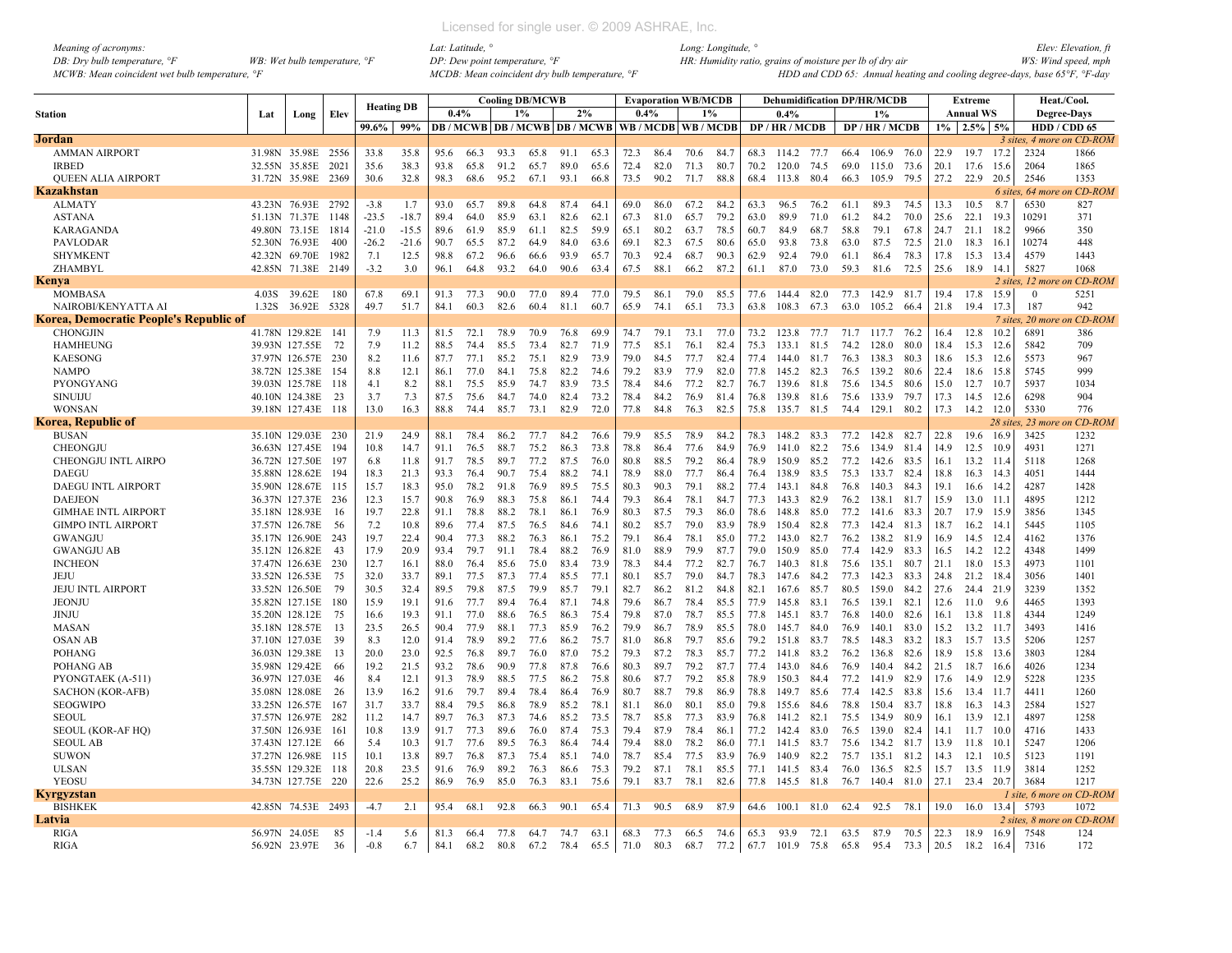| Meaning of acronyms:                           |                                         | Lat: Latitude,                                               | Long: Longitude, °                                                                           | Elev: Elevation, fi |
|------------------------------------------------|-----------------------------------------|--------------------------------------------------------------|----------------------------------------------------------------------------------------------|---------------------|
| DB: Dry bulb temperature, $\mathcal{F}$        | WB: Wet bulb temperature, $\mathcal{F}$ | $DP: Dew$ point temperature, $\mathcal{P}F$                  | HR: Humidity ratio, grains of moisture per lb of dry air                                     | WS: Wind speed, mph |
| MCWB: Mean coincident wet bulb temperature, °F |                                         | $MCDB$ : Mean coincident dry bulb temperature, $\mathcal{F}$ | HDD and CDD 65: Annual heating and cooling degree-days, base 65 $\degree$ F, $\degree$ F-day |                     |

*Meaning of acronyms: Lat: Latitude, ° Long: Longitude, ° Elev: Elevation, ft MCWB: Mean coincident wet bulb temperature, °F MCDB: Mean coincident dry bulb temperature, °F HDD and CDD 65: Annual heating and cooling degree-days, base 65°F, °F-day*

|                                                   |              |                     |       |                   |         |       |      |       | <b>Cooling DB/MCWB</b> |                                                   |      |      |      | <b>Evaporation WB/MCDB</b> |      |      |            |      |      | <b>Dehumidification DP/HR/MCDB</b> |      |      | <b>Extreme</b>   |        |                            | Heat./Cool.                     |
|---------------------------------------------------|--------------|---------------------|-------|-------------------|---------|-------|------|-------|------------------------|---------------------------------------------------|------|------|------|----------------------------|------|------|------------|------|------|------------------------------------|------|------|------------------|--------|----------------------------|---------------------------------|
| <b>Station</b>                                    | Lat          | Long                | Elev  | <b>Heating DB</b> |         | 0.4%  |      | 1%    |                        | 2%                                                |      | 0.4% |      | 1%                         |      |      | 0.4%       |      |      | 1%                                 |      |      | <b>Annual WS</b> |        |                            | <b>Degree-Days</b>              |
|                                                   |              |                     |       | 99.6%             | 99%     |       |      |       |                        | DB / MCWB DB / MCWB DB / MCWB WB / MCDB WB / MCDB |      |      |      |                            |      |      | DP/HR/MCDB |      |      | DP/HR/MCDB                         |      |      | $1\%$ 2.5% 5%    |        | HDD / CDD 65               |                                 |
| Lebanon                                           |              |                     |       |                   |         |       |      |       |                        |                                                   |      |      |      |                            |      |      |            |      |      |                                    |      |      |                  |        |                            | 1 site, 0 more on CD-ROM        |
| BEYROUTH (AEROPORT)                               |              | 33.82N 35.48E       | 62    | 45.7              | 48.0    | 89.2  | 71.5 | 87.4  | 75.0                   | 86.2                                              | 75.9 | 80.0 | 85.5 | 79.0                       | 84.8 | 78.6 | 148.8      | 84.9 | 77.2 | 141.7 84.2                         |      | 25.0 | 20.5             | 17.0   | 835                        | 2490                            |
| Libyan Arab Jamahiriya                            |              |                     |       |                   |         |       |      |       |                        |                                                   |      |      |      |                            |      |      |            |      |      |                                    |      |      |                  |        |                            | 3 sites. 3 more on CD-ROM       |
| <b>BENINA</b>                                     |              | 32.10N 20.27E       | 433   | 44.3              | 46.0    | 98.9  | 71.2 | 95.4  | 70.8                   | 92.8                                              | 70.1 | 77.7 | 88.1 | 76.3                       | 85.6 | 75.2 | 134.5 81.4 |      | 73.7 | 127.6 80.6                         |      | 32.5 | 28.8             | 23.4   | 1146                       | 2419                            |
| <b>MISURATA</b>                                   |              | 32.42N 15.05E       | 105   | 46.4              | 48.1    | 97.7  | 70.6 | 93.6  | 70.5                   | 90.0                                              | 70.7 | 79.2 | 84.8 | 78.1                       | 83.9 | 77.8 | 145.0      | 82.9 | 76.4 | 138.3                              | 82.0 | 29.4 | 24.1             | 21.3   | 908                        | 2363                            |
| <b>TRIPOLI INTERNATION</b>                        | 32.70N       | 13.08E              | 207   | 39.6              | 41.4    | 107.5 | 75.2 | 103.9 | 74.4                   | 100.4                                             | 73.5 | 81.2 | 98.4 | 78.8                       | 93.3 | 77.1 | 141.9      | 87.3 | 75.1 | 132.7                              | 85.5 | 23.3 | 21.4             | 19.0   | 1202                       | 2940                            |
| Lithuania                                         |              |                     |       |                   |         |       |      |       |                        |                                                   |      |      |      |                            |      |      |            |      |      |                                    |      |      |                  |        | 2 sites. 5 more or         | n CD-ROM                        |
| <b>KAUNAS</b>                                     |              | 54.88N 23.83E       | -2526 | $-3.4$            | 3.3     | 82.0  | 66.2 | 78.9  | 64.9                   | 75.9                                              | 63.1 | 68.8 | 78.4 | 66.9                       | 75.6 | 65.6 | 103.9      | 73.3 | 63.7 | 97.1                               | 71.3 | 22.0 | 19.4             | 17.3   | 7574                       | 121                             |
| <b>VILNIUS</b>                                    |              | 54.63N 25.28E       | 512   | $-4.3$            | 1.7     | 82.4  | 65.4 | 79.0  | 64.3                   | 75.9                                              | 62.8 | 68.4 | 77.7 | 66.5                       | 75.2 | 65.3 | 95.3       | 71.6 | 63.3 | 88.7                               | 69.7 | 23.0 | 20.2             | 17.7   | 7849                       | 130                             |
| Macao                                             |              |                     |       |                   |         |       |      |       |                        |                                                   |      |      |      |                            |      |      |            |      |      |                                    |      |      |                  |        |                            | I site, 0 more on CD-ROM        |
| <b>TAIPA GRANDE</b>                               |              | 22.15N 113.60E      | - 20  | 45.0              | 47.8    | 91.3  | 81.2 | 89.8  | 80.9                   | 88.5                                              | 80.5 | 82.7 | 87.7 | 82.0                       | 86.7 | 81.1 | 161.8      | 85.5 | 80.8 | 159.9                              | 85.3 |      | 24.5 21.5 19.2   |        | 556                        | 3577                            |
| <b>Macedonia, the former Yugoslav Republic of</b> |              |                     |       |                   |         |       |      |       |                        |                                                   |      |      |      |                            |      |      |            |      |      |                                    |      |      |                  |        |                            | 1 site, 3 more on CD-ROM        |
| <b>SKOPJE- AIRPORT</b>                            |              | 41.97N 21.65E       | 784   | 9.2               | 15.8    | 96.0  | 69.1 | 92.9  | 68.4                   | 89.7                                              | 67.5 | 71.4 | 90.0 | 70.1                       | 87.8 | 65.8 | 98.0       | 76.6 | 64.4 | 93.1                               | 75.4 | 19.9 | 17.0 13.9        |        | 4776                       | 900                             |
| Madagascar                                        |              |                     |       |                   |         |       |      |       |                        |                                                   |      |      |      |                            |      |      |            |      |      |                                    |      |      |                  |        |                            | 1 site, 2 more on CD-ROM        |
| ANTANANARIVO/IVATO                                | 18.80S       | 47.48E              | 4186  | 46.2              | 48.0    | 84.5  | 66.0 | 82.8  | 66.0                   | 81.6                                              | 65.8 | 70.8 | 79.3 | 69.7                       | 78.2 | 68.3 | 121.7      | 74.1 | 67.4 | 117.8                              | 72.9 | 18.2 | 16.1             | 14.3   | 594                        | 1158                            |
| <b>Malaysia</b>                                   |              |                     |       |                   |         |       |      |       |                        |                                                   |      |      |      |                            |      |      |            |      |      |                                    |      |      |                  |        |                            | 6 sites, 8 more on CD-ROM       |
| KOTA KINABALU                                     |              | 5.93N 116.05E       | 10    | 72.9              | 73.3    | 91.9  | 81.8 | 91.4  | 81.5                   | 90.4                                              | 80.9 | 83.8 | 90.3 | 82.8                       | 89.6 | 82.1 | 167.1      | 89.7 | 80.8 | 160.1 88.7                         |      | 15.6 | 12.4             | 10.5   | $\mathbf{0}$               | 6178                            |
| KUALA LUMPUR SUBANG                               | 3.12N        | 101.55E             | 72    | 71.6              | 72.8    | 93.6  | 78.1 | 93.0  | 78.2                   | 91.8                                              | 78.1 | 81.5 | 88.6 | 80.8                       | 88.1 | 79.2 | 152.1      | 84.7 | 79.0 | 150.8                              | 84.5 | 14.4 | 12.4             | 11.0   | $\mathbf{0}$               | 6407                            |
| <b>KUANTAN</b>                                    | 3.78N        | 103.22E             | 52    | 70.3              | 71.3    | 92.9  | 79.1 | 91.7  | 79.0                   | 91.0                                              | 78.9 | 81.4 | 88.7 | 80.8                       | 88.1 | 79.3 | 152.3      | 84.8 | 79.0 | 150.5                              | 84.4 | 14.7 | 12.9             | 11.6   | $\Omega$                   | 5863                            |
| <b>KUCHING</b>                                    |              | 1.48N 110.33E       | 89    | 71.4              | 72.0    | 93.0  | 78.5 | 91.7  | 78.4                   | 91.1                                              | 78.4 | 81.0 | 88.7 | 80.2                       | 87.6 | 79.0 | 151.1      | 85.3 | 78.4 | 147.9                              | 84.3 | 11.9 | 10.1             | 9.0    | $\Omega$                   | 5825                            |
|                                                   |              |                     | 43    |                   |         | 923   | 79.3 |       |                        |                                                   | 79.2 |      |      | 80.9                       |      |      |            |      |      |                                    |      |      |                  |        | $\theta$                   |                                 |
| <b>SANDAKAN</b>                                   |              | 5.90N 118.07E       |       | 73.2              | 73.9    |       |      | 91.3  | 79.2                   | 90.2                                              |      | 81.5 | 88.3 |                            | 87.7 | 79.4 | 152.8      | 85.2 | 79.1 | 151.0                              | 84.8 | 15.8 | 13.8             | 12.1   |                            | 6191                            |
| <b>TAWAU</b>                                      |              | 4.27N 117.88E       | 66    | 71.6              | 72.5    | 90.2  | 78.3 | 89.6  | 78.4                   | 88.9                                              | 78.5 | 81.4 | 87.0 | 80.8                       | 86.7 | 79.6 | 154.2      | 85.5 | 79.0 | 151.1                              | 85.0 | 13.4 | 11.7             | 10.2   | $\mathbf{0}$               | 5763                            |
| Mali                                              |              |                     |       |                   |         |       |      |       |                        |                                                   |      |      |      |                            |      |      |            |      |      |                                    |      |      |                  |        |                            | <i>l</i> site. 0 more on CD-ROM |
| <b>BAMAKO/SENOU</b>                               |              | 12.53N 7.95W        | 1250  | 59.4              | 62.3    | 104.2 | 68.2 | 102.6 | 68.6                   | 101.4                                             | 68.6 | 80.7 | 88.8 | 79.3                       | 88.1 | 79.0 | 157.7      | 83.8 | 77.3 | 149.0 82.4                         |      | 19.0 | 16.4 14.3        |        | $\Omega$                   | 6354                            |
| Mauritania                                        |              |                     |       |                   |         |       |      |       |                        |                                                   |      |      |      |                            |      |      |            |      |      |                                    |      |      |                  |        |                            | 1 site. 1 more on CD-ROM        |
| NOUAKCHOTT                                        |              | 18.10N 15.95W       | 10    | 55.2              | 57.2    | 106.2 | 69.6 | 102.9 | 69.2                   | 99.9                                              | 68.8 | 82.6 | 87.2 | 81.4                       | 86.4 | 82.0 | 166.4      | 84.6 | 80.4 | 158.0 84.1                         |      | 22.7 | 20.4             | 18.3   | $\overline{4}$             | 5327                            |
| Mexico                                            |              |                     |       |                   |         |       |      |       |                        |                                                   |      |      |      |                            |      |      |            |      |      |                                    |      |      |                  |        | 18 sites, 4 more on CD-ROM |                                 |
| AEROP. INTERNACIONA                               |              | 19.43N 99.13W       | -7333 | 39.3              | 42.1    | 84.2  | 56.9 | 82.2  | 56.7                   | 80.4                                              | 56.5 | 61.9 | 74.1 | 60.9                       | 73.3 | 58.7 | 97.3       | 64.7 | 57.4 | 92.9                               | 63.3 | 47.3 | 21.5             | 17.7   | 1014                       | 342                             |
| AEROP.INTERNACIONAL                               |              | 20.98N 89.65W       | 30    | 56.7              | 59.7    | 100.7 | 75.9 | 98.8  | 76.0                   | 97.0                                              | 76.0 | 82.4 | 89.5 | 81.0                       | 88.9 | 80.8 | 160.3      | 84.1 | 79.2 | 151.8                              | 83.5 | 23.5 | 21.5             | 18.6   | 5                          | 5785                            |
| <b>CANCUN INTL</b>                                |              | 21.03N 86.87W       | 20    | 56.8              | 59.1    | 93.4  | 80.8 | 92.8  | 80.7                   | 91.6                                              | 80.4 | 83.2 | 90.5 | 82.5                       | 89.9 | 80.9 | 160.8 87.6 |      | 80.6 | 159.1                              | 87.5 | 23.4 | 21.8             | - 18.1 | $\overline{2}$             | 5352                            |
| DE GUANAJUATO INTL                                |              | 20.98N 101.48W      | 6106  | 39.2              | 42.5    | 93.2  | 58.8 | 91.0  | 59.6                   | 88.1                                              | 59.6 | 67.8 | 81.0 | 66.7                       | 79.4 | 64.5 | 114.4      | 68.9 | 63.0 | 108.5                              | 68.3 | 28.2 | 22.6             | 19.4   | 491                        | 1360                            |
| DON MIGUEL Y HIDALG                               |              | 20.52N 103.30W 5138 |       | 35.5              | 37.8    | 92.5  | 61.0 | 90.0  | 60.3                   | 88.2                                              | 59.8 | 68.2 | 80.2 | 67.5                       | 79.2 | 64.8 | 111.3      | 71.2 | 64.3 | 109.6                              | 70.9 | 23.1 | 18.9             | 17.0   | 589                        | 1337                            |
| <b>GENERAL ABELARDO L</b>                         |              | 32.53N 116.97W      | 512   | 42.6              | 44.4    | 89.7  | 70.0 | 86.2  | 69.3                   | 83.8                                              | 68.2 | 73.7 | 85.1 | 72.0                       | 82.5 | 70.0 | 112.5      | 80.3 | 68.2 | 105.8                              | 77.8 | 18.9 | 15.9             | 13.9   | 1212                       | 928                             |
| <b>GENERAL FRANCISCO J</b>                        |              | 22.28N 97.87W       | 82    | 50.2              | 53.5    | 93.4  | 80.1 | 91.8  | 79.9                   | 91.4                                              | 79.8 | 83.5 | 89.9 | 82.0                       | 88.7 | 82.0 | 167.0      | 89.1 | 80.5 | 158.6                              | 87.4 | 33.3 | 26.6 22.5        |        | 142                        | 4642                            |
| <b>GENERAL HERIBERTO J</b>                        |              | 19.13N 96.18W       | 108   | 58.8              | 60.9    | 95.3  | 80.6 | 93.5  | 80.5                   | 91.8                                              | 80.1 | 82.7 | 92.0 | 81.8                       | 90.4 | 80.5 | 159.2      | 87.5 | 79.2 | 152.1                              | 85.9 | 44.9 | 34.1             | 28.1   | 6                          | 5004                            |
| GENERAL JUAN N ALVA                               |              | 16.75N 99.75W       | 16    | 67.6              | 69.4    | 92.7  | 80.2 | 91.6  | 79.9                   | 91.2                                              | 79.7 | 82.3 | 90.4 | 81.5                       | 89.4 | 80.4 | 158.0      | 88.4 | 79.1 | 151.2                              | 86.9 | 19.5 | 17.4             | 14.4   | $\theta$                   | 5961                            |
| <b>GENERAL MARIANO ESC</b>                        |              | 25.77N 100.10W 1309 |       | 37.7              | 41.2    | 102.0 | 74.4 | 100.1 | 74.1                   | 98.4                                              | 74.5 | 79.7 | 94.7 | 78.8                       | 93.0 | 75.6 | 140.8      | 85.2 | 75.2 | 138.9                              | 84.9 | 31.5 | 23.8 21.8        |        | 643                        | 3897                            |
| <b>GENERAL RAFAEL BUEL</b>                        |              | 23.15N 106.27W      | 39    | 48.0              | 50.2    | 93.3  | 77.8 | 91.8  | 77.5                   | 91.3                                              | 77.3 | 81.9 | 89.2 | 80.9                       | 88.1 | 80.3 | 157.5      | 87.4 | 79.0 | 150.5                              | 85.9 | 20.3 | 17.1             | 14.7   | 42                         | 3945                            |
| LICENCIADO ADOLFO L                               |              | 19.33N 99.57W       | 8671  | 28.3              | 30.5    | 79.2  | 55.6 | 77.2  | 55.4                   | 75.3                                              | 55.0 | 61.1 | 70.2 | 60.0                       | 69.3 | 58.7 | 102.7      | 63.7 | 57.4 | 97.6                               | 62.7 | 20.3 | 17.1             | 14.0   | 3176                       | 5                               |
| LICENCIADO BENITO J                               |              | 19.43N 99.07W       | 7500  | 37.4              | 40.6    | 84.5  | 55.1 | 82.6  | 54.7                   | 80.7                                              | 54.5 | 61.0 | 73.1 | 60.3                       | 72.1 | 57.5 | 93.7       | 62.9 | 57.1 | 92.2                               | 62.8 | 25.9 | 21.9             | 18.5   | 1081                       | 341                             |
| MAZATLAN/G.BUELNA I                               |              | 23.15N 106.25W      | -16   | 51.6              | 53.6    | 93.9  | 80.0 | 93.1  | 79.8                   | 91.7                                              | 79.3 | 83.4 | 90.9 | 82.4                       | 89.0 | 81.0 | 161.3      | 87.3 | 80.7 | 159.5                              | 87.0 | 23.2 | 15.6 12.8        |        | 19                         | 4315                            |
| <b>MONTERREY (CITY)</b>                           |              | 25.73N 100.30W 1690 |       | 39.8              | 42.7    | 100.7 | 74.0 | 98.7  | 73.9                   | 97.0                                              | 74.3 | 80.1 | 93.3 | 78.6                       | 91.9 | 76.4 | 146.9      | 88.9 | 74.9 | 139.4                              | 86.2 | 12.4 | 10.0             | 8.9    | 605                        | 3856                            |
| <b>SAN LUIS POTOSI</b>                            |              | 22.18N 100.98W 6178 |       | 31.6              | 35.4    | 90.1  | 60.2 | 87.6  | 60.1                   | 85.3                                              | 60.0 | 65.8 | 78.5 | 64.7                       | 77.2 | 62.7 | 107.7      | 68.0 | 61.3 | 102.3                              | 67.1 | 22.3 | 19.2             | 17.0   | 1272                       | 735                             |
| <b>TAMPICO/GEN FJ MINA</b>                        |              | 22.28N 97.85W       | 79    | 50.1              | 53.3    | 91.5  | 80.3 | 90.0  | 79.7                   | 89.7                                              | 79.5 | 83.4 | 88.3 | 81.8                       | 87.3 | 82.2 | 168.1      | 87.8 | 80.5 | 158.6                              | 86.2 | 33.3 | 24.0             | 21.3   | 167                        | 4306                            |
| <b>VERACRUZ/GEN JARA</b>                          |              | 19.15N 96.18W       | 95    | 57.3              | 59.4    | 93.6  | 80.4 | 91.8  | 80.0                   | 91.0                                              | 79.8 | 82.0 | 90.9 | 81.0                       | 89.3 | 79.2 | 152.2      | 86.0 | 79.0 | 150.9                              | 85.7 | 46.4 | 34.1             | 28.9   | 13                         | 4627                            |
| Moldova, Republic of                              |              |                     |       |                   |         |       |      |       |                        |                                                   |      |      |      |                            |      |      |            |      |      |                                    |      |      |                  |        |                            | 1 site, 0 more on CD-ROM        |
| <b>KISINEV</b>                                    |              | 47.02N 28.98E       | 568   | 6.3               | 10.5    | 88.0  | 68.1 | 85.1  | 66.9                   | 82.4                                              | 65.9 | 70.7 | 83.1 | 69.0                       | 80.8 | 66.5 | 99.8       | 75.9 | 65.0 | 94.5                               | 74.4 | 14.4 | 12.3             | 10.8   | 6006                       | 585                             |
| Mongolia                                          |              |                     |       |                   |         |       |      |       |                        |                                                   |      |      |      |                            |      |      |            |      |      |                                    |      |      |                  |        |                            | 1 site, 39 more on CD-ROM       |
| <b>ULAANBAATAR</b>                                |              | 47.92N 106.87E 4285 |       | $-29.5$           | $-24.0$ | 85.8  | 60.4 | 81.5  | 58.9                   | 77.9                                              | 58.1 | 63.6 | 77.6 | 61.9                       | 75.2 | 59.2 | 88.1       | 67.5 | 57.3 | 82.2                               | 66.7 | 23.1 | 20.1             | 16.9   | 12536                      | 142                             |
| <b>Morocco</b>                                    |              |                     |       |                   |         |       |      |       |                        |                                                   |      |      |      |                            |      |      |            |      |      |                                    |      |      |                  |        |                            | 11 sites, 9 more on CD-ROM      |
| <b>AGADIR</b>                                     | 30.38N       | 9.57W               | 75    | 41.0              | 43.6    | 95.3  | 66.9 | 89.3  | 65.9                   | 84.1                                              | 65.1 | 72.4 | 83.7 | 71.3                       | 79.9 | 69.7 | 109.6      | 75.2 | 68.4 | 104.7 73.8                         |      | 23.6 | 19.5             | 16.2   | 937                        | 1167                            |
| <b>AGADIR AL MASSIRA</b>                          | 30.32N       | 9.40W               | 75    | 41.2              | 44.0    | 99.6  | 67.3 | 93.4  | 66.5                   | 89.2                                              | 66.2 | 72.7 | 86.8 | 71.8                       | 84.7 | 68.4 | 104.7      | 75.9 | 67.9 | 103.0                              | 75.5 | 21.2 | 18.2             | 15.9   | 693                        | 1631                            |
| CASABLANCA                                        | 33.57N       | 7.67W               | 187   | 42.8              | 44.8    | 85.1  | 71.5 | 81.2  | 71.7                   | 79.1                                              | 71.5 | 75.3 | 80.2 | 74.1                       | 78.7 | 73.6 | 126.1      | 77.9 | 72.6 | 121.7                              | 76.8 | 17.4 | 14.7 12.5        |        | 1249                       | 1064                            |
| <b>FES-SAIS</b>                                   | 33.93N       | 4.98W               | 1900  | 33.4              | 35.5    | 102.3 | 68.4 | 98.7  | 68.3                   | 95.3                                              | 67.5 | 72.7 | 93.0 | 70.9                       | 91.2 | 66.2 | 103.7 82.1 |      | 64.4 | 97.1                               | 79.0 | 22.2 | 18.1 15.1        |        | 2252                       | 1458                            |
| <b>MARRAKECH</b>                                  | 31.62N       | 8.03W               | 1529  | 39.4              | 41.4    | 106.1 | 69.5 | 102.6 | 69.1                   | 99.0                                              | 68.7 | 74.6 | 95.3 | 72.5                       | 93.5 | 68.2 | 109.5 85.3 |      | 66.1 | 101.9                              | 81.0 | 18.8 | 15.3             | 12.7   | 1169                       | 2452                            |
| <b>MEKNES</b>                                     | 33.88N       | 5.53W               | 1837  | 35.9              | 38.3    | 101.4 | 71.4 | 97.3  | 70.9                   | 93.6                                              | 70.2 | 75.7 | 93.6 | 73.7                       | 91.1 | 70.0 | 118.2      | 87.6 | 67.9 | 109.8                              | 84.1 | 18.8 | 16.2             | 14.0   | 2005                       | 1483                            |
| <b>NOUASSEUR</b>                                  | 33.37N 7.58W |                     | 676   | 37.7              | 40.1    | 95.4  | 71.2 | 91.1  | 70.8                   | 87.4                                              | 70.1 | 74.6 | 88.7 | 73.0                       | 85.8 | 70.5 | 115.0 79.3 |      |      | 69.4 110.8 77.8                    |      | 22.2 | 19.4 17.2        |        | 1520                       | 1300                            |
|                                                   |              |                     |       |                   |         |       |      |       |                        |                                                   |      |      |      |                            |      |      |            |      |      |                                    |      |      |                  |        |                            |                                 |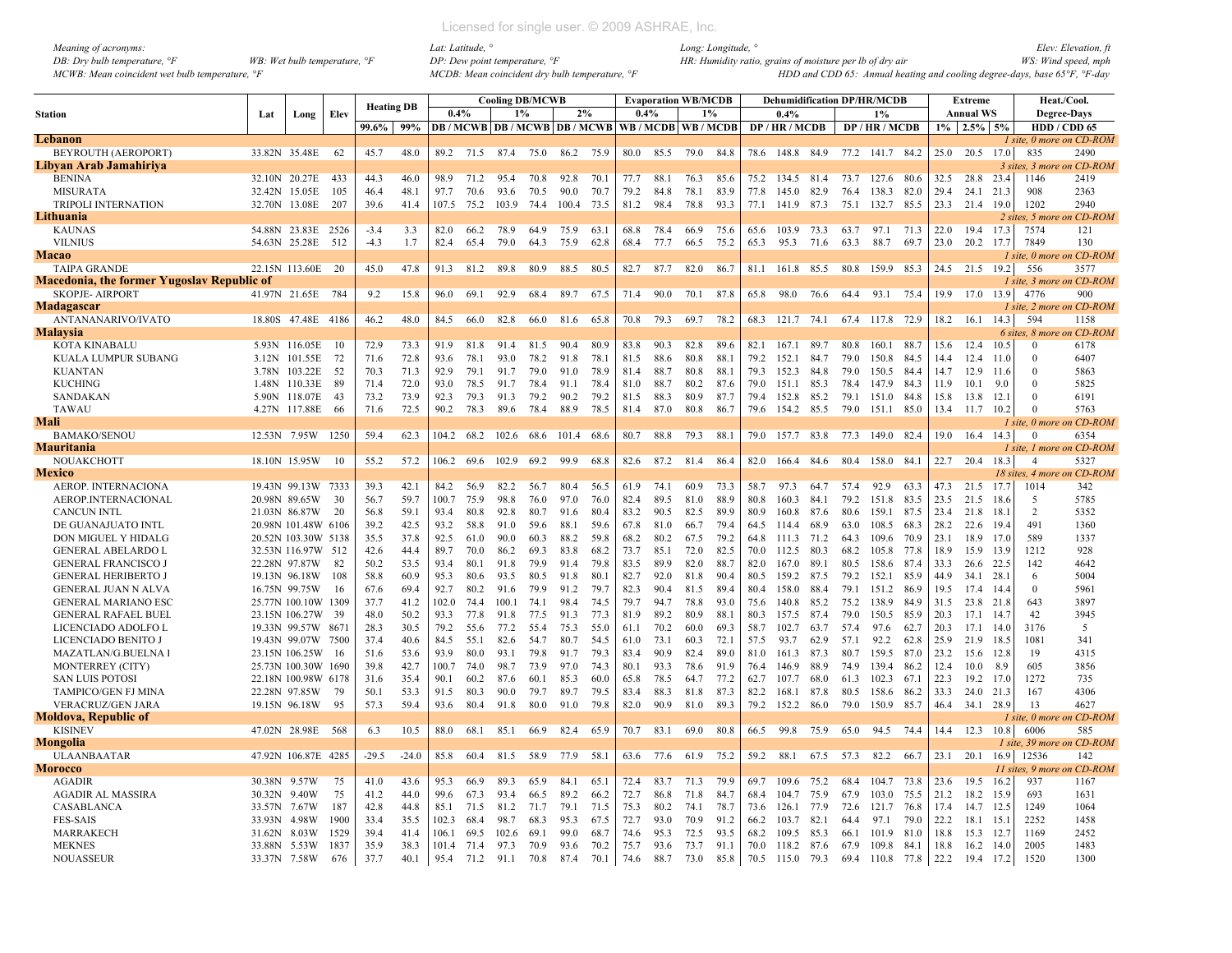| <i>Meaning of acronyms:</i>                    |                                         |  |
|------------------------------------------------|-----------------------------------------|--|
| DB: Dry bulb temperature, $\mathcal{F}$        | WB: Wet bulb temperature, $\mathcal{F}$ |  |
| MCWB: Mean coincident wet bulb temperature, °F |                                         |  |

|                                             |              |                           |                 | <b>Heating DB</b> |              |              |              |              | <b>Cooling DB/MCWB</b> |                               |              |              |              | <b>Evaporation WB/MCDB</b> |              |              | <b>Dehumidification DP/HR/MCDB</b> |      |              |                |              |              | <b>Extreme</b> |              |                      | Heat./Cool.                |
|---------------------------------------------|--------------|---------------------------|-----------------|-------------------|--------------|--------------|--------------|--------------|------------------------|-------------------------------|--------------|--------------|--------------|----------------------------|--------------|--------------|------------------------------------|------|--------------|----------------|--------------|--------------|----------------|--------------|----------------------|----------------------------|
| <b>Station</b>                              | Lat          | Long                      | Elev            |                   |              | 0.4%         |              | 1%           |                        | 2%                            |              | 0.4%         |              |                            | 1%           |              | 0.4%                               |      |              | 1%             |              |              | Annual WS      |              |                      | <b>Degree-Days</b>         |
|                                             |              |                           |                 | 99.6%             | 99%          |              |              |              |                        | DB / MCWB DB / MCWB DB / MCWB |              |              |              | WB/MCDB WB/MCDB            |              |              | DP / HR / MCDB                     |      |              | DP / HR / MCDB |              | $1\%$        | $2.5\%$ 5%     |              |                      | HDD / CDD 65               |
| <b>OUJDA</b>                                | 34.78N       | 1.93W                     | 1542            | 32.4              | 35.5         | 98.9         | 69.5         | 953          | 69.1                   | 91.9                          | 68.4         | 744          | 89.7         | 72.9                       | 87.2         | 70.0         | 1170                               | 80.5 | 68.5         | 111.1          | 78.8         | 27.0         | 23.1           | 20.5         | 2123                 | 1444                       |
| <b>RABAT-SALE</b>                           | 34.05N       | 6.77W                     | 259             | 40.9              | 42.8         | 90.0         | 71.6         | 85.6         | 71.1                   | 82.0                          | 71.2         | 76.2         | 84.0         | 74.3                       | 81.1         | 73.7         | 126.6                              | 80.4 | 71.9         | 119.3          | 78.0         | 18.4         | 15.7           | 13.7         | 1440                 | 960                        |
| <b>TANGER (AERODROME)</b>                   | 35.73N       | 5.90W                     | 69              | 39.4              | 42.4         | 91.6         | 70.8         | 89.2         | 70.4                   | 86.1                          | 70.1         | 73.8         | 85.4         | 72.8                       | 83.4         | 70.2         | 111.4                              | 78.5 | 69.5         | 108.8          | 77.9         | 39.9         | 33.0           | 29.1         | 1481                 | 1229                       |
| TETUAN/SANIA RAMEL                          | 35.58N 5.33W |                           | 33              | 43.3              | 45.8         | 91.0         | 69.2         | 87.6         | 69.0                   | 84.7                          | 69.0         | 75.5         | 81.3         | 74.5                       | 80.1         | 73.8         | 126.0 78.3                         |      | 72.9         | 122.1 77.6     |              | 28.1         | 24.4 22.0      |              | 1159                 | 1440                       |
| Mozambique                                  |              |                           |                 |                   |              |              |              |              |                        |                               |              |              |              |                            |              |              |                                    |      |              |                |              |              |                |              |                      | 1 site, 0 more on CD-ROM   |
| MAPUTO/MAVALANE                             |              | 25.92S 32.57E             | 144             | 53.5              | 55.4         | 95.3         | 75.2         | 91.9         | 75.1                   | 89.5                          | 75.2         | 79.9         | 87.9         | 79.0                       | 86.6         | 77.9         | 145.7                              | 83.7 | 77.0         | 141.3 82.8     |              | 35.8         | 31.0 26.5      |              | 39                   | 3488                       |
| Netherlands                                 |              |                           |                 |                   |              |              |              |              |                        |                               |              |              |              |                            |              |              |                                    |      |              |                |              |              |                |              | 6 sites, 24 more     | n CD-ROM                   |
| AMSTERDAM AP SCHIPH                         | 52.30N       | 4.77E                     | $-13$           | 18.9              | 23.3         | 82.0         | 67.5         | 78.1         | 66.2                   | 74.6                          | 64.4         | 69.2         | 78.4         | 67.4                       | 75.4         | 66.1         | 96.2                               | 72.7 | 64.5         | 90.8           | 70.5         | 30.4         | 26.6           | 23.3         | 5468                 | 117                        |
| HOEK VAN HOLLAND                            | 51.98N       | 4.10E                     | 46              | 20.7              | 25.2         | 80.9         | 66.9         | 76.4         | 65.3                   | 72.9                          | 64.5         | 69.2         | 76.6         | 67.5                       | 73.7         | 66.8         | 98.8                               | 71.9 | 65.2         | 93.4           | 69.9         | 36.5         | 32.8           | 29.7         | 5087                 | 122                        |
| <b>IJMUIDEN</b>                             | 52.47N       | 4.57E                     | 43              | 19.8              | 23.9         | 77.9         | 65.7         | 74.3         | 64.3                   | 71.0                          | 63.6         | 67.9         | 73.9         | 66.4                       | 70.7         | 66.0         | 96.0                               | 70.0 | 64.8         | 92.0           | 68.3         | 41.5         | 36.5           | 33.2         | 5349                 | 91                         |
| ROTTERDAM AP ZESTIE                         | 51.95N       | 4.45E                     | $-13$           | 18.8              | 23.3         | 82.3         | 67.9         | 78.5         | 66.8                   | 75.1                          | 64.7         | 69.6         | 79.0         | 67.8                       | 75.9         | 66.5         | 974                                | 73.6 | 64.8         | 91.7           | 71.4         | 28.6         | 25.4           | 22.5         | 5416                 | 122                        |
| <b>VALKENBURG</b>                           | 52.18N       | 4.42E                     | $\overline{7}$  | 19.0              | 23.3         | 80.8         | 67.1         | 76.8         | 65.7                   | 73.3                          | 64.1         | 68.8         | 77.2         | 67.0                       | 74.2         | 66.0         | 95.9                               | 72.3 | 64.2         | 90.0           | 70.1         | 30.9         | 27.4           | 24.3         | 5474                 | 99                         |
| WOENSDRECHT                                 | 51.45N       | 4.33E                     | 56              | 19.0              | 22.8         | 85.4         | 68.2         | 81.5         | 67.1                   | 77.5                          | 65.5         | 70.1         | 80.5         | 68.4                       | 77.8         | 66.6         | 98.3                               | 73.3 | 64.9         | 92.4           | 72.0         | 21.8         | 18.8           | 16.6         | 5356                 | 163                        |
| <b>New Zealand</b>                          |              |                           |                 |                   |              |              |              |              |                        |                               |              |              |              |                            |              |              |                                    |      |              |                |              |              |                |              | 4 sites, 34 more     | <i>ເ CD-ROM</i>            |
| <b>AUCKLAND AERO AWS</b>                    |              | 37.00S 174.80E            | 23<br>20        | 40.1              | 42.1<br>37.2 | 77.5         | 68.0         | 75.7         | 66.7                   | 74.2                          | 65.8         | 70.1         | 74.8         | 68.9                       | 73.3         | 68.4         | 1043                               | 72.7 | 67.1         | 99.9           | 71.7         | 29.1         | 25.3<br>25.9   | 22.4         | 2218                 | 280<br>271                 |
| <b>AUCKLAND AIRPORT</b>                     |              | 37.02S 174.80E            |                 | 35.3              |              | 77.3         | 67.5         | 75.6         | 66.5                   | 74.0                          | 65.6         | 70.1         | 74.5         | 68.9                       | 73.3         | 68.4         | 104.3                              | 72.4 | 67.2         | 100.0          | 71.4         | 29.2         |                | 23.2         | 2386                 |                            |
| CHRISTCHURCH                                |              | 43.48S 172.55E            | 98              | 27.2              | 28.9         | 82.4         | 62.2         | 78.7         | 60.9                   | 75.2                          | 59.9         | 65.1         | 75.9         | 63.5                       | 73.1         | 61.4         | 81.6                               | 67.4 | 60.2         | 78.2           | 66.2         | 25.6         | 22.8           | 20.4         | 4688                 | 107<br>92                  |
| CHRISTCHURCH AERO A                         |              | 43.48S 172.52E            | 121             | 27.4              | 29.2         | 81.8         | 61.7         | 78.0         | 60.3                   | 74.4                          | 59.4         | 64.7         | 75.1         | 63.1                       | 72.6         | 61.2         | 81.2                               | 67.1 | 59.8         | 77.0           | 65.3         | 25.6         | 22.8 20.3      |              | 4701                 | 1 site, 0 more on CD-ROM   |
| Nicaragua                                   |              | 12.15N 86.17W             | 184             |                   |              |              |              | 95.2         |                        | 94.1                          | 75.2         | 79.8         | 88.5         | 79.2                       | 87.9         |              | 77.4 143.3 83.0                    |      | 77.1         | 142.0 82.8     |              | 17.7         | 15.5           | 13.7         | $\theta$             | 6148                       |
| MANAGUA A.C.SANDINO                         |              |                           |                 | 67.6              | 68.8         | 96.8         | 75.5         |              | 75.4                   |                               |              |              |              |                            |              |              |                                    |      |              |                |              |              |                |              |                      | 1 site, 11 more on CD-ROM  |
| Niger<br>NIAMEY-AERO                        | 13.48N 2.17E |                           | 745             | 60.3              | 62.3         | 107.9        | 70.2         | 106.5        | 70.1                   | 105.0                         | 70.0         | 80.8         | 91.9         | 79.9                       | 91.3         | 78.7         | 153.1                              | 84.9 | 77.2         | 145.8 84.6     |              | 21.8         | 18.7           | 16.3         | $\Omega$             | 7471                       |
| Norway                                      |              |                           |                 |                   |              |              |              |              |                        |                               |              |              |              |                            |              |              |                                    |      |              |                |              |              |                |              |                      | 2 sites, 43 more on CD-ROM |
| <b>OSLO/FORNEBU</b>                         | 59.90N       | 10.62E                    | -56             | 1.0               | 6.0          | 80.3         | 64.1         | 77.0         | 62.6                   | 73.7                          | 60.6         | 66.6         | 75.4         | 64.7                       | 73.6         | 63.8         | 88.9                               | 69.1 | 61.2         | 80.8           | 66.8         | 18.9         | 16.4           | 14.3         | 7819                 | 91                         |
| <b>OSLO-BLINDERN</b>                        | 59.95N       | 10.72E                    | 315             | 7.0               | 11.1         | 79.4         | 63.6         | 76.5         | 62.0                   | 73.7                          | 60.5         | 65.6         | 74.7         | 64.0                       | 73.2         | 62.4         | 85.3                               | 68.8 | 60.5         | 79.6           | 67.2         | 18.0         | 15.4           | 13.4         | 7535                 | 101                        |
| Oman                                        |              |                           |                 |                   |              |              |              |              |                        |                               |              |              |              |                            |              |              |                                    |      |              |                |              |              |                |              |                      | 1 site. 7 more on CD-ROM   |
| <b>BURAIMI</b>                              |              | 24.23N 55.78E             | -981            | 48.9              | 51.6         | 113.7        | 72.0         |              |                        | 111.8 71.0 110.1              | 70.7         | 82.4         | 92.1         | 80.8                       | 93.2         | 80.3         | 162.9 87.4                         |      | 78.0         | 150.9 88.1     |              | 18.7         | 16.3 14.3      |              | 139                  | 6706                       |
| Pakistan                                    |              |                           |                 |                   |              |              |              |              |                        |                               |              |              |              |                            |              |              |                                    |      |              |                |              |              |                |              |                      | 3 sites, 0 more on CD-ROM  |
| <b>ISLAMABAD AIRPORT</b>                    |              | 33.62N 73.10E             | 1667            | 35.9              | 37.9         | 105.9        | 723          | 102.6        | 72.8                   | 100.3                         | 72.9         | 82.6         | 93.3         | 81.5                       | 91.8         | 80.1         | 166.2                              | 88.4 | 79.0         | 1600           | 87.5         | 26.9         | 221            | 19.2         | 1174                 | 3568                       |
| <b>KARACHI AIRPORT</b>                      |              | 24.90N 67.13E             | 72              | 50.0              | 52.9         | 101.9        | 72.7         | 98.7         | 73.6                   | 96.6                          | 74.5         | 82.8         | 91.9         | 82.0                       | 90.8         | 80.8         | 160.3 87.5                         |      | 79.9         | 155.7 87.1     |              | 20.3         | 18.1           | 16.3         | 41                   | 5724                       |
| <b>LAHORE AIRPORT</b>                       |              | 31.52N 74.40E             | 712             | 39.0              | 41.1         | 109.7        | 73.8         | 107.3        | 74.3                   | 104.1                         | 74.4         | 84.7         | 93.6         | 83.7                       | 92.4         | 82.7         | 174.9 89.8                         |      | 82.1         | 171.7 89.4     |              | 18.0         | 14.2           | 12.1         | 740                  | 4629                       |
| Palestinian Territory, Occupied             |              |                           |                 |                   |              |              |              |              |                        |                               |              |              |              |                            |              |              |                                    |      |              |                |              |              |                |              |                      | 1 site, 0 more on CD-ROM   |
| <b>JERUSALEM AIRPORT</b>                    |              | 31.87N 35.22E 2490        |                 | 33.5              | 35.5         | 91.1         | 65.6         | 88.2         | 65.2                   | 86.1                          | 64.8         | 71.2         | 83.6         | 69.7                       | 81.0         | 67.8         | 112.1                              | 75.9 | 66.3         | 106.3 73.5     |              | 22.2         | 19.5           | 17.8         | 2520                 | 1258                       |
| Panama                                      |              |                           |                 |                   |              |              |              |              |                        |                               |              |              |              |                            |              |              |                                    |      |              |                |              |              |                |              |                      | 2 sites, 0 more on CD-ROM  |
| <b>MARCOS A GELABERT I</b>                  |              | 8.97N 79.55W              | -33             | 73.0              | 73.3         | 94.7         | 77.6         | 93.3         | 77.3                   | 91.8                          | 77.3         | 81.8         | 88.5         | 81.0                       | 87.8         | 80.2         | 156.9 86.5                         |      | 79.1         | 151.1 85.7     |              | 17.4         | 15.4           | 13.7         | $\Omega$             | 6443                       |
| <b>TOCUMEN</b>                              |              | 9.05N 79.37W              | 148             | 68.1              | 69.6         | 93.3         | 78.3         | 91.8         | 77.7                   | 91.4                          | 77.6         | 81.6         | 88.2         | 80.8                       | 87.7         | 80.2         | 157.7                              | 85.3 | 79.0         | 151.6          | 84.3         | 16.9         | 14.5           | 12.6         | $\Omega$             | 5834                       |
| Paraguay                                    |              |                           |                 |                   |              |              |              |              |                        |                               |              |              |              |                            |              |              |                                    |      |              |                |              |              |                |              |                      | 1 site. 1 more on CD-ROM   |
| ASUNCION/AEROPUERTO                         |              | 25.25S 57.52W             | 331             | 41.1              | 44.7         | 98.4         | 74.8         | 96.5         | 75.1                   | 94.7                          | 75.2         | 80.0         | 90.2         | 79.2                       | 89.4         |              | 77.3 143.7 85.0                    |      | 76.5         | 139.9 84.3     |              |              | 23.3 21.1 18.9 |              | 457                  | 3688                       |
| Peru                                        |              |                           |                 |                   |              |              |              |              |                        |                               |              |              |              |                            |              |              |                                    |      |              |                |              |              |                |              |                      | 8 sites, 5 more on CD-ROM  |
| AREQUIPA                                    | 16.33S       | 71.57W                    | 8268            | 42.5              | 43.8         | 75.4         | 53.0         | 74.5         | 52.5                   | 73.5                          | 52.1         | 59.0         | 70.3         | 58.0                       | 693          | 55.2         | 88.6                               | 62.9 | 53.8         | 84.1           | 61.4         | 22.7         | 18.4           | 16.2         | 1977                 | $\overline{4}$             |
| <b>CHICLAYO</b>                             | 6.78S        | 79.82W                    | 98              | 59.1              | 60.0         | 90.0         | 76.1         | 89.2         | 75.8                   | 87.4                          | 74.7         | 78.6         | 86.7         | 77.5                       | 84.9         | 76.0         | 136.5                              | 82.9 | 75.3         | 132.9          | 82.9         | 23.4         | 21.8           | 20.0         | 5                    | 2929                       |
| <b>CUZCO</b>                                | 13.53S       | 71.93W 10659              |                 | 31.9              | 33.9         | 73.3         | 51.7         | 71.7         | 51.4                   | 70.2                          | 50.8         | 54.9         | 68.4         | 53.9                       | 67.3         | 50.0         | 80.1                               | 59.6 | 48.6         | 76.0           | 58.2         | 20.5         | 16.1           | 13.0         | 3765                 | $\mathbf{0}$               |
| <b>IQUITOS</b>                              | 3.78S        | 73.30W                    | 413             | 66.2              | 68.3         | 93.4         | 79.9         | 91.8         | 79.8                   | 91.3                          | 79.7         | 81.4         | 90.6         | 80.9                       | 89.8         | 78.9         | 152.6                              | 87.5 | 78.4         | 149.8          | 87.2         | 13.9         | 10.7           | 8.6          | $\Omega$             | 5464                       |
| LIMA-CALLAO/AEROP                           | 12.00S       | 77.12W                    | 43              | 57.1              | 58.2         | 84.8         | 74.5         | 82.7         | 73.0                   | 80.9                          | 72.0         | 75.6         | 81.9         | 74.6                       | 80.5         | 73.5         | 125.0                              | 80.2 | 72.3         | 119.6          | 79.6         | 21.0         | 18.1           | 16.0         | 297                  | 1480                       |
| PIURA                                       | 5.20S        | 80.60W                    | 180             | 60.6              | 61.5         | 93.4         | 77.4         | 92.0         | 76.8                   | 91.0                          | 76.4         | 79.8         | 89.3         | 78.9                       | 88.4         | 77.3         | 143.1                              | 83.7 | 76.5         | 139.1          | 83.5         | 19.8         | 18.0           | 15.8         | $\Omega$             | 4367                       |
| PUCALLPA                                    | 8.37S        | 74.57W                    | 489             | 63.7              | 66.1         | 94.6         | 79.3         | 93.3         | 79.2                   | 91.9                          | 78.8         | 80.6         | 91.6         | 80.0                       | 90.7         | 77.4         | 145.0                              | 86.2 | 77.1         | 143.4          | 86.2         | 14.8         | 12.2           | 10.0         | $\theta$             | 5524                       |
| <b>TRUJILLO</b>                             | 8.08S        | 79.10W                    | 98              | 58.4              | 58.9         | 84.1         | 76.3         | 82.7         | 75.7                   | 81.8                          | 75.3         | 77.7         | 82.2         | 77.1                       | 81.3         | 75.7         | 134.8 81.2                         |      | 75.3         | 133.3 81.0     |              | 19.3         | 18.0           | 16.4         | 175                  | 1543                       |
| <b>Philippines</b>                          |              |                           |                 |                   |              |              |              |              |                        |                               |              |              |              |                            |              |              |                                    |      |              |                |              |              |                | 10 sites.    | 24 more              | n CD-ROM                   |
| CAGAYAN DE ORO                              | 8.48N        | 124.63E                   | - 20            | 71.6              | 72.8         | 94.2         | 81.5         | 93.2         | 81.3                   | 92.3                          | 81.1         | 83.8         | 91.5         | 83.2                       | 90.9         | 81.7         | 165.3 90.0                         |      | 81.0         | 160.9 89.6     |              | 11.0         | 8.7            | 6.8          | $\Omega$             | 6431                       |
| DAVAO AIRPORT                               | 7.12N        | 125.65E                   | 59              | 72.3              | 73.1         | 92.7         | 79.2         | 91.6         | 79.4                   | 90.9                          | 79.4         | 81.8         | 89.0         | 81.3                       | 88.5         | 79.8         | 154.9 86.5                         |      | 79.1         | 151.6          | 86.0         | 17.9         | 13.7           | 11.6         | $\Omega$<br>$\Omega$ | 6222                       |
| <b>GEN. SANTOS</b>                          | 6.12N        | 125.18E                   | 49              | 72.6              | 73.5<br>73.9 | 95.2         | 81.0         | 93.9         | 80.8                   | 92.9<br>92.0                  | 80.7         | 82.9         | 91.5         | 82.5<br>82.8               | 91.0         | 80.7         | 159.7                              | 89.0 | 80.0         | 156.2          | 88.5         | 13.3         | 11.7           | 10.3         |                      | 6466                       |
| <b>ILOILO</b>                               |              | 10.70N 122.57E            | 26              | 73.0              |              | 94.5         | 81.3         | 93.2         | 81.2                   |                               | 81.0         | 83.5         | 91.1         |                            | 90.4         | 81.5         | 163.9                              | 88.8 | 80.8         | 160.0          | 88.4         | 17.0         | 14.6           | 13.1         | $\Omega$             | 6468                       |
| MACTAN                                      |              | 10.30N 123.97E            | 79              | 73.4              | 74.7<br>74.8 | 91.9         | 80.8         | 91.3         | 80.7                   | 90.2                          | 80.5<br>79.1 | 83.4         | 87.8         | 82.7                       | 87.6         | 82.2         | 168.3                              | 86.3 | 81.5         | 164.1          | 85.9         | 18.4         | 15.7           | 13.6         | $\Omega$             | 6363                       |
| <b>MANILA</b>                               | 14.58N       | 120.98E<br>14.52N 121.00E | 43<br>49        | 73.6<br>69.6      | 71.4         | 94.1<br>94.9 | 79.3<br>79.2 | 92.8<br>93.4 | 79.3<br>78.8           | 91.7<br>92.1                  | 78.7         | 82.8<br>82.7 | 89.5<br>89.1 | 81.9<br>81.9               | 88.7<br>88.2 | 81.0<br>81.0 | 161.0<br>161.2 86.0                | 87.5 | 80.1<br>80.5 | 156.4<br>158.8 | 86.7<br>85.6 | 22.1<br>36.4 | 17.5<br>30.8   | 14.0<br>23.2 | $\Omega$             | 6651<br>6221               |
| NINOY AQUINO INTERN<br><b>SANGLEY POINT</b> |              | 14.50N 120.92E            | $7\phantom{.0}$ | 73.6              | 74.9         | 94.5         | 82.2         | 93.3         | 81.8                   | 92.2                          | 81.4         | 83.7         | 92.0         | 83.0                       | 91.1         | 81.5         | 163.9 89.7                         |      | 80.8         | 160.1          | 89.1         | 20.8         | 16.6           | 14.2         | $\Omega$             | 6797                       |
|                                             |              |                           |                 |                   |              |              |              |              |                        |                               |              |              |              |                            |              |              |                                    |      |              |                |              |              |                |              |                      |                            |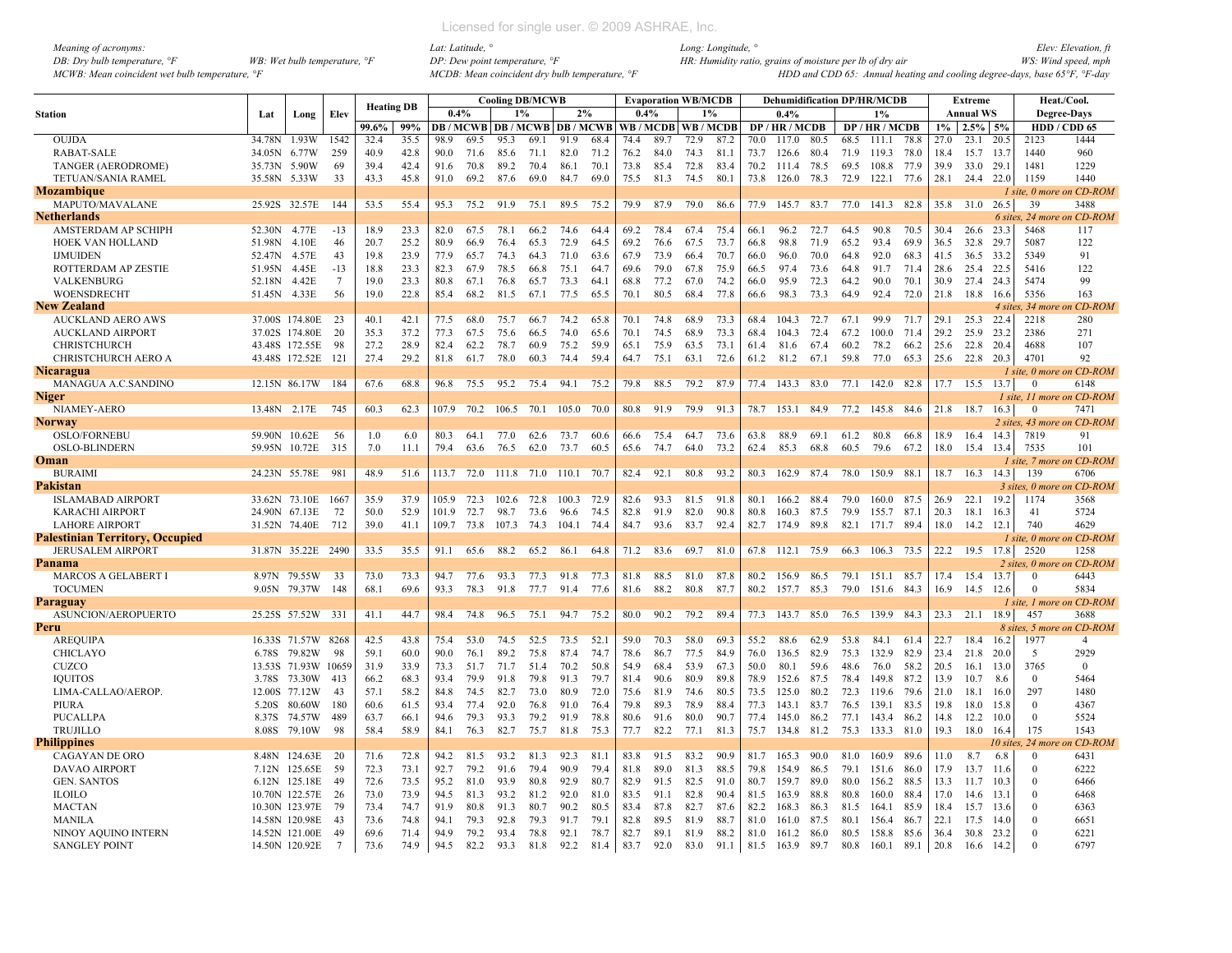| Meaning of acronyms:                           |                                         |
|------------------------------------------------|-----------------------------------------|
| DB: Dry bulb temperature, $\degree$ F          | WB: Wet bulb temperature, $\mathcal{F}$ |
| MCWB: Mean coincident wet bulb temperature, °F |                                         |

|                                       |               |                                |            |                   |                    |              |              |              | <b>Cooling DB/MCWB</b> |                                |              |              | <b>Evaporation WB/MCDB</b> |              |                       |      |                |              |              | <b>Dehumidification DP/HR/MCDB</b> |              |              | Extreme      |              | Heat./Cool.               |                   |
|---------------------------------------|---------------|--------------------------------|------------|-------------------|--------------------|--------------|--------------|--------------|------------------------|--------------------------------|--------------|--------------|----------------------------|--------------|-----------------------|------|----------------|--------------|--------------|------------------------------------|--------------|--------------|--------------|--------------|---------------------------|-------------------|
| <b>Station</b>                        | Lat           | Long                           | Elev       | <b>Heating DB</b> |                    | 0.4%         |              | 1%           |                        | 2%                             |              | 0.4%         |                            | $1\%$        |                       |      | $0.4\%$        |              |              | $1\%$                              |              |              | Annual WS    |              | <b>Degree-Days</b>        |                   |
|                                       |               |                                |            | 99.6%             | 99%                |              |              |              |                        | <b>DB/MCWB DB/MCWB DB/MCWB</b> |              |              |                            |              | WB / MCDB   WB / MCDB |      | DP / HR / MCDB |              |              | DP / HR / MCDB                     |              | $1\%$        | 2.5%         | 5%           | HDD / CDD 65              |                   |
| <b>SCIENCE GARDEN</b>                 |               | 14.63N 121.02E 151             |            | 68.4              | 69.9               | 95.4         | 79.1         | 94.2         | 79.1                   | 92.9                           | 79.0         | 81.9         | 90.3                       | 81.4         | 89.5                  | 79.8 | 155.7          | 86.5         | 79.2         | 152.2                              | 85.7         | 13.3         | 11.2         | 9.4          | $\Omega$                  | 6116              |
| ZAMBOANGA                             | 6.90N         | 122.07E                        | -20        | 72.3              | 73.4               | 93.3         | 81.3         | 92.3         | 81.0                   | 91.5                           | 80.8         | 82.6         | 90.7                       | 81.9         | 90.0                  | 80.4 | 157.8          | 88.2         | 79.8         | 154.5                              | 87.7         | 13.0         | 11.5         | 10.0         | $\mathbf{0}$              | 6454              |
| Poland                                |               |                                |            |                   |                    |              |              |              |                        |                                |              |              |                            |              |                       |      |                |              |              |                                    |              |              |              | 13 sites.    |                           | 47 more on CD-ROM |
| GDANSK-REBIECHOWO                     | 54.38N        | 18.47E                         | 453        | 3.0               | 9.2                | 80.7         | 65.8         | 77.2         | 64.1                   | 73.8                           | 62.7         | 67.8         | 76.7                       | 66.1         | 74.5                  | 64.7 | 92.9           | 71.4         | 62.8         | 87.0                               | 69.5         | 28.4         | 23.8         | 20.7         | 7306                      | 75                |
| <b>GDANSK-SWIBNO</b>                  | 54.33N        | 18.93E                         | 23         | 1.4               | 9.1                | 78.5         | 67.0         | 74.6         | 65.0                   | 71.5                           | 63.7         | 68.5         | 75.9                       | 66.5         | 72.5                  | 65.9 | 95.4           | 71.7         | 63.9         | 89.0                               | 70.1         | 22.9         | 19.4         | -16.7        | 7003                      | 62                |
| HEL                                   | 54.60N        | 18.82E                         | 10         | 14.7              | 18.8               | 77.4         | 68.0         | 74.5         | 66.4                   | 71.9                           | 64.9         | 69.3         | 75.2                       | 67.6         | 72.8                  | 67.1 | 99.5           | 72.6         | 65.5         | 94.2                               | 70.9         | 23.0         | 20.0         | 17.4         | 6616                      | 83                |
| <b>KATOWICE</b>                       | 50.23N 19.03E |                                | 932        | 4.3               | 9.9                | 84.4         | 67.5         | 80.9         | 65.6                   | 77.9                           | 64.2         | 69.0         | 80.3                       | 67.3         | 78.1                  | 65.1 | 96.2           | 73.3         | 63.6         | 91.0                               | 71.2         | 18.6         | 16.3         | 14.2         | 6702                      | 166               |
| <b>KRAKOW</b>                         |               | 50.08N 19.80E                  | 778        | 1.6               | 7.2                | 85.5         | 68.5         | 82.0         | 67.3                   | 78.6                           | 65.4         | 70.2         | 82.0                       | 68.4         | 79.0                  | 66.2 | 99.4           | 75.3         | 64.6         | 94.0                               | 72.7         | 20.8         | 18.3         | 16.3         | 6690                      | 201               |
| <b>LODZ</b>                           | 51.73N        | 19.40E                         | 623        | 3.5               | 9.5                | 85.0         | 66.5         | 81.4         | 65.2                   | 78.2                           | 63.7         | 68.9         | 79.7                       | 67.1         | 77.4                  | 65.4 | 96.0           | 72.5         | 63.6         | 90.1                               | 70.7         | 20.5         | 17.9         | 15.8         | 6802                      | 198               |
| <b>LUBLIN RADAWIEC</b>                | 51.22N 22.40E |                                | 787        | 0.2               | 6.6                | 83.1         | 68.0         | 79.8         | 66.6                   | 76.8                           | 64.8         | 70.0         | 79.6                       | 67.9         | 77.0                  | 66.6 | 100.7          | 75.1         | 64.6         | 93.9                               | 72.3         | 19.2         | 16.9         | 14.9         | 7173                      | 146               |
| <b>POZNAN</b>                         | 52.42N 16.85E |                                | 276        | 6.2               | 12.0               | 86.0         | 66.6         | 82.4         | 65.0                   | 79.1                           | 63.7         | 69.0         | 81.1                       | 67.2         | 78.5                  | 64.8 | 92.8           | 72.3         | 63.2         | 87.7                               | 71.0         | 21.9         | 18.8         | 16.6         | 6517                      | 205               |
| <b>RACIBORZ</b>                       |               | 50.05N 18.20E                  | 676        | 3.2               | 9.6                | 85.2         | 68.2         | 81.6         | 66.8                   | 78.2                           | 65.3         | 70.0         | 80.6                       | 68.2         | 78.7                  | 66.2 | 98.9           | 75.4         | 64.4         | 93.0                               | 73.0         | 22.5         | 19.3         | 16.7         | 6469                      | 187               |
| <b>SZCZECIN</b>                       | 53.40N        | 14.62E                         | 23         | 8.8               | 14.6               | 84.1         | 67.9         | 80.5         | 66.4                   | 77.3                           | 64.9         | 70.1         | 80.1                       | 68.1         | 77.3                  | 66.6 | 98.1           | 74.8         | 64.8         | 91.8                               | 72.1         | 21.3         | 18.9         | 16.8         | 6300                      | 171               |
| <b>TERESPOL</b>                       | 52.07N 23.62E |                                | 449        | $-3.0$            | 4.1                | 84.5         | 67.7         | 81.0         | 66.7                   | 77.8                           | 64.9         | 70.3         | 79.7                       | 68.2         | 78.0                  | 66.9 | 100.5          | 75.6         | 64.9         | 93.7                               | 72.6         | 16.6         | 14.6         | 13.2         | 7100                      | 179               |
| WARSZAWA-OKECIE                       | 52.17N 20.97E |                                | 348        | 2.1               | 8.5                | 85.2         | 68.0         | 81.6         | 66.6                   | 78.5                           | 64.6         | 70.1         | 80.9                       | 68.4         | 78.3                  | 66.5 | 98.7           | 74.8         | 64.7         | 92.8                               | 72.6         | 23.1         | 20.5         | 18.2         | 6787                      | 201               |
| <b>WROCLAWII</b>                      |               | 51.10N 16.88E                  | 407        | 4.6               | 11.2               | 85.7         | 67.6         | 82.2         | 66.1                   | 79.0                           | 64.7         | 69.3         | 81.3                       | 67.6         | 78.7                  | 65.3 | 95.0           | 73.7         | 63.8         | 89.8                               | 71.9         | 20.0         | 17.4 15.5    |              | 6370                      | 204               |
| Portugal                              |               |                                |            |                   |                    |              |              |              |                        |                                |              |              |                            |              |                       |      |                |              |              |                                    |              |              |              |              | 1 site, 23 more on CD-ROM |                   |
| LISBOA/PORTELA                        | 38.77N 9.13W  |                                | 374        | 39.6              | 42.5               | 93.5         | 68.1         | 89.8         | 67.4                   | 86.1                           | 66.9         | 72.0         | 84.5                       | 70.6         | 81.6                  | 69.4 | 109.5          | 74.2         | 67.9         | 104.0                              | 72.8         | 23.2         | 20.8         | 18.7         | 1822                      | 1079              |
| Puerto Rico                           |               |                                |            |                   |                    |              |              |              |                        |                                |              |              |                            |              |                       |      |                |              |              |                                    |              |              |              |              | 2 sites. 2 more on CD-ROM |                   |
| <b>SAN JUAN INTL ARPT</b>             |               | 18.42N 66.00W                  | 62         | 69.1              | 70.2               | 91.4         | 774          | 89.6         | 77.8                   | 88.7                           | 77.7         | 80.6         | 86.9                       | 79.9         | 86.5                  | 78.6 | 149.0          | 84.2         | 78.0         | 145.8                              | 83.7         | 19.0         | 17.8         | 16.3         | $\theta$                  | 5612              |
| SAN JUAN L M MARIN INTL AP            |               | 18.43N 66.00W                  | 10         | 69.5              | 70.5               | 91.1         | 77.6         | 89.4         | 78.1                   | 88.5                           | 78.0         | 81.0         | 86.7                       | 80.4         | 86.3                  | 79.2 | 151.5 84.2     |              | 78.5         | 148.0                              | 83.8         | 20.6         | 18.9         | 17.5         | $\theta$                  | 5595              |
| Oatar                                 |               |                                |            |                   |                    |              |              |              |                        |                                |              |              |                            |              |                       |      |                |              |              |                                    |              |              |              |              | 1 site, 0 more on CD-ROM  |                   |
| <b>DOHA INTERNATIONAL</b>             |               | 25.25N 51.57E                  | -33        | 52.0              | 54.6               | 110.6        | 71.8         | 108.1        | 72.3                   | 106.1                          | 72.9         | 87.9         | 95.3                       | 86.9         | 94.7                  | 86.2 | 191.8          | 93.3         | 84.8         | 183.4                              | 92.7         | 24.2         | 21.3         | 18.9         | 132                       | 6349              |
| Romania                               |               |                                |            |                   |                    |              |              |              |                        |                                |              |              |                            |              |                       |      |                |              |              |                                    |              |              |              | 8 sites.     |                           | 44 more on CD-ROM |
| <b>BUCURESTI AFUMATI</b>              |               | 44.48N 26.18E                  | 295        | 6.8               | 12.2               | 91.7         | 71.2         | 89.3         | 70.2                   | 86.1                           | 68.7         | 73.7         | 86.1                       | 71.9         | 84.7                  | 70.1 | 112.1          | 76.8         | 68.2         | 104.6                              | 75.4         | 23.1         | 18.4         | 16.0         | 5525                      | 687               |
| <b>BUCURESTI INMH-BANE</b>            |               | 44.48N 26.12E                  | 299        | 8.7               | 13.9               | 92.8         | 70.3         | 89.6         | 69.8                   | 86.3                           | 68.4         | 73.8         | 85.9                       | 72.0         | 83.9                  | 70.2 | 112.4          | 77.0         | 68.3         | 105.2                              | 75.0         | 19.8         | 17.1         | 14.8         | 5499                      | 677               |
| <b>CLUJ-NAPOCA</b>                    |               | 46.78N 23.57E                  | 1355       | 4.3               | 8.9                | 86.1         | 68.8         | 82.9         | 67.2                   | 80.3                           | 66.1         | 71.0         | 82.0                       | 69.0         | 79.3                  | 67.7 | 106.9          | 75.6         | 65.8         | 100.0                              | 73.3         | 18.6         | 15.3         | 12.4         | 6513                      | 267               |
| <b>CONSTANTA</b>                      | 44.22N 28.65E |                                | 46         | 15.2              | 19.2               | 85.4         | 74.7         | 82.8         | 73.3                   | 80.8                           | 72.0         | 77.7         | 82.3                       | 75.4         | 80.3                  | 76.4 | 138.0          | 80.6         | 73.8         | 126.1                              | 78.6         | 30.0         | 25.9         | 22.5         | 4865                      | 726               |
| <b>CRAIOVA</b>                        |               | 44.32N 23.87E                  | 640        | 9.8               | 14.8               | 92.2         | 72.6         | 89.2         | 71.6                   | 86.1                           | 70.3         | 75.7         | 87.3                       | 73.6         | 84.7                  | 72.1 | 121.8          | 81.1         | 70.1         | 113.6                              | 78.5         | 30.5         | 22.5         | 18.9         | 5286                      | 779               |
| <b>IASI</b>                           | 47.17N 27.63E |                                | 341        | 3.3               | 8.7                | 89.6         | 70.3         | 86.3         | 69.0                   | 83.8                           | 67.8         | 73.0         | 84.4                       | 71.1         | 82.2                  | 69.6 | 110.1          | 78.2         | 67.6         | 102.8                              | 75.4         | 22.0         | 18.3         | 16.2         | 5969                      | 554               |
| KOGALNICEANU                          | 44.33N 28.43E |                                | 335        | 11.7              | 15.6               | 89.4         | 71.6         | 86.1         | 71.3                   | 83.9                           | 70.3         | 78.0         | 81.7                       | 75.3         | 80.1                  | 77.0 | 142.3          | 79.7         | 73.7         | 127.3                              | 77.1         | 25.3         | 21.1         | 19.1         | 5321                      | 643               |
| TIMISOARA                             | 45.77N 21.25E |                                | 289        | 9.9               | 15.0               | 92.2         | 70.1         | 89.3         | 69.2                   | 85.9                           | 68.0         | 72.6         | 86.0                       | 71.0         | 83.8                  | 69.4 | 109.3          | 75.4         | 67.5         | 102.2                              | 74.3         | 19.0         | 16.0         | 13.4         | 5264                      | 625               |
| Russian Federation                    |               |                                |            |                   |                    |              |              |              |                        |                                |              |              |                            |              |                       |      |                |              |              |                                    |              |              |              | 62 sites.    | 497 moi                   | n CD-ROM          |
| <b>ADLER</b>                          | 43.43N 39.90E |                                | 43         | 27.9              | 30.3               | 85.4         | 75.0         | 83.3         | 74.0                   | 81.3                           | 73.0         | 77.4         | 83.0                       | 75.7         | 81.3                  | 75.4 | 133.2          | 81.8         | 73.7         | 125.7                              | 79.8         | 17.7         | 15.2         | 13.6         | 3743                      | 740               |
| <b>ARHANGELSK</b>                     | 64.55N        | 40.58E                         | 13         | $-28.9$           | $-22.3$            | 80.6         | 66.4         | 76.7         | 64.0                   | 72.9                           | 62.1         | 68.3         | 77.4                       | 66.1         | 74.1                  | 64.8 | 91.8           | 72.5         | 62.7         | 85.3                               | 70.6         | 18.0         | 15.7         | 13.9         | 11430                     | 73                |
| <b>ASTRAHAN</b>                       | 46.28N        | 48.05E                         | $-75$      | $-1.0$            | 4.6                | 94.6         | 70.8         | 91.7         | 69.9                   | 89.1                           | 68.9         | 74.4         | 87.3                       | 72.7         | 85.5                  | 70.8 | 113.0          | 79.3         | 68.8         | 105.6                              | 77.8         | 23.1         | 20.1         | 18.2         | 6187                      | 1156              |
| <b>BARNAUL</b>                        | 53.43N 83.52E |                                | 604        | $-25.9$           | $-19.8$            | 85.8         | 66.1         | 82.6         | 65.1                   | 79.7                           | 63.9         | 69.5         | 80.5                       | 67.6         | 78.3                  | 65.9 | 97.5           | 74.7         | 63.8         | 90.7                               | 73.0         | 25.2         | 20.8         | 18.2         | 10562                     | 275               |
| <b>BRJANSK</b>                        |               | 53.25N 34.32E                  | 709        | $-8.6$            | $-2.9$             | 82.6         | 66.4         | 79.7         | 65.2                   | 76.8                           | 63.9         | 68.8         | 78.8                       | 67.1         | 76.4                  | 65.3 | 95.9           | 73.1         | 63.6         | 90.2                               | 71.4         | 21.1         | 18.5         | 16.5         | 8299                      | 192               |
| <b>CEREPOVEC</b>                      |               |                                |            | $-23.7$           |                    |              |              |              |                        |                                |              |              |                            |              |                       |      |                |              |              |                                    |              | 20.9         |              |              | 10198                     | 72                |
|                                       |               | 59.25N 37.97E                  | 374<br>745 | $-20.3$           | $-16.9$            | 81.2         | 67.5         | 77.6<br>82.8 | 65.6                   | 74.5<br>79.7                   | 63.6         | 69.3         | 78.2<br>81.7               | 67.2<br>67.9 | 75.1<br>79.4          | 66.1 | 97.7           | 74.1<br>73.8 | 64.2         | 91.2                               | 71.4         |              | 17.6         | -14.7        | 10137                     | 257               |
| CHELJABINSK-BALANDI<br><b>CHITA</b>   | 55.30N 61.53E | 52.08N 113.48E 2201            |            | $-33.9$           | $-15.0$<br>$-30.1$ | 86.2         | 67.3         | 82.9         | 65.9                   | 79.2                           | 64.5         | 69.6         | 82.4                       | 67.3         | 78.5                  | 65.6 | 97.3<br>102.6  |              | 63.9         | 91.3                               | 72.6<br>72.2 | 25.1<br>22.8 | 21.4<br>19.9 | 18.6         | 12632                     | 155               |
|                                       |               |                                | 928        | $-22.4$           | $-17.1$            | 86.7<br>84.3 | 66.9         | 81.0         | 64.8                   | 77.9                           | 63.0         | 69.6<br>69.4 | 80.6                       | 67.5         | 77.6                  | 65.6 | 98.0           | 74.6<br>74.7 | 63.3<br>63.8 | 94.6<br>91.8                       | 72.4         | 20.0         | 17.7         | -17.5        | 10695                     | 165               |
| <b>EKATERINBURG</b><br><b>ELABUGA</b> |               | 56.83N 60.63E<br>55.77N 52.07E | 630        | $-20.3$           | $-14.0$            | 85.3         | 66.7<br>67.5 | 82.1         | 65.0<br>66.2           | 78.9                           | 63.6<br>64.5 | 69.9         | 81.1                       | 68.2         | 78.8                  | 65.7 | 98.8           | 75.0         | 64.3         | 92.5                               | 73.2         | 30.0         | 26.6         | 15.8<br>22.0 | 9844                      | 263               |
|                                       |               |                                | 269        |                   |                    |              | 67.1         |              |                        | 77.0                           |              |              | 79.4                       |              |                       | 66.2 |                | 74.3         | 64.3         | 91.1                               |              |              |              |              | 9331                      |                   |
| <b>GOR'KIJ</b>                        | 56.22N 43.82E |                                |            | $-17.2$           | $-11.0$            | 83.2         | 71.7         | 80.1         | 65.8                   | 80.6                           | 64.1<br>68.7 | 69.7<br>74.6 | 81.9                       | 67.6         | 76.6                  | 66.3 | 97.8<br>122.2  | 77.9         | 70.2         | 112.1                              | 71.9<br>76.5 | 20.9         | 18.5         | 16.4         | 11014                     | 169               |
| <b>HABAROVSK</b>                      |               | 48.52N 135.17E                 | 249        | $-22.1$           | $-18.8$            | 86.4         |              | 83.5<br>79.4 | 70.4                   |                                |              |              |                            | 72.7         | 80.0                  | 72.7 |                |              | 62.3         |                                    |              | 23.3         | 20.5         | -18.4        |                           | 386               |
| <b>IRKUTSK</b>                        |               | 52.27N 104.32E 1539            |            | $-31.1$           | $-25.3$            | 82.6         | 64.3         |              | 63.2                   | 76.5                           | 62.2         | 67.6         | 77.9                       | 65.7         | 75.4                  | 64.2 | 95.1           | 71.8         |              | 89.0                               | 69.7         | 22.7         | 20.0         | 17.          | 12065                     | 80                |
| <b>IZHEVSK</b>                        |               | 56.83N 53.45E                  | 522        | $-22.1$           | $-16.0$            | 84.7         | 67.3         | 81.4         | 65.7                   | 78.2                           | 64.2         | 69.4         | 80.7                       | 67.7         | 78.2                  | 65.6 | 96.2           | 74.7         | 63.8         | 90.3                               | 72.6         | 22.7         | 19.7         | 16.7         | 10349                     | 202               |
| <b>KALININGRAD</b>                    | 54.72N 20.55E |                                | 69         | $-0.8$            | 7.0                | 81.8         | 66.8         | 78.4         | 65.0                   | 75.2                           | 63.4         | 69.1         | 78.0                       | 67.1         | 75.4                  | 66.0 | 96.0           | 72.9         | 64.1         | 89.7                               | 71.0         | 19.0         | 16.8         | 14.9         | 7016                      | 108               |
| <b>KALUGA</b>                         |               | 54.57N 36.40E                  | 659        | $-13.4$           | $-7.5$             | 81.7         | 67.0         | 78.7         | 65.7                   | 75.8                           | 64.1         | 69.4         | 78.0                       | 67.4         | 75.7                  | 66.1 | 98.6           | 74.3         | 64.3         | 92.4                               | 72.1         | 20.7         | 17.4         | 15.2         | 8899                      | 116               |
| <b>KAZAN</b>                          |               | 55.60N 49.28E                  | 381        | $-19.2$           | $-13.2$            | 85.4         | 67.5         | 82.0         | 66.6                   | 78.8                           | 64.7         | 70.1         | 81.2                       | 68.4         | 78.5                  | 66.3 | 98.3           | 75.6         | 64.6         | 92.5                               | 73.5         | 25.6         | 22.7         | 20.8         | 9651                      | 266               |
| <b>KEMEROVO</b>                       |               | 55.23N 86.12E                  | 853        | $-27.2$           | $-21.2$            | 83.7         | 66.4         | 80.4         | 64.8                   | 77.2                           | 63.3         | 69.2         | 78.4                       | 67.2         | 76.5                  | 66.1 | 99.2           | 73.9         | 64.0         | 92.0                               | 71.7         | 24.4         | 21.4         | 19.4         | 11209                     | 197               |
| <b>KIROV</b>                          | 58.65N        | 49.62E                         | 538        | $-27.0$           | $-18.8$            | 82.0         | 67.6         | 78.2         | 65.1                   | 75.0                           | 63.3         | 69.3         | 78.7                       | 67.2         | 75.6                  | 65.9 | 97.3           | 74.8         | 63.8         | 90.5                               | 71.6         | 22.1         | 19.5         | 17.5         | 10678                     | 112               |
| <b>KIROV</b>                          |               | 58.60N 49.63E                  | 518        | $-21.4$           | $-15.7$            | 84.4         | 68.4         | 81.3         | 66.2                   | 78.1                           | 64.6         | 69.8         | 80.8                       | 68.3         | 78.7                  | 65.9 | 97.5           | 75.5         | 64.4         | 92.1                               | 73.0         | 14.1         | 12.3         | - 11.4       | 10134                     | 215               |
| <b>KRASNODAR</b>                      |               | 45.03N 39.15E                  | 112        | 5.2               | 11.2               | 92.4         | 72.7         | 89.1         | 71.5                   | 86.0                           | 69.8         | 75.2         | 87.4                       | 73.4         | 84.8                  | 71.6 | 117.1          | 81.3         | 69.7         | 109.7                              | 79.1         | 23.2         | 20.6         | 18.5         | 5305                      | 829               |
| <b>KRASNOJARSK</b>                    | 56.00N        | 92.88E                         | 909        | $-28.6$           | $-23.9$            | 83.1         | 65.0         | 79.9         | 63.7                   | 76.6                           | 62.3         | 68.0         | 78.2                       | 66.2         | 75.7                  | 64.5 | 94.1           | 72.3         | 62.6         | 87.9                               | 70.4         | 22.7         | 18.8         | 15.8         | 11257                     | 122               |
| <b>KRASNOJARSK OPYTNOE</b>            |               | 56.03N 92.75E                  | 906        | $-35.5$           | $-30.1$            | 84.6         | 66.7         | 81.1         | 65.9                   | 77.8                           | 64.1         | 69.8         | 80.0                       | 67.6         | 77.1                  | 66.2 | 100.0          | 75.5         | 64.3         | 93.4                               | 72.2         | 16.4         | 14.1         | 12.2         | 11038                     | 206               |
| <b>KURGAN</b>                         |               | 55.47N 65.40E                  | 259        | $-26.5$           | $-20.3$            | 87.7         | 67.1         | 84.2         | 66.5                   | 80.9                           | 65.2         | 70.2         | 82.9                       | 68.6         | 80.5                  | 66.0 | 96.7           | 75.1         | 64.4         | 91.5                               | 73.5 25.7    |              | 21.5         | 18.6         | 10684                     | 286               |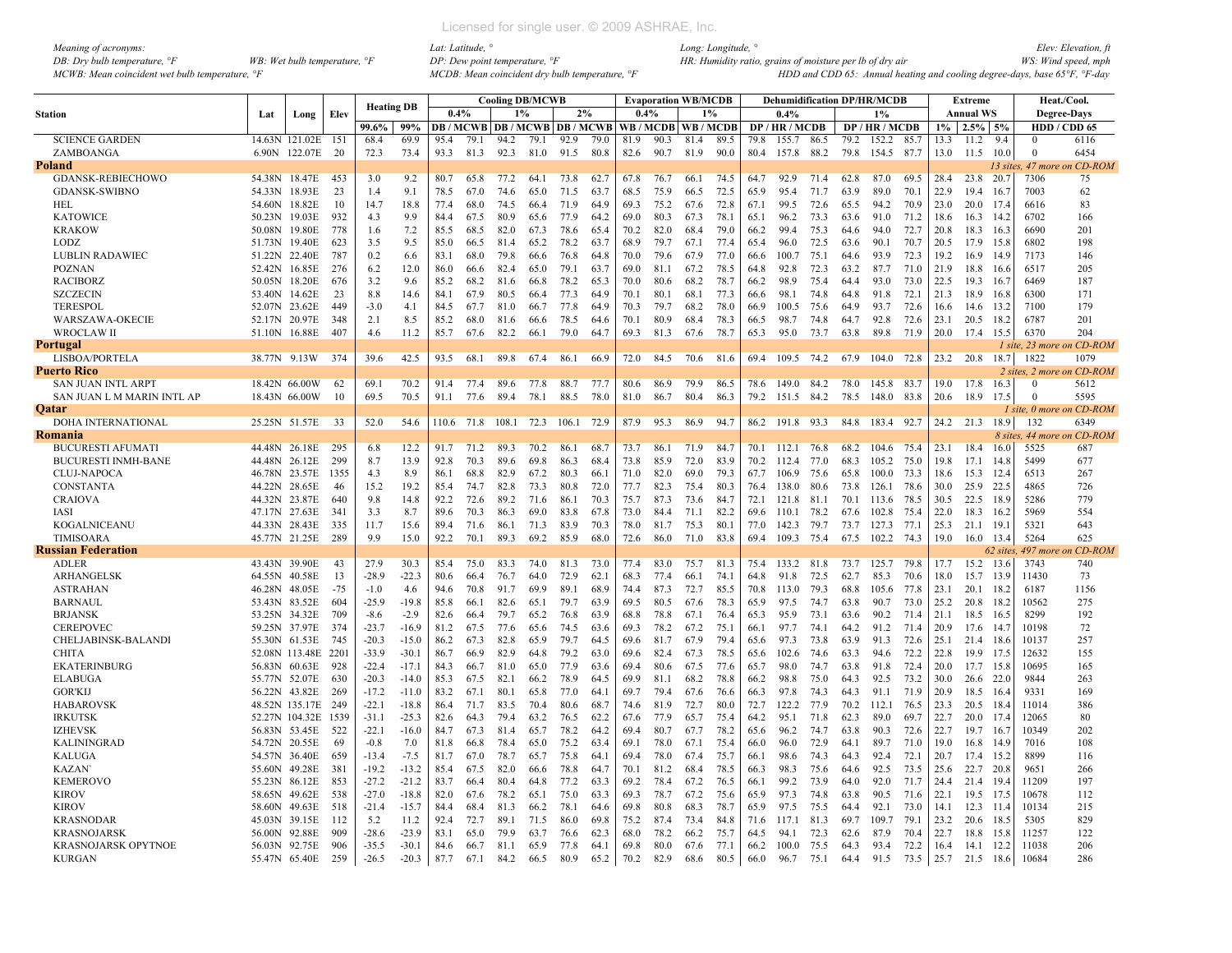| Meaning of acronyms:                           |                                       |
|------------------------------------------------|---------------------------------------|
| DB: Dry bulb temperature, $\degree$ F          | WB: Wet bulb temperature, $\degree$ F |
| MCWB: Mean coincident wet bulb temperature, °F |                                       |

|                               |               |                |      | <b>Heating DB</b> |         |       |      |       | <b>Cooling DB/MCWB</b> |                               |       |      |       | <b>Evaporation WB/MCDB</b> |       |      | <b>Dehumidification DP/HR/MCDB</b> |      |      |                |      |           | <b>Extreme</b>   |       |                 | Heat./Cool.                |
|-------------------------------|---------------|----------------|------|-------------------|---------|-------|------|-------|------------------------|-------------------------------|-------|------|-------|----------------------------|-------|------|------------------------------------|------|------|----------------|------|-----------|------------------|-------|-----------------|----------------------------|
| Station                       | Lat           | Long           | Elev |                   |         | 0.4%  |      | 1%    |                        | 2%                            |       | 0.4% |       |                            | $1\%$ |      | 0.4%                               |      |      | 1%             |      |           | <b>Annual WS</b> |       |                 | Degree-Days                |
|                               |               |                |      | 99.6%             | 99%     |       |      |       |                        | DB / MCWB DB / MCWB DB / MCWB |       |      |       | WB / MCDB   WB / MCDB      |       |      | DP / HR / MCDB                     |      |      | DP / HR / MCDB |      | $1\%$     | $2.5\%$ 5%       |       |                 | HDD / CDD 65               |
| <b>KURSK</b>                  | 51.77N        | 36.17E         | 810  | $-9.2$            | $-3.4$  | 84.2  | 66.4 | 81.2  | 65.6                   | 78.4                          | 64.5  | 69.4 | 79.7  | 67.8                       | 77.6  | 65.9 | 98.3                               | 74.3 | 64.2 | 92.6           | 72.7 | 22.7      | 18.7             | 16.   | 8146            | 258                        |
| MAGNITOGORSK                  | 53.35N        | 59.08E         | 1253 | $-20.9$           | $-15.7$ | 86.1  | 65.5 | 82.7  | 64.0                   | 79.6                          | 62.9  | 68.1 | 80.9  | 66.3                       | 78.5  | 63.6 | 92.3                               | 73.5 | 61.8 | 86.4           | 72.0 | 22.7      | 19.8             | -16.7 | 10513           | 226                        |
| MAHACKALA                     | 43.02N 47.48E |                | 105  | 12.1              | 17.4    | 88.1  | 74.2 | 85.5  | 73.4                   | 83.4                          | 72.5  | 77.3 | 84.2  | 75.7                       | 82.6  | 75.2 | 132.7                              | 82.6 | 73.4 | 124.9          | 81.1 | 25.0      | 21.3             | -18.4 | 4994            | 991                        |
| <b>MOSKVA</b>                 | 55.83N 37.62E |                | 512  | $-9.6$            | $-3.6$  | 83.1  | 68.3 | 79.9  | 67.1                   | 77.0                          | 65.3  | 70.2 | 79.5  | 68.4                       | 77.4  | 66.8 | 100.6                              | 75.2 | 65.1 | 94.6           | 73.0 | 15.1      | 12.6             | 9.8   | 8545            | 193                        |
| <b>MURMANSK</b>               | 68.97N 33.05E |                | 167  | $-25.4$           | $-18.2$ | 75.4  | 60.6 | 70.9  | 58.5                   | 66.6                          | 56.5  | 62.3 | 71.1  | 59.8                       | 68.6  | 58.5 | 73.6                               | 66.3 | 55.7 | 66.3           | 63.3 | 25.0      | 21.8             | 18.9  | 11943           | 18                         |
| NIZHNYJ TAGIL                 | 57.88N 60.07E |                | 846  | $-25.9$           | $-20.7$ | 83.1  | 66.2 | 80.1  | 65.1                   | 76.9                          | 63.6  | 68.9 | 78.9  | 67.0                       | 76.6  | 65.4 | 96.8                               | 72.9 | 63.5 | 90.5           | 71.0 | 16.5      | 14.7             | 12.7  | 11211           | 117                        |
| NIZNIJ NOVGOROD               | 56.27N        | 44.00E         | 515  | $-16.8$           | $-10.2$ | 84.7  | 68.0 | 82.1  | 67.2                   | 78.9                          | 65.7  | 70.2 | 80.6  | 68.6                       | 78.7  | 66.6 | 99.8                               | 74.5 | 64.8 | 93.7           | 72.6 | 16.1      | 14.0             | 12.2  | 9117            | 242                        |
| NOVOKUZNETSK                  | 53.82N 86.88E |                | 1010 | $-25.5$           | $-20.0$ | 84.2  | 66.6 | 81.0  | 65.2                   | 77.9                          | 64.0  | 69.3 | 79.5  | 67.4                       | 77.3  | 65.9 | 99.1                               | 74.3 | 63.8 | 92.0           | 72.2 | 27.1      | 22.5             | 19.0  | 10760           | 176                        |
| <b>NOVOSIBIRSK</b>            | 55.08N        | 82.90E         | 577  | $-29.9$           | $-23.4$ | 84.5  | 66.2 | 81.4  | 64.8                   | 78.6                          | 63.6  | 69.3 | 79.3  | 67.5                       | 77.1  | 66.2 | 98.6                               | 72.9 | 64.2 | 91.8           | 71.3 | 23.9      | 20.7             | 17.9  | 11097           | 210                        |
| OMSK                          | 55.02N        | 73.38E         | 400  | $-26.8$           | $-21.1$ | 87.8  | 65.8 | 84.3  | 64.7                   | 81.1                          | 63.7  | 69.1 | 82.1  | 67.4                       | 79.9  | 64.7 | 92.8                               | 73.8 | 62.9 | 87.0           | 72.3 | 23.7      | 20.5 17.9        |       | 10940           | 301                        |
| OREL                          | 52.93N 36.00E |                | 666  | $-11.5$           | $-5.1$  | 83.5  | 67.3 | 80.8  | 66.0                   | 77.8                          | 64.9  | 69.8 | 79.8  | 68.1                       | 77.6  | 66.3 | 99.2                               | 75.6 | 64.5 | 93.2           | 72.9 | 23.6      | 21.2             | 18.5  | 8332            | 217                        |
| ORENBURG                      | 51.68N 55.10E |                | 384  | $-20.5$           | $-14.4$ | 92.9  | 67.4 | 88.9  | 66.0                   | 85.6                          | 65.0  | 70.3 | 85.8  | 68.5                       | 83.7  | 65.3 | 94.8                               | 75.8 | 63.4 | 88.5           | 74.1 | 24.2      | 21.1             | 18.7  | 9262            | 535                        |
| <b>PENZA</b>                  | 53.12N 45.02E |                | 571  | $-16.7$           | $-10.7$ | 86.7  | 67.4 | 83.4  | 65.8                   | 80.3                          | 64.5  | 70.1 | 81.9  | 68.3                       | 79.3  | 66.1 | 98.4                               | 75.6 | 64.4 | 92.6           | 73.3 | 23.4      | 21.1             | 19.3  | 9078            | 275                        |
| <b>PERM</b>                   | 57.95N 56.20E |                | 558  | $-23.5$           | $-17.2$ | 85.0  | 68.1 | 81.8  | 66.6                   | 78.3                          | 64.8  | 70.1 | 81.5  | 68.1                       | 79.2  | 66.0 | 97.9                               | 77.3 | 64.1 | 91.3           | 74.0 | 22.3      | 19.7 17.3        |       | 10540           | 194                        |
| <b>RJAZAN</b>                 | 54.62N 39.72E |                | 525  | $-10.3$           | $-5.5$  | 83.1  | 67.4 | 79.7  | 65.6                   | 76.8                          | 64.1  | 69.4 | 79.3  | 67.5                       | 76.9  | 65.8 | 96.9                               | 74.3 | 64.1 | 91.2           | 71.7 | 21.7      | 18.0             | 15.2  | 8812            | 213                        |
| <b>RJAZAN</b>                 | 54.63N 39.70E |                | 518  | $-14.1$           | $-7.1$  | 84.3  | 66.8 | 81.3  | 65.8                   | 78.5                          | 649   | 69.9 | 79.5  | 68.2                       | 77.4  | 66.7 | 1002                               | 74.5 | 64.9 | 93.9           | 72.1 | 14.9      | 13.2             | 11.7  | 8706            | 236                        |
| ROSTOV-NA-DONU                | 47.25N 39.82E |                | 253  | 1.3               | 5.7     | 91.6  | 71.7 | 88.1  | 69.9                   | 85.3                          | 68.6  | 73.7 | 87.2  | 72.0                       | 84.1  | 69.7 | 110.3                              | 79.7 | 67.9 | 103.4          | 77.8 | 28.5      | 24.7 21.4        |       | 6347            | 769                        |
| <b>SAMARA</b>                 | 53.25N 50.45E |                | 131  | $-17.0$           | $-12.0$ | 88.7  | 68.2 | 85.2  | 67.2                   | 82.0                          | -66.0 | 71.3 | 83.4  | 69.5                       | 81.4  | 67.4 | 101.1                              | 76.4 | 65.4 | 94.4           | 74.7 | 23.6      | 21.0 18.5        |       | 9158            | 359                        |
| <b>SARATOV</b>                | 51.57N 46.03E |                | 512  | $-9.5$            | $-4.8$  | 89.0  | 67.3 | 85.4  | 66.2                   | 82.4                          | 65.0  | 70.0 | 83.0  | 68.4                       | 80.9  | 65.8 | 97.0                               | 74.8 | 64.2 | 91.6           | 73.8 | 23.8      | 21.0             | 18.4  | 8312            | 548                        |
| <b>SHEREMETYEVO</b>           | 55.97N 37.42E |                | 646  | $-13.3$           | $-7.4$  | 82.7  | 66.3 | 79.2  | 65.3                   | 76.7                          | 64.2  | 69.0 | 78.1  | 67.1                       | 76.2  | 65.9 | 97.8                               | 74.2 | 64.0 | 91.5           | 71.8 | 20.8      | 18.3             | 16.4  | 9053            | 141                        |
| <b>SMOLENSK</b>               | 54.75N 32.07E |                | 784  | $-9.5$            | $-3.6$  | 80.5  | 67.0 | 77.6  | 65.6                   | 74.9                          | 64.0  | 68.9 | 77.3  | 67.1                       | 75.1  | 65.9 | 98.4                               | 73.4 | 64.1 | 92.1           | 71.3 | 16.6      | 14.4             | 12.5  | 8666            | 114                        |
| ST.PETERSBURG                 | 59.97N 30.30E |                | 20   | $-9.8$            | $-3.6$  | 81.1  | 66.5 | 77.8  | 64.7                   | 74.9                          | 63.2  | 68.4 | 77.6  | 66.5                       | 75.2  | 64.8 | 92.0                               | 72.4 | 63.0 | 86.1           | 70.6 | 19.7      | 16.7 14.5        |       | 8663            | 111                        |
| <b>STAVROPOL</b>              | 45.12N        | 42.08E         | 1483 | 1.2               | 7.2     | 91.8  | 68.1 | 88.1  | 67.5                   | 84.6                          | 66.4  | 71.0 | 85.4  | 69.6                       | 82.9  | 66.4 | 102.6                              | 77.3 | 64.7 | 96.8           | 75.5 | 28.9      | 24.6 21.3        |       | 6060            | 678                        |
| <b>SURGUT</b>                 | 61.25N 73.50E |                | 184  | $-41.4$           | $-36.3$ | 83.0  | 65.4 | 80.1  | 63.9                   | 76.3                          | 63.0  | 68.0 | 78.6  | 66.1                       | 75.9  | 64.3 | 90.7                               | 72.4 | 62.5 | 85.0           | 70.8 | 22.8      | 20.3             | 18.0  | 13400           | 151                        |
| <b>TJUMEN</b>                 | 57.12N        | 65.43E         | 341  | $-26.3$           | $-20.7$ | 84.9  | 66.9 | 81.7  | 65.6                   | 78.6                          | 64.6  | 69.8 | 80.5  | 68.1                       | 78.2  | 65.9 | 96.8                               | 74.6 | 64.2 | 91.1           | 73.3 | 14.6      | 13.0             | 11.6  | 10955           | 209                        |
| <b>TOMSK</b>                  | 56.50N 84.92E |                | 456  | $-33.2$           | $-26.1$ | 83.0  | 67.2 | 80.0  | 65.2                   | 77.0                          | 64.0  | 69.7 | 78.7  | 67.8                       | 76.5  | 66.6 | 99.4                               | 73.9 | 64.6 | 92.7           | 72.2 | 22.3      | 18.6             | 15.8  | 11615           | 152                        |
|                               |               |                |      |                   |         |       |      |       |                        |                               |       |      |       |                            |       |      |                                    | 75.2 |      |                |      |           |                  |       |                 |                            |
| TULA                          | 54.23N 37.62E |                | 669  | $-13.1$           | $-6.6$  | 84.2  | 67.7 | 81.1  | 66.1                   | 78.0                          | 65.0  | 70.0 | 80.2  | 68.2                       | 77.5  | 66.5 | 99.9                               |      | 64.7 | 93.9           | 73.2 | 16.4      | 14.1             | 12.2  | 8637            | 195                        |
| <b>TVER</b>                   | 56.90N 35.88E |                | 479  | $-15.2$           | $-9.0$  | 83.0  | 67.5 | 79.6  | 65.9                   | 76.6                          | 643   | 69.8 | 79.0  | 67.7                       | 76.4  | 66.4 | 99.1                               | 74.5 | 64.5 | 92.5           | 71.9 | 21.0      | 17.7             | 15.6  | 9034            | 144                        |
| <b>UFA</b>                    | 54.72N 55.83E |                | 341  | $-24.7$           | $-18.5$ | 87.4  | 69.0 | 84.1  | 67.2                   | 80.7                          | 65.9  | 71.3 | 83.3  | 69.5                       | 80.7  | 67.1 | 100.9                              | 77.2 | 65.3 | 94.6           | 75.4 | 23.1      | 20.0             | 17.4  | 9981            | 262                        |
| <b>ULAN-UDE</b>               |               | 51.83N 107.60E | 1690 | $-32.9$           | $-28.2$ | 87.4  | 64.8 | 83.5  | 63.6                   | 80.0                          | 62.3  | 68.0 | 81.3  | 66.2                       | 78.2  | 63.6 | 93.6                               | 72.8 | 61.9 | 88.1           | 71.3 | 26.3      | 21.7             | 18.2  | 12553           | 198                        |
| <b>ULYANOVSK</b>              | 54.32N        | 48.33E         | 417  | $-19.1$           | $-12.9$ | 86.5  | 68.6 | 83.3  | 66.6                   | 80.3                          | 65.4  | 70.5 | 82.0  | 69.1                       | 80.2  | 66.7 | 99.8                               | 75.7 | 65.0 | 93.9           | 74.1 | 25.2      | $22.3$ 20.       |       | 9244            | 285                        |
| <b>VLADIMIR</b>               | 56.12N        | 40.35E         | 558  | $-16.0$           | $-9.5$  | 82.8  | 68.2 | 79.6  | 67.0                   | 76.5                          | 65.1  | 70.2 | 79.2  | 68.3                       | 77.1  | 67.1 | 101.9                              | 74.9 | 65.0 | 94.3           | 72.9 | 20.8      | 18.4             | 16.4  | 9222            | 175                        |
| <b>VLADIVOSTOK</b>            |               | 43.12N 131.93E | 600  | $-12.1$           | $-7.6$  | 82.5  | 70.3 | 79.0  | 68.7                   | 75.8                          | 67.5  | 73.6 | 78.9  | 71.6                       | 75.7  | 71.8 | 120.2                              | 75.8 | 70.1 | 113.4          | 73.7 | 30.6      | $26.5$ 23.1      |       | 8981            | 261                        |
| <b>VNUKOVO</b>                | 55.58N 37.25E |                | 702  | $-11.4$           | $-5.9$  | 82.5  | 66.5 | 79.1  | 65.4                   | 76.7                          | 64.4  | 69.2 | 78.4  | 67.2                       | 76.1  | 66.0 | 98.2                               | 74.0 | 64.1 | 91.9           | 72.3 | 22.1      | 19.4             | 17.7  | 8920            | 155                        |
| VOLGOGRAD                     | 48.78N        | 44.37E         | 440  | $-7.3$            | $-2.3$  | 92.8  | 66.6 | 89.3  | 65.6                   | 86.1                          | 65.0  | 69.3 | 85.2  | 68.0                       | 83.1  | 64.6 | 92.8                               | 73.4 | 63.1 | 87.9           | 73.0 | 28.7      | 25.1             | 22.3  | 7532            | 719                        |
| <b>VORONEZ</b>                | 51.65N 39.25E |                | -341 | $-11.0$           | $-5.5$  | 84.8  | 66.7 | 82.0  | 65.1                   | 79.0                          | 63.9  | 69.2 | 80.3  | 67.6                       | 77.9  | 65.3 | 94.5                               | 73.5 | 63.9 | 90.2           | 71.9 | 24.5      | 20.7             | 17.2  | 8267            | 246                        |
| <b>VORONEZ</b>                | 51.70N 39.22E |                | 489  | $-10.6$           | $-4.5$  | 87.7  | 68.0 | 84.4  | 66.6                   | 81.5                          | 65.3  | 70.3 | 82.7  | 68.8                       | 80.0  | 66.4 | 99.0                               | 74.2 | 65.0 | 94.3           | 73.6 | 18.2      | 15.9             | 14.0  | 7819            | 411                        |
| WLADIKAVKAZ                   |               | 43.05N 44.65E  | 2306 | 6.4               | 11.1    | 85.9  | 68.5 | 82.7  | 67.5                   | 79.8                          | 66.3  | 71.4 | 81.6  | 69.7                       | 79.2  | 68.2 | 112.7                              | 76.8 | 66.4 | 106.1          | 75.0 | 11.5      | 9.3              | 7.7   | 6330            | 377                        |
| Saudi Arabia                  |               |                |      |                   |         |       |      |       |                        |                               |       |      |       |                            |       |      |                                    |      |      |                |      |           |                  |       | 9 sites, 17 mor | on CD-ROM                  |
| ABHA                          | 18.23N        | 42.65E         | 6867 | 42.6              | 44.8    | 87.7  | 55.5 | 86.2  | 55.6                   | 84.7                          | 55.9  | 67.3 | 75.3  | 66.2                       | 74.4  | 64.8 | 119.0                              | 71.3 | 64.0 | 115.7          | 71.0 | 21.8      | 19.2             | 17.3  | 1008            | 1282                       |
| AL-MADINAH                    | 24.55N 39.70E |                | 2087 | 48.2              | 51.2    | 113.0 | 66.2 | 111.3 | 65.6                   | 109.6                         | 65.1  | 71.4 | 98.2  | 69.4                       | 99.1  | 62.9 | 92.9                               | 78.9 | 60.8 | 86.1           | 77.2 | 20.8      | 18.4             | 16.2  | 165             | 6591                       |
| <b>DHAHRAN</b>                | 26.27N 50.17E |                | 56   | 46.1              | 48.2    | 111.6 | 73.6 | 109.6 | 73.3                   | 107.8                         | 73.4  | 87.1 | 96.1  | 85.6                       | 95.2  | 84.8 | 183.5                              | 92.8 | 83.8 | 177.1          | 92.4 | 24.9      | 22.0             | 19.9  | 369             | 5911                       |
| <b>GASSIM</b>                 |               | 26.30N 43.77E  | 2126 | 37.7              | 40.8    | 111.6 | 66.0 | 110.0 | 65.3                   | 109.0                         | 64.9  | 71.8 | 95.4  | 69.0                       | 98.5  | 64.8 | 99.3                               | 79.8 | 61.2 | 87.4           | 73.4 | 20.5      | 18.0             | 15.7  | 840             | 5051                       |
| JEDDAH (KING ABDUL AZIZ INTL) | 21.70N 39.18E |                | 56   | 59.2              | 61.2    | 105.6 | 74.4 | 103.2 | 75.3                   | 101.1                         | 76.2  | 85.6 | 95.0  | 84.3                       | 93.8  | 83.8 | 177.4                              | 92.4 | 82.2 | 168.0          | 90.9 | 22.3      | 19.9             | 18.1  | 2               | 6654                       |
| <b>KHAMIS MUSHAIT</b>         | 18.30N        | 42.80E         | 6745 | 42.4              | 45.5    | 89.3  | 59.2 | 87.9  | 58.7                   | 86.5                          | 58.1  | 67.0 | 76.5  | 65.8                       | 75.1  | 64.4 | 116.9                              | 72.1 | 62.8 | 110.2          | 71.3 | 21.0      | 18.7             | -16.5 | 703             | 1684                       |
| <b>MAKKAH</b>                 | 21.43N 39.77E |                | 787  | 60.9              | 63.0    | 113.2 | 76.2 | 111.3 | 75.9                   | 109.5                         | 75.8  | 84.0 | 101.5 | 82.4                       | 100.3 | 79.2 | 156.3                              | 95.6 | 77.5 | 147.1          | 94.1 | 14.1      | 11.9             | 10.4  | $\overline{1}$  | 8462                       |
| RIYADH OBS. (O.A.P.)          | 24.70N 46.73E |                | 2034 | 42.7              | 45.0    | 111.6 | 65.6 | 110.8 | 65.3                   | 109.3                         | 64.8  | 69.6 | 97.5  | 68.1                       | 97.9  | 63.0 | 92.8                               | 72.2 | 61.0 | 86.3           | 71.0 | 21.3      | 18.7             | 16.4  | 541             | 5875                       |
| <b>TABUK</b>                  | 28.38N 36.60E |                | 2520 | 35.2              | 37.3    | 105.5 | 65.9 | 102.6 | 64.6                   | 100.8                         | 63.9  | 69.4 | 97.3  | 67.8                       | 95.6  | 59.3 | 82.7                               | 79.8 | 57.3 | 77.0           | 79.8 | 23.4      | 19.6             | 16.1  | 1274            | 3646                       |
| <b>Senegal</b>                |               |                |      |                   |         |       |      |       |                        |                               |       |      |       |                            |       |      |                                    |      |      |                |      |           |                  |       |                 | 1 site, 6 more on CD-ROM   |
| DAKAR/YOFF                    |               | 14.73N 17.50W  | 79   | 61.7              | 62.5    | 89.9  | 74.2 | 88.1  | 77.1                   | 87.2                          | 77.5  | 82.3 | 85.4  | 81.2                       | 84.7  | 81.0 | 161.7                              | 83.9 | 80.6 | 159.4 83.5     |      | 22.1      | 20.1             | 18.3  | $\overline{1}$  | 4180                       |
| <b>Serbia</b>                 |               |                |      |                   |         |       |      |       |                        |                               |       |      |       |                            |       |      |                                    |      |      |                |      |           |                  |       |                 | 2 sites, 31 more on CD-ROM |
| <b>BEOGRAD</b>                | 44.80N 20.47E |                | 433  | 15.9              | 20.0    | 92.7  | 70.2 | 89.7  | 69.5                   | 86.7                          | 68.2  | 72.2 | 87.3  | 70.8                       | 85.4  | 67.4 | 102.4                              | 78.0 | 66.0 | 97.3           | 76.3 | 16.5      | 14.0             | 11.9  | 4605            | 897                        |
| <b>BEOGRAD/SURCIN</b>         | 44.82N 20.28E |                | 325  | 12.2              | 17.1    | 92.8  | 71.2 | 89.6  | 70.6                   | 86.3                          | 69.4  | 73.4 | 87.6  | 71.9                       | 85.4  | 69.0 | 107.8                              | 79.8 | 67.7 | 102.8          | 78.2 | 23.2      | 19.7             | 16.9  | 4959            | 713                        |
| Singapore                     |               |                |      |                   |         |       |      |       |                        |                               |       |      |       |                            |       |      |                                    |      |      |                |      |           |                  |       |                 | 1 site, 0 more on CD-ROM   |
| SINGAPORE/CHANGI AI           |               | 1.37N 103.98E  | 52   | 73.4              | 74.3    | 91.7  | 79.4 | 91.1  | 79.4                   | 89.9                          | 79.2  | 81.9 | 87.2  | 81.4                       | 86.7  | 80.6 | 159.3                              | 85.0 | 79.9 | 155.2 84.4     |      |           | 16.7 14.7 13.1   |       | $\Omega$        | 6367                       |
| Slovakia                      |               |                |      |                   |         |       |      |       |                        |                               |       |      |       |                            |       |      |                                    |      |      |                |      |           |                  |       |                 | 1 site. 18 more on CD-ROM  |
| <b>BRATISLAVA-LETISKO</b>     | 48.20N 17.20E |                | 440  | 10.6              | 15.7    | 89.6  | 68.9 | 86.2  | 68.1                   | 83.3                          | 66.6  | 70.8 | 84.7  | 69.3                       | 82.9  | 66.2 | 98.0                               | 76.4 | 64.6 | 92.7           | 74.7 | 22.3 19.1 |                  |       | 16.8 5579       | 477                        |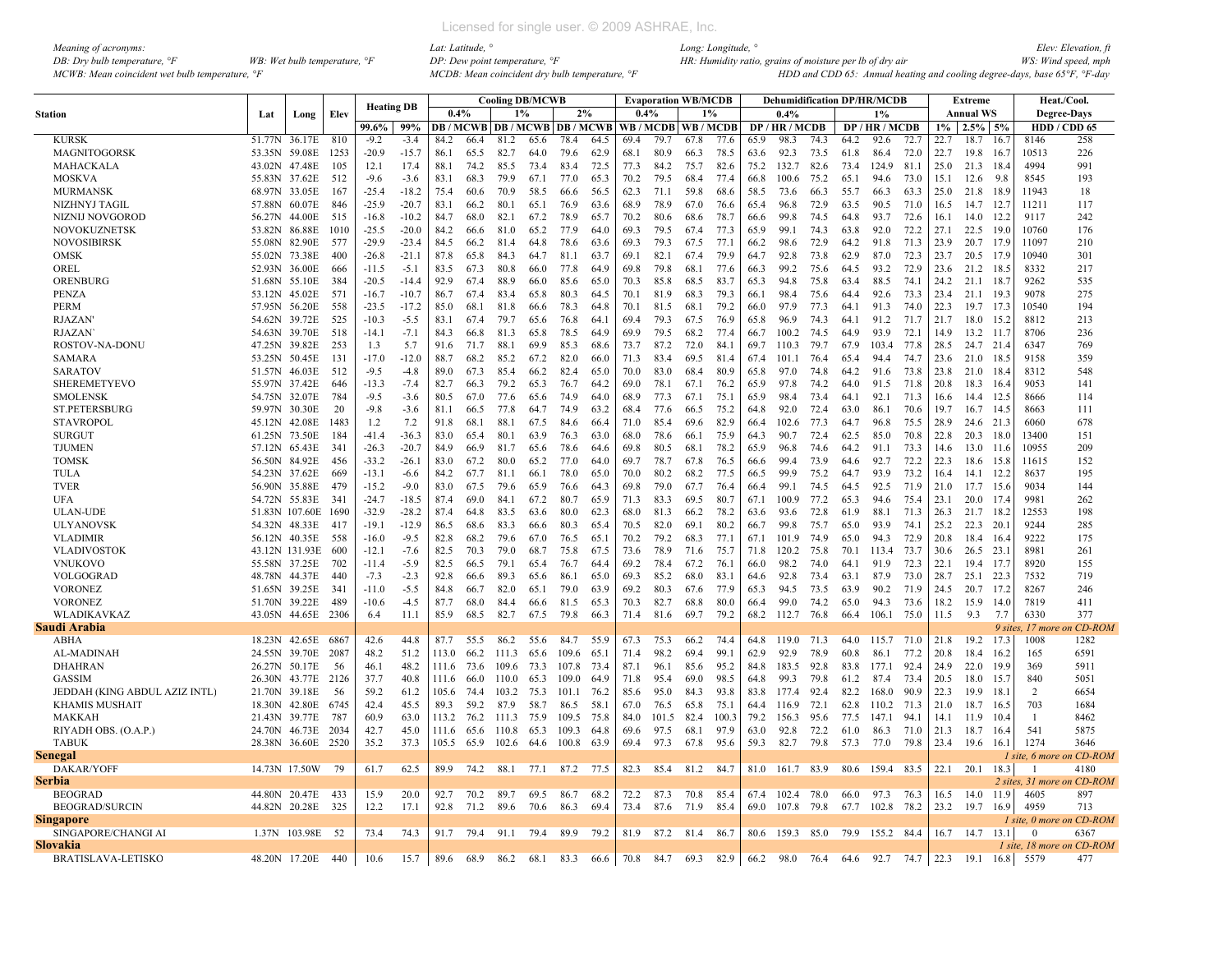| Meaning of acronyms:                           |                                         |
|------------------------------------------------|-----------------------------------------|
| DB: Dry bulb temperature, $\mathcal{F}$        | WB: Wet bulb temperature, $\mathcal{F}$ |
| MCWB: Mean coincident wet bulb temperature, °F |                                         |

|                                  |               |                |      |                   |      |       |      |       | <b>Cooling DB/MCWB</b> |                                          |      |                 |      | <b>Evaporation WB/MCDB</b> |      |      | <b>Dehumidification DP/HR/MCDB</b> |      |      |                |      |      | <b>Extreme</b>   |          | Heat./Cool.                |           |
|----------------------------------|---------------|----------------|------|-------------------|------|-------|------|-------|------------------------|------------------------------------------|------|-----------------|------|----------------------------|------|------|------------------------------------|------|------|----------------|------|------|------------------|----------|----------------------------|-----------|
| <b>Station</b>                   | Lat           | Long           | Elev | <b>Heating DB</b> |      | 0.4%  |      | 1%    |                        | 2%                                       |      | 0.4%            |      | 1%                         |      |      | 0.4%                               |      |      | 1%             |      |      | <b>Annual WS</b> |          | <b>Degree-Days</b>         |           |
|                                  |               |                |      | 99.6%             | 99%  |       |      |       |                        | <b>DB</b> / MCWB   DB / MCWB   DB / MCWB |      | WB/MCDB WB/MCDB |      |                            |      |      | DP / HR / MCDB                     |      |      | DP / HR / MCDB |      |      | $1\%$ 2.5% 5%    |          | HDD / CDD 65               |           |
| <b>South Africa</b>              |               |                |      |                   |      |       |      |       |                        |                                          |      |                 |      |                            |      |      |                                    |      |      |                |      |      |                  |          | 8 sites, 14 more on CD-ROM |           |
| <b>BLOEMFONTEIN AIRPOR</b>       |               | 29.10S 26.30E  | 4442 | 23.7              | 26.3 | 93.1  | 59.9 | 91.0  | 59.7                   | 88.4                                     | 59.8 | 67.3            | 79.5 | 66.1                       | 78.8 | 64.1 | 105.7                              | 70.9 | 62.6 | 100.4          | 69.8 | 20.9 | 18.4             | 16.1     | 2456                       | 975       |
| CAPE TOWN INTNL. AI              | 33.97S        | 18.60E         | 138  | 38.8              | 41.0 | 87.8  | 66.8 | 84.4  | 66.1                   | 81.6                                     | 65.4 | 69.9            | 81.4 | 68.7                       | 79.2 | 66.4 | 97.7                               | 72.7 | 65.1 | 93.2           | 71.8 | 31.2 | 28.0             | 25.2     | 1622                       | 658       |
| DURBAN INTNL. AIRPO              | 29.97S        | 30.95E         | 46   | 49.0              | 51.3 | 86.4  | 74.9 | 84.6  | 74.6                   | 83.4                                     | 74.1 | 77.8            | 83.4 | 76.8                       | 82.2 | 75.9 | 135.7                              | 81.0 | 75.2 | 132.4          | 80.5 | 25.2 | 22.5             | 20.2     | 232                        | 2037      |
| <b>EAST LONDON</b>               | 33.03S        | 27.83E         | 410  | 46.5              | 48.3 | 86.4  | 68.2 | 83.5  | 68.9                   | 80.9                                     | 69.2 | 74.8            | 81.0 | 73.6                       | 79.1 | 73.0 | 124.3                              | 78.2 | 71.7 | 119.1          | 76.7 | 28.7 | 25.1             | 22.2     | 755                        | 1036      |
| JOHANNESBURG INTNL.              | 26.15S        | 28.23E         | 5643 | 32.4              | 35.8 | 84.1  | 59.8 | 82.1  | 59.8                   | 80.3                                     | 60.0 | 66.9            | 75.2 | 65.6                       | 74.3 | 64.4 | 112.0                              | 70.5 | 62.8 | 105.9          | 69.0 | 20.7 | 18.5             | 16.5     | 1979                       | 483       |
| PORT ELIZABETH                   | 33.98S        | 25.62E         | 207  | 41.7              | 44 2 | 84.6  | 66.1 | 81.1  | 67.2                   | 78.9                                     | 67.5 | 72.8            | 78.2 | 71.7                       | 76.8 | 71.4 | 116.6                              | 75.7 | 699  | 111.0          | 74.5 | 32.4 | 28.7             | 25.5     | 1161                       | 743       |
|                                  | 25.92S        | 28.22E         | 4997 | 36.8              | 39.1 | 87.1  | 61.0 | 84.7  |                        | 82.8                                     | 61.5 | 68.4            | 78.8 | 67.4                       | 77.4 | 65.3 | 112.8                              | 72.0 | 64.5 | 109.6 71.0     |      | 19.9 | 16.9             | 14.8     | 1459                       | 852       |
| PRETORIA (IRENE)                 |               |                |      |                   |      |       |      |       | 61.5                   |                                          |      |                 |      |                            |      |      |                                    |      |      |                |      |      |                  |          |                            | 1524      |
| PRETORIA-EENDRACHT               |               | 25.73S 28.18E  | 4350 | 37.4              | 39.6 | 89.8  | 63.6 | 87.8  | 63.3                   | 86.0                                     | 63.4 | 69.8            | 80.6 | 68.7                       | 79.5 | 66.9 | 116.7 72.9                         |      | 65.9 | 112.3          | 72.4 | 12.7 | 10.8             | 9.2      | 1061                       |           |
| <b>Spain</b>                     |               |                |      |                   |      |       |      |       |                        |                                          |      |                 |      |                            |      |      |                                    |      |      |                |      |      |                  |          | 14 sites, 22 mor           | on CD-ROM |
| <b>ALICANTE/EL ALTET</b>         | 38.28N        | 0.55W          | 102  | 37.9              | 40.7 | 91.0  | 70.9 | 88.2  | 71.8                   | 86.4                                     | 72.0 | 77.8            | 83.7 | 76.6                       | 83.0 | 75.9 | 135.9                              | 81.0 | 74.8 | 131.0          | 80.6 | 22.8 | 19.9             | 17.3     | 1562                       | 1604      |
| BARCELONA/AEROPUERT              | 41.28N        | 2.07E          | 20   | 33.6              | 35.8 | 86.3  | 74.8 | 84.5  | 74.4                   | 82.7                                     | 73.5 | 77.8            | 83.7 | 76.3                       | 82.3 | 75.5 | 133.6                              | 82.1 | 73.9 | 126.7          | 80.8 | 21.2 | 18.3             | 16.1     | 2500                       | 1032      |
| <b>BILBAO/SONDICA</b>            | 43.30N        | 2.90W          | 128  | 31.7              | 33.9 | 90.8  | 69.8 | 85.9  | 68.4                   | 82.1                                     | 66.9 | 73.4            | 83.5 | 71.3                       | 80.0 | 70.4 | 112.3                              | 75.8 | 68.5 | 105.2          | 73.7 | 22.0 | 18.6             | 16.0     | 2689                       | 674       |
| <b>LAS PALMAS DE GRAN</b>        |               | 27.93N 15.38W  | 154  | 55.8              | 57.3 | 86.3  | 68.4 | 83.0  | 68.8                   | 80.9                                     | 69.3 | 75.9            | 79.9 | 74.4                       | 78.6 | 74.7 | 130.6                              | 78.7 | 73.1 | 123.5          | 77.5 | 32.2 | 30.1             | 28.5     | 131                        | 1846      |
| <b>MADRID/BARAJAS RS</b>         | 40.45N 3.55W  |                | 1909 | 24.7              | 26.9 | 97.1  | 67.2 | 94.9  | 66.7                   | 91.9                                     | 65.6 | 71.0            | 92.9 | 69.2                       | 90.3 | 62.9 | 92.2                               | 79.9 | 61.1 | 86.3           | 78.8 | 21.6 | 18.8             | 16.4     | 3641                       | 1102      |
| <b>MADRID/TORREJON</b>           | 40.48N 3.45W  |                | 2005 | 24.4              | 26.5 | 98.2  | 68.0 | 95.1  | 67.2                   | 92.8                                     | 66.0 | 71.3            | 93.8 | 69.3                       | 90.4 | 62.8 | 92.1                               | 82.0 | 61.1 | 86.5           | 79.7 | 20.6 | 17.8             | 15.5     | 3840                       | 1032      |
| MALAGA/AEROPUERTO                | 36.67N        | 4.48W          | 23   | 39.0              | 41.1 | 94.7  | 68.8 | 90.4  | 68.2                   | 87.4                                     | 68.1 | 75.1            | 82.4 | 74.0                       | 81.4 | 73.0 | 122.4                              | 79.3 | 71.6 | 116.8          | 78.8 | 25.2 | 21.9             | 19.0     | 1528                       | 1473      |
| <b>MURCIA</b>                    | 38.00N        | 1.17W          | 203  | 36.2              | 38.9 | 96.4  | 70.5 | 94.1  | 70.3                   | 91.8                                     | 70.0 | 75.9            | 87.1 | 74.6                       | 85.4 | 73.0 | 123.6                              | 79.4 | 71.7 | 117.9          | 79.1 | 17.9 | 15.6             | 13.5     | 1605                       | 1947      |
| PALMA DE MALLORCA/S              | 39.55N        | 2.73E          | 23   | 31.9              | 34.0 | 91.7  | 73.3 | 89.4  | 73.4                   | 87.1                                     | 73.1 | 78.5            | 85.1 | 77.1                       | 84.1 | 76.7 | 139.4                              | 82.6 | 75.0 | 131.4          | 81.7 | 22.8 | 20.1             | 17.8     | 2374                       | 1231      |
| <b>SEVILLA/SAN PABLO</b>         | 37.42N        | 5.90W          | 102  | 34.3              | 37.2 | 103.8 | 74.9 | 100.4 | 72.7                   | 97.1                                     | 71.4 | 77.2            | 97.8 | 74.9                       | 94.4 | 71.6 | 117.0                              | 84.0 | 69.7 | 109.5          | 81.4 | 19.8 | 17.4             | 15.1     | 1644                       | 2052      |
| VALENCIA/AEROPUERTO              | 39.50N        | 0.47W          | 203  | 33.7              | 36.0 | 91.6  | 70.5 | 89.0  | 71.4                   | 86.4                                     | 71.8 | 77.0            | 84.7 | 75.8                       | 83.4 | 74.8 | 131.3                              | 81.5 | 73.4 | 125.3          | 81.0 | 25.5 | 21.5             | 18.1     | 1958                       | 1442      |
| <b>VALLADOLID</b>                | 41.65N        | 4.77W          | 2411 | 24.5              | 27.0 | 93.8  | 64.7 | 91.0  | 64.1                   | 87.8                                     | 63.2 | 67.2            | 87.5 | 65.7                       | 85.5 | 60.8 | 87.0                               | 72.1 | 59.2 | 82.2           | 70.4 | 18.6 | 15.8             | 13.4     | 4343                       | 646       |
| ZARAGOZA (USAFB)                 | 41.67N        | 1.05W          | 863  | 28.1              | 30.4 | 96.9  | 69.2 | 93.3  | 68.6                   | 89.9                                     | 68.1 | 72.3            | 89.9 | 70.9                       | 87.7 | 66.6 | 101.3                              | 77.6 | 65.9 | 98.6           | 77.4 | 27.9 | 24.2             | 21.4     | 3133                       | 1201      |
| ZARAGOZA/AEROPUERTO              | 41.67N        | 1.00W          | 846  | 26.8              | 30.0 | 97.0  | 70.8 | 93.6  | 69.6                   | 91.0                                     | 68.7 | 73.0            | 91.6 | 71.3                       | 88.4 | 67.7 | 105.2                              | 79.2 | 65.9 | 98.7           | 78.1 | 29.9 | 26.8             | 24.0     | 3122                       | 1233      |
| Sri Lanka                        |               |                |      |                   |      |       |      |       |                        |                                          |      |                 |      |                            |      |      |                                    |      |      |                |      |      |                  |          | 1 site, 0 more on CD-ROM   |           |
| <b>KATUNAYAKE</b>                | 7.17N         | 79.88E         | 26   | 69.7              | 71.5 | 91.7  | 77.4 | 90.6  | 77.8                   | 89.7                                     | 78.  | 81.9            | 87.7 | 81.4                       | 87.2 | 80.5 | 158.4                              | 86.4 | 79.5 | 153.4 85.5     |      | 20.1 | 18.4             | 16.8     | $\overline{0}$             | 6142      |
| Sweden                           |               |                |      |                   |      |       |      |       |                        |                                          |      |                 |      |                            |      |      |                                    |      |      |                |      |      |                  |          | 4 sites, 93 more           | CD-ROM    |
|                                  |               |                |      |                   |      |       |      |       |                        |                                          |      |                 |      |                            |      |      |                                    |      |      |                |      |      |                  |          |                            |           |
| <b>GOTEBORG</b>                  | 57.72N 12.00E |                |      | 10.9              | 16.0 | 80.0  | 64.8 | 77.3  | 63.7                   | 74.4                                     | 62.3 | 67.5            | 75.7 | 65.8                       | 73.5 | 64.5 | 91.0                               | 71.4 | 62.9 | 85.7           | 69.5 | 20.2 | 16.8             | 14.4     | 6540                       | 112       |
| GOTEBORG/LANDVETTER              |               | 57.67N 12.30E  | 554  | 6.6               | 12.3 | 78.8  | 62.3 | 75.4  | 61.1                   | 72.1                                     | 59.4 | 65.0            | 73.8 | 63.1                       | 71.6 | 62.3 | 85.8                               | 67.6 | 60.5 | 80.4           | 65.4 | 25.1 | 22.3             | 19.8     | 7547                       | 51        |
| <b>GOTEBORG/SAVE</b>             | 57.78N 11.88E |                | 52   | 5.3               | 11.7 | 78.4  | 64.0 | 75.2  | 62.8                   | 71.9                                     | 61.4 | 67.2            | 73.7 | 65.2                       | 71.7 | 64.7 | 91.6                               | 69.7 | 62.7 | 85.5           | 67.7 | 25.3 | 22.4             | 19.9     | 7202                       | 43        |
| STOCKHOLM/BROMMA                 | 59.37N        | 17.90E         | 46   | 1.1               | 7.0  | 80.6  | 64.2 | 77.1  | 62.4                   | 73.8                                     | 60.9 | 66.6            | 75.3 | 64.9                       | 72.9 | 63.7 | 88.6                               | 69.3 | 61.8 | 82.7           | 68.0 | 20.2 | 17.8             | 15.9     | 7714                       | 89        |
| <b>Switzerland</b>               |               |                |      |                   |      |       |      |       |                        |                                          |      |                 |      |                            |      |      |                                    |      |      |                |      |      |                  | 3 sites. | $32$ mor                   | CD-ROM    |
| LAEGERN                          | 47.48N        | 8.40E          | 2766 | 11.0              | 15.4 | 79.0  | 64.3 | 76.0  | 63.0                   | 73.2                                     | 62.0 | 66.9            | 74.3 | 64.9                       | 72.6 | 64.4 | 100.3                              | 70.1 | 62.2 | 92.7           | 68.2 | 28.2 | 24.4             | 21.2     | 7051                       | 127       |
| ZUERICH METEOSCHWEI              | 47.38N        | 8.57E          | 1867 | 15.3              | 19.3 | 83.8  | 66.3 | 80.6  | 65.2                   | 77.7                                     | 63.9 | 67.9            | 80.1 | 66.5                       | 77.7 | 63.8 | 95.1                               | 71.9 | 62.7 | 91.2           | 70.3 | 20.0 | 16.3             | 13.1     | 5932                       | 250       |
| ZURICH-KLOTEN                    | 47.48N        | 8.53E          | 1417 | 13.9              | 18.3 | 86.1  | 67.8 | 82.7  | 66.3                   | 79.7                                     | 65.3 | 69.3            | 82.2 | 67.7                       | 79.8 | 64.7 | 96.5                               | 73.5 | 63.5 | 92.3           | 72.0 | 18.9 | 15.9             | 13.3     | 5945                       | 238       |
| <b>Syrian Arab Republic</b>      |               |                |      |                   |      |       |      |       |                        |                                          |      |                 |      |                            |      |      |                                    |      |      |                |      |      |                  |          | 5 sites, 4 moi             | CD-ROM    |
| ALEPPO INT. AEROPOR              |               | 36.18N 37.20E  | 1260 | 28.4              | 31.0 | 101.9 | 68.3 | 98.9  | 67.9                   | 96.6                                     | 67.5 | 73.0            | 91.3 | 71.8                       | 90.0 | 67.5 | 106.0                              | 81.4 | 66.2 | 101.1          | 80.4 | 23.1 | 20.5             | 18.0     | 2759                       | 2381      |
| DAMASCUS INT. AIRPO              |               | 33.42N 36.52E  | 1998 | 25.8              | 28.6 | 102.3 | 65.3 | 100.0 | 64.7                   | 97.2                                     | 64.2 | 69.9            | 87.0 | 68.6                       | 85.8 | 66.1 | 103.7                              | 73.0 | 64.5 | 97.8           | 72.5 | 27.1 | 23.4             | 21.0     | 2748                       | 1908      |
| <b>DARAA</b>                     |               | 32.60N 36.10E  | 1781 | 33.9              | 36.5 | 96.4  | 66.6 | 93.6  | 66.9                   | 91.2                                     | 66.9 | 72.5            | 87.5 | 71.2                       | 84.9 | 68.7 | 112.5                              | 75.9 | 67.5 | 107.8          | 75.6 | 18.5 | 15.4             | 12.4     | 2115                       | 1839      |
| <b>HAMA</b>                      |               | 35.12N 36.75E  | 994  | 29.5              | 32.3 | 102.0 | 68.8 | 99.2  | 68.1                   | 96.8                                     | 67.7 | 72.7            | 93.1 | 71.4                       | 91.7 | 66.3 | 100.7                              | 82.3 | 64.7 | 95.0           | 80.5 | 15.9 | 12.8             | 10.7     | 2429                       | 2383      |
| LATTAKIA                         |               | 35.53N 35.77E  | 23   | 39.4              | 42.0 | 90.0  | 72.0 | 87.9  | 74.9                   | 86.3                                     | 75.2 | 79.2            | 85.7 | 78.4                       | 84.9 | 77.2 | 141.6 84.5                         |      | 76.2 | 136.7          | 83.9 | 22.1 | 17.9             | 14.6     | 1340                       | 2068      |
| <b>Taiwan, Province of China</b> |               |                |      |                   |      |       |      |       |                        |                                          |      |                 |      |                            |      |      |                                    |      |      |                |      |      |                  |          | 19 sites, 17 moi           | n CD-ROM  |
| <b>CHIANG KAI SHEK</b>           |               | 25.08N 121.22E | 108  | 48.0              | 50.0 | 93.5  | 80.7 | 92.4  | 80.5                   | 91.2                                     | 80.2 | 83.3            | 89.8 | 82.3                       | 88.7 | 81.1 | 162.5                              | 86.9 | 80.7 | 159.9          | 86.4 | 28.7 | 26.1             | 24.1     | 540                        | 3373      |
| <b>CHILUNG</b>                   |               | 25.15N 121.80E | -10  | 50.3              | 52.0 | 92.8  | 79.0 | 91.2  | 78.8                   | 89.8                                     | 78.8 | 81.0            | 87.9 | 80.6                       | 87.5 | 79.4 | 152.6                              | 84.7 | 78.7 | 149.3          | 84.6 | 20.8 | 17.8             | 15.7     | 459                        | 3282      |
| CHINMEM/SHATOU(AFB)              |               | 24.43N 118.37E | 30   | 44.4              | 46.2 | 91.5  | 83.1 | 90.0  | 82.5                   | 89.3                                     | 82.3 | 84.8            | 89.5 | 83.9                       | 88.9 | 83.8 | 177.2                              | 88.6 | 82.5 | 169.6          | 87.9 | 21.8 | 19.0 17.4        |          | 969                        | 2860      |
| <b>HSINCHU</b> (TW-AFB)          |               | 24.82N 120.93E | 26   | 48.2              | 50.1 | 91.6  | 82.0 | 90.5  | 81.6                   | 89.7                                     | 81.2 | 83.8            | 89.4 | 82.8                       | 88.7 | 82.3 | 168.4                              | 88.6 | 80.9 | 160.8          | 87.6 | 29.8 | 26.6 23.9        |          | 527                        | 3315      |
| <b>HSINCHU CITY</b>              |               | 24.83N 120.93E | 89   | 47.8              | 49.9 | 93.0  | 81.0 | 91.7  | 80.7                   | 90.5                                     | 80.3 | 82.5            | 90.7 | 81.7                       | 89.7 | 80.1 | 156.7                              | 88.1 | 79.3 | 152.5          | 87.2 | 22.0 | 19.1             | - 16.6   | 537                        | 3316      |
| <b>KANGSHAN (TW-AFB)</b>         |               | 22.78N 120.27E | 33   | 50.0              | 52.1 | 91.7  | 81.1 | 91.0  | 80.9                   | 89.8                                     | 80.5 | 82.8            | 88.7 | 82.4                       | 88.2 | 81.0 | 161.3                              | 86.7 | 80.7 | 159.8          | 86.5 | 18.8 | 16.1             | 14.2     | 144                        | 4027      |
| <b>KAOHSIUNG</b>                 |               | 22.63N 120.28E | 95   | 54.2              | 56.5 | 91.1  | 80.9 | 90.0  | 80.7                   | 89.2                                     | 80.5 | 82.5            | 88.8 | 81.8                       | 88.1 | 80.8 | 160.7                              | 86.6 | 80.1 | 156.6          | 86.2 | 16.8 | 14.4 12.6        |          | 68                         | 4486      |
|                                  |               | 22.58N 120.35E | 30   | 53.3              | 55.3 | 91.8  | 79.7 |       |                        | 89.9                                     | 79.2 | 81.6            | 87.8 | 80.9                       | 87.6 | 80.0 | 156.1                              | 85.1 | 79.1 | 151.0          | 85.1 | 19.8 |                  | 14.3     | 77                         | 4455      |
| KAOHSIUNG INTL ARPT              |               |                |      |                   |      |       |      | 91.2  | 79.5                   |                                          |      |                 |      |                            |      |      |                                    |      |      |                |      |      | 16.6             |          |                            |           |
| PINGTUNG NORTH(AFB)              |               | 22.70N 120.48E | 95   | 51.9              | 54.1 | 93.6  | 81.0 | 93.1  | 80.9                   | 91.7                                     | 80.4 | 82.7            | 90.7 | 81.9                       | 89.8 | 80.8 | 160.5                              | 86.9 | 80 2 | 157.1          | 86.3 | 16.2 | 13.5             | 11.4     | 74                         | 4480      |
| PINGTUNG SOUTH(AFB)              |               | 22.68N 120.47E | 79   | 53.2              | 55.1 | 94.8  | 81.1 | 93.3  | 80.7                   | 92.0                                     | 80 2 | 82.8            | 91.1 | 82.1                       | 90.1 | 80.8 | 160.6                              | 87.1 | 80.2 | 157.3          | 86.4 | 16.3 | 13.7             | 11.6     | 61                         | 4639      |
| SUNGSHAN/TAIPEI                  |               | 25.07N 121.55E | -20  | 48.3              | 50.6 | 94.9  | 803  | 93.3  | 80.4                   | 91.7                                     | 80.0 | 82.5            | 90.8 | 81.7                       | 89.6 | 80.5 | 158.6                              | 86.9 | 79.2 | 151.7 85.8     |      | 19.8 | 17.4             | 15.8     | 435                        | 3639      |
| <b>TAIBEI</b>                    |               | 25.03N 121.52E | 30   | 49.3              | 51.4 | 94.8  | 80.1 | 93.3  | 79.9                   | 92.0                                     | 79.5 | 82.0            | 91.1 | 81.2                       | 90.0 | 79.8 | 154.8                              | 86.4 | 79.0 | 150.6          | 86.0 | 17.7 | 15.7             | 14.0     | 426                        | 3680      |
| TAICHUNG (TW-AFB)                |               | 24.18N 120.65E | 367  | 46.2              | 48.4 | 93.6  | 82.2 | 92.9  | 82.0                   | 91.6                                     | 81.5 | 84.1            | 91.8 | 83.1                       | 90.9 | 82.1 | 169.6                              | 90.3 | 80.8 | 162.4          | 89.2 | 20.5 | 17.9             | 16.1     | 349                        | 3697      |
| <b>TAINAN</b>                    |               | 23.00N 120.22E | 46   | 51.2              | 53.4 | 92.2  | 81.1 | 91.3  | 80.9                   | 90.4                                     | 80.5 | 82.8            | 89.0 | 82.2                       | 88.6 | 81.4 | 163.4                              | 86.6 | 80.6 | 159.0          | 86.2 | 19.0 | 16.5             | 14.5     | 151                        | 4357      |
| TAINAN (TW-AFB)                  |               | 22.95N 120.20E | 62   | 50.4              | 53.2 | 91.9  | 81.8 | 91.4  | 81.6                   | 90.0                                     | 80.9 | 83.5            | 89.8 | 82.7                       | 88.9 | 81.9 | 166.3 88.3                         |      | 80.9 | 160.7 87.3     |      | 20.5 | 18.0             | 16.1     | 138                        | 4220      |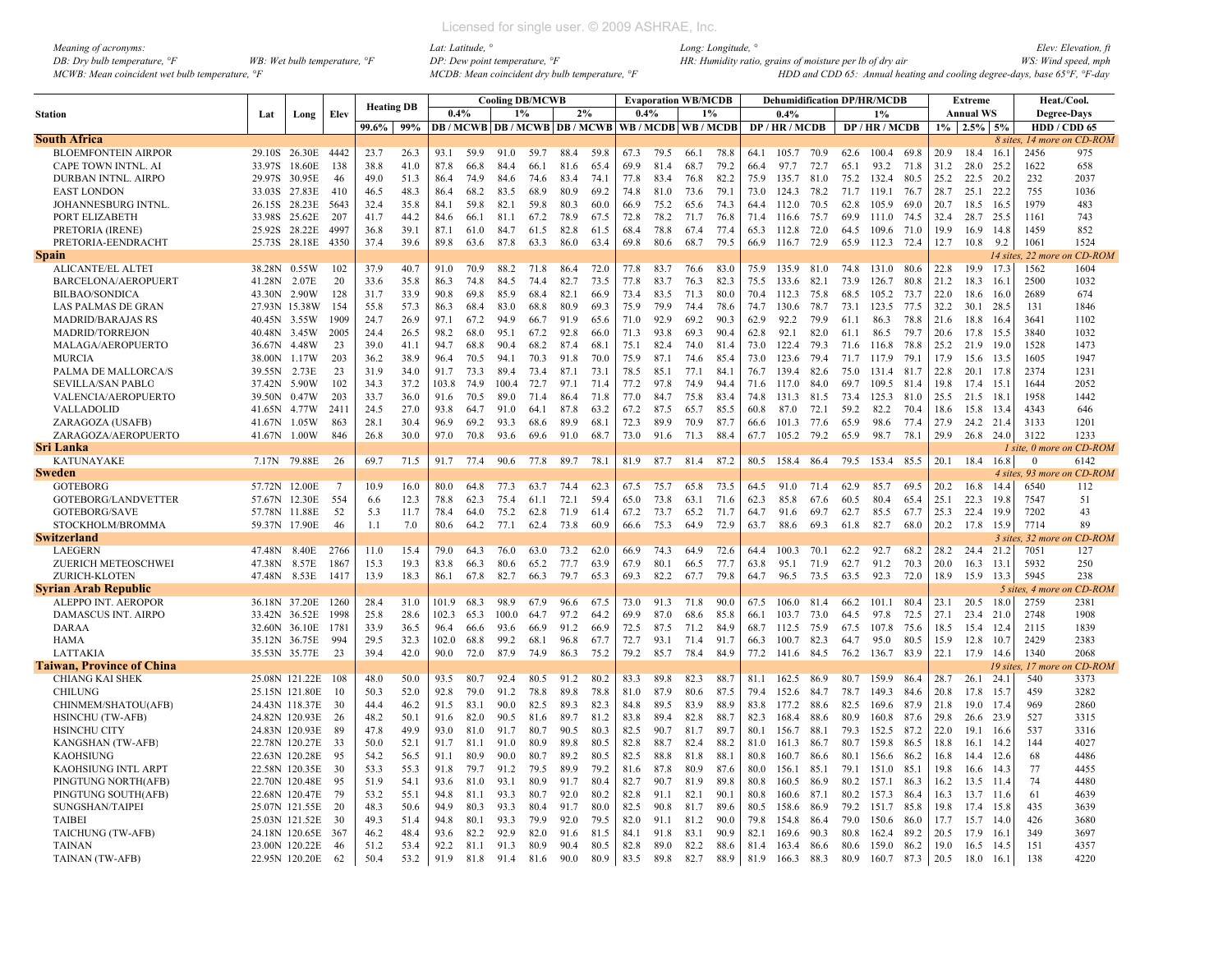| Meaning of acronyms:                           |                                       |
|------------------------------------------------|---------------------------------------|
| DB: Dry bulb temperature, $\mathcal{F}$        | WB: Wet bulb temperature, $\degree$ F |
| MCWB: Mean coincident wet bulb temperature, °F |                                       |

|                                     |        |                |      | <b>Heating DB</b> |         |       |      |            | <b>Cooling DB/MCWB</b> |                                   |      |      |      | <b>Evaporation WB/MCDB</b> |      |      | <b>Dehumidification DP/HR/MCDB</b> |      |      |                 |      |       | Extreme          |        |                 | Heat./Cool.                 |
|-------------------------------------|--------|----------------|------|-------------------|---------|-------|------|------------|------------------------|-----------------------------------|------|------|------|----------------------------|------|------|------------------------------------|------|------|-----------------|------|-------|------------------|--------|-----------------|-----------------------------|
| <b>Station</b>                      | Lat    | Long           | Elev |                   |         | 0.4%  |      |            | 1%                     |                                   | 2%   | 0.4% |      | 1%                         |      |      | 0.4%                               |      |      | 1%              |      |       | <b>Annual WS</b> |        |                 | <b>Degree-Days</b>          |
|                                     |        |                |      | 99.6%             | 99%     |       |      |            |                        | DB / MCWB   DB / MCWB   DB / MCWB |      |      |      | WB/MCDB WB/MCDB            |      |      | DP/HR/MCDB                         |      |      | DP / HR / MCDB  |      | $1\%$ | 2.5%             | 5%     |                 | HDD / CDD 65                |
| <b>TAIZHONG</b>                     |        | 24.15N 120.68E | 256  | 49.1              | 51.5    | 92.1  | 79.3 | 91.1       | 79.1                   | 90.2                              | 78.8 | 80.9 | 89.4 | 80.1                       | 88.5 | 78.5 | 149.3                              | 85.1 | 77.9 | 146.5           | 84.8 | 11.2  | 9.7              | 8.8    | 273             | 3847                        |
| TAOYUAN AB (=589650)                |        | 25.07N 121.23E | 148  | 47.4              | 49.6    | 93.0  | 82.4 | 91.5       | 81.8                   | 90.0                              | 81.1 | 84.2 | 90.7 | 82.8                       | 89.7 | 82.4 | 169.7                              | 89.8 | 80.9 | 161.2           | 88.4 | 26.6  | 23.4             | 21.3   | 616             | 3237                        |
| <b>WU-CHI OBSERVATORY</b>           |        | 24.25N 120.52E | 16   | 49.8              | 51.7    | 91.1  | 81.0 | 90.2       | 80.8                   | 89.3                              | 80.5 | 82.6 | 89.0 | 81.9                       | 88.4 | 80.8 | 160.0                              | 87.4 | 80.0 | 155.6           | 87.0 | 35.7  | 31.7             | 28.3   | 404             | 3517                        |
| WUCHIA OBSERVATORY                  |        | 24.27N 120.62E | -16  | 46.2              | 48.1    | 90.0  | 80.9 | 89.4       | 80.7                   | 88.1                              | 80.4 | 82.8 | 87.8 | 81.9                       | 87.2 | 81.4 | 163.1                              | 86.9 | 80.5 | 158.3           | 86.4 | 26.7  | 22.9 20.3        |        | 581             | 3003                        |
| <b>Tajikistan</b>                   |        |                |      |                   |         |       |      |            |                        |                                   |      |      |      |                            |      |      |                                    |      |      |                 |      |       |                  |        |                 | 1 site, 2 more on CD-ROM    |
| <b>DUSHANBE</b>                     |        | 38.55N 68.78E  | 2625 | 19.3              | 23.3    | 99.4  | 67.6 | 97.2       | 67.0                   | 95.1                              | 66.4 | 72.8 | 92.6 | 70.6                       | 90.8 | 66.0 | 105.8 86.2                         |      | 63.5 | 96.7            | 83.4 |       | 14.2 11.4        | 9.3    | 3493            | 1713                        |
| <b>Tanzania, United Republic of</b> |        |                |      |                   |         |       |      |            |                        |                                   |      |      |      |                            |      |      |                                    |      |      |                 |      |       |                  |        |                 | 1 site, 0 more on CD-ROM    |
| DAR ES SALAAM AIRPO                 | 6.87S  | 39.20E         | 174  | 63.8              | 65.0    | 91.7  | 78.0 | 90.7       | 77.7                   | 89.7                              | 77.4 | 80.1 | 87.2 | 79.5                       | 86.4 | 78.6 | 149.2                              | 82.9 | 77.7 | 144.8           | 82.3 | 19.3  | 17.5             | 15.7   | $\Omega$        | 5056                        |
| <b>Thailand</b>                     |        |                |      |                   |         |       |      |            |                        |                                   |      |      |      |                            |      |      |                                    |      |      |                 |      |       |                  |        |                 | 2 sites, 60 more on CD-ROM  |
| <b>BANGKOK METROPOLIS</b>           |        | 13.73N 100.57E | -13  | 66.3              | 69.1    | 96.5  | 79.8 | 95.2       | 79.5                   | 94.1                              | 79.2 | 82.6 | 91.5 | 81.8                       | 90.4 | 80.4 | 157.6 86.8                         |      | 79.8 | 154.5 86.3      |      | 14.1  | 12.3             | 11.0   | $\mathbf{0}$    | 6972                        |
| <b>DON MUANG</b>                    |        | 13.92N 100.60E | 39   | 66.2              | 68.7    | 98.9  | 80.0 | 97.5       | 80.0                   | 96.3                              | 79.9 | 85.4 | 93.5 | 84.4                       | 92.2 | 83.6 | 176.2                              | 89.8 | 82.6 | 170.0           | 88.8 | 18.0  | 15.7             | 13.8   | $\mathbf{0}$    | 7035                        |
| Togo                                |        |                |      |                   |         |       |      |            |                        |                                   |      |      |      |                            |      |      |                                    |      |      |                 |      |       |                  |        |                 | 1 site, 0 more on CD-ROM    |
| LOME                                | 6.17N  | 1.25E          | 82   | 69.8              | 71.4    | 91.7  | 79.1 | 90.9       | 79.5                   | 89.9                              | 79.6 | 82.8 | 87.6 | 82.4                       | 87.1 | 82.1 | 167.6 85.3                         |      |      | 81.0 161.5 84.8 |      |       | 18.5 16.6 14.9   |        | $\bf{0}$        | 5966                        |
| Tunisia                             |        |                |      |                   |         |       |      |            |                        |                                   |      |      |      |                            |      |      |                                    |      |      |                 |      |       |                  |        |                 | 1 site, 13 more on CD-ROM   |
| <b>TUNIS-CARTHAGE</b>               | 36.83N | 10.23E         | 13   | 40.9              | 42.8    | 99.2  | 73.0 | 95.3       | 73.0                   | 92.5                              | 72.6 | 78.5 | 88.4 | 77.1                       | 86.8 | 75.7 | 134.3                              | 82.5 | 74.7 | 130.0           | 82.1 | 26.4  | 23.3             | 20.8   | 1466            | 2135                        |
|                                     |        |                |      |                   |         |       |      |            |                        |                                   |      |      |      |                            |      |      |                                    |      |      |                 |      |       |                  |        |                 | 19 sites. 28 more on CD-ROM |
| Turkey                              |        |                |      |                   |         |       |      |            |                        |                                   |      |      |      |                            |      |      |                                    |      |      |                 |      |       |                  |        |                 |                             |
| <b>ADANA</b>                        |        | 36.98N 35.30E  | 66   | 34.1              | 37.3    | 98.0  | 71.8 | 95.1       | 73.4                   | 93.3                              | 74.3 | 79.7 | 89.9 | 78.8                       | 88.6 | 77.1 | 141.4                              | 83.8 | 75.6 | 134.4           | 82.9 | 17.8  | 15.2             | 13.5   | 1693            | 2673                        |
| <b>ADANA/INCIRLIK AB</b>            |        | 37.00N 35.43E  | 240  | 31.9              | 34.2    | 98.3  | 72.4 | 95.1       | 72.7                   | 93.1                              | 73.4 | 79.9 | 89.8 | 78.9                       | 88.6 | 77.2 | 142.9                              | 84.2 | 75.6 | 135.3           | 83.7 | 18.7  | 16.1             | 13.9   | 1990            | 2330                        |
| <b>ADANA/INCIRLIK AFB</b>           | 37.00N | 35.42E         | 249  | 32.3              | 35.3    | 97.1  | 71.5 | 94.7       | 71.9                   | 92.4                              | 72.8 | 79.4 | 88.9 | 78.3                       | 87.2 | 76.9 | 141.6                              | 84.1 | 75.5 | 135.0           | 83.0 | 18.9  | 16.4             | 14.2   | 1946            | 2304                        |
| <b>ANTALYA</b>                      |        | 36.87N 30.73E  | 177  | 34.5              | 37.1    | 100.3 | 69.8 | 97.0       | 69.6                   | 93.9                              | 69.5 | 79.1 | 86.8 | 78.2                       | 86.0 | 77.0 | 141.4                              | 84.8 | 75.5 | 134.3           | 84.0 | 23.5  | 20.1             | - 17.1 | 1937            | 2160                        |
| <b>BURSA</b>                        |        | 40.18N 29.07E  | 328  | 25.1              | 28.1    | 93.4  | 71.8 | 90.7       | 71.1                   | 88.1                              | 70.2 | 74.5 | 88.6 | 73.0                       | 86.9 | 69.9 | 111.2                              | 83.0 | 68.2 | 104.9           | 81.0 | 16.5  | 14.0             | - 12.0 | 3577            | 1085                        |
| <b>DIYARBAKIR</b>                   |        | 37.88N 40.18E  | 2221 | 15.8              | 21.3    | 104.2 | 68.6 | 102.1      | 68.3                   | 100.0                             | 68.1 | 74.2 | 96.5 | 72.0                       | 95.8 | 66.4 | 105.7                              | 90.1 | 63.8 | 96.1            | 87.3 | 20.0  | 17.2 14.8        |        | 3939            | 2116                        |
| <b>ERZURUM</b>                      |        | 39.95N 41.17E  | 5768 | $-21.2$           | $-15.5$ | 86.0  | 60.2 | 82.8       | 59.6                   | 80.4                              | 58.7 | 63.7 | 80.1 | 61.9                       | 78.5 | 57.2 | 86.6                               | 73.4 | 55.2 | 80.6            | 71.3 | 23.2  | 21.2             | -19.0  | 9146            | 114                         |
| <b>ESENBOGA</b>                     |        | 40.12N 33.00E  | 3114 | 3.8               | 10.5    | 91.5  | 63.7 | 88.1       | 63.2                   | 85.7                              | 62.3 | 66.6 | 84.9 | 65.0                       | 83.3 | 59.4 | 85.0                               | 74.6 | 57.6 | 79.4            | 73.3 | 20.0  | $17.2$ 15.       |        | 5939            | 409                         |
| <b>ESKISEHIR</b>                    |        | 39.78N 30.57E  | 2579 | 12.3              | 16.5    | 91.4  | 68.1 | 88.2       | 67.2                   | 85.8                              | 66.2 | 71.2 | 86.6 | 69.4                       | 83.9 | 66.2 | 106.4                              | 78.8 | 64.4 | 99.5            | 77.7 | 19.6  | 17.6             | - 15.7 | 5217            | 577                         |
| <b>ETIMESGUT</b>                    |        | 39.95N 32.68E  | 2644 | 11.8              | 15.8    | 93.3  | 65.2 | 90.0       | 64.7                   | 87.6                              | 63.6 | 68.4 | 86.8 | 66.8                       | 84.9 | 62.2 | 92.3                               | 77.5 | 60.0 | 85.1            | 75.5 | 20.6  | 17.9             | 15.    | 5180            | 688                         |
| <b>GAZIANTEP</b>                    |        | 37.08N 37.37E  | 2300 | 23.4              | 26.5    | 101.7 | 71.9 | 98.8       | 70.5                   | 96.6                              | 69.7 | 74.3 | 97.1 | 72.6                       | 95.5 | 66.5 | 106.2                              | 89.8 | 64.4 | 98.5            | 88.3 | 18.2  | 15.7             | - 13.5 | 3563            | 2050                        |
| <b>ISTANBUL/ATATURK</b>             |        | 40.97N 28.82E  | 121  | 27.3              | 30.3    | 88.1  | 70.5 | 86.0       | 70.3                   | 84.0                              | 69.5 | 75.7 | 81.6 | 74.0                       | 80.6 | 73.7 | 126.0                              | 79.2 | 71.8 | 117.8           | 77.8 | 24.7  | 22.2             | 20.4   | 3469            | 1109                        |
| IZMIR/A. MENDERES                   |        | 38.27N 27.15E  | 394  | 27.0              | 30.0    | 98.5  | 69.6 | 95.8       | 68.7                   | 93.5                              | 68.2 | 72.5 | 92.0 | 71.0                       | 90.1 | 66.3 | 98.1                               | 78.9 | 64.6 | 92.4            | 78.5 | 26.9  | 24.5             | 22.6   | 2853            | 1795                        |
| <b>IZMIR/CIGLI</b>                  |        | 38.52N 27.02E  | 16   | 28.8              | 31.6    | 97.1  | 71.3 | 94.9       | 70.8                   | 92.8                              | 70.2 | 74.3 | 91.6 | 72.9                       | 89.9 | 68.4 | 104.3                              | 82.9 | 67.0 | 99.3            | 81.7 | 24.4  | 21.7 19.5        |        | 2535            | 1770                        |
| <b>KAYSERI/ERKILET</b>              |        | 38.82N 35.43E  | 3458 | 3.2               | 9.4     | 92.8  | 64.0 | 89.6       | 63.1                   | 86.4                              | 62.1 | 66.6 | 86.1 | 65.0                       | 84.5 | 59.4 | 86.2                               | 74.4 | 57.5 | 80.2            | 73.4 | 20.9  | 16.5             | 12.6   | 5647            | 475                         |
| <b>KONYA</b>                        |        | 37.97N 32.55E  | 3383 | 8.7               | 13.9    | 92.8  | 62.7 | 89.7       | 62.2                   | 87.0                              | 61.6 | 66.4 | 85.8 | 64.3                       | 83.9 | 58.9 | 84.3                               | 77.3 | 56.3 | 76.6            | 74.3 | 25.6  | 22.0             | - 19.4 | 5254            | 790                         |
| <b>MALATYA/ERHAC</b>                |        | 38.43N 38.08E  | 2785 | 11.3              | 16.4    | 99.0  | 67.7 | 96.9       | 66.8                   | 94.6                              | 66.2 | 72.4 | 94.7 | 69.9                       | 92.2 | 64.2 | 99.6                               | 91.2 | 61.0 | 88.7            | 86.3 | 22.7  | 20.0             | -17.   | 4770            | 1414                        |
| <b>SAMSUN</b>                       |        | 41.28N 36.30E  | 13   | 29.7              | 32.1    | 82.5  | 72.3 | 80.8       | 71.9                   | 79.4                              | 71.3 | 74.8 | 80.3 | 73.6                       | 79.3 | 72.9 | 122.0                              | 79.3 | 71.5 | 116.5           | 78.4 | 18.5  | 15.6             | 13.2   | 3531            | 691                         |
| <b>VAN</b>                          |        | 38.45N 43.32E  | 5453 | 6.9               | 10.5    | 84.2  | 66.4 | 82.1       | 66.2                   | 80.4                              | 65.5 | 71.4 | 80.5 | 69.3                       | 79.3 | 68.2 | 127.5                              | 78.9 | 65.8 | 116.8           | 78.1 | 18.4  | 14.6             | 11.8   | 6368            | 416                         |
| <b>Turkmenistan</b>                 |        |                |      |                   |         |       |      |            |                        |                                   |      |      |      |                            |      |      |                                    |      |      |                 |      |       |                  |        |                 | 1 site. 17 more on CD-ROM   |
| <b>ASHGABAT KESHI</b>               |        | 37.92N 58.33E  | 1024 | 20.0              | 23.7    | 104.2 | 67.6 | 101.8      | 67.3                   | 99.5                              | 67.0 | 73.5 | 94.5 | 71.9                       | 92.5 | 66.3 | 100.6 85.8                         |      | 64.5 | 94.5            | 85.3 | 21.0  | 18.4             | 16.0   | 3436            | 2617                        |
| <b>Ukraine</b>                      |        |                |      |                   |         |       |      |            |                        |                                   |      |      |      |                            |      |      |                                    |      |      |                 |      |       |                  |        |                 | 15 sites, 29 more on CD-ROM |
| <b>CHERNIHIV</b>                    |        | 51.47N 31.25E  | 463  | $-5.3$            | 0.9     | 85.3  | 67.5 | 82.1       | 66.4                   | 79.2                              | 65.2 | 70.1 | 80.9 | 68.4                       | 78.6 | 66.3 | 98.7                               | 75.0 | 64.8 | 93.3            | 73.1 | 20.5  | 18.2             | 16.4   | 7503            | 265                         |
| <b>DNIPROPETROVSK</b>               |        | 48.37N 35.08E  | 469  | $-0.1$            | 4.7     | 89.4  | 69.1 | 86.3       | 67.8                   | 83.3                              | 66.7 | 71.9 | 85.1 | 70.1                       | 82.2 | 67.6 | 103.2                              | 77.5 | 66.0 | 97.6            | 75.4 | 26.0  | 22.2             | -20.0  | 6773            | 562                         |
| <b>DONETSK</b>                      |        | 48.07N 37.77E  | 738  | $-2.0$            | 3.1     | 88.3  | 67.4 | 85.1       | 66.5                   | 82.1                              | 65.4 | 70.2 | 83.1 | 68.7                       | 80.8 | 66.0 | 98.6                               | 74.6 | 64.6 | 93.7            | 73.2 | 27.8  | 23.2             | 20.2   | 7087            | 455                         |
| <b>KHARKIV</b>                      |        | 49.97N 36.13E  | 509  | $-3.2$            | 1.8     | 87.5  | 67.3 | 84.3       | 66.2                   | 81.4                              | 65.3 | 70.0 | 82.3 | 68.6                       | 79.7 | 66.1 | 98.1                               | 74.2 | 64.7 | 93.1            | 73.5 | 21.5  | 18.8             | 17.4   | 7305            | 416                         |
| <b>KHERSON</b>                      |        | 46.63N 32.57E  | 177  | 3.6               | 8.4     | 90.9  | 69.3 | 87.7       |                        | 84.6                              | 66.8 | 72.0 | 85.0 | 70.4                       | 82.7 | 68.2 | 104.1                              | 75.9 | 66.5 | 98.2            | 75.1 | 22.0  | 18.9             | 16.5   | 6069            | 627                         |
|                                     |        | 48.03N 33.22E  | 407  |                   | 4.3     | 89.0  |      |            | 68.4                   | 83.2                              |      |      | 83.4 | 69.3                       | 81.3 | 66.9 |                                    | 76.2 |      | 94.6            |      |       | 22.4             |        |                 | 488                         |
| <b>KRYVYI RIH</b>                   |        |                |      | $-0.4$            |         |       | 68.1 | 86.1       | 66.9                   |                                   | 65.8 | 71.0 |      |                            |      |      | 100.3                              |      | 65.2 |                 | 74.3 | 26.0  |                  | 19.2   | 6741            |                             |
| <b>KYIV</b>                         |        | 50.40N 30.57E  | 548  | $-0.6$            | 4.9     | 85.0  | 68.0 | 82.1       | 66.8                   | 79.2                              | 65.5 | 70.4 | 80.7 | 68.7                       | 78.6 | 66.7 | 100.1                              | 75.0 | 65.1 | 94.9            | 73.4 | 19.8  | 16.9             | 14.7   | 7033            | 324                         |
| LUHANSK                             |        | 48.57N 39.25E  | 203  | $-5.0$            | 0.6     | 91.3  | 68.6 | 87.6       | 67.3                   | 84.4                              | 66.1 | 71.2 | 84.9 | 69.6                       | 83.5 | 66.8 | 99.4                               | 76.5 | 65.2 | 94.0            | 74.7 | 26.4  | 21.0 17.0        |        | 6962            | 535                         |
| <b>LVIV</b>                         |        | 49.82N 23.95E  | 1060 | 0.8               | 6.4     | 82.7  | 67.1 | 79.9       | 65.9                   | 77.0                              | 64.5 | 69.2 | 79.3 | 67.4                       | 76.8 | 65.5 | 98.1                               | 73.9 | 64.0 | 92.8            | 72.1 | 21.7  | 18.6             | 16.3   | 7122            | 157                         |
| <b>MARIUPOL</b>                     |        | 47.03N 37.50E  | 230  | 4.2               | 8.6     | 86.7  | 71.8 | 83.8       | 70.6                   | 81.5                              | 69.4 | 74.4 | 82.7 | 72.7                       | 81.0 | 71.8 | 118.4                              | 78.8 | 69.9 | 110.9           | 77.8 | 32.3  | 28.7 26.1        |        | 6472            | 600                         |
| <b>ODESA</b>                        |        | 46.43N 30.77E  | 138  | 6.9               | 12.1    | 88.1  | 68.3 | 85.6       | 67.9                   | 82.5                              | 66.9 | 72.6 | 80.9 | 71.0                       | 79.5 | 69.9 | 110.7                              | 76.7 | 68.1 | 103.8           | 75.2 | 25.2  | 21.6             | - 18.8 | 5848            | 611                         |
| POLTAVA                             |        | 49.60N 34.55E  | 525  | $-2.8$            | 2.6     | 86.7  | 67.8 | 83.6       | 66.5                   | 80.8                              | 65.4 | 70.7 | 82.3 | 69.0                       | 79.8 | 66.7 | 100.1                              | 76.1 | 65.1 | 94.7            | 74.2 | 22.6  | 19.0             | 16.2   | 7200            | 390                         |
| <b>SIMFEROPOL</b>                   | 45.02N | 33.98E         | 594  | 9.1               | 13.7    | 90.0  | 68.2 | 86.5       | 67.0                   | 83.8                              | 66.0 | 71.0 | 82.6 | 69.4                       | 81.2 | 67.8 | 104.3                              | 74.6 | 66.0 | 97.8            | 73.3 | 27.5  | 23.9             | 21.1   | 5572            | 571                         |
| <b>VINNYTSIA</b>                    |        | 49.23N 28.60E  | 978  | $-2.3$            | 3.1     | 83.2  | 66.7 | 80.6       | 65.4                   | 78.0                              | 64.5 | 69.1 | 79.4 | 67.4                       | 77.0 | 65.4 | 97.3                               | 74.1 | 63.9 | 92.2            | 71.9 | 25.6  | 21.1             | 18.4   | 7350            | 211                         |
| ZAPORIZHZHIA                        |        | 47.80N 35.02E  | 367  | 0.1               | 5.3     | 90.1  | 68.1 | 86.9       | 67.1                   | 84.0                              | 66.0 | 71.1 | 84.0 | 69.6                       | 82.3 | 67.1 | 101.1                              | 76.0 | 65.6 | 95.6            | 74.4 | 22.6  | 19.7 17.4        |        | 6584            | 574                         |
| <b>United Arab Emirates</b>         |        |                |      |                   |         |       |      |            |                        |                                   |      |      |      |                            |      |      |                                    |      |      |                 |      |       |                  |        | 5 sites, 2 more | ו CD-ROM                    |
| ABU DHABI BATEEN AI                 |        | 24.43N 54.47E  | 10   | 55.5              | 57.4    | 109.4 | 75.0 | 106.9      | 75.2                   | 104.3                             | 75.9 | 87.5 | 94.2 | 86.5                       | 93.7 | 86.0 | 190.8                              | 92.1 | 84.7 | 182.5           | 91.7 | 21.2  | 18.8             | 16.8   | 38              | 6262                        |
| ABU DHABI INTER. AI                 |        | 24.43N 54.65E  | 89   | 52.8              | 55.1    | 112.8 | 73.8 | 109.9      | 74.3                   | 107.7                             | 74.7 | 87.1 | 95.5 | 86.0                       | 94.6 | 85.0 | 184.7 92.2                         |      | 84.1 | 179.4           | 91.8 | 21.0  | 18.7             | 16.8   | 54              | 6417                        |
| AL AIN INTERNATIONA                 |        | 24.27N 55.60E  | 860  | 51.9              | 53.7    | 114.7 |      | 72.2 113.1 | 72.4                   | 111.4                             | 72.3 | 83.4 | 96.0 | 81.8                       | 95.9 | 80.8 | 165.2 89.9                         |      |      | 78.7 154.0      | 88.8 | 23.3  | 20.5             | 18.2   | 66              | 7090                        |